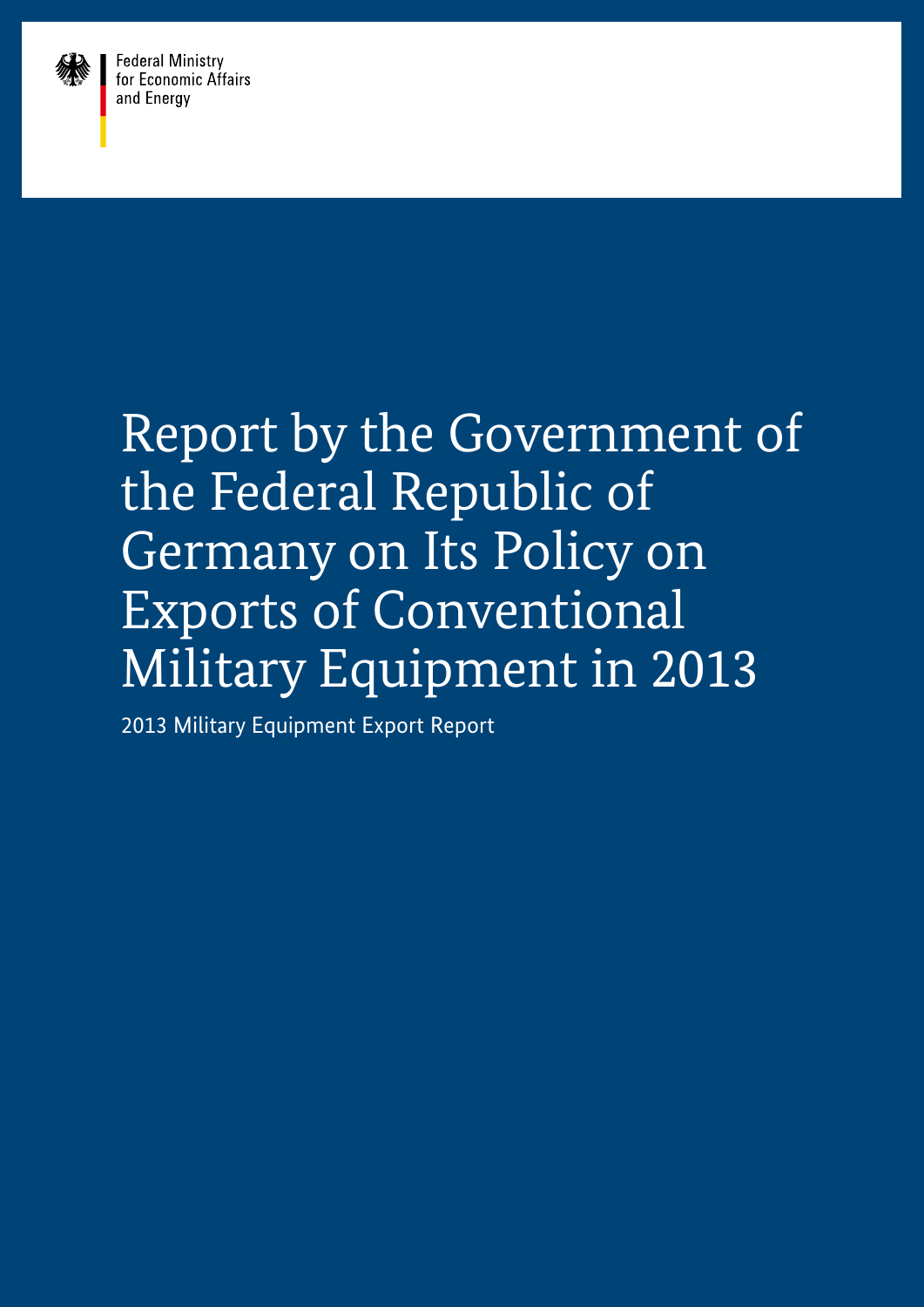# Imprint

#### **Publisher**

Federal Ministry for Economic Affairs and Energy (BMWi) Public Relations 11019 Berlin, Germany www.bmwi.de

#### **Text and editing**

Federal Ministry for Economic Affairs and Energy (BMWi) Public Relations 11019 Berlin www.bmwi.de

**Design and production** PRpetuum GmbH, Munich

**Status** Mai 2014

**Print** BMWi

**Illustrations** Bundesregierung/Bergmann (p. 2)

This brochure is published as part of the public relations work of the Federal Ministry for Economic Affairs and Energy. It is distributed free of charge and is not intended for sale. The distribution of this brochure at campaign events or at information stands run by political parties is prohibited, and political party-related information or advertising shall not be inserted in, printed on, or affixed to this publication.



The Federal Ministry for Economic Affairs and Energy was awarded the audit berufundfamilie® for its family-friendly staff policy. The certificate is granted by berufundfamilie gGmbH, an initiative of the Hertie Foundation.



**This publication as well as further publications can be obtained from:** Federal Ministry for Economic Affairs and Energy (BMWi) Public Relations E-Mail: publikationen@bundesregierung.de www.bmwi.de

**Central procurement service:**  $Tel \cdot + 4930182722721$ Fax: +49 30 18102722721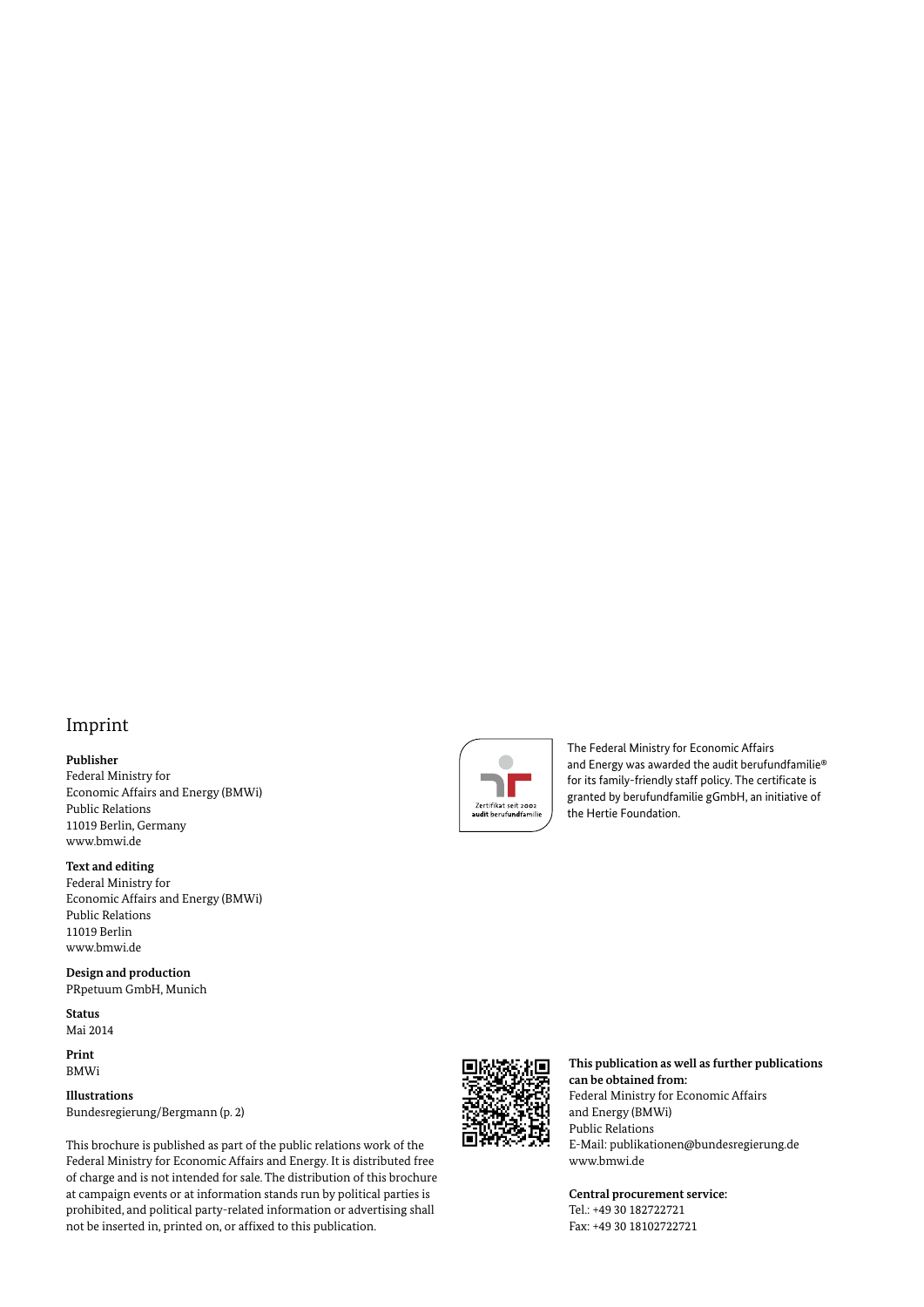

**Federal Ministry<br>for Economic Affairs** and Energy

# Report by the Government of the Federal Republic of Germany on Its Policy on Exports of Conventional Military Equipment in 2013

2013 Military Equipment Export Report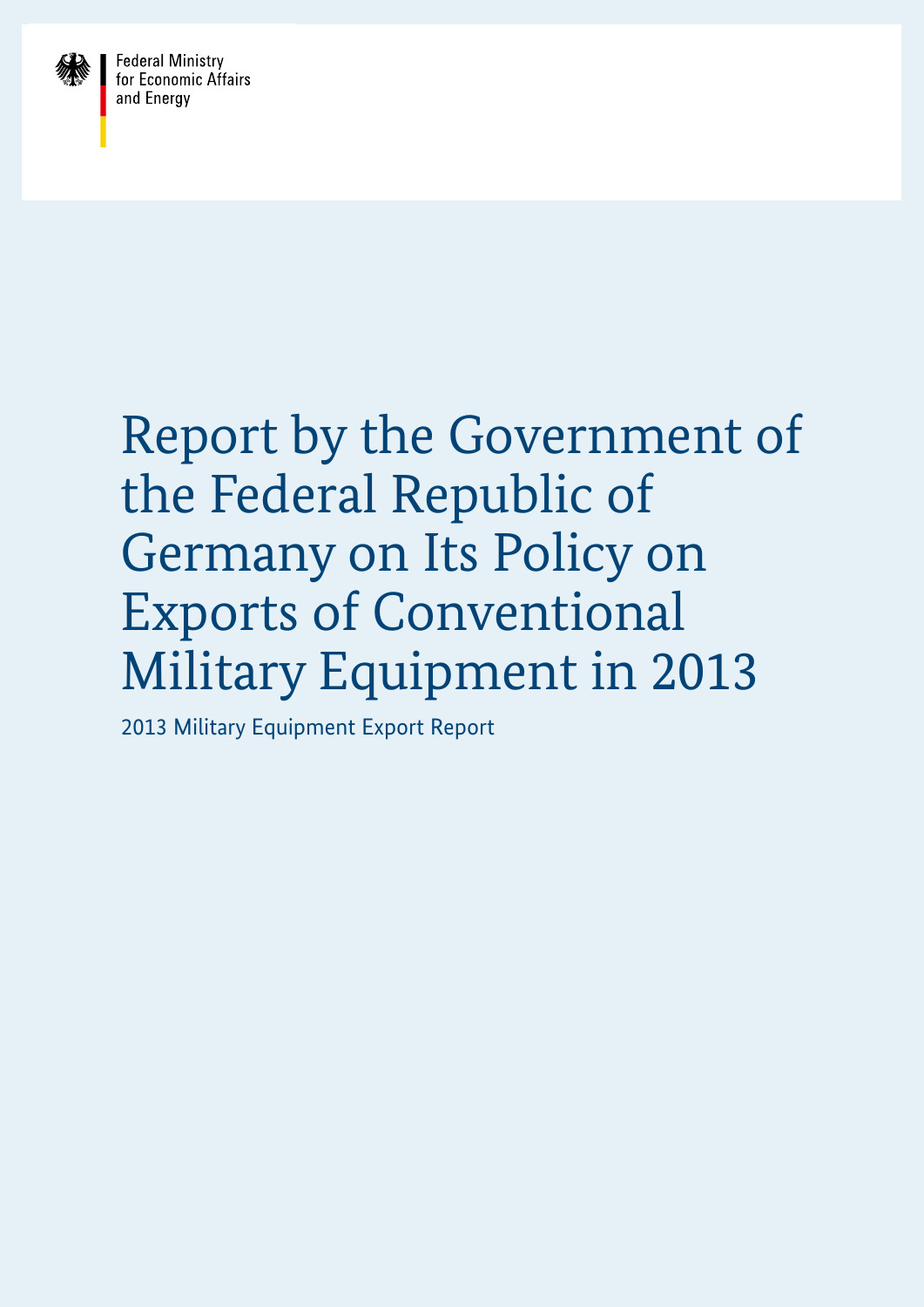# Foreword



Arms exports are not a tool of economic policy. They are an instrument of security policy. And, in a democratic country, they may not be shielded from public debate on the grounds of secrecy. For this reason, the parties forming the current Federal Government have agreed in the Coalition Agreement to report more transparently than ever before about exports of military equipment.

The publication of the German version of this Military Equipment Export Report for 2013 is taking place earlier than before: in June of the following year. This means that the period of time between the issuing of licences and the presentation of the report has been substantially shortened - in the past, the report was not presented until the autumn or the winter. This considerable acceleration, which inevitably generates greater transparency, was only possible thanks to the great commitment shown by the relevant officials of the Federal Ministry for Economic Affairs and Energy and the Federal Office for Economic Affairs and Export Control. So thank you very much for all your hard work!

Furthermore, we will supplement the annual report with a report on the figures for the first half-year in the second half of that same year. For the first time, the interim report will provide information about decisions on licences taken under the political responsibility of the current government. This report provides information about licences issued before the current Federal Government was formed. I am firmly convinced that there will also be a broad debate about decisions for which the new Federal Government is responsible. This is to be welcomed. After all, such a sensitive issue as the handling of military equipment and war weapons needs transparency and openness.

For this reason, the Federal Government informs the members of the Economic Affairs Committee of the Bundestag about the positive decisions by the Federal Security Council and its preparatory committee of State Secretaries. This is also a new feature in the treatment of exports of military equipment in Germany.

All the information produced by the Federal Ministry for Economic Affairs and Energy on this subject matter is published (in German) at www.bmwi.de. This includes the answers to the numerous questions raised by members of the Bundestag.

No previous Federal Government has ever provided such open and transparent information about the export of military equipment.

The Federal Government adheres to very strict principles in the case of exports of military equipment to "third countries" – i.e. those outside the EU, NATO and equivalent countries: the export of war weapons is not licensed unless special foreign or security policy interests argue in favour of a licence in an individual case. There is no legal entitlement to a licence.

The strict Political Principles Adopted by the Government of the Federal Republic of Germany for the Export of War Weapons and Other Military Equipment, as stipulated in 2000 by the government of the day, apply. This means that the Economic Affairs Ministry would not issue licences for dubious transactions even if they are justified by the need to safeguard jobs.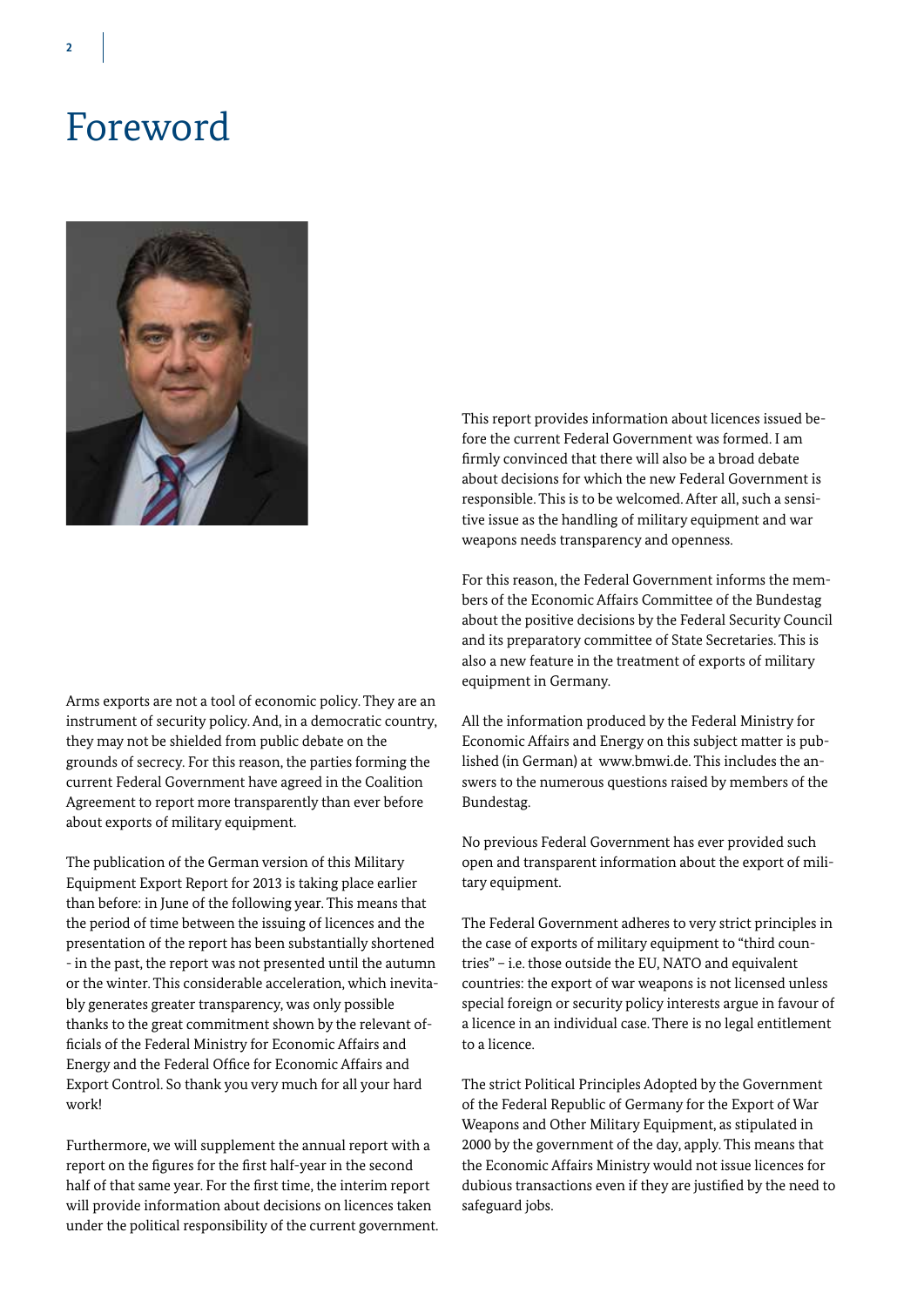At the same time, I am seeking a dialogue with the defence sector. The industry and the people employed there have a right to expect policy makers to justify their decisions. Once again, the new transparency in the handling of military equipment must prove its worth. It is not a question of secret agreements, but rather of an open discussion of what technological capabilities are to be retained in Germany, what potential rests in European co-operation, and in particular about possibilities to shift activities into the non-military field.

The German government discloses all the licensed exports of military equipment. But it will continue to be the case in future that we cannot report on those exports we refuse to license. For a minister who has proclaimed his intention to pursue a restrictive export policy, that is admittedly an uncomfortable situation. After all, in future the only headlines will read "The German government has licensed...", but hardly ever "The German government has refused...". That is simply how it is. The companies in question have a legitimate interest that there should not be reports on transactions which do not take place as a result of decisions by government.

The German government's policy on exports of military equipment is based on clear rules which are presented in detail in this report. Unfortunately, it has been the case time and again that these rules have been violated by companies and government agencies abroad. Each instance is one too many. For this reason, the rules governing the export of military equipment are being continuously updated. For example, a discussion is currently taking place within the Federal Government about possible improvements in enduse controls, including the possibility of post-shipment controls – an issue which is primarily relevant for the particularly sensitive field of small arms, but also beyond this. I hope that we will soon arrive at specific results on this issue.

Also, the German government is for the first time setting strict standards for the export of surveillance technology – in the age of the internet, it is not only guns and tanks that are being used to oppress people. Questions relating to the export of surveillance technology - which unlike the export of military equipment is subject in principle not to national, but to European rules – will have to be discussed more intensively in future in view of the advances in technology.

I warn against turning every export of military equipment per se into a scandal. German firms will continue to supply not only our Alliance partners, but also other countries with military equipment and war weapons – for example in order to make it possible to protect coastal waters, fight terrorism or engage in legitimate national defence. The question as to whether the total amount of exports of military equipment rises or falls cannot be the sole criterion determining the success or failure of the export policy. It always depends on the individual case.

Alongside figures on licences and actual exports of military equipment, the report also contains additional important information on controls in the context of the EU's Common Foreign and Security Policy, on outreach activities, where the German government tries to improve standards for exports of military equipment around the world, and on the government's international activities.

favril Sigmat Gabriel

Federal Minister for Economic Affairs and Energy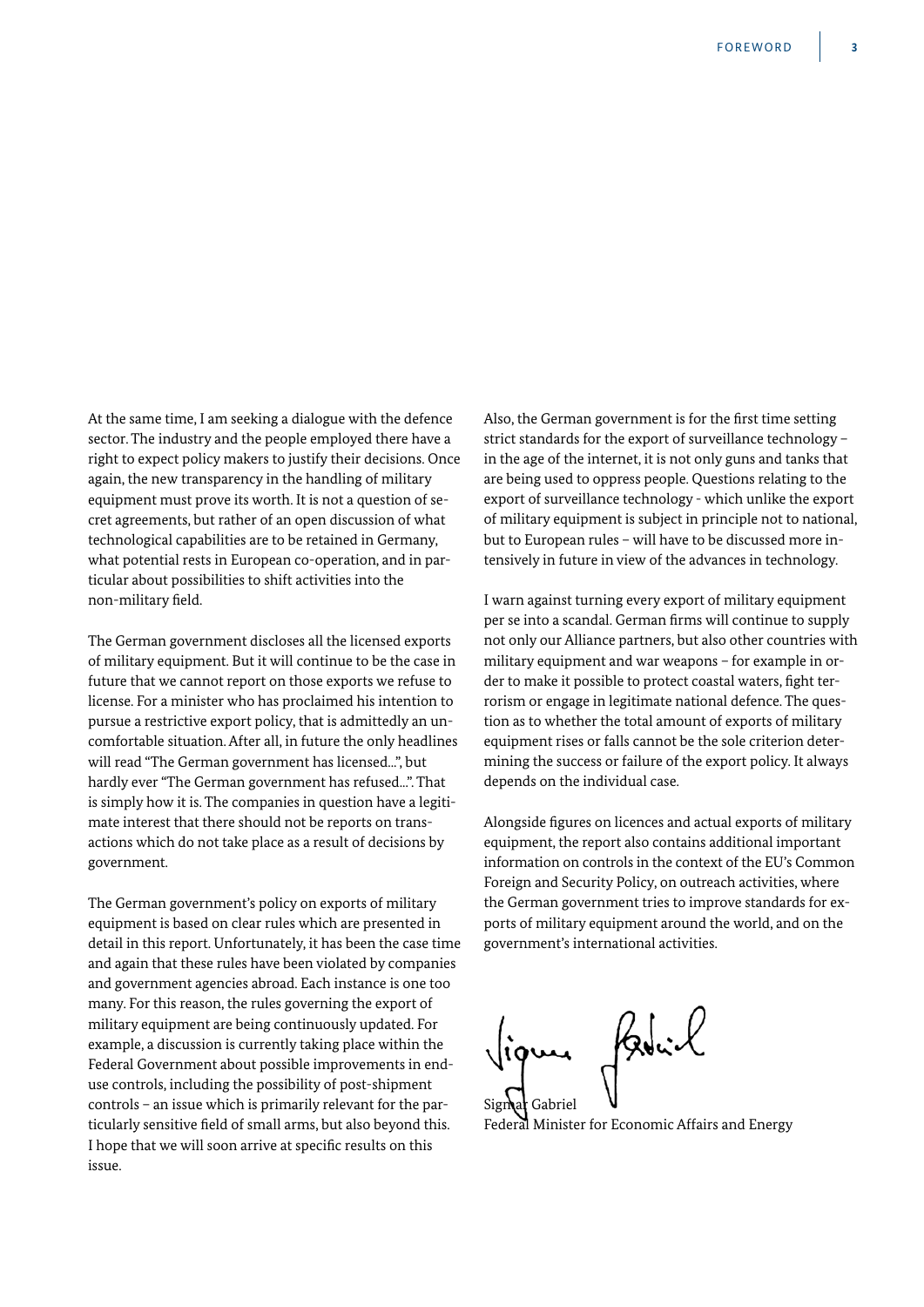# Contents

|     | Summary      |                                                                                                                                                                                                                                                |     |
|-----|--------------|------------------------------------------------------------------------------------------------------------------------------------------------------------------------------------------------------------------------------------------------|-----|
| I.  |              |                                                                                                                                                                                                                                                |     |
|     | 1.           |                                                                                                                                                                                                                                                |     |
|     | 2.           |                                                                                                                                                                                                                                                |     |
| II. |              | German Policy on the Export of Military Equipment in the International Context <b>Export of Alixary Equipment</b> in the International Context <b>Export of Alixary Equipment</b> in the International Context <b>Export of Alixary Equipm</b> |     |
|     | 1.           |                                                                                                                                                                                                                                                |     |
|     | 2.           |                                                                                                                                                                                                                                                |     |
|     | 3.           | Common Foreign and Security Policy of the EU. <b>EXECUDE:</b> 12                                                                                                                                                                               |     |
|     | 4.           |                                                                                                                                                                                                                                                |     |
|     | 5.           | Framework Agreement concerning Measures to Facilitate the Restructuring and                                                                                                                                                                    |     |
|     |              |                                                                                                                                                                                                                                                |     |
|     | 6.           |                                                                                                                                                                                                                                                |     |
|     | 7.           | UN Register of Conventional Arms.                                                                                                                                                                                                              |     |
|     | 8.           |                                                                                                                                                                                                                                                |     |
|     | 9.           |                                                                                                                                                                                                                                                |     |
|     | 10.          |                                                                                                                                                                                                                                                |     |
|     |              |                                                                                                                                                                                                                                                |     |
|     | 1.           |                                                                                                                                                                                                                                                |     |
|     | a)           |                                                                                                                                                                                                                                                |     |
|     | b)           |                                                                                                                                                                                                                                                |     |
|     | c)           |                                                                                                                                                                                                                                                | .23 |
|     | $\mathbf{d}$ |                                                                                                                                                                                                                                                |     |
|     | e)           |                                                                                                                                                                                                                                                |     |
|     | f)           |                                                                                                                                                                                                                                                |     |
|     | g)           |                                                                                                                                                                                                                                                |     |
|     | h)           |                                                                                                                                                                                                                                                |     |
|     | i)           |                                                                                                                                                                                                                                                |     |
|     |              | Exports of war weapons.                                                                                                                                                                                                                        | 33  |
|     | a)           | War weapon exports in reporting year 2013.                                                                                                                                                                                                     |     |
|     |              |                                                                                                                                                                                                                                                |     |
|     |              | (2) Commercial exports 233                                                                                                                                                                                                                     |     |
|     | b)           |                                                                                                                                                                                                                                                |     |
|     |              |                                                                                                                                                                                                                                                |     |
|     | 3.           |                                                                                                                                                                                                                                                |     |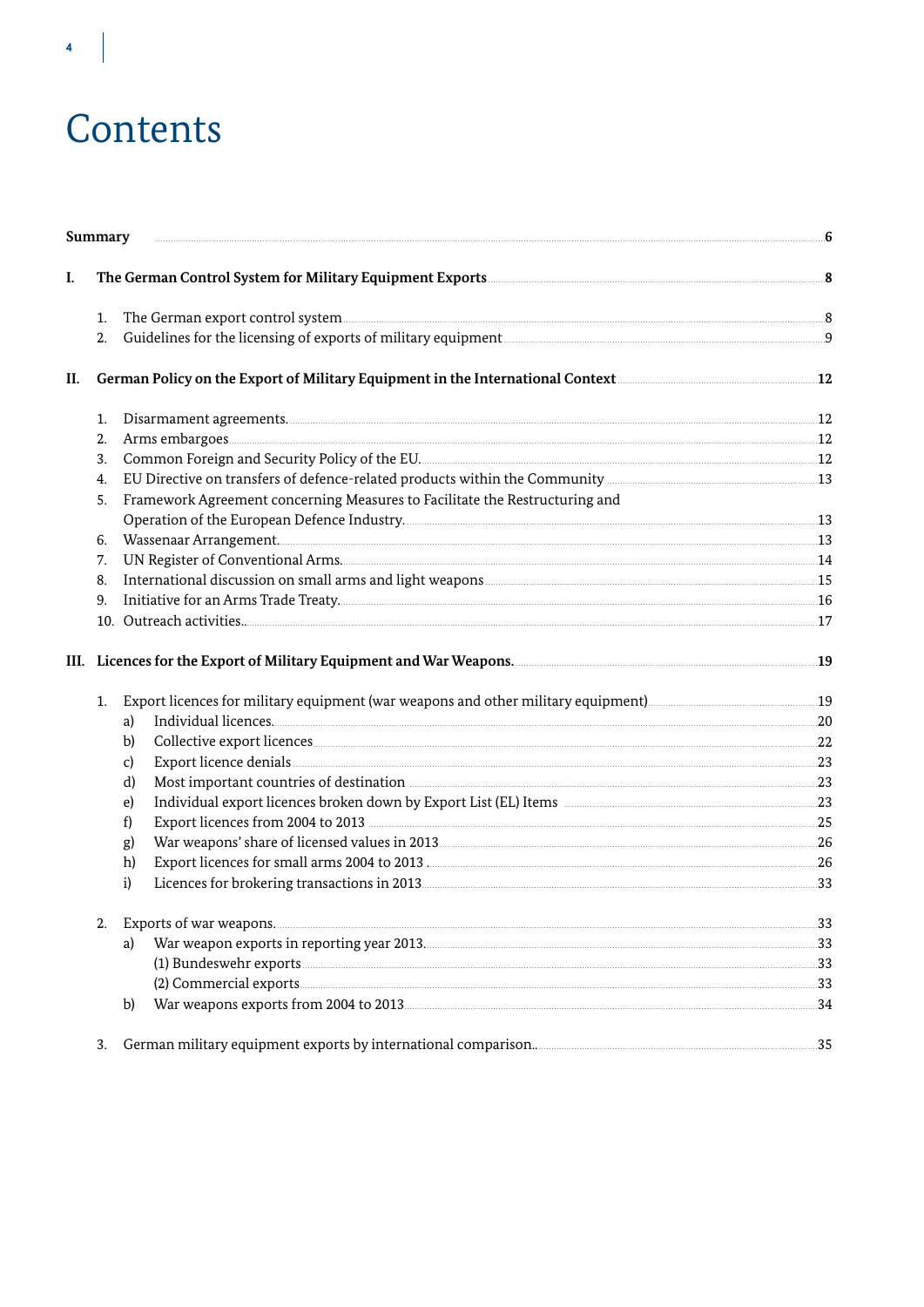# Annexes

| 1 Political Principles Adopted by the Government of the Federal Republic of Germany for                          |     |
|------------------------------------------------------------------------------------------------------------------|-----|
| the Export of War Weapons and Other Military Equipment                                                           | -36 |
| 2 EU Council Common Position                                                                                     | 40  |
|                                                                                                                  | -46 |
| 4 Export List Part I                                                                                             | 46  |
| 5 War Weapons List                                                                                               | 47  |
| 6 Arms Embargoes in Force in 2013                                                                                | 49  |
| 7 Most important countries of destination in 2013                                                                | .50 |
| 8 Export licences by country groups and countries in 2013                                                        | -56 |
|                                                                                                                  | .85 |
|                                                                                                                  | 86  |
| 87. [87] Reported exports of small arms and light weapons to the UN Register of Conventional Arms in 2013        |     |
| 12 List of the OECD Development Assistance Committee on developing countries and areas. ______________________89 |     |
|                                                                                                                  |     |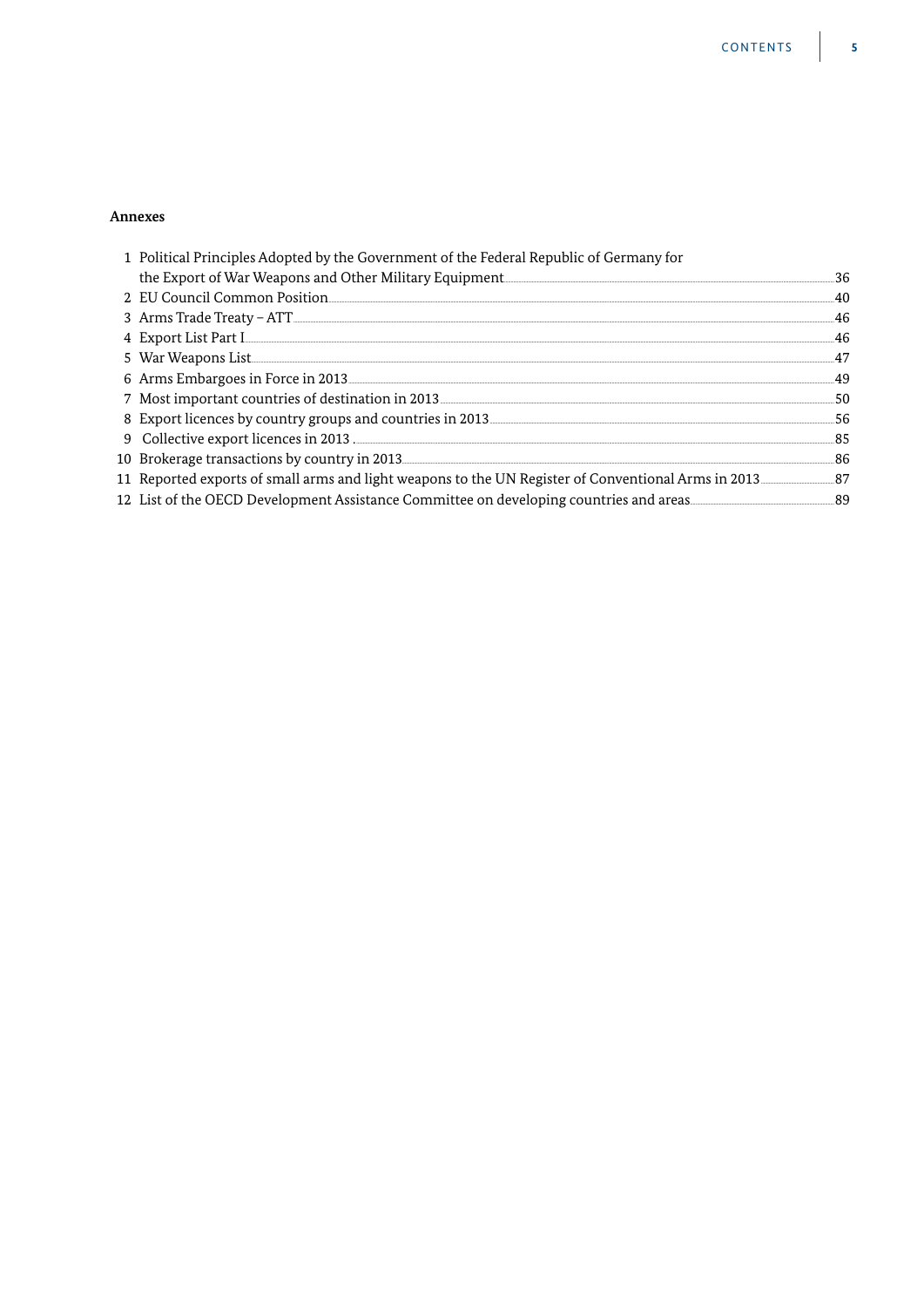# Summary

The German government's report on exports of military equipment provides the Bundestag and the public with a comprehensive picture of German policy on the export of military equipment – including in the international context – and furnishes information about the licences issued for the export of military equipment and the actual exports of war weapons in the reference year. The control of military equipment is a highly sensitive field. The Federal Government is pursuing a restrictive policy on the export of military equipment.

The Political Principles adopted by the German government in 2000 and the EU Common Position of 2008 provide the framework for this approach to licensing. Respect for human rights in the recipient country plays an important role in the decision-making process. The Political Principles set out clear requirements here: if there is "sufficient suspicion" that the military equipment will be misused "for internal repression or other ongoing and systematic violations of human rights", a licence is not normally issued. Here, consideration is given to the country's conduct in the past relating to the use of military equipment. If there is no sufficient suspicion that the equipment will be misused, the German government then examines the case, giving consideration to all the circumstances, including Germany's foreign and security policy interests, in the respective country and region. Such considerations are also customary in other exporting countries with similar policies to Germany.

It can thus be seen that it is not impossible in principle to supply such equipment to countries outside the EU and NATO. So the German government's policy on exports of military equipment is not fundamentally different from that of our EU and NATO partners.

Because of the particular sensitivity of the export of small arms, this report devotes a separate section to this issue. The German government applies particularly strict standards when issuing licences for small-arms exports to third countries, and to developing countries in particular, in order to ensure coherence between the policy on the export of military equipment and foreign, security, external economic and development policies.

The German Government is working at the international level towards an efficient prevention of the illegal proliferation of such weapons and their ammunition.

The fact that this report is being presented before the summer break for the first time also enhances transparency of decisions on exports of military equipment. The Federal Government is thus implementing an agreement made in the Coalition Agreement. Furthermore, it has been agreed that an additional interim report is to provide information on the export licences issued in the first half-year of each year.

The contents of the 15th report on the export of military equipment, covering 2013, can be summarised as follows<sup>1</sup>:

In 2013, single-transaction export licences were issued for military equipment worth a total of  $\epsilon$  5.846 billion (2012: € 4.704 billion). The total value thus rose by approx.  $€ 1.14$ billion compared with the year before. Of this amount, approx. 38% of the value of single-transaction export licences was accounted for by countries from the EU and NATO and countries with NATO-equivalent status (2012: approx. 45%), and 62% by third countries (2012: approx. 55%). The high proportion of export licences for third countries is due to licences for large volumes to Algeria, Qatar, Saudi Arabia and Indonesia.

Developing countries<sup>2</sup> accounted for 9.6% of the overall value of all individual export licences (2012: 7.0 %)<sup>3</sup>. The value of the collective licences granted for exports in connection with defence co-operation between EU and NATO partners amounted to roughly € 2.494 billion during the reference year (2012: € 4.172 billion).

In addition to the figures for the export licences issued, in the case of war weapons statistics are also kept for the actual exports (2013: € 933 million, 2012: € 946 million). The total value thus declined by  $\epsilon$  13 million compared with the year before. Since the licences are not necessarily used for an export in the same year, the figures for licences and exports generally differ. The share of exports going to the EU, NATO, and countries with NATO-equivalent status stood at

1 The Military Equipment Export Reports submitted thus far have been published as Bundestag Printed Papers and may be found at http://www.bmwi.bund.de.

<sup>2</sup> Developing countries and developing territories pursuant to the List of the OECD's Development Assistance Committee without the countries featuring upper medium incomes, which include NATO partner Turkey and countries like Brazil, Malaysia and South Africa (column four of this list). The list is attached as Annex 12 of this Report.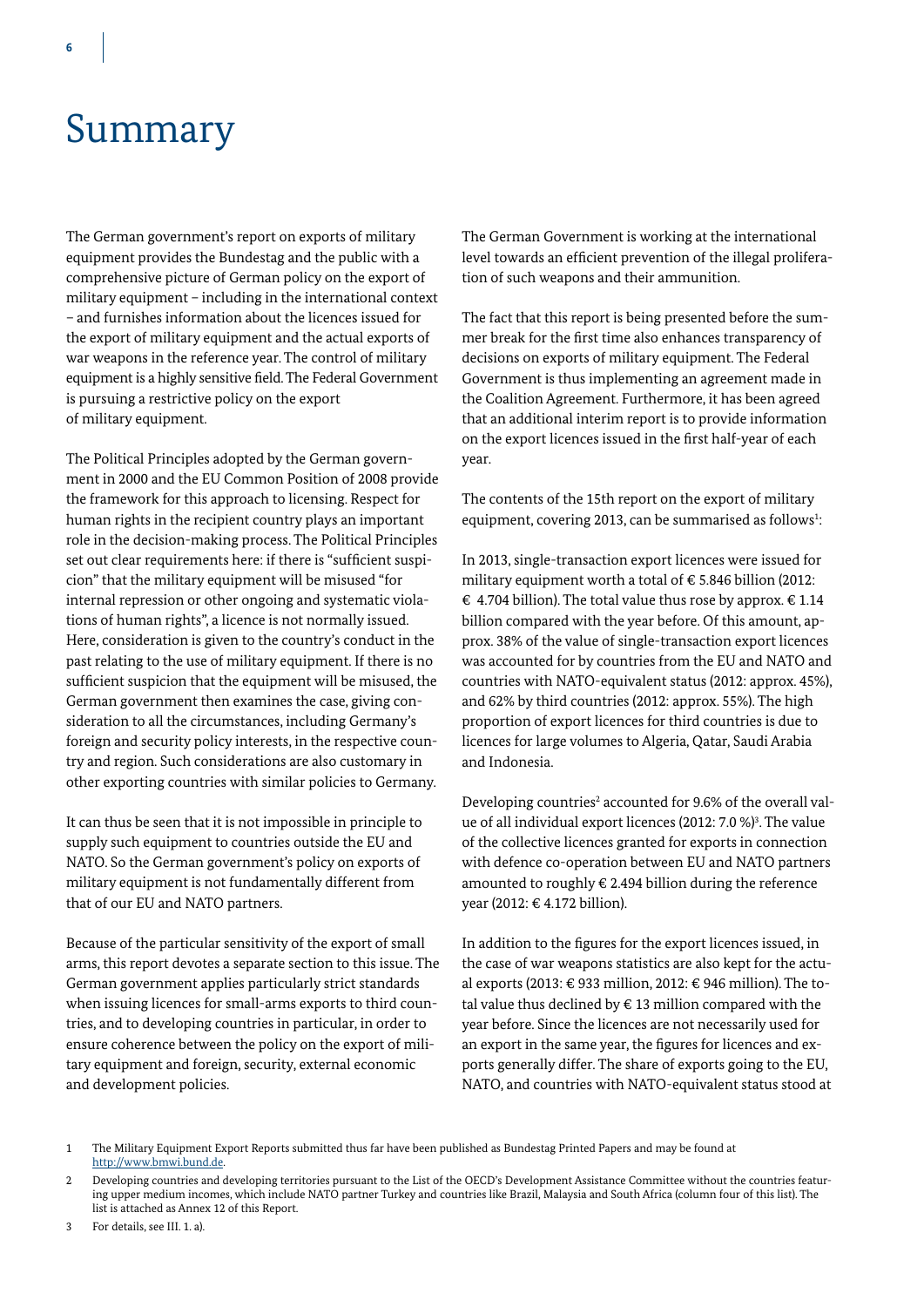roughly 33% (2012: approx. 41%), the share of exports to third countries at roughly 67% (2012: approx. 59%). Of these, exports worth  $\epsilon$  274.7 million went to the Republic of Korea, exports worth  $\epsilon$  102.3 million to the United Arab Emirates, exports worth  $\epsilon$  59.1 million to Algeria and exports worth € 52.5 million to Singapore. These four countries thus accounted for 55% of the total volume of commercial exports of war weapons to third countries.

Details of German military equipment export policy can be found in Chapter II and Chapter III. 3. The total licences for 2013 are described in Annex 8, ordered by country.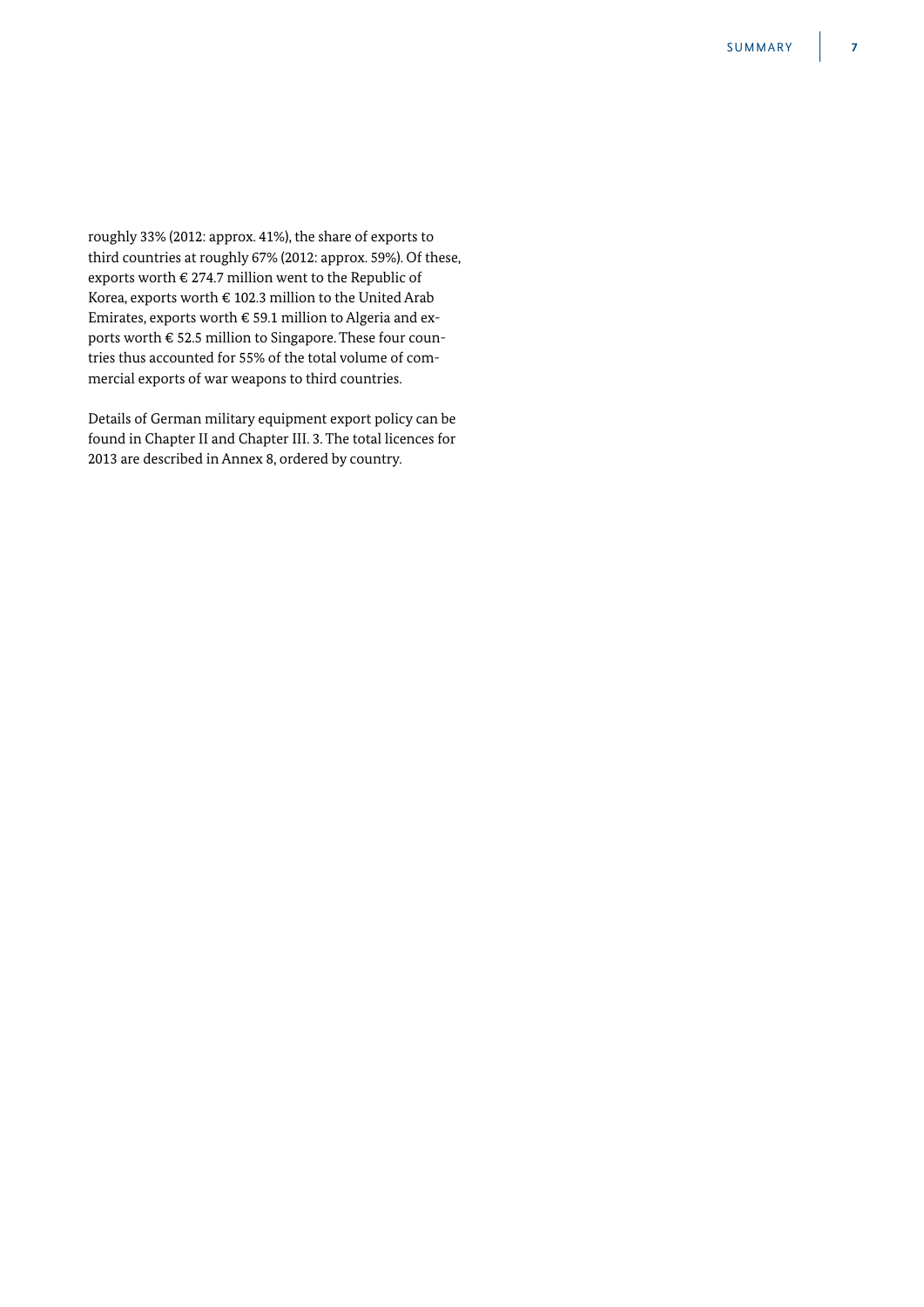# I. The German Control System for Military Equipment Exports

# **1. The German export control system**

Germany's military equipment exports are governed by the Basic Law, the War Weapons Control Act4 and the Foreign Trade and Payments Act5 in conjunction with the Foreign Trade and Payments Ordinance6. The "Political Principles Adopted by the Government of the Federal Republic of Germany for the Export of War Weapons and Other Military Equipment" of 19 January 20007 ("Political Principles"), the Council Common Position of the EU of 8 December 20088 (EU Common Position) and since 2 April 2014 Articles 6 and 7 of the Arms Trade Treaty provide the licensing authorities with guidelines.

The Foreign Trade and Payments Act and the Foreign Trade and Payments Ordinance require the licensing of **all** military equipment exports. The military equipment is listed in full in Part I Section A of the Export List (EL, Annex to Foreign Trade and Payments Ordinance)9. They are broken down into 22 positions (No. 0001 to No. 0022) that have their own sub-divisions. As with the EU's Common Military List, these positions are closely oriented to the corresponding list of the Wassenaar Arrangement (Munitions List), which the German Government has thereby converted into national law to meet its political commitments (more details on the Wassenaar Arrangement may be found under II. 6. and on the EU under II. 3. and 4.).

Some of the military equipment articles falling under the Export List are also **war weapons** as defined by Art. 26(2) of the Basic Law and by the War Weapons Control Act. They are displayed in the 62 positions of the War Weapons List (Annex to the War Weapons Control Act)10 and provided in full in Part I Section A of the Export List. For the export of these weapons, a licence must be obtained under the War Weapons Control Act ("transport authorisation for the purpose of export"), and then an export licence pursuant to the Foreign Trade and Payments Act and Ordinance. By contrast, the export of such military items in Part I Section A of the Export List as are not war weapons ("**other military** 

**equipment**") requires – merely – a licence pursuant to the Foreign Trade and Payments Act and Ordinance.

The War Weapons Control Act provides that all activities in connection with **war weapons** (production, acquisition and transfer of actual control, every type of transport or procurement transaction) require prior licensing by the German government (cf. Sections 2-4a of the War Weapons Control Act). The Federal Ministry for Economic Affairs and Energy is the licensing agency for commercial transactions; the other ministries (Federal Ministry of Finance, Federal Ministry of the Interior, and Federal Ministry of Defence) whose portfolio includes the treatment of war weapons are responsible for the respective approvals falling within their scope of competence.

Under Section 6 of the War Weapons Control Act, applicants have no legal entitlement to the issuance of a licence for the export of war weapons. And licences must be denied where there is a danger that the war weapons will be used in connection with peace-disturbing acts, that the obligations of the Federal Republic of Germany under international law will be impaired, or where the applicant does not possess the necessary reliability for the action.

In all of the other cases, the Federal Government decides on the issuance of export licences in accordance with the discretion it must exercise under the EU Common Position (previously the EU Code of Conduct) and the above-mentioned Political Principles.

The export of so-called **other military equipment** is governed by the export rules in the Foreign Trade and Payments Act and Ordinance. In accordance with the principle of the freedom of external economic transactions, on which the systematic approach of the Foreign Trade and Payments Act is based, the applicant has a fundamental right to the issuance of an export licence (Section 1 of the Foreign Trade and Payments Act), unless a licence may be denied because of a violation of interests protected under Section 4 Subsection 1 of the Foreign Trade and Payments Act.

- 7 See Annex 1.
- 8 See Annex 2.
- 9 See Annex 4.
- 10 See Annex 5.

<sup>4</sup> Act to implement Article 26(2) of the Basic Law (War Weapons Control Act) in the version promulgated on 22 November 1990 (Federal Law Gazette I, p. 2506), last amended by Article 4 of the Act of 27 July 2011, Federal Law Gazette I p. 1595).

<sup>5</sup> Revised by the Act Modernising Foreign Trade and Payments Law of 6 June 2013 (Federal Law Gazette I. p. 1482).

<sup>6</sup> Foreign Trade and Payments Ordinance in the version of 2 August 2013 (Federal Law Gazette I p. 2865).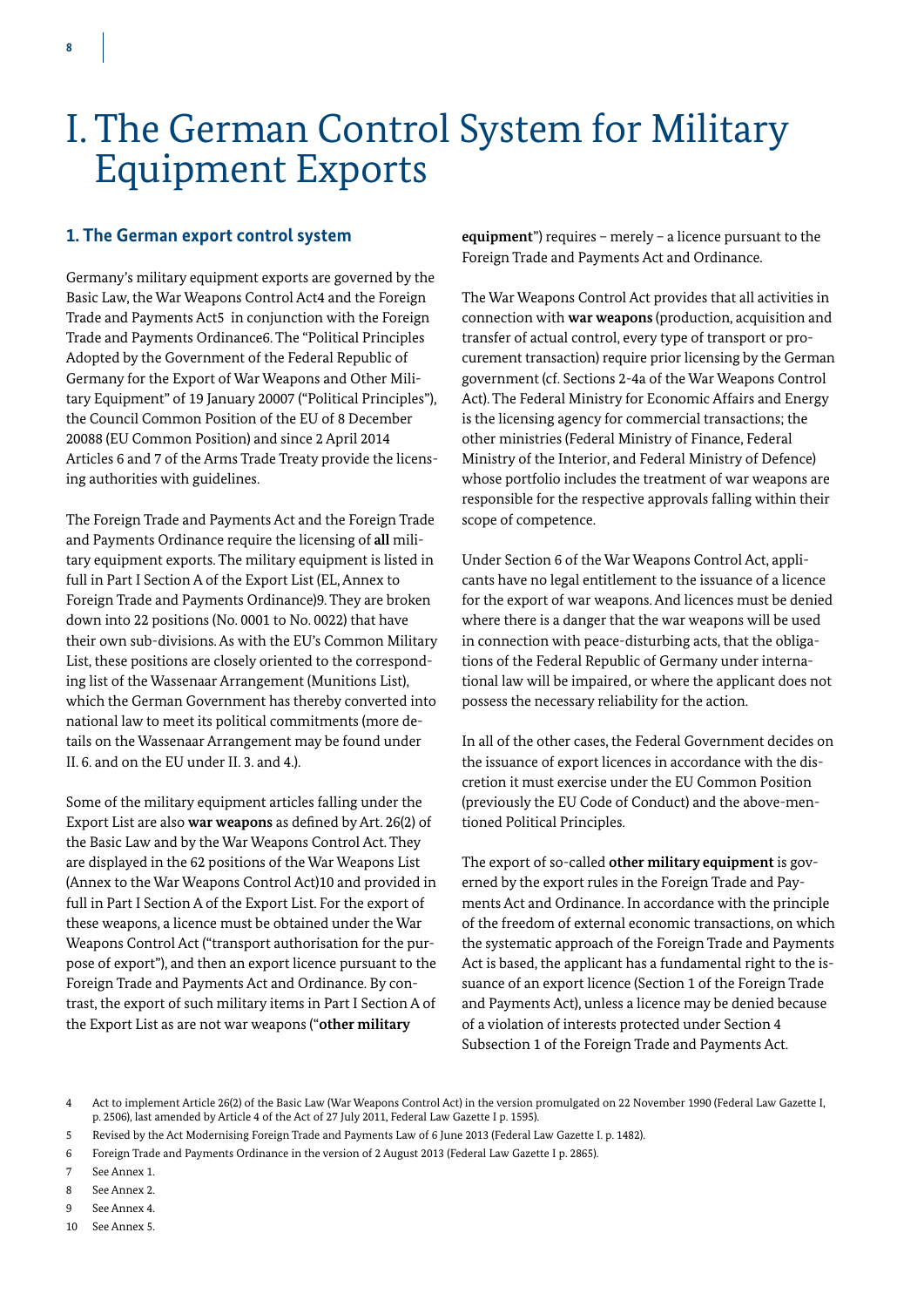Section 4 subsection 1 nos. 1-3 of the Foreign Trade and Payments Act reads as follows:

- *"(1) In foreign trade and payments transactions, legal transactions and actions can be restricted and obligations to act can be imposed by ordinance, in order*
- *1. to guarantee the essential security interests of the Federal Republic of Germany,*
- *2. to prevent a disturbance of the peaceful coexistence of nations or*
- *3. to prevent a substantial disturbance to the foreign relations of the Federal Republic of Germany..."*

As is also the case for war weapons, the German government exercises its discretion in the issuance of export licences for other military equipment in keeping with the EU Common Position and the Political Principles.

The Federal Office for Economic Affairs and Export Control (BAFA), which is an executive agency operating under the jurisdiction of the Federal Ministry for Economic Affairs and Energy, is responsible for granting/denying export licences under the Foreign Trade and Payments Act and Ordinance.11 The Federal Office for Economic Affairs and Export Control submits projects of particular political impact to the Federal Government for its assessment from a political perspective and its decision.

The so-called advance inquiry practice has become customary in the course of the past several decades; the discussion of this within the Federal Government is part of the core area of executive government responsibility.

The idea of the advance inquiry is that potential applicants can obtain an orientation regarding the potential outcome of an intended export application even before a contract is signed. The answering of advance inquiries does not amount to a decision on the export, and is not a substitute for it. Since the circumstances in which export applications can be licensed can change, the response to the advance inquiry cannot be binding.

Advance inquiries relating to war weapons must be submitted to the Foreign Office; advance inquiries relating to other military equipment must be filed with the Federal Office for Economic Affairs and Export Control. The answers to advance inquiries are governed by the same criteria as applications for export licences.

Germany's Federal Security Council is normally included in deliberations on export projects that stand out because of the consignee country, the military equipment involved, or the volume of the transaction. The Federal Security Council is a Cabinet committee chaired by the Federal Chancellor. Its members comprise the Head of the Federal Chancellery, the Federal Ministers of Foreign Affairs, Finance, the Interior, Justice and Consumer Protection, Defence, Economic Affairs and Energy, and Economic Co-operation and Development.

### **2. Guidelines for the licensing of exports of military equipment**

The War Weapons Control Act and the Foreign Trade and Payments Act serve as the framework providing the Federal Government with the latitude for assessment and discretion. To guarantee the uniform exercise of the political discretion available to the Federal Government and to make transparent the politically important criteria used for arriving at decisions, "Political Principles" were defined and have been in force since 1982 (updated in January 2000); they serve as a basis for deciding the individual cases.

These Political Principles contain the following main elements:

 $\bullet$  The preservation of human rights is of particular importance for every export decision, irrespective of the envisaged recipient country. Military equipment exports are therefore fundamentally not approved where there is "sufficient suspicion" that the military equipment will be misused for internal repression or other ongoing and systematic violations of human rights. The human rights situation in the consignee country plays an important role in connection with this question. The Political Principles are more restrictive than the EU Common Position (more detail on this aspect below, under II. 3.), which rules out export licences only where a "clear risk" exists.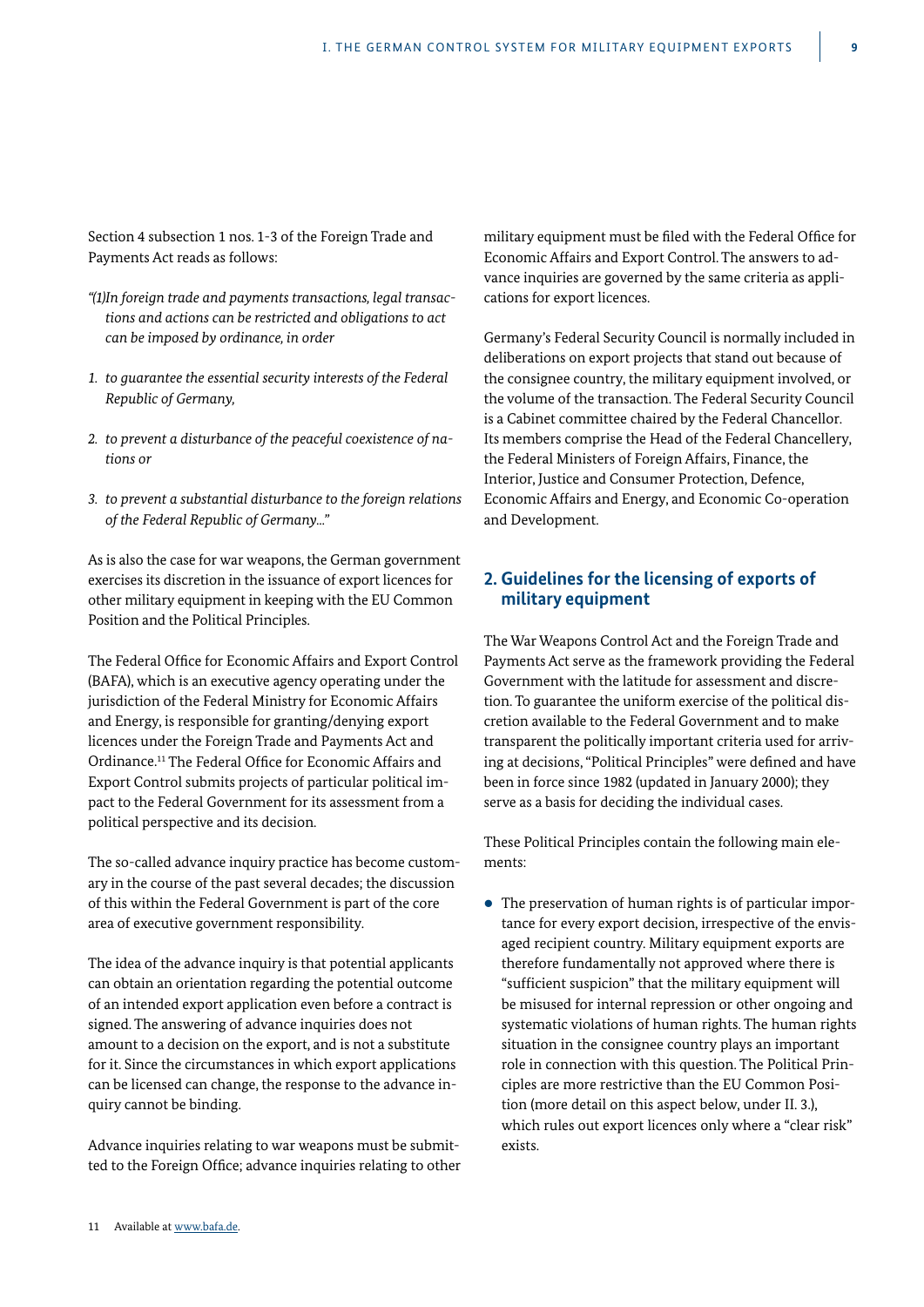• Following the General Section, a distinction is made between EU, NATO, and NATO-equivalent countries (Australia, New Zealand, Japan, Switzerland) on the one hand, and other countries ("third countries") on the other. For the first group of countries, licences are the rule and denials the exception; for the second group, there is a restrictive policy with respect to licence issuance.

In this context, the following applies for the group of third countries:

The export of war weapons is approved only in exceptional cases where, as justified by the individual situation, special foreign policy or security policy interests of the Federal Republic of Germany would support the granting of a licence. For other military equipment, licences are granted only insofar as such action does not endanger the interests to be protected under foreign trade and payments statutes (Section 4 Subsection 1 of the Foreign Trade and Payments Act as cited above under 1.).

Even under this restrictive licensing practice for third countries, the legitimate security interests of such countries may therefore argue for granting an export licence in individual cases. This situation arises in particular when the respective security interests are also internationally significant. The defence against terrorist threats and the combating of international drug trafficking are conceivable examples. In connection with the export of naval equipment to third countries, important aspects may be the interest of the community of nations in secure seaways and an effective exercise of respective national sovereignty in coastal waters. Alongside the pre-eminent importance of the seaways for the functioning of world trade, the increasing threats from piracy, narcotics trafficking, the smuggling of weapons and humans, pollution, and illegal fishing all play an increasing role here.

- The Federal Government's "special interest" in the ongoing capability for co-operation by Germany's defence industry in the EU and NATO is expressly highlighted, above all against the background of the development of a common European defence policy.
- $\bullet$  The factors that are taken into serious consideration in deciding whether to grant licences for the export of arms to third countries include – apart from the human rights, a factor which merits particular attention – the external and internal situation, as well as the extent to

which the recipient country's sustainable development might be jeopardised by disproportionate outlays on arms.

 $\bullet$  Other factors come into play as well when assessing whether a licence can be issued for the export of military equipment: the recipient country's conduct toward the international community concerning matters such as the fight against international terrorism and organised crime; the extent to which the recipient country meets its international obligations, particularly with respect to international humanitarian law, as well as in the areas of nonproliferation, military weapons, and arms control.

Germany's control system for military equipment exports ensures the final destination of the exported military equipment in a reliable manner. The Federal Government has gathered decades of good experience with these rules. In the few isolated cases in which a diversion has come to light, the German Government vigorously follows up any such indications. If it is proven that assurances of end-use have been violated, the issuing of export licences for the relevant recipients is normally suspended until the facts have been clarified and the danger of renewed unauthorised re-exports has been removed.

The examination of the end-use prior to the issuing of the export licence adheres to the usual system in Europe. It is recognised as an effective control system and enjoys a high reputation around the world.

The ex-ante examination ensures right from the start that defence goods are not delivered to recipients if there is a danger that the goods will be diverted. If there are doubts about the end-use by the recipient, export applications are rejected.

Nevertheless, the German government is reviewing the current system of end-use control with regard to possible improvements, not least against the background of corresponding discussions in relevant international forums. In particular, the German government is examining the extent to which post-shipment controls in the respective countries of destination can be integrated into the German export control system. Even an export control system which conducts end-use controls in order to ensure the end-use of ex-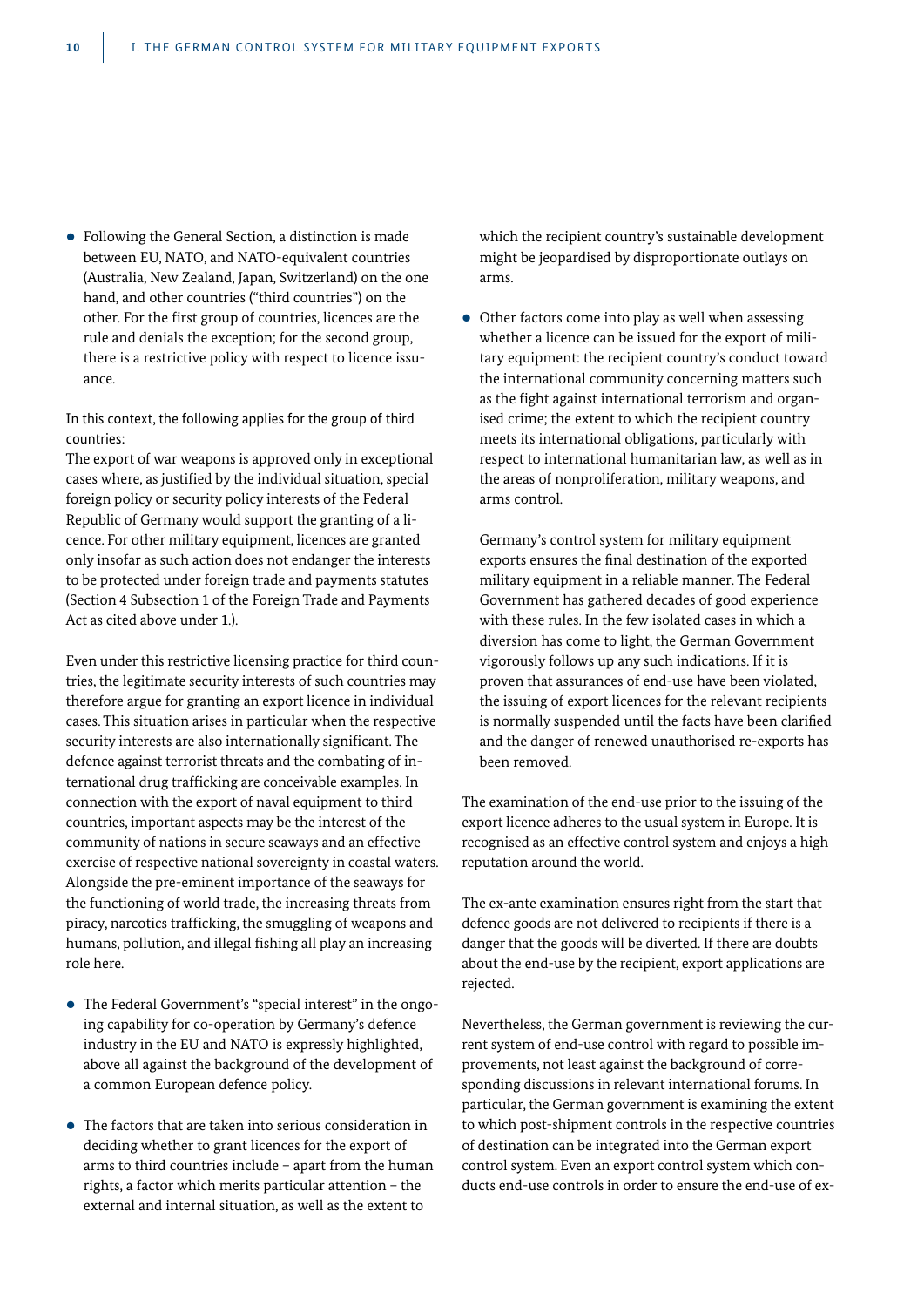ported military equipment is not fully protected against illegal diversions of goods. But it may enable such activities to be discovered at an earlier juncture, and permit an appropriate response.

And finally, the Federal Government agrees to submit to the Bundestag a Military Equipment Export Report on the developments of the respectively concluded calendar year, a commitment that is now being honoured by the fifteenth submission of such a Report.

The **EU Common Position of 8 December 2008**12 contains eight specific criteria for decisions on export applications (cf. Annex 2, Article 2) and is an integral element of the Political Principles. In the case of each application the Federal Government conducts a very thorough examination in the light of the situation in the region and the relevant country, including the significance of the exports in question for the preservation of regional peace, security and stability (Criterion Four of the EU Common Position). The examination also attaches special significance to the observance of human rights in the country of destination (Criterion Two of the Common Position) and the dangers of misuse of the specific military equipment. It is appropriate to take a differentiated view in the light of the varying political developments in the countries and regions and in line with the aforementioned principles governing the decision-making.

Furthermore, the German government deposited the instrument of ratification at the United Nations on 2 April 2014 for the **Arms Trade Treaty**. This treaty establishes the first internationally binding rules for the export of military equipment. Articles 6 and 7 of the treaty stipulate criteria for the scrutiny of applications for export licences. They represent the core of the treaty. When it deposited the instrument of ratification, the German government also made a declaration on the provisional application of Articles 6 and 7 of the treaty; since then, these have also been applied to all export licences for war weapons and other military equipment.

When it enters into force, the treaty will then be fully applied (cf. Section II.9 in this regard).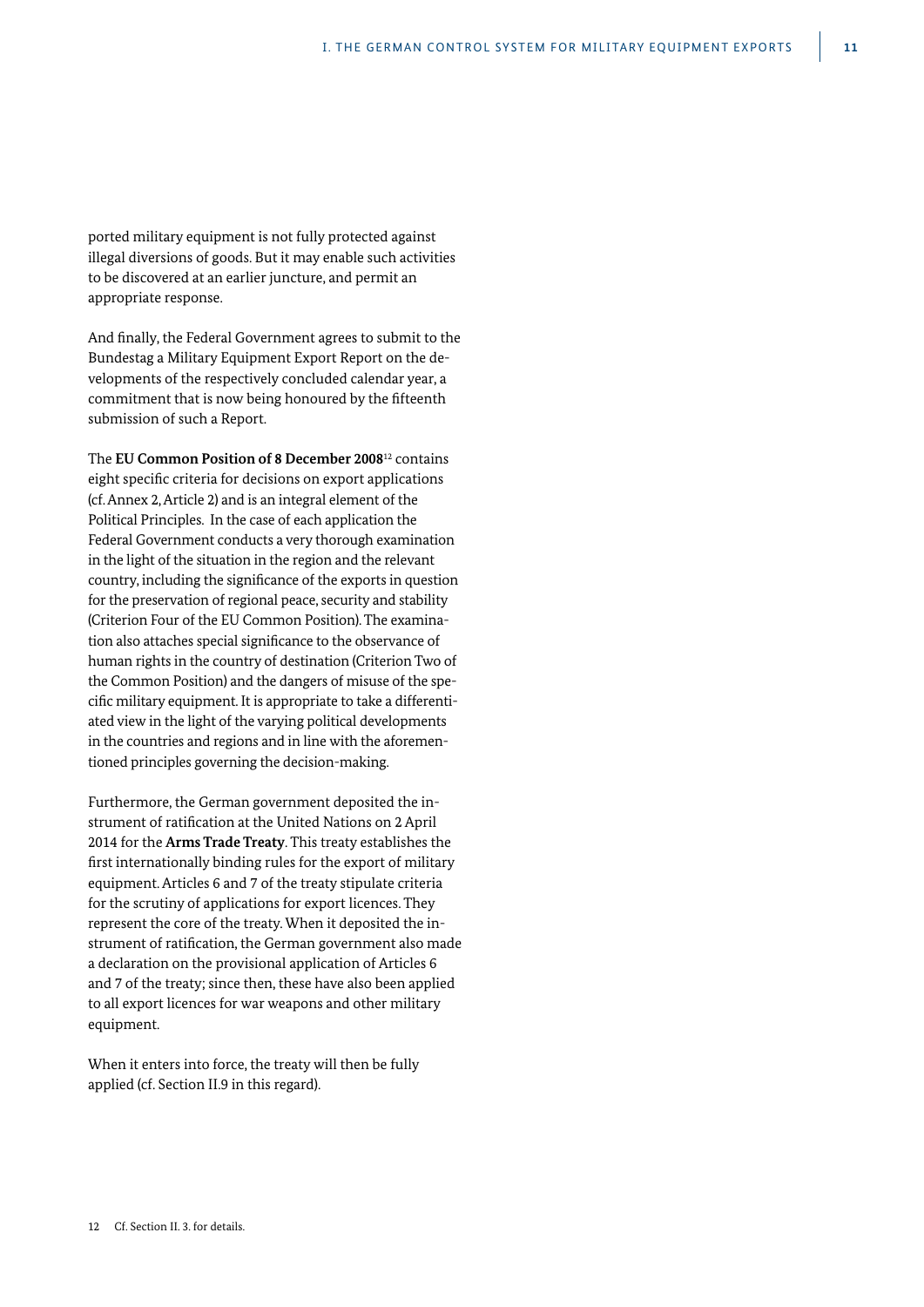# II. German Policy on the Export of Military Equipment in the International Context

# **1. Disarmament agreements**

In certain areas, export control policy for conventional military equipment is heavily influenced by disarmament agreements that are binding under international law. The German Government supports corresponding initiatives and emphatically advocates strict compliance with internationally agreed rules. Furthermore, it advocates and supports all steps to facilitate worldwide recognition of these commitments.

The German Government's activities in this area are outlined in detail in the Annual Disarmament Report<sup>13</sup>, to which reference is made.

# **2. Arms embargoes**

The international community has adopted a number of arms embargoes that are implemented in Germany's export policy through amendments to the Foreign Trade and Payments Ordinance (Sections 74 ff.) or the non-issuance of licences. The importance of such (arms) embargoes as a means of attaining specific policy objectives has noticeably increased in recent years.

Details of the arms embargoes in force in 2013 are listed in Annex 6.

# **3. Common Foreign and Security Policy of the EU**

The Federal Government actively advocates further harmonisation of export controls at EU level in order to put in place control standards that are as uniform and high as possible and to create a level playing field for German industry.

On 8 December 2008, the adoption of the EU Common Position defining common rules governing the control of exports of military technology and equipment marked the achievement of the goal pursued by the Federal Government for many years of revising the tried and trusted rules of the EU Code of Conduct for Arms Exports – which had previously only been politically binding – and making them legally binding for all EU member states.

 The Common Position contains eight criteria (cf. Annex 2, Article 2) to be used by all member states in decisions on applications for export licences. A number of new elements (e.g. the human rights criterion was expanded to include the aspect of international humanitarian law) were included in the Common Position in 2008, thereby broadening and widening its scope of application. Through its incorporation in the Political Principles of the Federal Government, the Common Position is an integral part of Germany's policy on the export of military equipment.

The operative part of the EU Common Position contains rules aimed at improving co-ordination between the EU licensing bodies. For example, all member states must be informed about rejections of export licence applications. If, despite the existence of such a notification of denial by a different member state, a member state nevertheless intends to authorise an "essentially identical" transaction, it must first consult the relevant member state. These provisions serve to increase the transparency of the controls on exports of military equipment amongst the member states throughout the European Union, to further their harmonisation, and to foster the creation of a level playing field. The regular exchange between the representatives in the capital cities about various countries of destination in the context of the Brussels Council Working Party on Conventional Arms Exports (COARM) also serves this purpose.

Further to this, the EU's User's Guide regulates details of the denial procedure and provides detailed pointers for a uniform interpretation and application of criteria.14

In line with its Article 15, the Common Position of the EU was subjected to a review in 2012 by the member states of the EU with the active participation of the Federal Government, particularly in the COARM Council Working Party. This also entailed a review of the relevant User's Guide and other related documents which serve its implementation and application. On 19 November 2012, the Council of the European Union stated in its Conclusions that the provisions of the Common Position and the instruments provided by them continue to appropriately serve the goals set in 2008 and offer a solid foundation for the convergence of the export policies of the member states. At the same time, the EU will work towards a further improvement of the implementation of the Common Position, e.g. by updating the related User's Guide. The Council continued the work on this in 2013 and 2014.

<sup>13</sup> Most recent Annual Disarmament Report 2013, Bundestag printed paper 18/933 of 27 February 2013,

Internet: http://www.auswaertiges-amt.de/cae/servlet/contentblob/673790/publicationFile/191194/140326\_Jahresabruestungsbericht\_2013.pdf.

<sup>14</sup> Internet: http://register.consilium.europa.eu/pdf/de/09/st09/st09241.de09.pdf.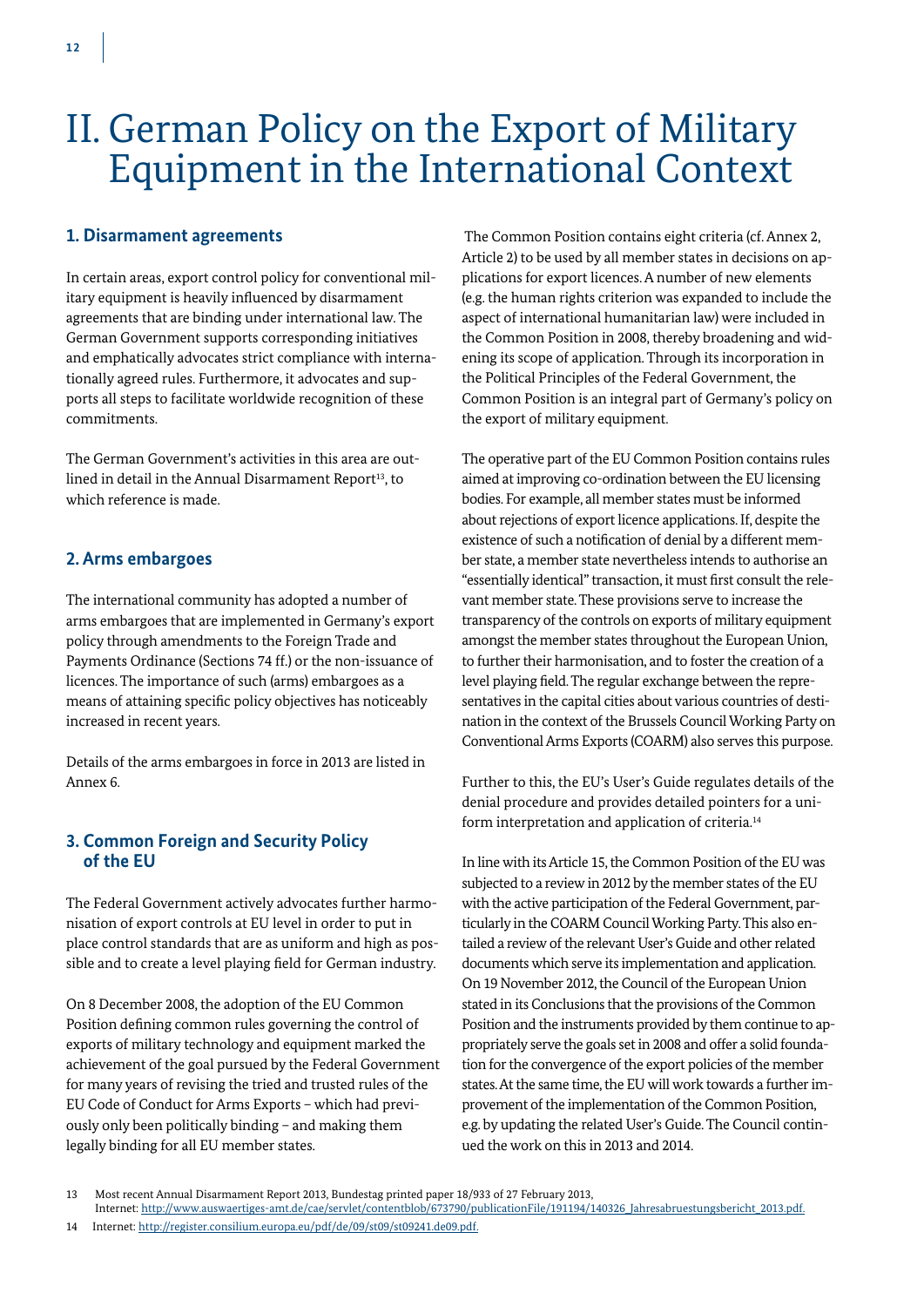In January 2014, the Council adopted the fifteenth common annual report on the implementation of the Common Position.<sup>15</sup>

On the basis of a Council decision of November 2012, the EU's activities to promote export controls for defence-related goods and the implementation of the principles and criteria of the EU Common Position in third countries were continued and broadened. These measures are being implemented by Germany's Federal Office for Economic Affairs and Export Control (cf. also Section II. 10.).

During the year under report, Germany held 21 active consultations and 59 passive consultations<sup>16</sup> with other EU countries concerning export licence denials, with a view to implementing the operative provisions of the Common Position.

The dialogue with the European Parliament, EU accession candidates and third countries that have committed themselves to applying the principles of the EU Common Position, and with international NGOs, was further developed and deepened.

Additional priorities of the Common Foreign and Security Policy in the field of export controls were the firm backing for the initiative for an international Arms Trade Treaty (cf. Section II. 9.) by the EU and its member states, and outreach activities to promote the principles and criteria of the Common Position (cf. Section II. 10.).

# **4. EU Directive on transfers of defence-related products within the Community**

The German act implementing the Directive simplifying terms and conditions of transfers of defence-related products within the Community (2009/43/EC) entered into force on 4 August 2011 (Federal Law Gazette 2011 I p. 1595).

Like the directive, the national implementing act simplifies the transfer of defence-related products within the EU. To this end, companies in the EU are being provided with global (i.e. collective) and general licences. Reliable companies in the EU are given the opportunity to have themselves certified in order then to be supplied with defence-related products under simplified conditions on the basis of general licences. Such general licences for deliveries to certified companies improve the competitive prospects of small and medium-sized firms in particular. Five companies have so far been certified in Germany. Details can be found at www.bafa.de.

In the context of General Licence No. 26 (delivery to armed forces within Europe), goods worth approx.  $\epsilon$  114 million delivered in the reference year.

In the context of General Licence No. 27 (deliveries to certified companies), goods worth approx. € 1.33 million were delivered in the reference year.

# **5. Framework Agreement concerning Measures to Facilitate the Restructuring and Operation of the European Defence Industry**

The German Government is also advocating, together with the partners (France, Italy, Spain, Sweden and the United Kingdom ("LoI" countries) relaxed rules on co-operation within the European military equipment industry in the context of the "Letter of Intent" (LoI) process. In 2000, these countries adopted a Framework Agreement concerning Measures to Facilitate the Restructuring and Operation of the European Defence Industry (Farnborough Agreement).<sup>17</sup>

#### **6. Wassenaar Arrangement**

The Wassenaar Arrangement (WA)<sup>18</sup> was co-founded by Germany in 1996 to help improve transparency, the exchange of views and of information and to increase the level of responsibility in the transfer of conventional military equipment and of dual-use goods and technologies which can serve their manufacture. The 41 countries that are presently signatories of this politically binding convention (all the EU member states except Cyprus as well as Argentina, Australia, Canada, Japan, Republic of Korea, Mexico, New Zealand, Norway, Russia, South Africa, Switzerland, Turkey,

- 17 BGBl. 2001 II S. 91.
- 18 http://www.wassenaar.org.

<sup>15</sup> Veröffentlicht im Amtsblatt der EU, Ausgabe C18/1 vom 21.01.2014, Internet: http://eur-lex.europa.eu/legal-content/DE/ALL/?uri=OJ:C:2014:018:TOC

<sup>16</sup> Bei aktiven Konsultationen konsultiert Deutschland einen anderen EU-Mitgliedstaat, bei passiven Konsultationen wird Deutschland von einem anderen EU-Mitgliedstaat konsultiert.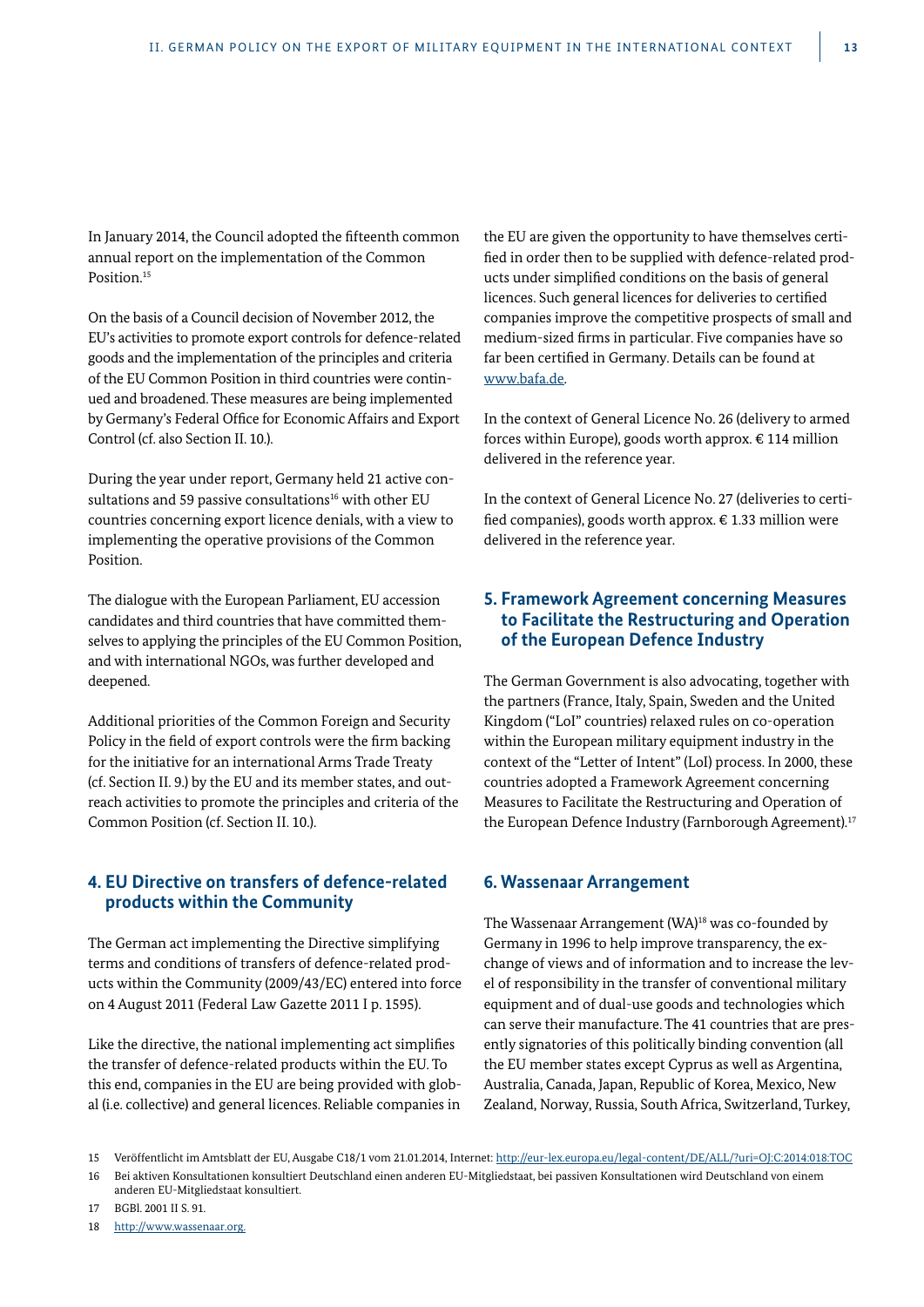Ukraine, USA) aim to harmonise their controls of the export of such goods with a view to preventing destabilising stockpiling of conventional military equipment.

The core element of the Wassenaar Arrangement in terms of military equipment export control is the ongoing further development of the "Munitions List", i.e. the list of military equipment to be subject to controls by the signatory states. The List determines the content of the EU's Common List of Military Equipment and thus also of Part I Section A of the German Export List. The Wassenaar Dual Use List is also translated into European and German law.

Germany plays an active part, and provided the plenary chair in 2012, which adopted important initiatives to improve internal WA notifications which serve to inform the partners about exports which have been undertaken and thus to enhance the transparency and effectiveness of the WA. Further to this, the WA provides that the participating countries should inform one another about denied export licences for dual use goods to non-participating countries. Germany also played an intensive part in the changes to the control lists adopted by the plenary session in December 2013. These particularly include new items for telecommunications surveillance technology, and specifically "Trojan horses" and certain evaluation and extraction systems.

The co-operation amongst the WA signatories generally serves to develop and deepen international export control standards. In particular, the increase in transparency and the step-by-step harmonisation of the national military equipment export policies are significant interests, and Germany remains a firm advocate of these.

The German government therefore also participates in WA outreach activities in order to explain these standards and procedures to third countries. These include the regular technical briefings at the headquarters of the WA Secretariat in Vienna and the various missions by WA delegations, e.g. to India in March 2014, which included representatives of the German government. A discussion supported by us is being conducted within the WA as to how the rapid entry into force of the Arms Trade Treaty can be encouraged through the support of third countries willing to accede to the treaty.

Several pending requests for membership underline the attractiveness of the WA. Germany has assumed the role of co-rapporteur for one of the applications, and is providing an ongoing report on the progress made by the candidate.

#### **7. UN Register of Conventional Arms**

The UN Register of Conventional Arms, adopted by General Assembly Resolution 46/36L of 6 December 1991, has collected information on the import and export of conventional major weapons systems19 and – on a voluntary basis – data on national arms inventories and procurement from national production since 1992. The member countries of the United Nations provide this information by 31 May for the preceding calendar year. Since 2003, there has also been the possibility to report imports and exports of small arms and light weapons. The aim of the register is to build confidence by increasing the level of transparency regarding conventional arms. Germany has participated in the reporting system since the register was set up and reports regularly to fulfil its obligations.

For the year 2013, the Federal Republic of Germany reported the export of the following war weapons to the UN Conventional Arms Register:

#### **Table A**

| Country            | Item                                              | Quantity                         |
|--------------------|---------------------------------------------------|----------------------------------|
| <b>Indonesia</b>   | Leopard 2 main battle tank                        | 2                                |
| Turkey             | Leopard 2 main battle tank                        | 1                                |
| Brazil             | Gepard self-propelled<br>anti-aircraft gun system | 10                               |
| <b>Indonesia</b>   | Marder infantry fighting<br>vehicle 1A3           | 2                                |
| Algeria            | <b>Fuchs armoured carriers</b>                    | 24 (of which two<br>in kit form) |
| <b>Netherlands</b> | MTW M 113 armoured per-<br>sonnel carrier         | 1                                |
| <b>Belgium</b>     | Helicopter NH 90 NFH                              | 1                                |
| Colombia           | Submarine class 206A                              | 2                                |

19 Reports must be made for weapons classified in the following seven categories: battle tanks, other armoured combat vehicles, large calibre artillery systems, combat aircraft, combat helicopters, warships, missiles and missile launch systems including man-portable air defence systems (MANPADS).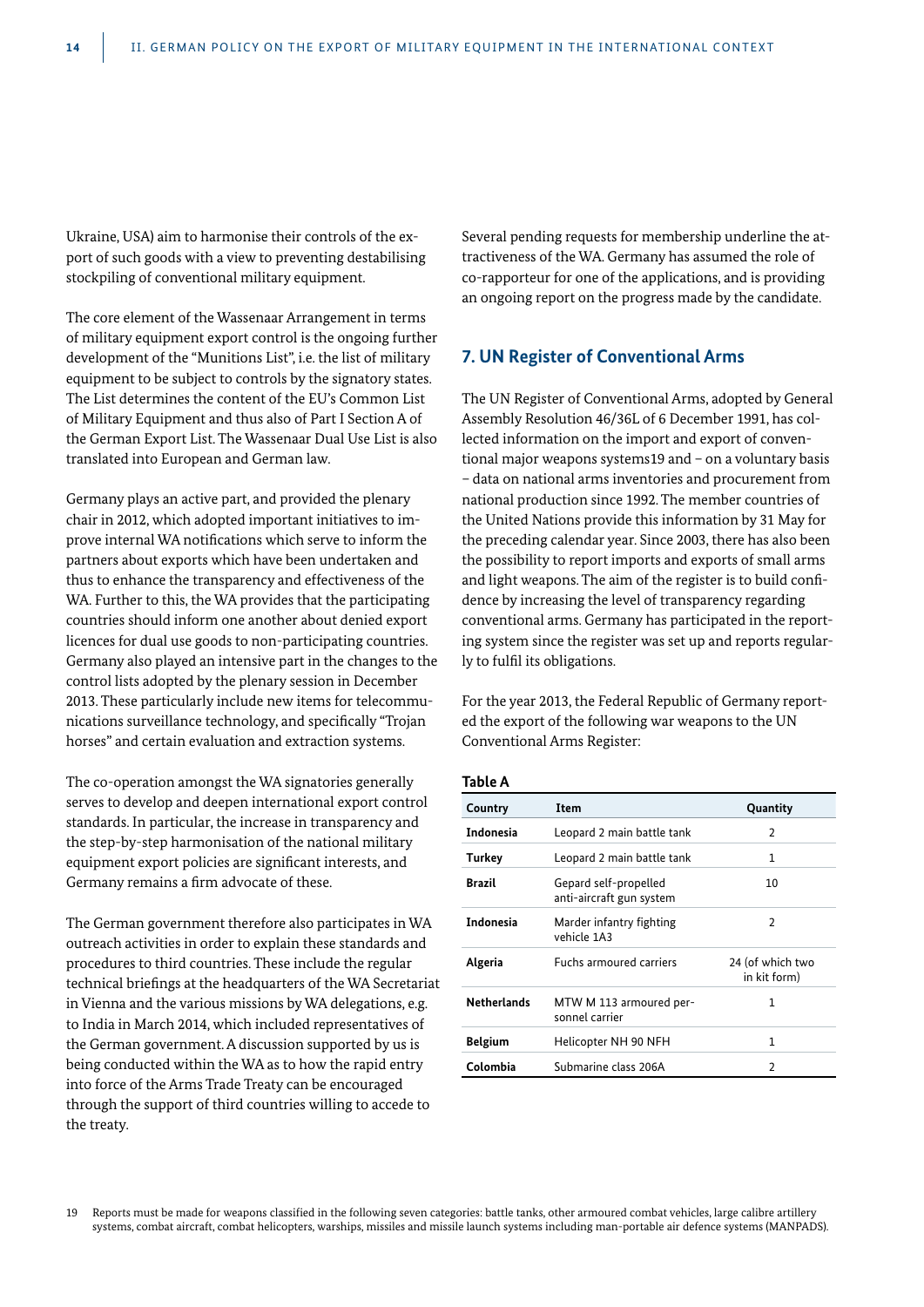Going beyond the obligation imposed by the UN Register of Conventional Arms, Germany also voluntarily reported exports of small arms and light weapons<sup>20</sup> to the UN Register of Conventional Arms (cf. Annex 11).

# **8. International discussion on small arms and light weapons**

In internal and cross-border conflicts by far the greatest share of human casualties have been caused by the use of small arms and light weapons ("small arms", e.g. submachine guns, assault rifles, light mortars, etc.) and the associated ammunition.<sup>21</sup> Small arms can often be procured inexpensively and illegally through internationally operating arms brokers, in particular in developing countries, where national control mechanisms are mostly underdeveloped. In many cases, small arms impede economic and social development and frequently contribute to a violent escalation of conflicts. Quite frequently, violent conflicts threaten to destroy the success achieved in many years of development work. Further, man-portable air defence systems (MANPADS), which are counted as light weapons, represent a danger to both civil and military aviation due to their high relevance to terrorism. Experience shows that deficiencies in managing and safeguarding the stocks of arms and munitions held by the state in the relevant countries also represent a significant source of illegal transfers.

For this reason, the German Government applies particularly strict standards when issuing licences for small-arms exports to third countries, and developing countries in particular, in order to ensure coherence of foreign, security and development policies. The German Government is working at the international level towards an efficient prevention of the illegal proliferation of such weapons and their ammunition. With respect to the legal export of small arms, the German government advocates strict and efficient controls. Its goal is – in the framework of the UN Small Arms Action Programme<sup>22</sup> and via regional initiatives, e.g. in the context

of the EU Small Arms Strategy<sup>23</sup>, the OSCE Small Arms Document<sup>24</sup>, which was adopted in November 2000, and the OSCE Document on Stockpiles of Conventional Ammunition<sup>25</sup> - the achievement of concrete results with obligations for the participating countries to take action which are as binding as possible. Further to this, the Federal Government assists other states, both bilaterally and in the context of the EU on the basis of the EU Small Arms Strategy, as they establish efficient national and regional small arms control systems.

Right from the outset, the Federal Government has supported the development of International Small Arms Control Standards (ISACS). The ISACS give the states comprehensive recommendations on the management of small arms and light weapons; these are based on the Small Arms Programme of Action, the International Tracing Instrument and the Firearms Protocol. Since 2012, the Federal Government has promoted the development of a software instrument via the UNIDIR peace research institute at the UN which makes it possible to apply the ISACS more effectively and in particular to use them for the creation of indicators and benchmarks and to measure the effectiveness of the respective implementation measures. In the first pilot applications of this software instrument in 2013 by various international organisations and states (e.g. South Sudan, Somalia, UNDP Kosovo), the results were most encouraging. Since 2011, the German government has made the securing of arms and ammunition in Libya one of the major focuses of the work on small arms control.

The Federal Government would like to see small arms labelled in a manner which makes them permanently traceable. In view of the long lifetime of small arms, it is important to use the latest technology to apply markings to arms in a way that is as permanent and indelible as possible. In June 2013, the Federal Foreign Office held an international conference on the use of modern technologies to secure small arms. The German government is also actively pursuing this goal in the UN context.

- 20 Concerning the terms small weapon and light weapon, see III. 1. h).
- 21 Concerning the terms small weapon and light weapon, see III. 1. h).
- 22 Cf. UN document A/CONF. 192/15, available on the internet at: http://www.poa-iss.org/PoA/poahtml.aspx.
- 23 http://europa.eu/legislation\_summaries/foreign\_and\_security\_policy/cfsp\_and\_esdp\_implementation/l33244\_de.htm.
- 24 OSCE Document FSC.DOC/1/00 on Small Arms and Light Weapons of 24 November 2000 (located on the internet at: http://www.osce.org/de/fsc/20785; siehe dazu ausführlich im Rüstungsexportbericht 2000 unter II.7.
- 25 OSCE Document FSC.DOC/1/03 on Stockpiles of Conventional Ammunition of 19 November 2003, available on the internet at: http://www.osce.org/de/fsc/15794.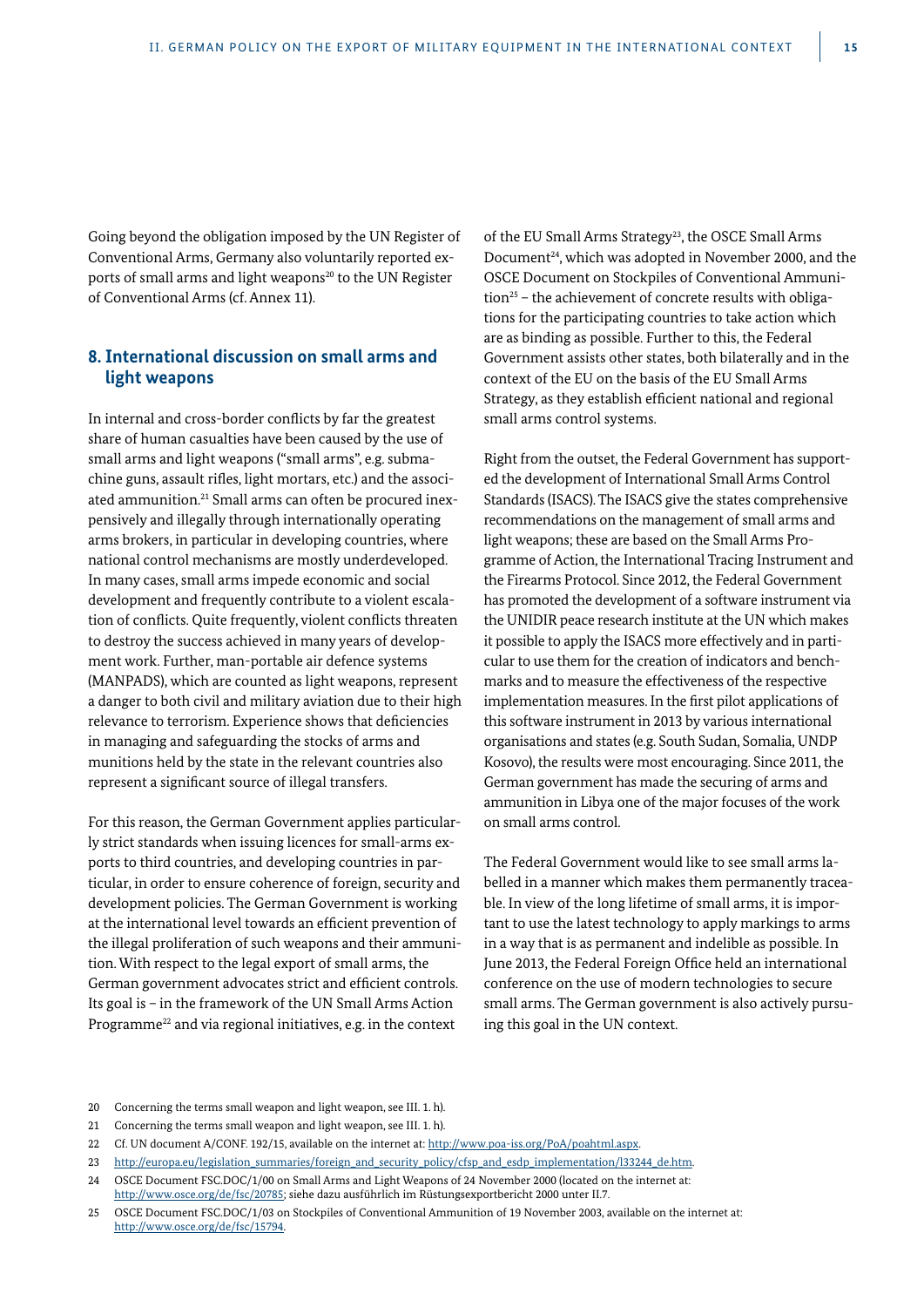In this context, mention should also be made of the German involvement in the conclusion of an international Arms Trade Treaty (cf. Section II. 9.), which was adopted on 2 April 2013 by an overwhelming majority of the UN General Assembly, and the aim of which is to achieve not only control of the transfer of conventional military equipment in general, but in particular a globally effective control of the transfer of small arms. Germany is advocating a rapid entry into force and the widest possible application of the treaty.

Germany pursues a restrictive policy on the export of small arms. Inasmuch as small arms are a form of armament, they are subject to the stringent regulations laid down in "Principles underlying German foreign policy" (see Annex 1a), which stipulates that armaments can only be exported to third countries under exceptional circumstances and only in the case of special foreign or security policy interests of the Federal Republic of Germany. Regarding the export of technology and production equipment, there is the fundamental rule that no licences are issued in connection with the opening of new production lines for small arms and ammunition in third countries.

For the export of small arms to third countries, the "New for Old" principle is also applied wherever possible. This calls for sales contracts to be worded to ensure that the recipient destroys small arms that are to be replaced by the new consignment, in order to prevent their proliferation. Moreover, insofar as possible, in new supply contracts the exporter is to require the consignee in a third country to destroy the weapons supplied in the case of a later removal from use. In this way, exports and recipients make an active contribution towards not increasing the number of small arms available worldwide, and preventing their proliferation across to grey or black markets. Germany and, in particular the Bundeswehr, destroys surplus small arms. No other country applies the "New for Old" principle in this way, and this underscores the German government's particularly restrictive small arms policy.

Finally, licences for the export of war weapons, including small arms, are fundamentally issued only for government end-users, not for private entities. The German Government thereby applies a principle which, though it has yet to become majority opinion in the international community (including the UN framework), if universalised would go a long way toward limiting the illegal spread of small arms.

# **9. Initiative for an Arms Trade Treaty<sup>26</sup>**

Unregulated trade in military equipment creates significant dangers and negative effects. They take the form of the regular misuse of weapons to violate human rights and international human rights law, and of the existence of a large illegal market. This is the point from which the Arms Trade Treaty (ATT) operates.27 The first ever agreement on globally applicable, legally binding, common minimum standards for cross-border trade in conventional defence-related goods will impose responsibility on states. They will commit themselves to controlling exports, imports, transits, trans-shipment and brokering of arms ("transfers") and in particular to subject exports to a structured risk analysis on the basis of internationally comparable decision-making criteria. The core thrust of the Treaty is the regulation of the transfer of conventional weapons.

In order to support the ATT negotiation process, which was launched at the first UN Conference on the Arms Trade Treaty in July 2012, the Federal Foreign Office held a seminar in Berlin at the end of February 2013 for government representatives in order to closely involve new influential powers in the ATT process. Also, the German government funded a two-day seminar held by the UN for African countries in Addis Abeba at the beginning of March 2013, as well as a meeting of African parliamentarians in Windhoek.

The text of the treaty drawn up at the Final UN Conference on the Arms Trade Treaty at the United Nations in New York from 18-28 March 2013 was adopted by the UN General Assembly by an overwhelming majority (155 in favour, 3 against (Iran, North Korea and Syria), 22 abstentions (e.g. Russian Federation, China, India, Indonesia and Arab countries) and 13 absences). The treaty was presented for signing at the United Nations in New York on 3 June 2013. It will enter into force once the 50th document of ratification has been deposited. (Status 22 May 2014: 118 signatories; 32 ratifications)

<sup>27</sup> Available at http://www.un.org/disarmament/ATT/. Annex 3 contains the text of the treaty.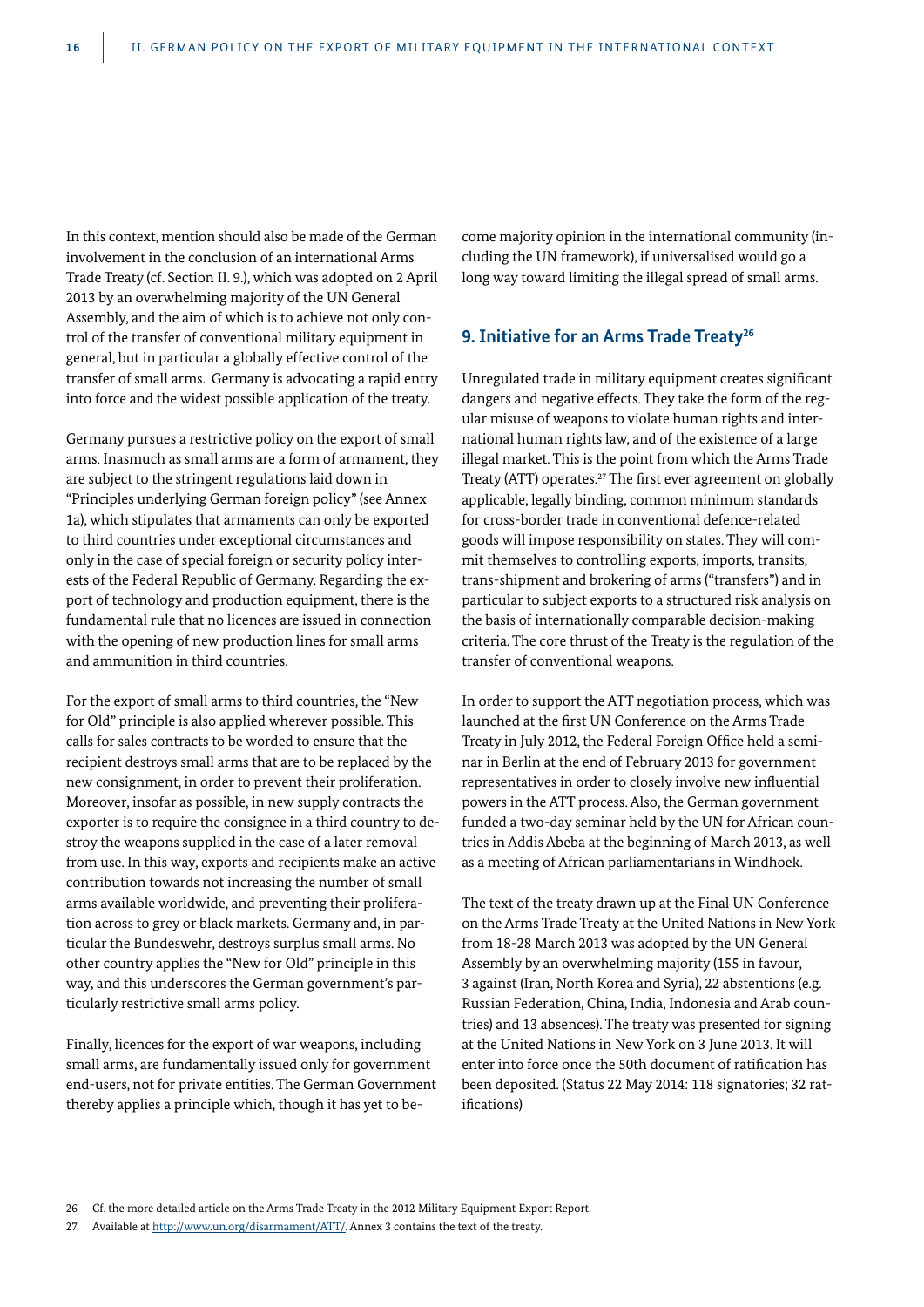The Federal Government – following active participation at the final UN ATT conference at the end of March 2013 – voted in favour of the adoption of the draft ATT on 2 April 2013 and signed it in New York on 3 June 2013.

At national level, the Federal Cabinet took the decision on the draft act on the treaty as early as 22 May 2013. The Bundestag unanimously approved the act on the treaty on 27 June 2013; the Bundesrat gave its approval on 20 September 2013. The Act on the Treaty entered into force on 26 October 2013.28

Before the German instrument of ratification was deposited, an EU Council decision was required, authorising the EU Member States to ratify it; this was adopted with the approval of the European Parliament in March 2014. The instrument of ratification was deposited on 2 April 2014 (anniversary of the adoption of the ATT treaty text by the UN General Assembly) alongside those of 16 other EU Member States (Bulgaria, Croatia, Denmark, Estonia, Finland, France, Hungary, Ireland, Italy, Latvia, Malta, Romania, Slovakia, Slovenia, Spain, United Kingdom) and El Salvador. Germany also made a declaration on the provisional application of Articles 6 and 7 of the treaty, which stipulate criteria for the scrutiny of applications for export licences and represent the core of the treaty. By so doing, the German government again highlighted the special priority of the treaty for Germany.

The German government is also urging other countries to quickly sign and ratify the Treaty.

Germany can play an important part in supporting the ratification of the treaty and its implementation in adequate national control systems. The Federal Office for Economic Affairs and Export Control is already implementing a broad spectrum of advisory projects in the field of export control in other countries on behalf of the European Union (cf. Section II. 10.) and has thus acquired expertise which is highly regarded around the world.

It will be particularly important to offer assistance and support to countries, particularly developing countries, which do not yet have a significant transfer control system. To this end, the German government is supporting a number of initiatives; for example, it provided  $\epsilon$  600,000 for projects of

the UN Trust Facility Supporting Co-operation on Arms Regulation (UNSCAR donor facility). In the context of an EU Council decision of December 201329, it is providing a national contribution of nearly 20% of cofinance (in addition to the regular German share of the EU budget) for planned EU measures to support the implementation of the ATT. These EU measures involve total funding of  $\epsilon$  6.4 million in 2014-16, and are being implemented by the Federal Office for Economic Affairs and Export Control.

# **10. Outreach activities**

Export control can only achieve maximum effectiveness if as many countries as possible apply similar rules and procedures and work together as closely as possible in order to attain globally effective export controls. The various countries with established export control systems (especially EU, NATO, NATO-equivalent countries, and WA signatories) believe that it is worthwhile to approach other countries (socalled "outreach" efforts), to promote the objectives and means of export controls, and possibly also to offer support in developing or improving export controls. One of the major focuses here is on efforts to promote transfer control standards for small arms and light weapons (SALW) in conjunction with the offer of advice and support for the implementation of such measures.

The Federal Office for Economic Affairs and Export Control (BAFA) has again been commissioned by the EU to organise outreach activities in the field of military equipment by Council Decision 2012/711/CSFP. Since 2010, several regional seminars on arms export controls have been organised and held, some of them several times, in Algiers / Algeria, in Sarajevo / Bosnia and Herzegovina, in Kyiv / Ukraine, in Tbilisi / Georgia, in Podgorica / Montenegro, in Skopje / Former Yugoslav Republic of Macedonia and in Tunis / Tunisia. These activities were continued in 2014. Also, since 2011 study visits have taken place to export control authorities in EU Member States as part of the various outreach mandates, giving the partner countries an indepth look at the export control systems. Such study visits have taken place since 2011 in Hungary, Portugal, Poland, the Czech Republic and Sweden. These study visits to EU Member States are being continued in 2014. Furthermore, targeted measures are helping partner countries. This par-

<sup>28</sup> Act on the Arms Trade Treaty of 2 April 2013 of 19 October 2013 (Federal Law Gazette II p. 1426).

<sup>29</sup> Council decision 2013/768/CFSP of 16 December 2013 on EU activities in support of the implementation of the Arms Trade Treaty, in the framework of the European Security Strategy, published in the Official Journal of the EU, L 341 of 18 December 2013.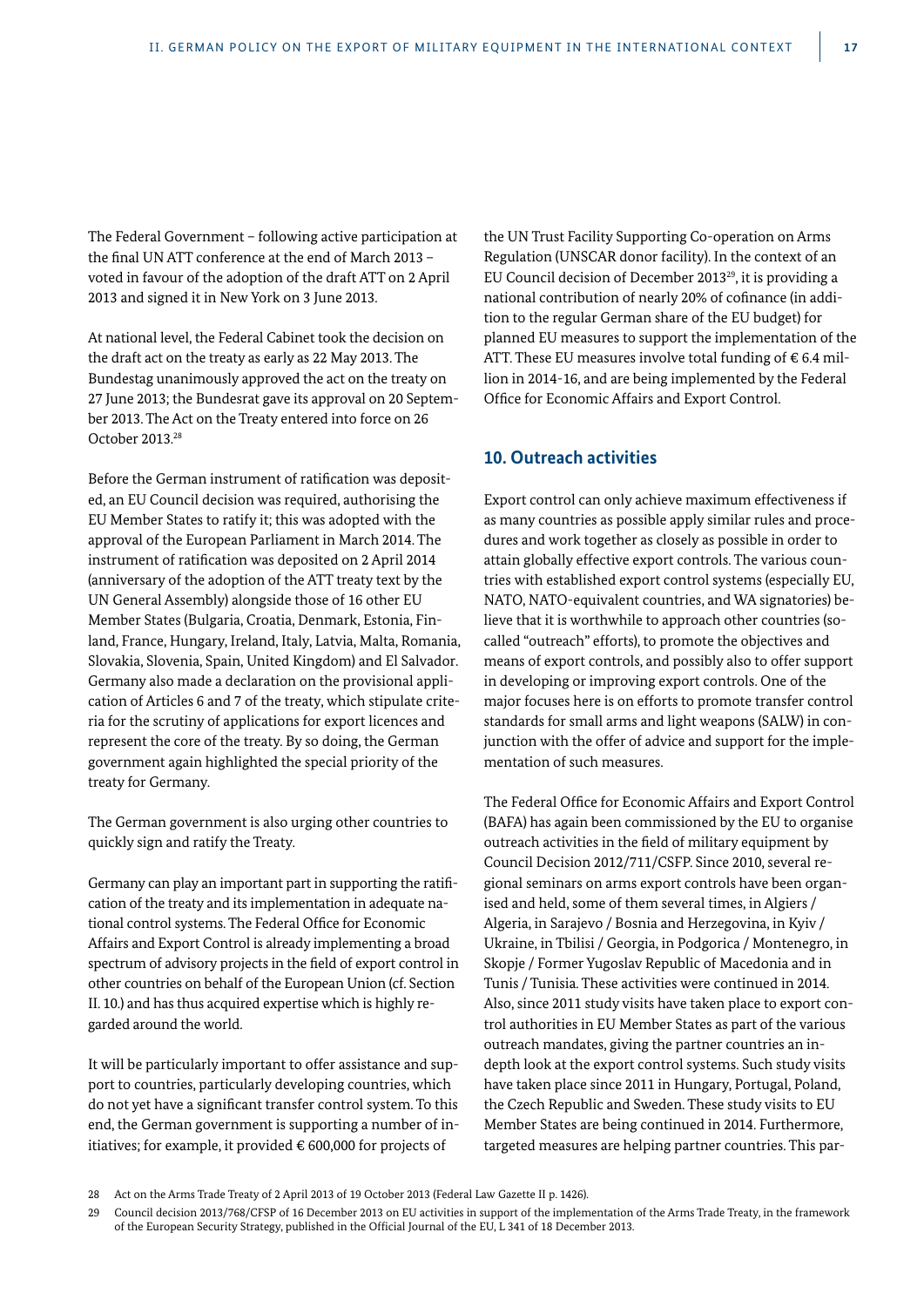ticularly offers the opportunity to respond to a request from the partner country and to review the export control legislation and procedures relating to military equipment. This has so far been done for Albania, Montenegro and Serbia.

In order to achieve the broadest possible application of the Arms Trade Treaty by many states, the European Union adopted a support programme in Council decision 2013/768/CFSP and provided funding towards it. Once again, the Federal Office for Economic Affairs and Export Control has been entrusted with implementing this programme. The Council decision provides that a number of measures will be implemented within a 3-year period to help requesting states to comply with the rules, procedures and reporting requirements for the control of arms exports envisaged in the treaty. This programme is also being funded by the German government (cf. II.9. above).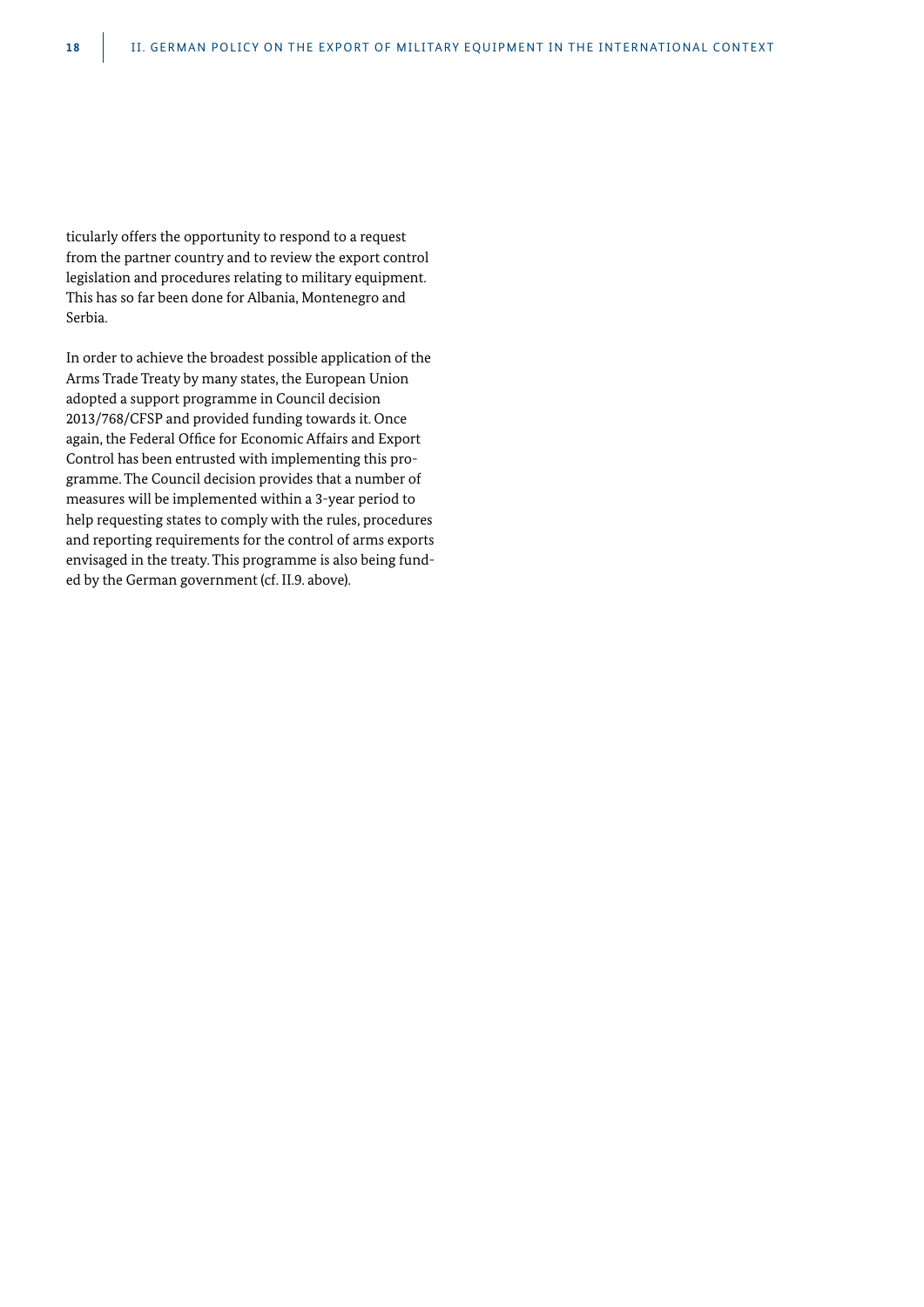# III. Licences for the Export of Military Equipment and War Weapons

The following is an outline of **licences** granted for military equipment exports in 2013; actual exports are also listed for the sub-sector **war weapons**. The outline is complete to the extent that disclosure has not been restricted by law. In particular, the names of the respective exporters cannot be released owing to the legal protection afforded business and industrial secrets under Section 30 of the Law on Administrative Procedure.

The Federal Office for Economic Affairs and Export Control (BAFA)30 compiles a list of the **export licences** granted for all military equipment (war weapons and other military equipment). The figures for reporting year 2013 are displayed under III. 1. and outlined in further detail in Annex 8. A detailed overview of the 20 leading countries of destination in the reference year can be found in Annex 7.

Statistics on **actual exports** of military equipment are recorded only for war weapons. III. 2. below presents annual values as determined by Germany's Federal Statistical Office.

Just as its predecessors, the present Military Equipment Export Report contains information on export licences issued and, in a more general manner, on licences denied; however, it presents no information in connection with decisions on **advance inquiries** made during the reporting year concerning respective export projects' eligibility for licences. Advance inquiries are normally made by companies at a very early stage, usually prior to the start of negotiations with potential foreign clients. At the time when they are decided, there is no certainty whether or not the project is going to be implemented. Moreover, advance inquiries enjoy increased confidentiality under constitutional law as business and industrial secrets since potential competitors could benefit from the publication in the Military Equipment Export Report of a planned but not contractually agreed project. The non-inclusion of advance inquiries creates no gaps in export statistics since upon later implementation of the projects the still-required export licences (and additionally the actual exports in the case of war weapons) are reflected by the statistics of the respective Military Equipment Export Report. The Report thus takes account of all administrative transactions at least once and, in the case of war weapons, twice (when licensed and when exported).

It is only possible to offer generalised information on **denied** requests in order to avoid the Military Equipment Export Report serving as an information source for prospective business deals by exporters located in countries with different (and especially with less restrictive) export control policies..

# **1. Export licences for military equipment (war weapons and other military equipment)**

Annex 8 presents an outline of military equipment licences granted and/or denied in 201331, broken down by countries of destination. The first part of this Annex shows EU Member States, the second part NATO and NATO-equivalent countries (excluding the EU Member States), and the third part all other countries (so-called third countries). For the sake of greater transparency in connection with exports to third countries, this country category has a column entitled EL (Export List) Items that provides a more detailed breakdown of the important products. Where applications for a country of destination have been denied, the relevant remarks have been made in the overview with details on the number of denials, the involved EL Items, and the value of the goods.

When denial notifications have been made by Germany in accordance with the EU Common Position (cf. II. 3.), a corresponding remark is noted together with the reason for denial (number of the respective criterion in the EU Common Position).

The figures presented in columns 2 to 4 relate to export licences issued. Experience shows that actual export values are significantly lower than these licence values. The reason is that licences sometimes remain either partly or entirely unused. It should also be noted that some or all of the articles are frequently not exported or not entirely exported in the year in which the licence was issued.

<sup>30</sup> Available at: http://www.bafa.de.

<sup>31</sup> Goods in Part I Section A of the Export List, Appendix AL to the Foreign Trade and Payments Ordinance, cf. also Annex 4 to this Report.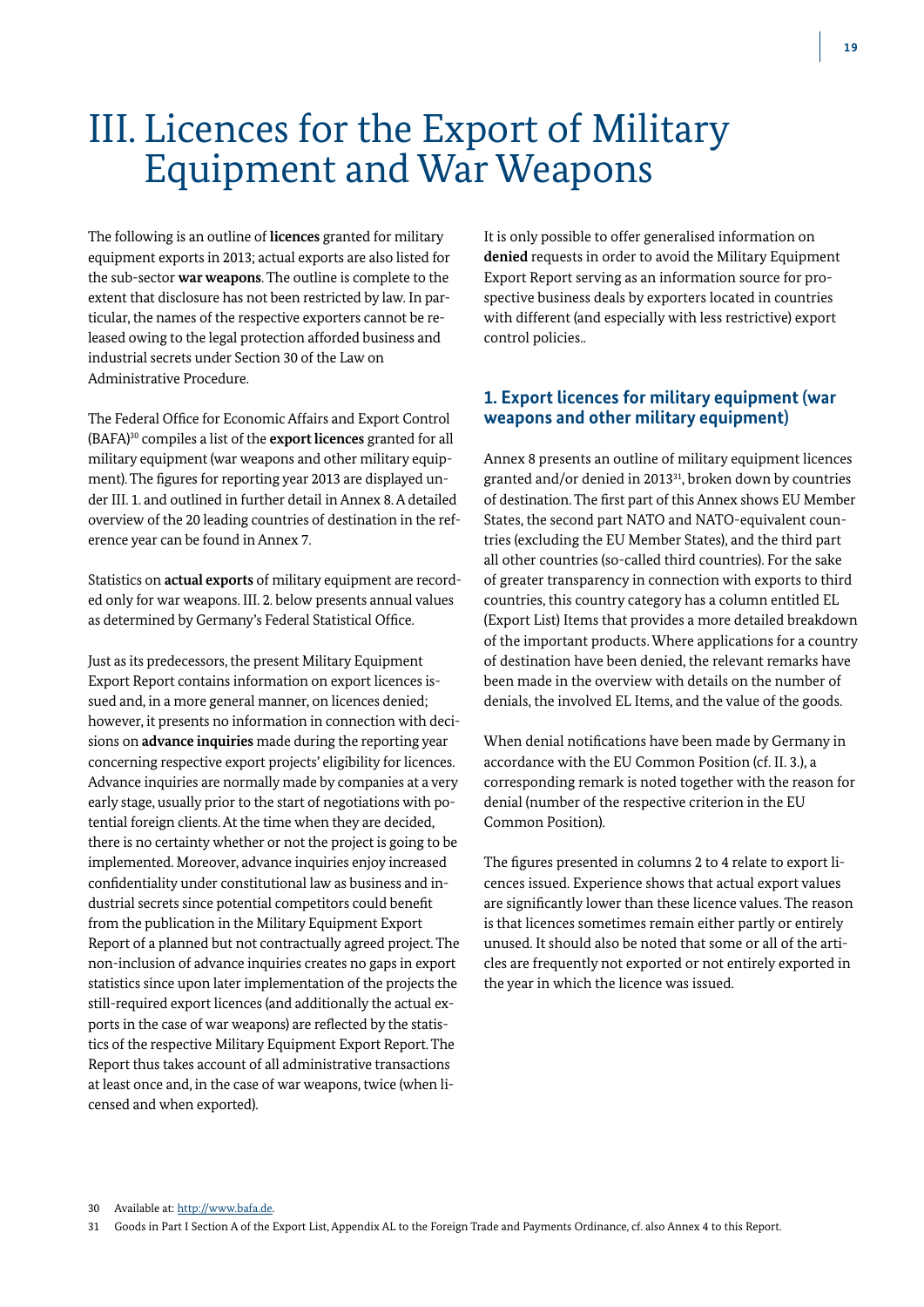#### **a) Individual licences**

In 2013 a total of 17,280 individual licence applications for the final<sup>32</sup> export of military equipment were approved in Germany (year earlier: 16,380). The total value of the licences – not that of actual exports – was  $\epsilon$  5.846 billion. This was roughly a  $\in$  1.1 billion rise against figures for 2012 ( $\in$  4.704 billion). This roughly corresponds to the figure for 2008 (€5.788 billion).

Individual licences for countries designated in No. II of the Political Principles of 19 January 2000 (EU member states, NATO and NATO-equivalent countries) accounted for €2.239 billion of this amount (previous year: €2.101 billion). Licences for goods with an end-use in EU countries totalled €1.169 billion (previous year: € 971.4 million). This represents an increase of €197.6m. Licences for goods with enduse in NATO or NATO-equivalent countries (not including EU countries) had a total value of  $\epsilon$  1.071 billion (preceding year: € 1.13 billion – in each case without collective export licences). The licence value for exports to third countries amounted to € 3.606 billion (previous year: € 2.603 billion).

Figure 1 shows that the licence figures for the last ten years are subject to fluctuation. It is necessary to bear in mind here that the values cited in this Report are nominal figures, i.e. they have not been adjusted for inflation.

For exports of military equipment to developing countries<sup>33</sup>, individual licences valued at a total of approx. € 562.5 million were issued in 2013 (2012: € 328.4 million). This is equivalent to 9.6% of the value of all German individual licences for military equipment (the proportion in 2012 was around 7%). The leading countries of destination amongst the developing countries in 2013 were Indonesia (€ 295.7 million – e.g. battle tanks, infantry fighting vehicles, underwater detection equipment), India (€ 107.8 million – mainly torpedoes and border security system technology) and Pakistan ( $\epsilon$  46.7 million – mainly for missiles and communications equipment). A breakdown of the various types of goods for which export licences were issued can be found in Annex 8.

The licence values for the group of the poorest and other low-income developing countries<sup>34</sup> amounted to  $\in$  12.81 million in 2013 (2012: € 1.92 million) or 0.22% (2012: 0.04%) of the value of all individual export licences for military equipment in 2013. This figure includes € 7.5 million just for ballistic body armour vests and ballistic inserts for Mali. Further to the ballistic body armour vests, most of the deliveries involved armoured cross-country vehicles.



#### **Figure 1: Trend of value for individual licences from 2004-2013** (in € millions)

<sup>32</sup> Licences of temporary exports, e.g. for fairs, exhibitions, and/or demonstration purposes, are not included.

<sup>33</sup> For the term "developing countries," see footnote 2.

<sup>34</sup> Poorest and other low-income developing countries and areas pursuant to Columns 1 and 2 of the OECD's DAC List of ODA Recipients for 2011-2013, cf. Annex 12.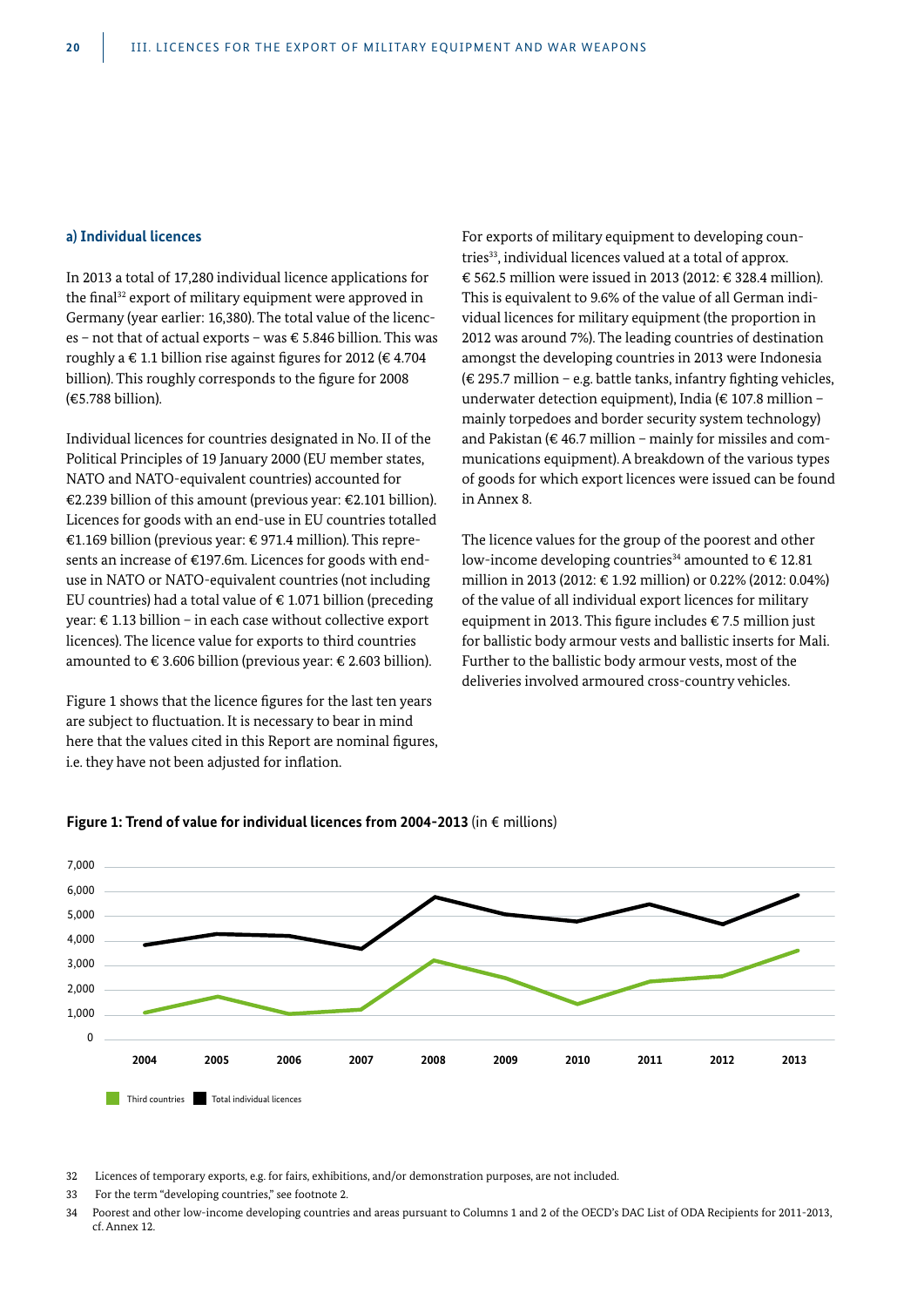*Note:* The licence values for the developing countries in general and for the group of the poorest and other lowincome developing countries do not include: 76 export licences mainly for UN missions, EU delegations and aid organisations (e.g. € 2.8 million for Mali, € 1.05 million for South Sudan, € 0.965 million for Afghanistan, € 0.968 million for Angola), total value approx. € 11 million.



#### **Figure 2: Licences for developing countries from 2004-2013** (in € millions)

### **Figure 3: Developing countries' share ot total value of licences issued in 2013** (in %)

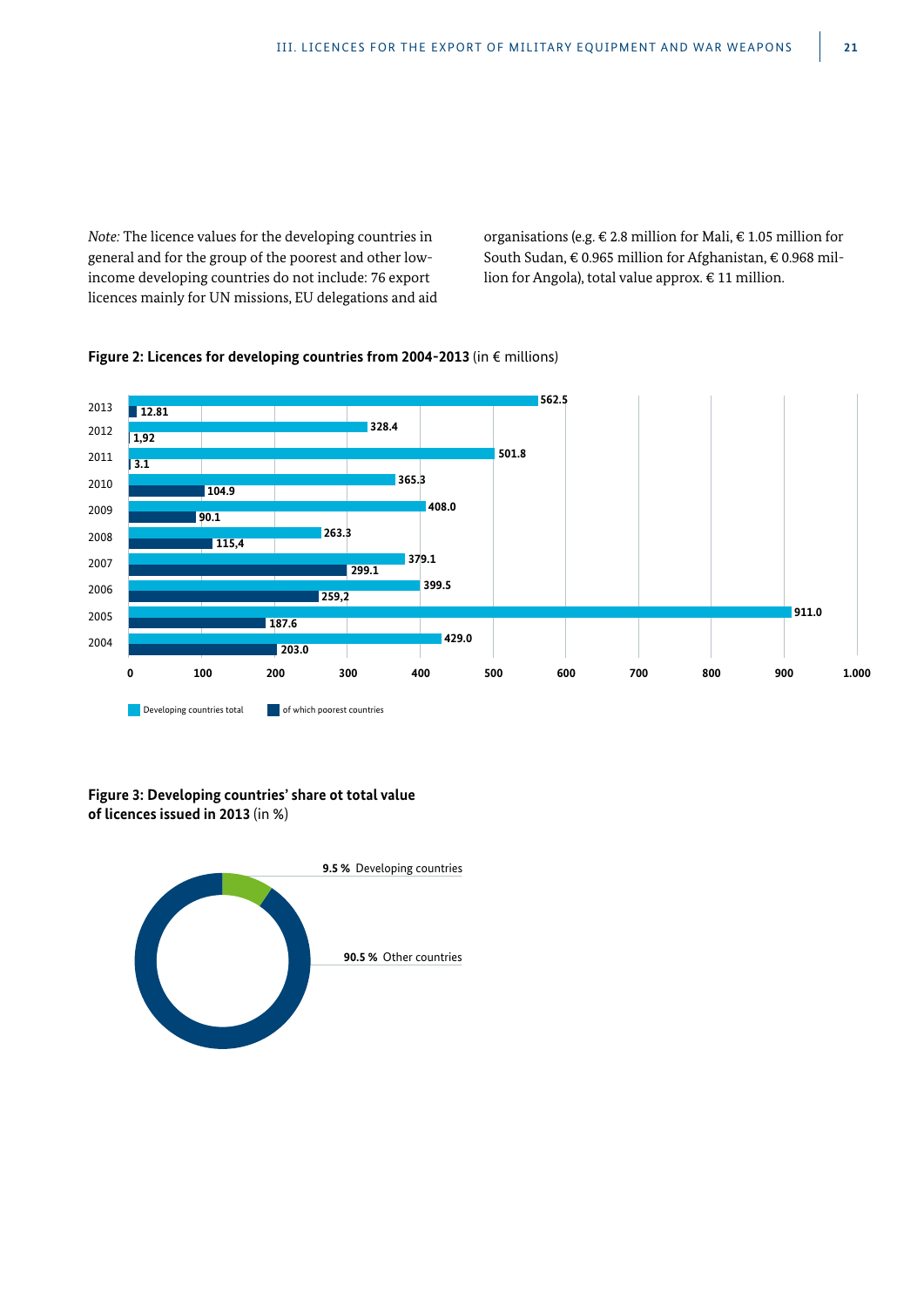#### **b) Collective export licences**

In contrast to an individual licence, a collective export licence permits particularly reliable exporters to make a large number of exports or transfers to various recipients based in one or in several countries. Such licences are granted only to exporters which are subject to special controls by the BAFA. As a rule, the collective licences permit shipments of military equipment to EU, NATO or NATO-equivalent countries. The licences can be used both for final and for temporary exports. To a small extent, third countries can also be supplied with goods on the basis of collective export licences. Reasons for delivery to third countries might include temporary exports for testing or demonstration purposes.

The values shown on the applications reflect applicants' figures for their anticipated needs in the licence period. Since varying use is made of these values, which are licensed as maximum amounts, the aggregate figure for collective export licence values is subject to strong annual fluctuations and has only limited validity as a barometer of Germany's export policy.

In the period from 1 January to 31 December 2013, 56 applications for the issuing of a collective export licence were approved by the BAFA related to conventional military equipment within the meaning of Part I Section A of the Export List (EL) of the Foreign Trade and Payments Ordinance. The issuing of the licence is subject to the same principles as apply in the individual licence procedure. The examination thus observes the EU Common Position and the Political Principles for an individual case.

 The 56 relevant licences issued in the above-mentioned period covered goods worth a total value of  $\epsilon$  2.494 billion. By way of comparison: in the period from 1 January to 31 December 2012, 77 collective export licences were issued with a value of  $\epsilon$  4.170 billion. Annex 9 contains an overview of the countries covered by the collective export licences.

The 56 collective export licences issued in the context of programmes and co-operation break down as follows:

 $\bullet$  in 33 cases, exports in the context of joint programmes.

"**Joint programmes**" are the bilateral, trilateral and multinational development and manufacturing programmes for dual-use and military equipment. They are international development and manufacturing programmes involving the German government. The relevant German ministry commissions a main German contractor, as the leader of the consortium, with implementing the programme.

 $\bullet$  in 14 cases, exports in the context of official intergovernmental co-operation,

 Official **intergovernmental co-operation** covers development and manufacturing programmes if the contracts to develop or manufacture certain goods for the respective programmes were agreed with state involvement.

 $\bullet$  in 8 cases, exports in the context of other international projects,



#### **Figure 4: Trend of licence values for collective licences 2004-2013** (in € millions)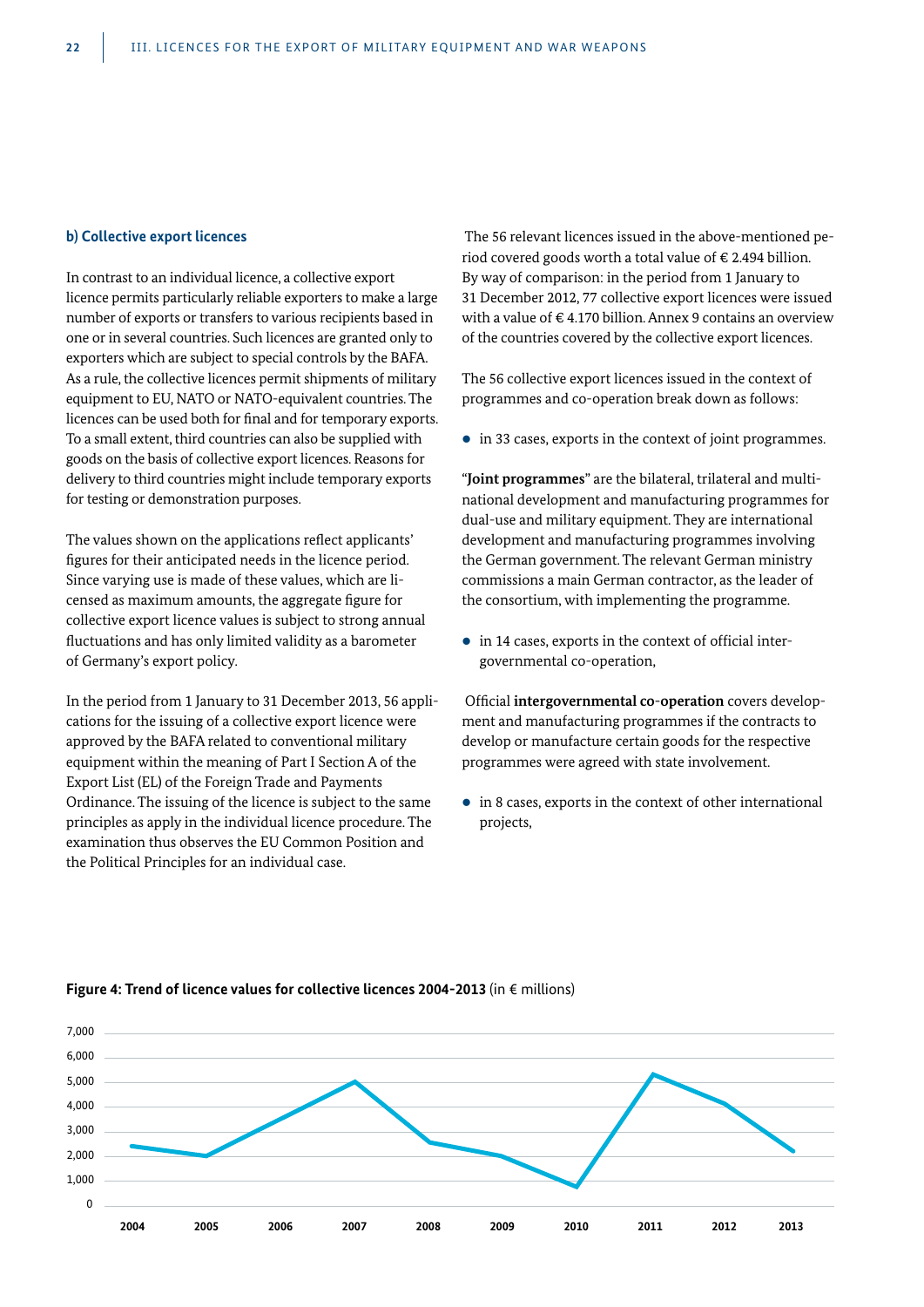The category of **other international projects** which can be recognised by the BAFA particularly includes co-operation between companies based in countries covered by the Letter of Intent (LoI countries) of 6 July 1998. The LoI countries are France, the UK, Germany, Sweden, Spain and Italy. For more information, please visit: http://eda.eu.int.

• and in one case, exports in the category "after-sale service" (rapid handling by the export control authorities of necessary service deployments in cases of damage - outside a licensed joint programme).

#### **c) Export licence denials**

In 2013, 71 applications for military equipment exports (preceding year: 118) were denied. The total value of the denials came to  $\epsilon$  10.04 million (preceding year:  $\epsilon$  24.4 million). The figure does not include applications withdrawn by applicants prior to notification because of poor chances of success or for other reasons. Like the values for licences for third countries, the figures for export licence denials are also subject to great fluctuations for this group of countries.

Since the acquisition of new orders costs money, many applicants seeking to export to sensitive destinations make a formal or informal inquiry with the control authorities about the prospects of their applications prior to the submission of a licence request. Where the response to the inquiry is negative, there are only very rare cases in which a formal application is filed, the denial of which is then included in the attached statistical overview (Annex 8). As a rule, applications appearing to have no prospects of success are not submitted.

The highest-value denials in 2013 affected Serbia ( $\epsilon$  3.3 million), Taiwan ( $\in$  1.5 million) and Bangladesh ( $\in$  1.2 million).

Denials for the final export of arms concerned the following destinations in 2013:

Azerbaijan, Bahrain, Bangladesh, Brazil, Bulgaria, China, Djibouti, Ecuador, Georgia, Indonesia, Iran, Iraq, Israel, Jordan, Kazakhstan, Kenya, Kosovo, Kuwait, Kyrgyzstan, Malaysia, Namibia, Pakistan, Panama, Paraguay, Qatar, Russia, Saudi Arabia, Serbia, South Africa, Sri Lanka, Taiwan, Tajikistan, Tanzania, Turkmenistan, Ukraine, Uruguay, United Arab Emirates and Viet Nam.

#### **d) Most important countries of destination**

The 20 most important countries of destination for which individual export licences were granted in 2013 are listed in Annex 7. The ranking varies from year to year. In 2013, the ten largest recipients were: Algeria, Qatar, United States, Saudi Arabia, Indonesia, Israel, UK, Republic of Korea, Singapore and France.

### **e) Individual export licences broken down by Export List (EL) Items**

**The individual export licences issued in 2013 are broken down into the 22 EL Items as shown in Table B** (p. 24).

The table is based on the 17,280 individual licences issued in 2013<sup>35</sup>. It shows that the category which accounted for the **largest share** of exports of military equipment in terms of value in 2013 was "wheeled and tracked military vehicles", totalling € 2.35 billion, and "military electronics", totalling € 424 million.

The small firearms item-number on the Export List (A 0001) includes not only small arms but also the so-called civilian weapons such as hunting, sporting, and self-defence weapons, which are much more important in terms of licence values; more detailed information on this point is available below, in Section III. 1. h).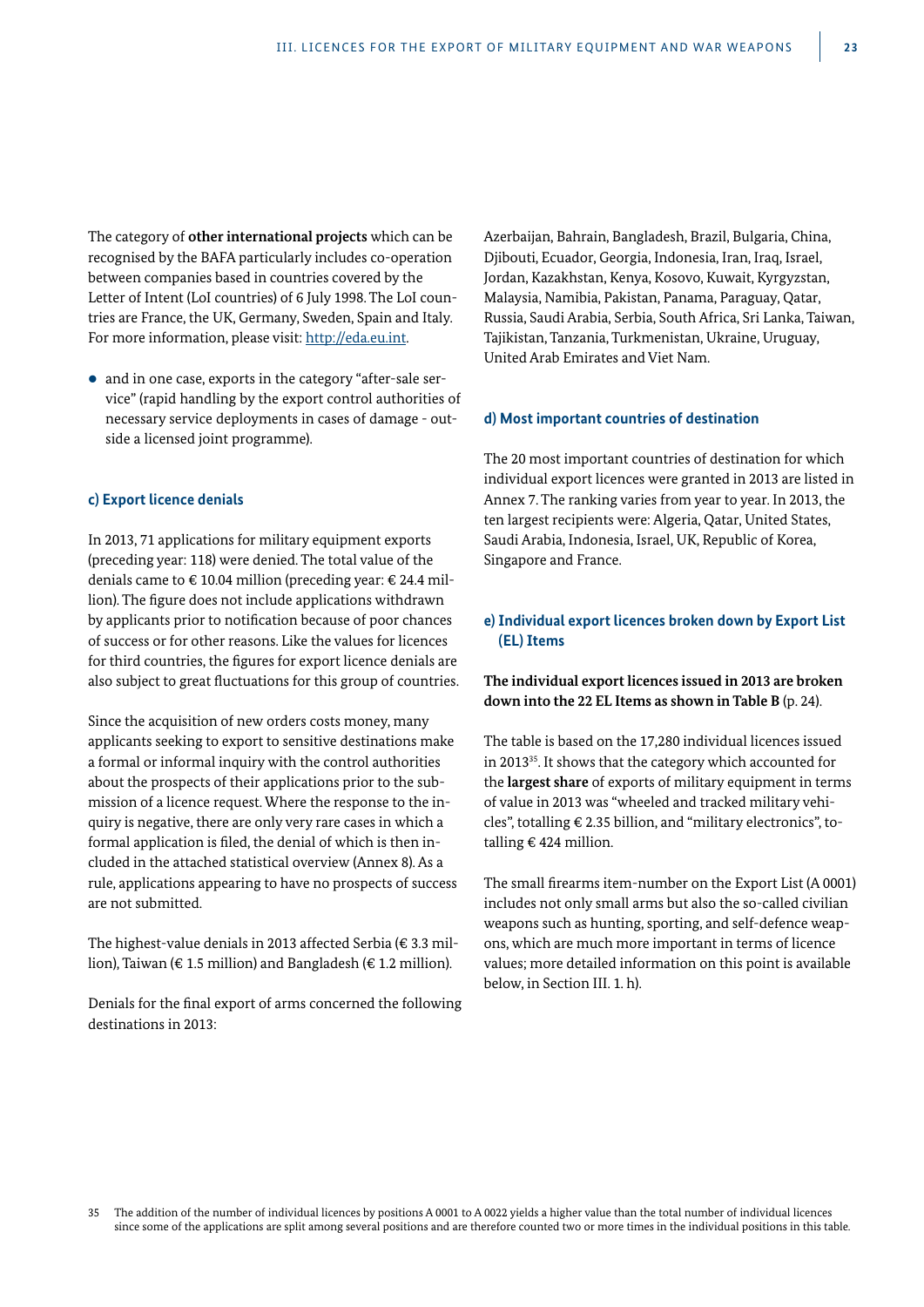#### **Table B**

| <b>EL Item</b> | <b>Description of Item</b>                                                    | <b>Number Licences</b> | Value in €    |
|----------------|-------------------------------------------------------------------------------|------------------------|---------------|
| A 0001         | Small firearms                                                                | 5,169                  | 285,899,352   |
| A 0002         | Large calibre weapons                                                         | 343                    | 71,070,520    |
| A 0003         | Ammunition                                                                    | 1,152                  | 308,990,559   |
| A 0004         | Bombs, torpedoes, missiles                                                    | 325                    | 349,288,318   |
| A 0005         | Fire control systems                                                          | 635                    | 270,423,605   |
| A 0006         | Wheeled and tracked military vehicles                                         | 3,662                  | 2,354,562,441 |
| A 0007         | Equipment for NBC defence, irritants                                          | 152                    | 27,661,761    |
| A 0008         | Explosives and fuels                                                          | 278                    | 29,152,729    |
| A 0009         | Naval vessels                                                                 | 597                    | 280,807,212   |
| A 0010         | Military aircraft / aircraft technology                                       | 1,176                  | 325,566,948   |
| A 0011         | Military electronics                                                          | 1,071                  | 424,015,531   |
| A 0013         | Ballistic protection equipment                                                | 111                    | 36,974,052    |
| A 0014         | Training and simulator equipment                                              | 134                    | 221,017,467   |
| A 0015         | Infrared/thermal imaging equipment                                            | 218                    | 140,078,493   |
| A 0016         | Semi-finished parts for the production of certain items of military equipment | 669                    | 367,235,655   |
| A 0017         | Miscellaneous equipment                                                       | 377                    | 71,142,223    |
| A 0018         | Manufacturing equipment for the production of military articles               | 637                    | 58,389,243    |
| A 0019         | HF weapon system                                                              | 3                      | 788,380       |
| A 0021         | Military software                                                             | 367                    | 56,928,691    |
| A 0022         | Technology                                                                    | 873                    | 165,635,242   |
| <b>Total</b>   |                                                                               | 17,949                 | 5,845,628,422 |

The share accounted for by the most important categories is clearly shown in the following illustration:



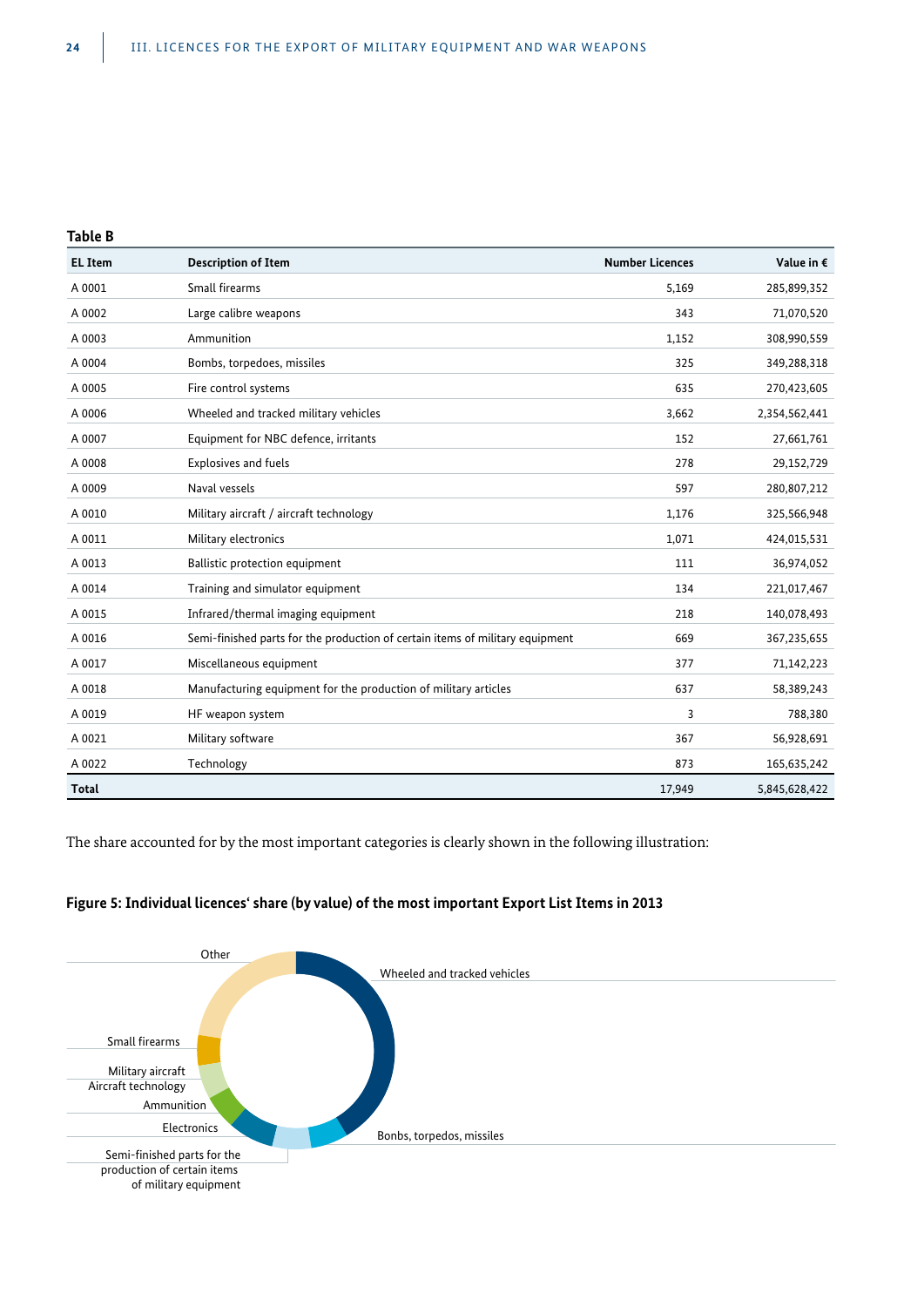#### **f) Export licences from 2004 to 2013**

The following table compares the values of the **licences issued** in 2004 to 2013 for final exports. To provide a better basis for comparison, the values are not broken down by individual countries of destination but are packaged together for the privileged countries of destination (EU, NATO, NATO-equivalent) on the one hand and third countries on the other. A breakdown by individual country can be found in Annex 8.

Figure 6 shows the monetary values of export licences issued for all country groups in 2012 and 2013. Pursuant to the Political Principles, EU, NATO and NATO-equivalent countries can be taken together, since all have essentially the same status with regard to German arms exports.

#### **Table C**

| Year | <b>EU</b> countries       | NATO- or<br>NATO-equivalent<br>countries <sup>36</sup><br>(without EU-countries) | <b>Third countries</b>    | <b>Individual licences</b><br>total | Collective export<br>licences total |
|------|---------------------------|----------------------------------------------------------------------------------|---------------------------|-------------------------------------|-------------------------------------|
|      | (in millions $\epsilon$ ) | (in millions $\epsilon$ )                                                        | (in millions $\epsilon$ ) | (in millions $\epsilon$ )           | (in millions $\epsilon$ )           |
| 2004 | 1,915.8                   | 810.7                                                                            | 1,080.2                   | 3,806.7                             | 2,437.1                             |
| 2005 | 1,440.3                   | 1,120                                                                            | 1,655.5                   | 4,215.8                             | 2,032.8                             |
| 2006 | 1,863.3                   | 1,174.4                                                                          | 1,151.3                   | 4,189                               | 3,496.2                             |
| 2007 | 1,297                     | 1,141                                                                            | 1,230                     | 3,668                               | 5,053                               |
| 2008 | 1,839                     | 809                                                                              | 3,141                     | 5,788                               | 2,546                               |
| 2009 | 1,445                     | 1,106                                                                            | 2,492                     | 5,043                               | 1,996                               |
| 2010 | 2,315                     | 1,056                                                                            | 1,383                     | 4,754                               | 737                                 |
| 2011 | 1,954                     | 1,162                                                                            | 2,298                     | 5,414                               | 5,381                               |
| 2012 | 971                       | 1,129                                                                            | 2,604                     | 4,704                               | 4,172                               |
| 2013 | 1,169                     | 1,071                                                                            | 3,606                     | 5,846                               | 2,494                               |

#### **Figure 6: Breakdown by value of individual licences by country group** (in %)



36 The addition of the number of individual licences by positions A 0001 to A 0022 yields a higher value than the total number of individual licences since some of the applications are split among several positions and are therefore counted two or more times in the individual positions in this table.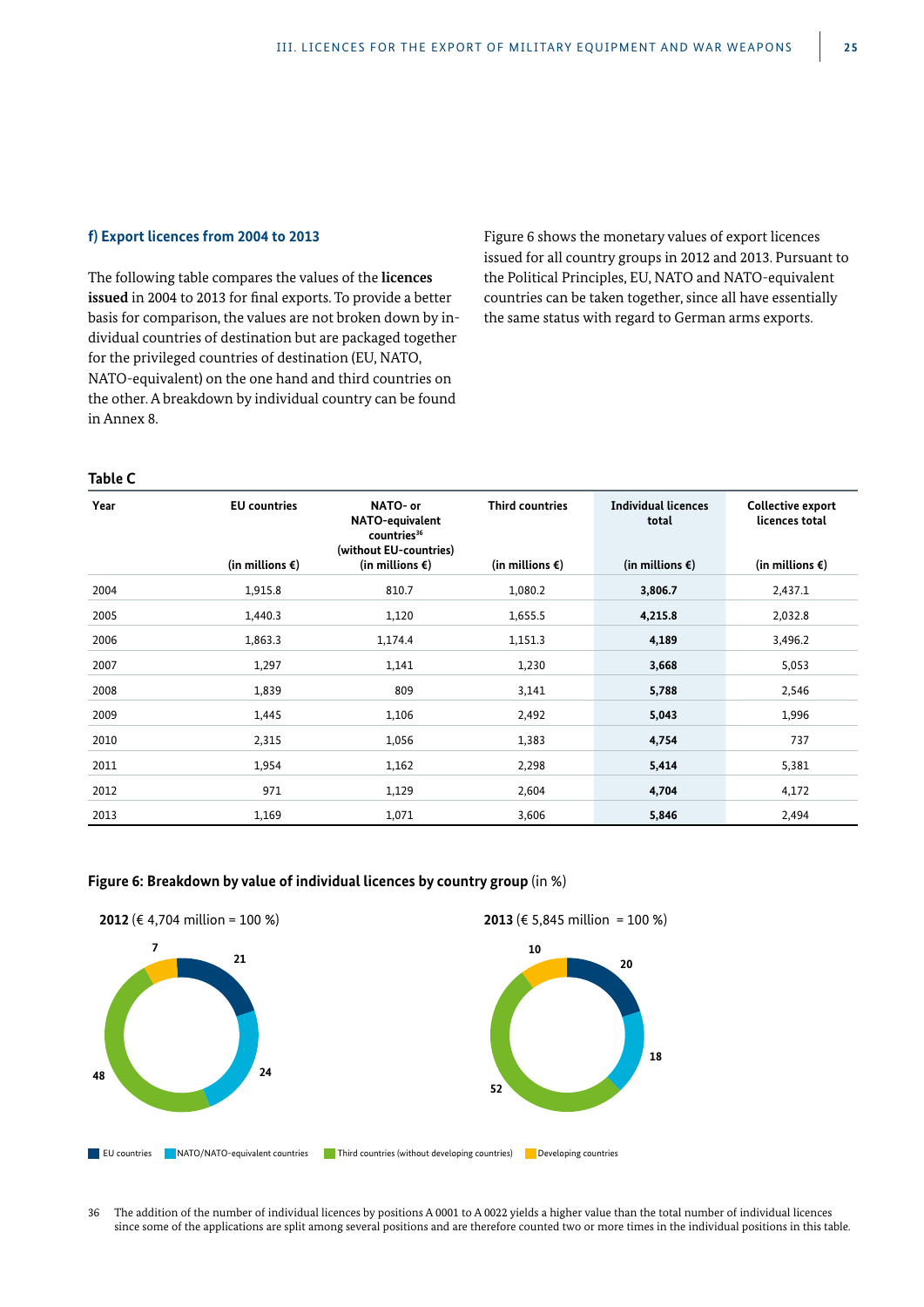### **g) War weapons' share of licensed values in 2013**

The licence values shown under f) related to articles from Part I Section A of the Export List, i.e. to all military equipment including war weapons. By contrast, the following identifies the war weapons' share of overall values for individual licences in 2013. Individual licences for the export of war weapons add up to a total of € 757.2 million, or just under 13% of the total for overall individual licences (the figures for 2012 were  $\epsilon$  452.7 million and 10%).

The following table displays – broken down by country – total licences for the export of war weapons to **third countries** in 2013: (total value € 458.9 million; value in 2012: € 285.4 million). This represents a substantial increase (61%) over the preceding year. The licences with the highest values refer to Indonesia, Israel and Singapore.

The licence values for the war weapons in Table D by no means reflect the export values for war weapons named in Section III. 2. Since licences are generally valid for one full year, they are often not used by the end of the calendar year of issue but only in the following calendar year. It also happens that, although a licence has been issued, there is no export; this can occur, for example, if the corresponding procurement project has been postponed in the country of final destination.

#### **h) Export licences for small arms 2004 to 2013**

In view of the continuing special problems associated with the destabilising effects of accumulations of small arms and light weapons ("small arms") in crisis areas<sup>37</sup>, the German government is additionally reporting for 2013 on individual licences for the export of small arms.

Small arms do not represent an independent category within the groups of military equipment and war weapons under German law, but they are contained within these groups of items. They thus represent a subset of the small firearms covered by EL position A0001 (cf. section III. 1 e) which are subject to the German government's restrictive export control policy.

#### **Table D**

| Country                                | <b>Individual</b><br>decisions or<br>applications for<br>war weapons | Value in $\epsilon$ |
|----------------------------------------|----------------------------------------------------------------------|---------------------|
| Afghanistan<br>[UN mission, embassies] | 3                                                                    | 38,520              |
| Algeria                                | 3                                                                    | 27,639,122          |
| <b>Brazil</b>                          | 7                                                                    | 22,054,034          |
| <b>Brunei Darussalam</b>               | 3                                                                    | 335,103             |
| Chile                                  | 4                                                                    | 38,127              |
| Colombia                               | 1                                                                    | 7,900,000           |
| Congo, Dem. Rep. [UN mission]          | 1                                                                    | 19,000              |
| Haiti [UN mission]                     | 1                                                                    | 125,400             |
| India                                  | 5                                                                    | 24,646,629          |
| <b>Indonesia</b>                       | 11                                                                   | 184,097,948         |
| <b>Iraq [VN-Mission]</b>               | 1                                                                    | 5,640               |
| <b>Israel</b>                          | 16                                                                   | 57,495,665          |
| Jordan                                 | 2                                                                    | 2,543,400           |
| Korea, Republic                        | 1                                                                    | 46,340              |
| Kuwait                                 | 1                                                                    | 890                 |
| Lebanon [UN mission]                   | 4                                                                    | 66,500              |
| Malaysia                               | 2                                                                    | 44,700              |
| Oman                                   | 11                                                                   | 5,015,735           |
| Pakistan                               | 4                                                                    | 20,109,601          |
| Peru                                   | 1                                                                    | 4,474,000           |
| Saudi Arabia                           | 21                                                                   | 46,452,100          |
| Serbia                                 | $\mathbf{1}$                                                         | 10,300              |
| Singapore                              | 18                                                                   | 52,547,964          |
| <b>South Africa</b>                    | 2                                                                    | 768,750             |
| Thailand                               | $\mathbf 1$                                                          | 800,000             |
| <b>United Arab Emirates</b>            | 16                                                                   | 1,448,524           |
| <b>Bermuda</b>                         | 3                                                                    | 72,156              |
| <b>Hong Kong</b>                       | 3                                                                    | 126,063             |
| Cayman Islands                         | 1                                                                    | 5,496               |
| <b>Total</b>                           | 148                                                                  | 458,927,707         |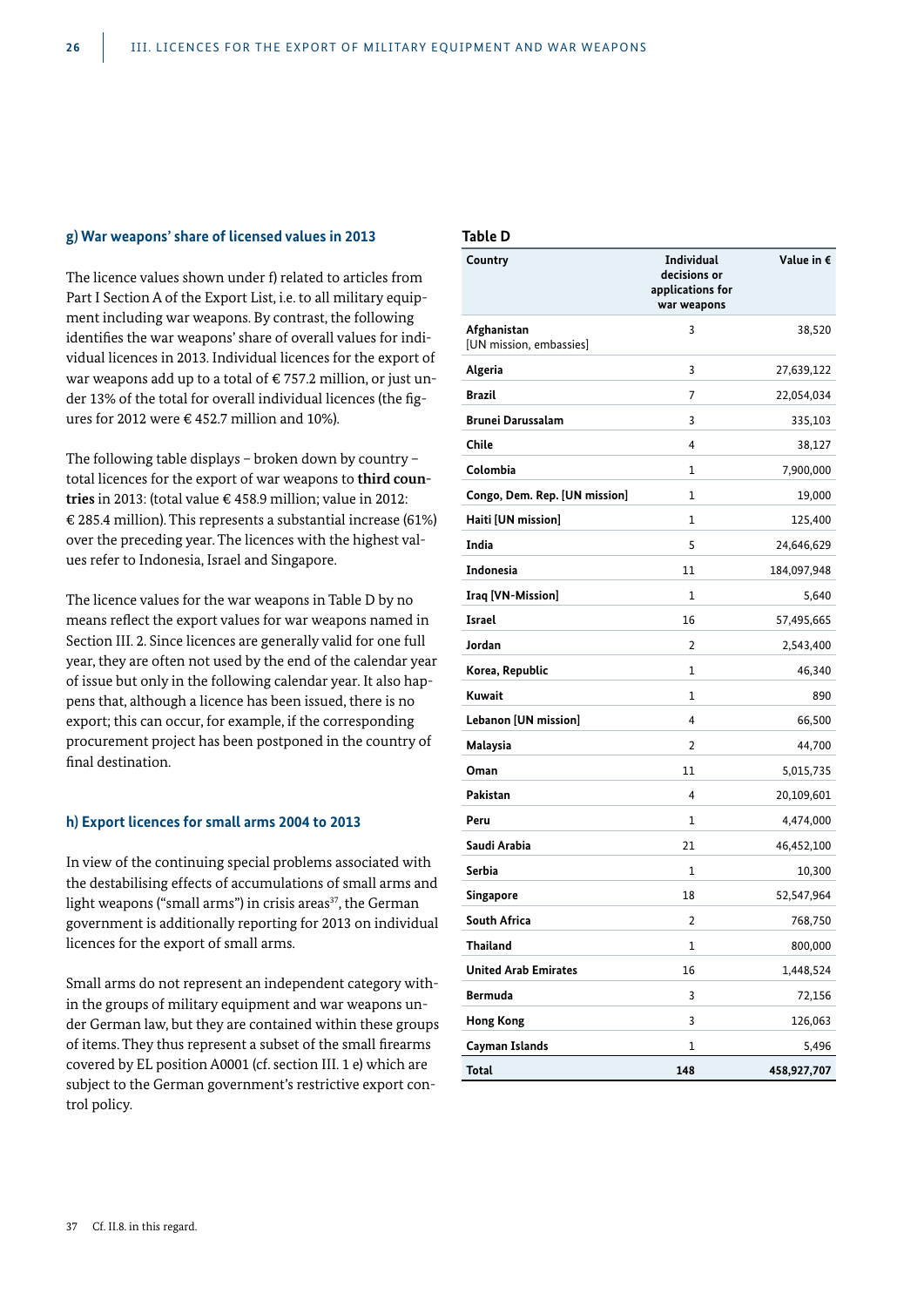The values shown in the following tables E to H are therefore already included in the statistics under III. 1. a to g and in the values presented in Annex 8.

At the international level, the **term "small arms**" has various meanings and is defined differently in different forums. Although there are (in some cases considerable) differences in details, there is broad agreement on basic elements. But there is still no uniform understanding of all weapon categories. The **OSCE small arms definition**38 and the **EU's small arms definition**39 provide something of a model. Both of these definitions are based on the term "small arms and light weapons", which is widely used internationally, and distinguishes between small arms (mainly small military firearms) and light weapons (most notably portable rocket and artillery systems). Both definitions are also in agreement in that they include only such weapons as are specifically intended for military use, not, however, civilian weapons such as, in particular, hunting and sporting weapons, or civilian (i.e. not specifically designed for military use) weapons of self defence (revolvers and pistols).

The OSCE defines small arms as follows:

*"[...] small arms and light weapons are man-portable weapons made or modified to military specifications for use as lethal instruments of war.*

*Small arms are broadly categorized as those weapons intended for use by individual members of armed or security forces. They include revolvers and self-loading pistols; rifles and carbines; sub-machine guns; assault rifles; and light machine guns. Light weapons are broadly categorized as those weapons intended for use by several members of armed or security forces serving as a crew. They include heavy machine guns; hand-held under-barrel and mounted grenade launchers; portable anti-aircraft guns; portable anti-tank guns; recoilless rifles; portable launchers of anti-tank missile and rocket systems; portable launchers of anti-aircraft missile systems; and mortars of calibres less than 100mm."*

The **Joint Action of the EU** of 12 July 2002 on the European Union's Contribution to Combating the Destabilising Accumulation and Spread of Small Arms and Light Weapons distinguishes between the following categories of small arms and light weapons:

*"(a) Small arms and accessories specially designed for military use:*

- $\bullet$  Machine guns (including heavy machine guns)
- $\bullet$  Submachine guns, including fully automatic pistols
- $\bullet$  Fully automatic rifles
- Semi-automatic rifles, if developed and/or introduced as models for the armed forces
- Moderators (silencers)

*(b) Man or crew-portable light weapons:*

- Cannon (including automatic cannon), howitzers, and mortars of less than 100mm calibre
- $\bullet$  Grenade launchers
- Anti-tank weapons, recoilless guns (shoulder-fired rockets)
- $\bullet$  Anti-tank missiles and launchers
- Anti-aircraft missiles / man-portable air defence systems (MANPADS)."

Using the EU's small arms definition, the following tables show the value of licences for the export of submachine guns, machine guns, automatic and semi-automatic weapons, smooth-bore military weapons, weapons for caseless ammunition and parts for such weapons (Table E)<sup>40</sup>, and for the export of ammunition for guns, submachine guns and machine guns and parts for such ammunition (Table  $G$ )<sup>41</sup> for 2004-2013.

38 Cf. the OSCE small arms document, footnote 24.

<sup>39</sup> See Appendix of the Joint Action of 12 July 2002 on the European Union's Contribution to Combating the Destabilising Accumulation and Spread of Small Arms and Light Weapons (2002/589/CFSP).

For more details: Fifth annual report on the implementation of the Council Joint Action of 12 July 2002 (OJ C 171 of 22 July 2006, p. 1).

<sup>40</sup> Excluding hunting and sporting weapons.

<sup>41</sup> Excluding ammunition for hunting and sporting weapons.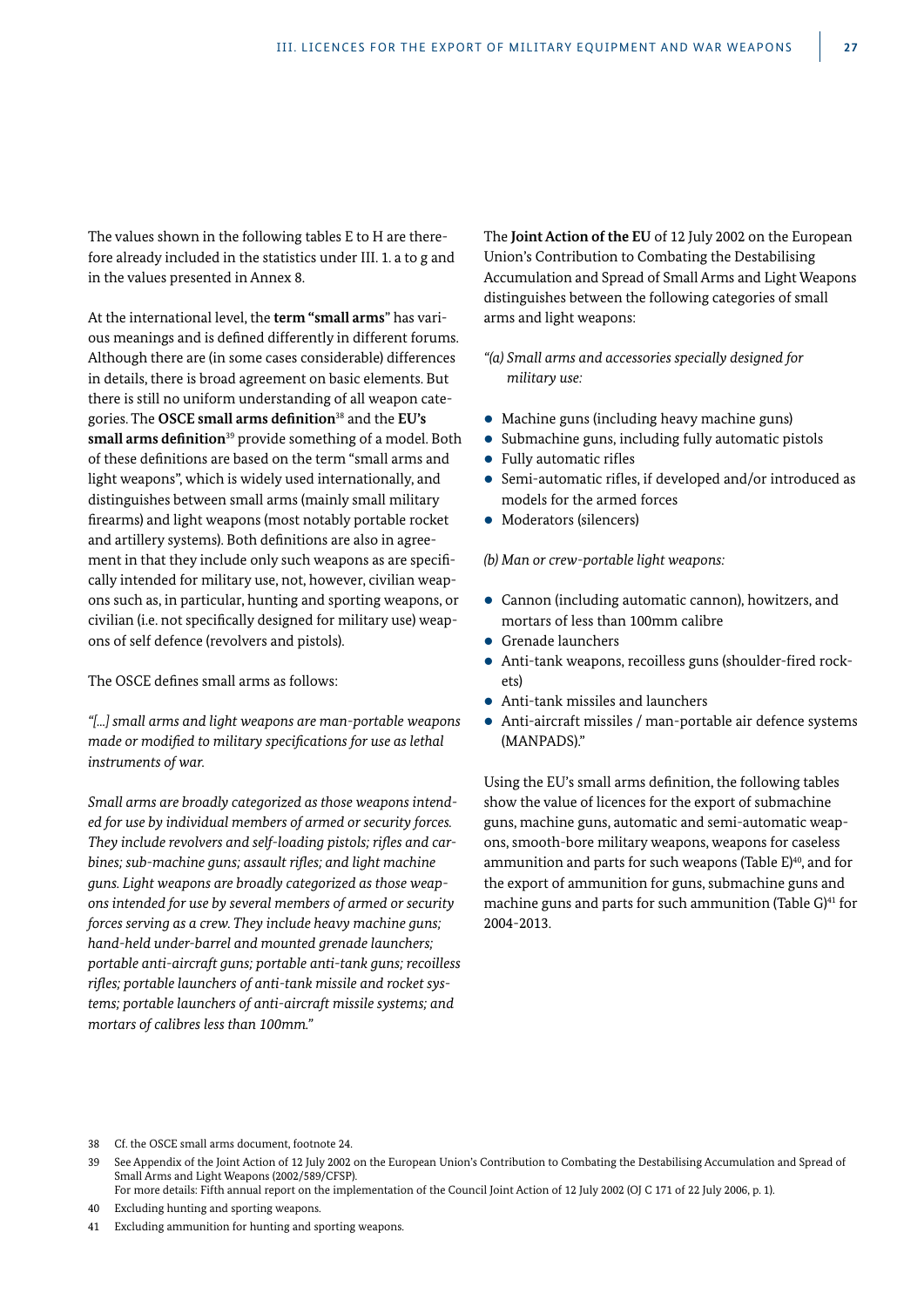| Year | <b>EU</b> countries       | NATO- or NATO-equivalent<br>countries <sup>42</sup><br>(without EU-countries) | <b>Third countries</b>    | Individual licences total |
|------|---------------------------|-------------------------------------------------------------------------------|---------------------------|---------------------------|
|      | (in millions $\epsilon$ ) | (in millions $\epsilon$ )                                                     | (in millions $\epsilon$ ) | (in millions $\epsilon$ ) |
| 2004 | 12.64                     | 15.46                                                                         | 8.17                      | 36.27                     |
| 2005 | 17.97                     | 5.44                                                                          | 12.57                     | 35.98                     |
| 2006 | 11.45                     | 10.23                                                                         | 15.6                      | 37.28                     |
| 2007 | 9.35                      | 9.38                                                                          | 30.2                      | 48.93                     |
| 2008 | 22.72                     | 28.94                                                                         | 17.18                     | 68.85                     |
| 2009 | 35.97                     | 20.10                                                                         | 14.32                     | 70.40                     |
| 2010 | 19.42                     | 13.81                                                                         | 16.30                     | 49.54                     |
| 2011 | 10.03                     | 9.95                                                                          | 17.92                     | 37.90                     |
| 2012 | 12.84                     | 26.22                                                                         | 37.09                     | 76.15                     |
| 2013 | 6.80                      | 33.59                                                                         | 42.23                     | 82.63                     |

#### **Table E: Individual licences for small arms**

# **Figure 7: Individual export licences for small arms broken down by country group** (in %)



**Figure 8: Development of the value of export licences for small arms from 2004-2013** (value of licences in €)

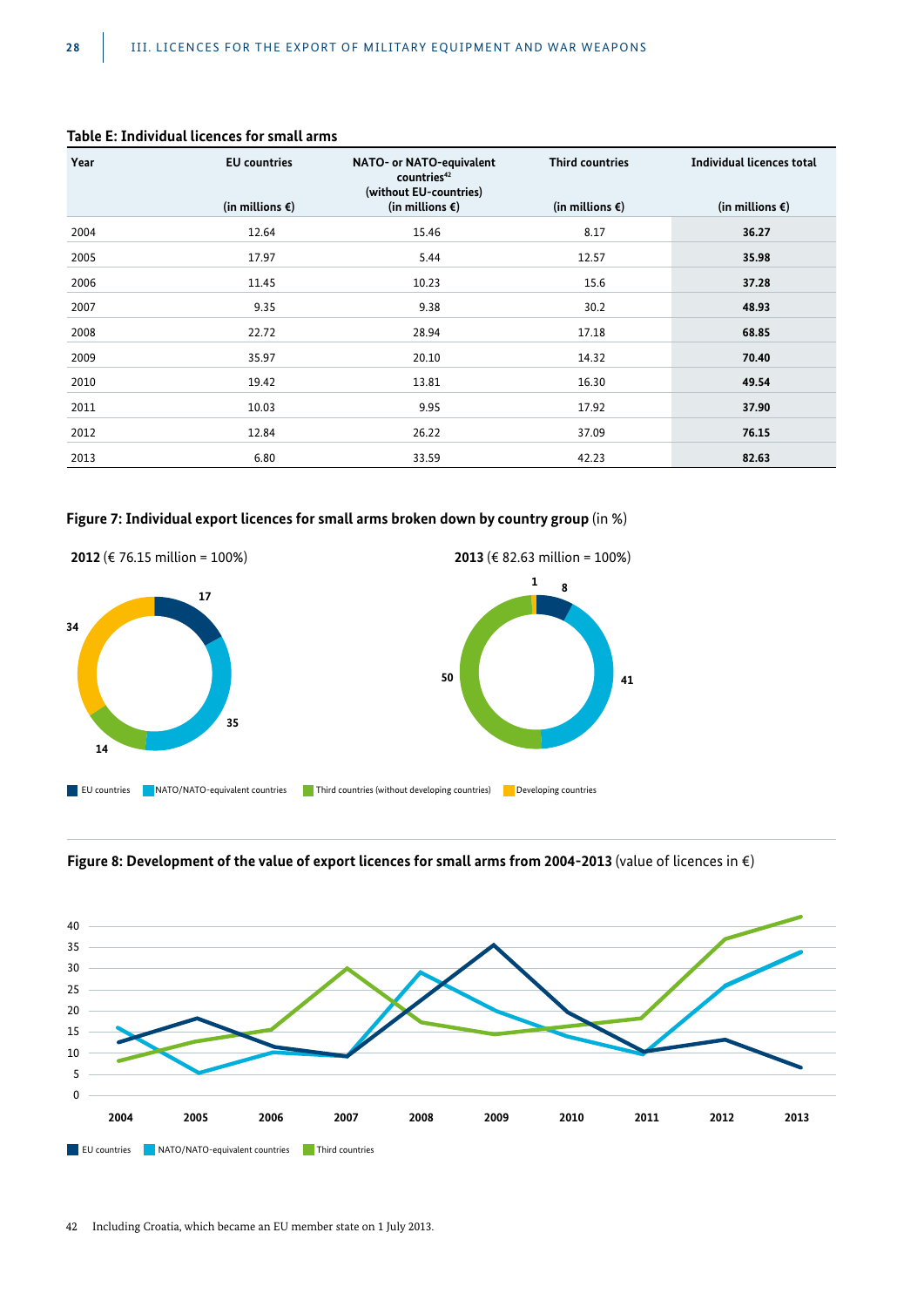Figures 7 and 8 show the values broken down by the three country groups for small arms licences issued in 2012 and 2013; in addition the group "third countries" has been divided into developing countries and other third countries. The shares fluctuate from year to year. The developing countries43 accounted for approx. 1% of all small arms licences in 2013, or approx. € 817,000. The German government will continue to take a particularly restrictive approach to exports of small arms to developing countries in future.

The value of licences for small arms in third countries was € 42.23 million in 2013 (preceding year: € 37.09 million). Saudi Arabia ( $\in$  34.76 million) accounted for the largest share of this. The aggregate value of individual export licences for small arms is significantly lower than the aggregate value of total export licences for small firearms as listed above under e) for EL position 0001 (€ 286 million). This is the result of the fact that the definition of small firearms found in EL Item 0001 also includes civilian weapons (revolvers, pistols) used for self defence, as well as hunting and sporting weapons, and therefore extends far beyond that of small arms as understood internationally in terms of the problems relating to destabilising accumulations of small arms and light weapons.

### **Table F: Individual licences for small arms to third countries broken down by countries, licence values and unit numbers for 201344:**

| Country             | Licences total | <b>EL Item</b>       | Value in $\epsilon$        | <b>Designation</b>                                                                                           | Unit                |
|---------------------|----------------|----------------------|----------------------------|--------------------------------------------------------------------------------------------------------------|---------------------|
| Afghanistan         | 2              | 0001A-02             | 18.120<br>1.400            | Rifles with war weapons list number [embassy];<br>parts for rifles with war weapons list number<br>[embassy] | 12<br>4             |
| <b>Brazil</b>       | 6              | 0001A-05<br>0001A-06 | 1.355<br>128<br>50.730     | Submachine guns;<br>parts for submachine guns;<br>machine guns; parts for machine guns                       | 1<br>4<br>10        |
|                     |                |                      | 15.053                     |                                                                                                              | 58                  |
| <b>Brunei</b>       | 1              | 0001A-05             | 37.865                     | Parts for submachine guns                                                                                    | 5,200               |
| Chile               | 6              | 0001A-02             | 1.355<br>450               | Rifles with war weapons list number;<br>parts for rifles with war weapons list number;                       | 1<br>1              |
|                     |                | 0001A-05             | 12.540<br>360              | submachine guns;<br>parts for submachine guns;                                                               | 12<br>12            |
|                     |                | 0001A-06             | 19.320<br>4.528            | machine guns;<br>parts for machine guns                                                                      | $\overline{4}$<br>8 |
| Congo,<br>Dem. Rep. | $\mathbf{1}$   | 0001A-02             | 790                        | Parts for rifles with war weapons list number<br>[UN mission]                                                | 10                  |
| India               | 4              | 0001A-05             | 226.500<br>134.445         | Submachine guns;<br>parts for submachine guns                                                                | 100<br>2,369        |
| Indonesia           | 9              | 0001A-02<br>0001A-05 | 2.580<br>349.083<br>27.855 | Rifles with war weapons list number;<br>submachine guns;<br>parts for submachine guns                        | 2<br>183<br>754     |
| Iraq                | 1              | 0001A-02             | 48.120                     | Parts for rifles with war weapons list number<br>[UN mission];                                               | 1,020               |
|                     |                | 0001A-06             | 5.640                      | parts for machine guns [UN mission]                                                                          | 6                   |
| Jordan              | 2              | 0001A-02             | 6.600<br>588               | Rifles with war weapons list number;<br>parts for rifles with war weapons list number                        | 4<br>26             |

43 For the term "developing countries," see footnote 2.

44 In the statistics kept by the German government, "small arms" comprise, against the background of the definition of the Joint Action of the EU of 12 July 2002 on the European Union's Contribution to Combating the Destabilising Accumulation and Spread of Small Arms and Light Weapons: rifles with war weapons list number, submachine guns, machine guns, semi-automatic rifles and smooth-bore weapons for military purposes, weapons for caseless ammunition, and parts for such weapons. (Other small arms are not included: rifles without war weapons list number, revolvers, pistols, sniper rifles, inoperative weapons, hunting rifles, sporting pistols and revolvers, sporting rifles, semi-automatic hunting and sporting rifles and other smooth-bore weapons.)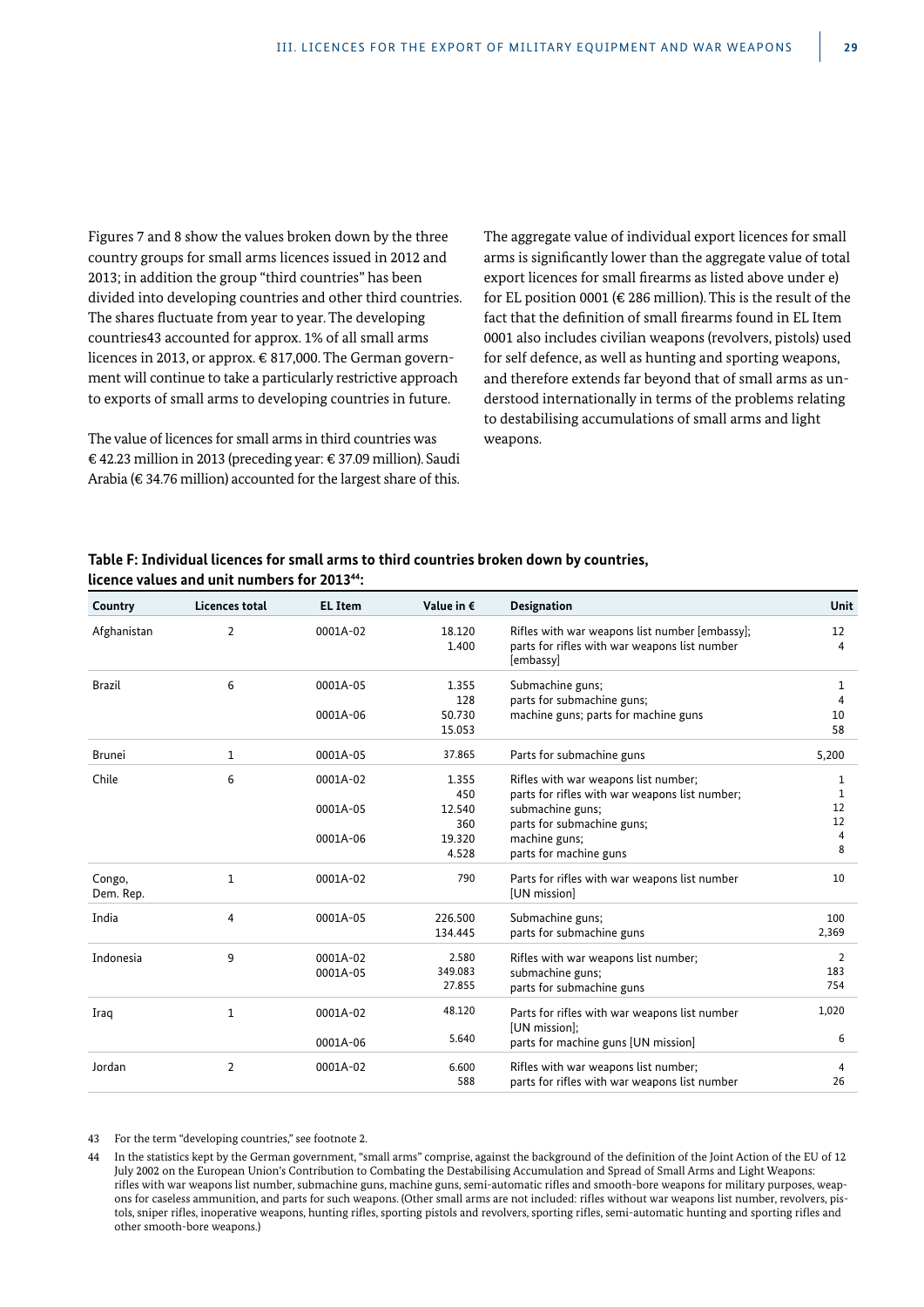# **Table F: Individual licences for small arms to third countries broken down by countries, licence values and unit numbers for 201344:**

| Country                        | <b>Licences total</b> | <b>EL</b> Item       | Value in $\epsilon$            | <b>Designation</b>                                                                                        | Unit                   |
|--------------------------------|-----------------------|----------------------|--------------------------------|-----------------------------------------------------------------------------------------------------------|------------------------|
| Kenya                          | $\mathbf{1}$          | 0001A-05             | 2.200                          | Parts for submachine guns [UN mission]                                                                    | 40                     |
| Korea,<br>Republic             | $\mathbf{1}$          | 0001A-02<br>0001A-05 | 29,200<br>2,220<br>17,140      | Rifles with war weapons list number;<br>parts for rifles with war weapons list number;<br>submachine guns | 20<br>90<br>10         |
| Kosovo                         | $\mathbf{1}$          | 0001A-05             | 23                             | Parts for submachine guns [UN mission]                                                                    | 20                     |
| Kuwait                         | $\overline{2}$        | 0001A-05             | 890<br>69                      | Submachine guns;<br>parts for submachine guns                                                             | $\mathbf{1}$<br>3      |
| Lebanon                        | $\mathbf{1}$          | 0001A-05             | 2,694                          | Parts for submachine guns [UN mission]                                                                    | 50                     |
| Malaysia                       | 3                     | 0001A-05             | 44,700<br>920                  | Submachine guns;<br>parts for submachine guns                                                             | 36<br>20               |
| Oman                           | 17                    | 0001A-02             | 2,770,670<br>58                | Rifles with war weapons list number;<br>parts for rifles with war weapons list number;                    | 3,201<br>3             |
|                                |                       | 0001A-05<br>0001A-06 | 337,665<br>13,944<br>1,846,200 | submachine guns;<br>parts for submachine guns;<br>machine guns;                                           | 250<br>452<br>204      |
|                                |                       |                      | 69,911                         | parts for machine guns                                                                                    | 1,224                  |
| Qatar                          | $\mathbf{1}$          | 0001A-05             | 3.255                          | Parts for submachine guns                                                                                 | 105                    |
| Saudi Arabia                   | 30                    | 0001A-02             | 30,611,283<br>3,592,635        | Rifles with war weapons list number;<br>parts for rifles with war weapons list number;                    | 18,201<br>96,193<br>20 |
|                                |                       | 0001A-05             | 50,000<br>501,700              | submachine guns;<br>parts for submachine guns                                                             | 80,000                 |
| Serbia                         | $\mathbf{1}$          | 0001A-02<br>0001A-05 | 58,796<br>1,060                | Parts for rifles with war weapons list number;<br>parts for submachine guns                               | 2,698<br>4             |
| Singapore                      | 17                    | 0001A-02             | 23,100<br>46,167               | Rifles with war weapons list number;<br>parts for rifles with war weapons list number;                    | 9<br>487               |
|                                |                       | 0001A-05             | 213,000<br>116,182             | submachine guns;<br>parts for submachine guns                                                             | 168<br>2,474           |
| <b>United Arab</b><br>Emirates | 14                    | 0001A-02             | 237,042<br>27,910              | Rifles with war weapons list number;<br>parts for rifles with war weapons list number;                    | 167<br>1,126           |
|                                |                       | 0001A-05             | 344,912<br>72,351              | submachine guns;<br>parts for submachine guns                                                             | 341<br>683             |
| Bermuda                        | 5                     | 0001A-02             | 70,560<br>18,240               | Rifles with war weapons list number;<br>parts for rifles with war weapons list number                     | 60<br>887              |
| Cayman<br>Islands              | $\mathbf{1}$          | 0001A-02             | 5,496<br>3,345                 | Rifles with war weapons list number;<br>parts for rifles with war weapons list number                     | 6<br>125               |
| Hong Kong                      | 5                     | 0001A-02             | 5,313                          | Rifles with war weapons list number;                                                                      | 1                      |
|                                |                       | 0001A-05             | 2,774<br>120,750<br>3,375      | parts for rifles with war weapons list number;<br>submachine guns;<br>parts for submachine guns           | 8<br>75<br>77          |
| <b>Total</b>                   | 132                   |                      | 42,233,155                     |                                                                                                           |                        |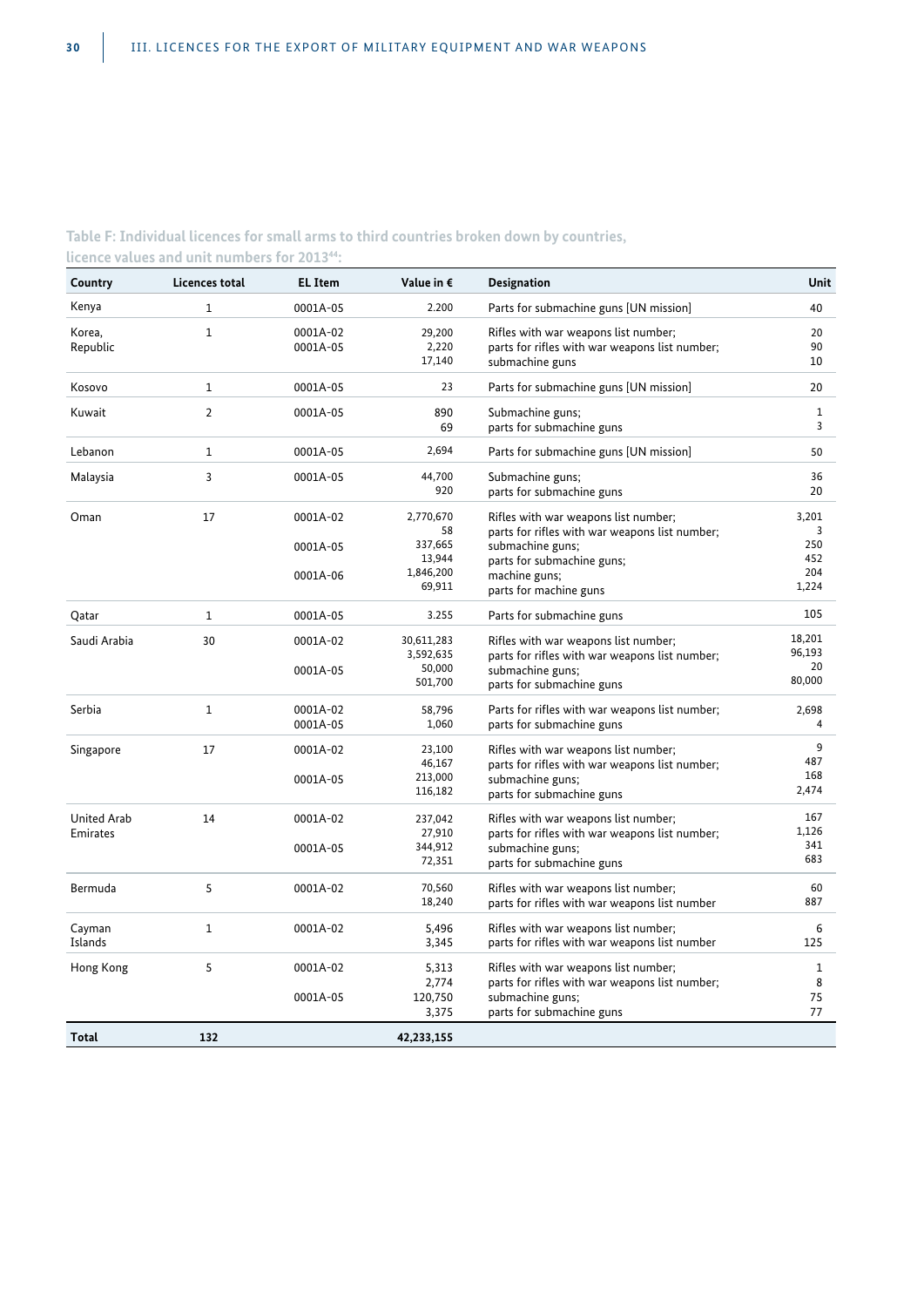| Year | <b>EU</b> countries<br>(in millions $\epsilon$ ) | NATO- or NATO-equivalent<br>countries <sup>36</sup><br>(without EU-countries)<br>(in millions $\epsilon$ ) | <b>Third countries</b><br>(in millions $\epsilon$ ) | <b>Individual licences total</b><br>(in millions $\epsilon$ ) |
|------|--------------------------------------------------|------------------------------------------------------------------------------------------------------------|-----------------------------------------------------|---------------------------------------------------------------|
| 2004 | 3.69                                             | 11.06                                                                                                      | 0.57                                                | 15.31                                                         |
| 2005 | 6.13                                             | 11.50                                                                                                      | 0.24                                                | 17.87                                                         |
| 2006 | 13.31                                            | 7.76                                                                                                       | 0.15                                                | 21.22                                                         |
| 2007 | 16.77                                            | 13.59                                                                                                      | 1.40                                                | 31.76                                                         |
| 2008 | 10.10                                            | 10.18                                                                                                      | 18.65                                               | 38.94                                                         |
| 2009 | 41.18                                            | 17.53                                                                                                      | 2.63                                                | 61.35                                                         |
| 2010 | 10.35                                            | 17.13                                                                                                      | 2.00                                                | 29.48                                                         |
| 2011 | 15.15                                            | 17.63                                                                                                      | 1.77                                                | 34.55                                                         |
| 2012 | 7.04                                             | 7.25                                                                                                       | 3.75                                                | 18.04                                                         |
| 2013 | 29.74                                            | 19.96                                                                                                      | 2.82                                                | 52.51                                                         |

**Table G: Individual licences for ammunition for small arms, including ammunition parts values in € million for 2004-2013:**

The two charts below show the breakdown of licences in 2012 and 2013 for the export of small arms ammunition to the three categories of countries mentioned above (in the charts, the percentages for developing countries and other third countries are shown separately). The value of licences for ammunition for small arms to third countries fell compared with the year before.

The shares fluctuate from year to year. Third countries (excluding developing countries) accounted for a share of 5% of individual licences for ammunition; the developing countries' share stood at 1%.

#### **Figure 9: Export licences for small arms ammunition by country group** (in %)

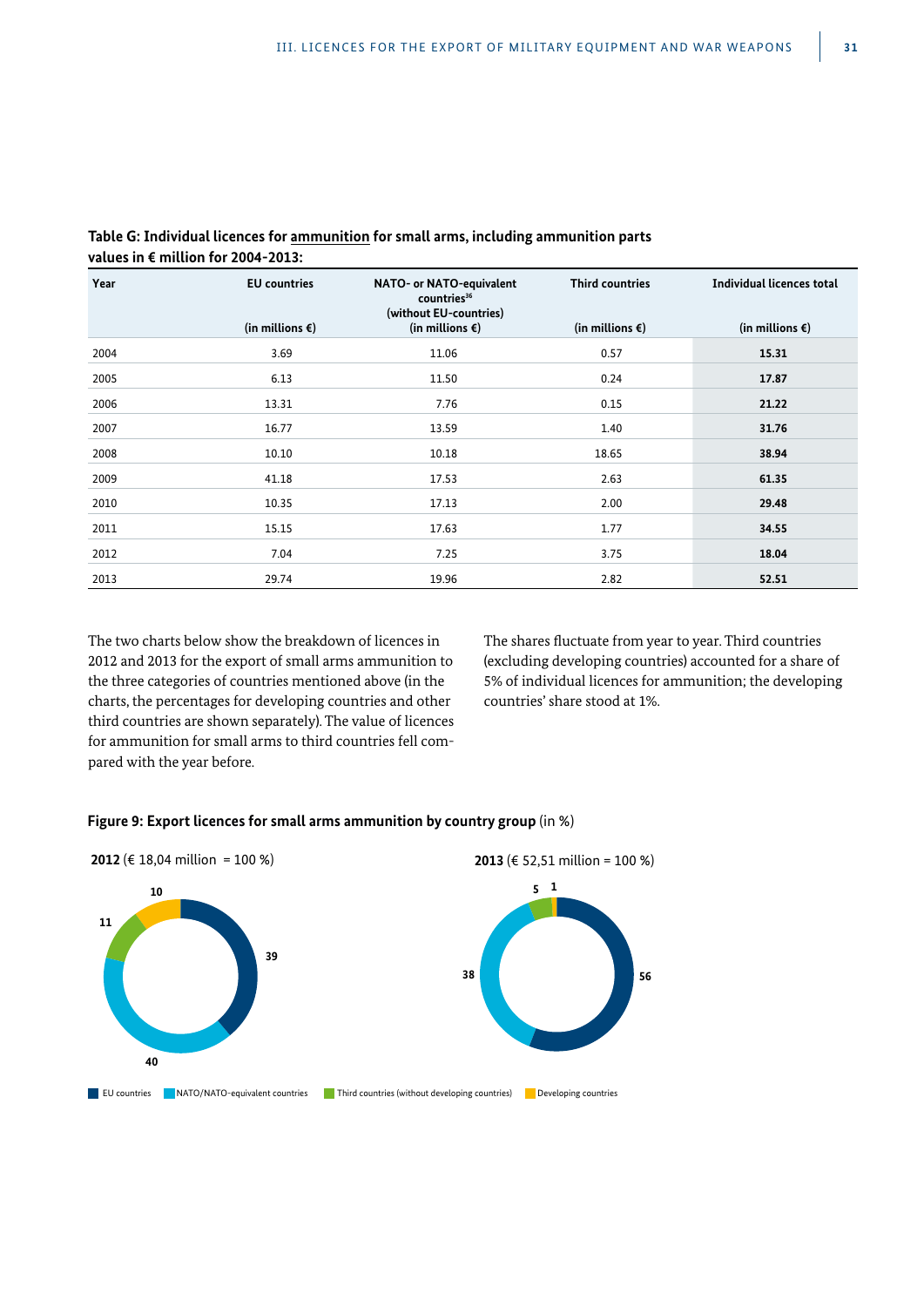| Country                        | <b>Licences total</b> | <b>EL</b> item       | Value in €                    | <b>Description of articles</b>                                                                                             | Unit                             |
|--------------------------------|-----------------------|----------------------|-------------------------------|----------------------------------------------------------------------------------------------------------------------------|----------------------------------|
| Afghanistan                    | $\mathbf{1}$          | 0003A-01             | 19,000                        | Ammunition for rifles<br>(war weapons list number: 50)<br>[UN mission]                                                     | 50,000                           |
| <b>Brazil</b>                  | $\overline{2}$        | 0003A-01<br>0003A-05 | 1,280<br>940                  | Parts for rifle ammunition;<br>ammunition for submachine guns<br>(war weapons list number: 50)                             | 108,000<br>2,000                 |
| Chile                          | $\mathbf{1}$          | 0003A-01             | 165                           | Ammunition for rifles<br>(war weapons list number: 50)                                                                     | 300                              |
| Congo, Dem.<br>Republic        | $\mathbf{1}$          | 0003A-01             | 19,000                        | Ammunition for rifles<br>(war weapons list number: 50)<br>[UN mission]                                                     | 50,000                           |
| Haiti                          | $1\,$                 | 0003A-01             | 125,400                       | Ammunition for rifles<br>(war weapons list number: 50)<br>[UN mission]                                                     | 330,000                          |
| Indonesia                      | $\overline{2}$        | 0003A-01<br>0003A-05 | 75,000<br>44,500              | parts for rifle ammunition;<br>ammunition for submachine guns<br>(war weapons list number: 50)                             | 300,000<br>55,000                |
| Kazakhstan                     | $\mathbf{1}$          | 0003A-01             | 40,000                        | Ammunition for rifles                                                                                                      | 50,000                           |
| Kenya                          | $\mathbf{1}$          | 0003A-01             | 28,750                        | Parts for rifle ammunition                                                                                                 | 1,000,000                        |
| Korea,<br>Republic             | $1\,$                 | 0003A-01             | 360                           | Parts for rifle ammunition                                                                                                 | 6,000                            |
| Kuwait                         | 3                     | 0003A-01             | 49,926                        | Ammunition for rifles                                                                                                      | 150,500                          |
| Lebanon                        | 5                     | 0003A-01<br>0003A-01 | 66,500<br>4,740               | Ammunition for rifles<br>(war weapons list number: 50)<br>[UN mission];<br>ammunition for rifles<br>[UN mission]           | 175,000<br>12,000                |
| Oman                           | 6                     | 0003A-01             | 62,973                        | Ammunition for rifles                                                                                                      | 145,190                          |
| Russian<br>Federation          | 10                    | 0003A-01             | 289,089                       | Ammunition for rifles <sup>46</sup>                                                                                        | 288,300                          |
| Saudi Arabia                   | $\overline{2}$        | 0003A-01<br>0003A-05 | 28,500<br>596,316             | Ammunition for rifles<br>(war weapons list number: 50);<br>ammunition for submachine guns<br>(war weapons list number: 50) | 30,000<br>1,240,000              |
| Ukraine                        | $\overline{7}$        | 0003A-01             | 91,337                        | Ammunition for rifles <sup>47</sup>                                                                                        | 160,700                          |
| <b>United Arab</b><br>Emirates | 9                     | 0003A-01<br>0003A-05 | 145,046<br>1,119,544<br>9,580 | Ammunition for rifles:<br>Parts for rifle ammunition;<br>Ammunition for submachine guns<br>(war weapons list number: 50)   | 1,000,100<br>8,166,000<br>19,200 |
| <b>Total</b>                   | 53                    |                      | 2.817.946                     |                                                                                                                            |                                  |

# **Table H: Individual licences for the export of small arms ammunition to third countries, by country, for 201245**

46 Here: for hunting and sporting weapons.

47 Here: for hunting and sporting weapons.

<sup>45</sup> "Small arms ammunition" comprises ammunition for: rifles, submachine guns, machine guns and ammunition parts for such weapons. Ammunition for revolvers, pistols, hunting and sporting weapons and smooth-bore weapons is not included.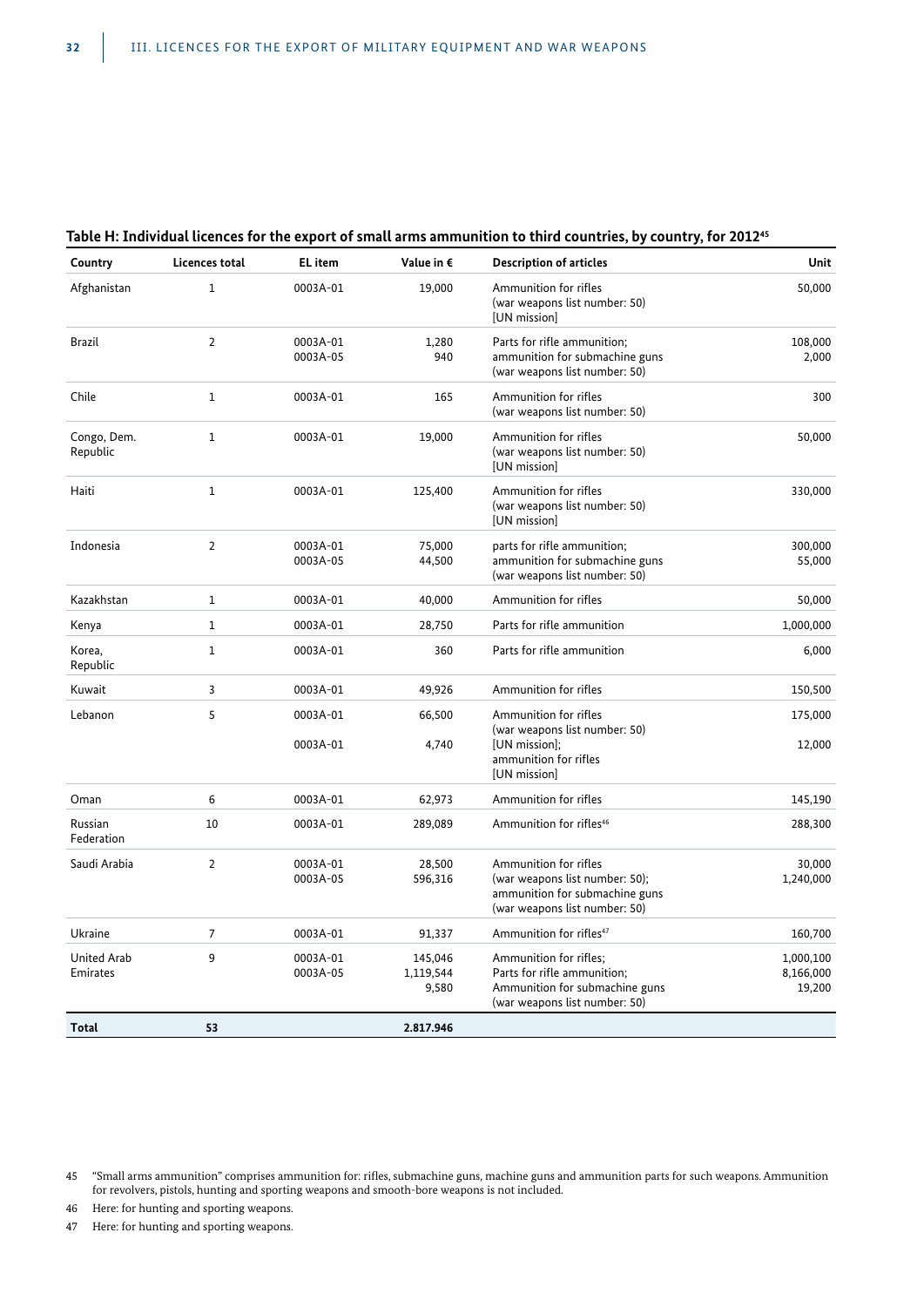#### **i) Licences for brokering transactions in 2013**

The rules on the licensing of trading and brokering transactions involving military equipment covered by Part I Section A of the Export List derive from Sections 46-48 of the Foreign Trade and Payments Ordinance; the rules on war weapons are based on Section 4a of the War Weapons Control Act. Statistics are only kept on trading and brokering transactions for military equipment located in a third country – i.e. a non-EU member state, cf. Section 2 subsection 8 of the Foreign Trade and Payments Ordinance - and which are to be exported to another third country. For war weapons, the licensing obligation applies even if the war weapons are outside Germany and are to be exported to other countries.

In 2013, a total of 27 (2010: 39) licences for brokering transactions were issued for recipients in third countries, worth approx. € 43 million. In 2013 and 2012 there were no denials. Annex 10 contains an overview of these licences.

### **2. Exports of war weapons**

#### **a) War weapon exports in reporting year 2013**

In 2013, Germany's Federal Statistical Office determined that goods worth a total value of € 933 million (0.085% of all German exports) were exported from Germany (2012: € 946 million or 0.09%). The total value thus fell slightly compared with the year before. In value terms, approx. 33% of the war weapons exports went to EU, NATO, and NATO-equivalent countries; according to the Political Principles, the export of military equipment to such countries is not to be restricted.

The exports of war weapons are largely commercial transactions; to some extent, however, they are also transfers of Bundeswehr stocks.

In 2013, war weapons worth a total of € 19.36 million, or approx. 2,1% of all exports of war weapons, were exported to developing countries (2012: € 195.7 million or approximately 21%). Of this total, war weapons worth  $\epsilon$  15 million went to Pakistan, worth € 3.4 million to Indonesia, and worth  $\epsilon$  0.8 million to India.

#### (1) Bundeswehr exports

Within the exports, a merchandise value of  $\epsilon$  53.7 million (some 6% of total exports of war weapons) was accounted for by the transfer of material by the German Ministry of Defence. In 2012, the volume of exports was € 3.43 million.

#### (2) Commercial exports

The value of German companies' commercial exports amounted to € 879.5 million in 2013 (2012: € 942.6 million). Approx. 36% of these exports (€ 311.4 million) went to EU, NATO or NATO-equivalent countries.

The volume of commercial exports of war weapons to third countries amounted to  $\epsilon$  568.1 million, almost exactly the same as in 2012 ( $\epsilon$  559.1 million). Of these, exports worth € 274.7 million went to the Republic of Korea, exports worth € 102.3 million to the United Arab Emirates, exports worth € 59.1 million to Algeria and exports worth € 52.5 million to Singapore. These four countries thus accounted for more than 55% of the total volume of commercial exports of war weapons to third countries.



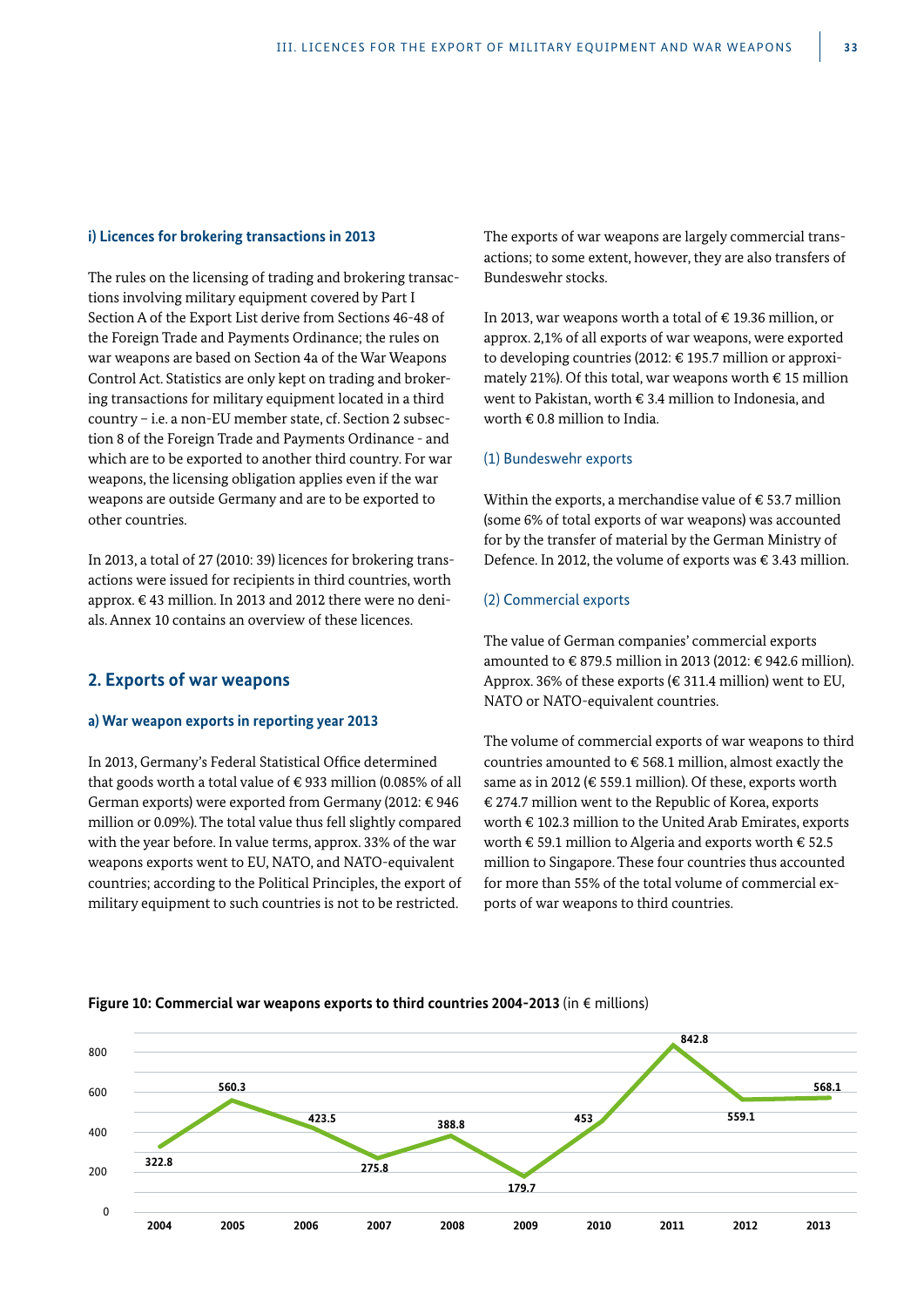#### **Tabelle I**

| Country                           | Value in $\epsilon$<br>1,000 |
|-----------------------------------|------------------------------|
| Afghanistan                       | 75                           |
| Algeria                           | 59,133                       |
| <b>Australia</b>                  | 184                          |
| Austria                           | 3,853                        |
| <b>Belgium</b>                    | 2,028                        |
| <b>Brazil</b>                     | 3,208                        |
| <b>Brunei Darussalam</b>          | 278                          |
| <b>Bulgaria</b>                   | 229                          |
| Canada                            | 6,798                        |
| Colombia                          | 3,300                        |
| Congo, Dem. Republic (UN mission) | 22                           |
| Croatia                           | 46                           |
| <b>Czech Republic</b>             | 63                           |
| <b>Denmark</b>                    | 5,042                        |
| Estonia                           | 209                          |
| Finland                           | 1,402                        |
| <b>France</b>                     | 16,271                       |
| Greece                            | 40,891                       |
| Haiti (UN mission)                | 126                          |
| Hungary                           | 221                          |

| Country            | Value in $\epsilon$<br>1,000 |
|--------------------|------------------------------|
| India              | 818                          |
| <b>Indonesia</b>   | 3,419                        |
| Iraq               | 6                            |
| <b>Ireland</b>     | 169                          |
| <b>Israel</b>      | 57,317                       |
| Italy              | 108,452                      |
| Japan              | 1,645                        |
| Jordan             | 2,537                        |
| Korea, Republic    | 274,734                      |
| Latvia             | 3,085                        |
| Lebanon            | 41                           |
| Lithuania          | 3,148                        |
| Luxembourg         | 45                           |
| Malaysia           | 45                           |
| Malta              | 10                           |
| <b>Netherlands</b> | 6,470                        |
| Norway             | 37,233                       |
| Oman               | 1,480                        |
| Pakistan           | 15,026                       |
| Peru               | 3,996                        |

| Country                     | Value in €<br>1,000 |
|-----------------------------|---------------------|
| Poland                      | 2,059               |
| Portugal                    | 65                  |
| Qatar                       | 1,990               |
| Saudi Arabia                | 32,257              |
| Serbia                      | 10                  |
| Singapore                   | 52,548              |
| Slovenia                    | 10                  |
| <b>South Africa</b>         | 1,534               |
| Spain                       | 7,504               |
| Sweden                      | 57                  |
| Switzerland                 | 12,997              |
| <b>Thailand</b>             | 5,100               |
| Turkey                      | 17,476              |
| UK                          | 23,811              |
| <b>United States</b>        | 10,358              |
| <b>United Arab Emirates</b> | 102,292             |
| <b>Hong Kong</b>            | 128                 |
| <b>Total</b>                | 933,251             |
|                             |                     |

Table I contains all exports of war weapons in 2013 (commercial and German Ministry of Defence), broken down by consignee country and value.

#### **b) War weapon exports from 2004-2013**

Table J shows the total values of the annual exports of war weapons (including weapons exported by the Bundeswehr) and their share of total German exports in the last few years.

| Table J |                                             |                                              |
|---------|---------------------------------------------|----------------------------------------------|
| Year    | <b>Total value in</b><br>$\epsilon$ million | <b>Share of total</b><br>German exports in % |
| 2004    | 1,129.1                                     | 0.15                                         |
| 2005    | 1,629.7                                     | 0.26                                         |
| 2006    | 1,374.2                                     | 0.15                                         |
| 2007    | 1,510.1                                     | 0.16                                         |
| 2008    | 1,427.2                                     | 0.14                                         |
| 2009    | 1,338.8                                     | 0.17                                         |
| 2010    | 2,119.0                                     | 0.22                                         |
| 2011    | 1,284.7                                     | 0.12                                         |
| 2012    | 946.0                                       | 0.09                                         |
| 2013    | 933.2                                       | 0.09                                         |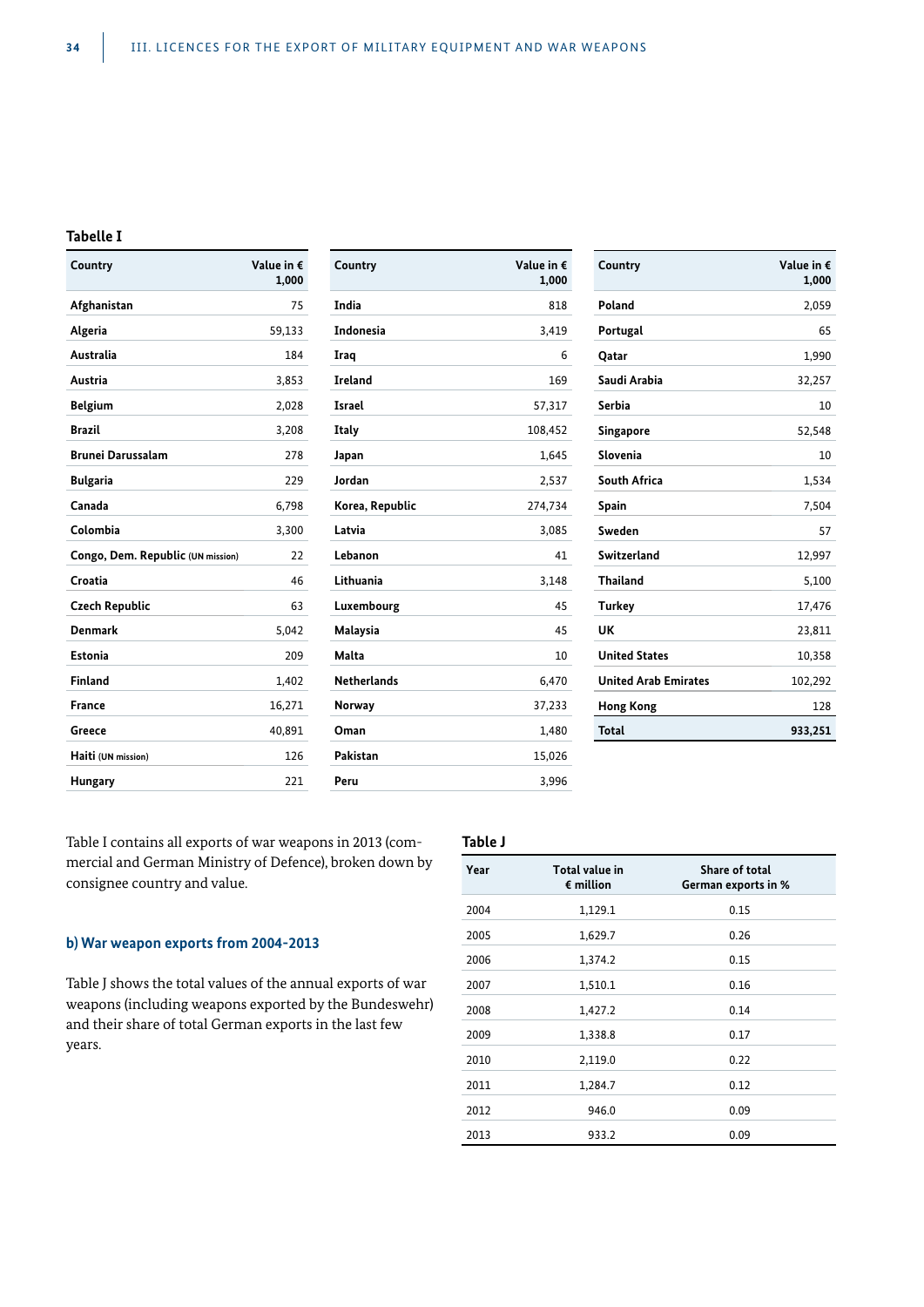

2,000

1,500

2,500

**Figure 11: Development in total war weapons exports from 2004-2013** (in € millions)



# **3. German military equipment exports by international comparison**

For some years now, the German manufacturers have seen declining demand for military equipment on their traditional markets, the NATO member states. This is resulting in a clear loss of market shares. The opposing trend, a rapid rise in demand in the Middle and Far East, is mainly met by U.S., Russian and increasingly also Chinese providers, which are often backed by their respective governments. According to recent figures presented by SIPRI, the Stockholm-based peace research institute, in March 2014, Germany exported almost a quarter less weapons in the last five years (2009- 2013) than in the 2004-2008 period.

However, it again ranks Germany third amongst the major exporters in the international listing (SIPRI study "Trends in International Arms Transfers 2013") for the 2009-2013 period, with a market share of 7%. The USA heads the ranking with 29%, followed by Russia with 27%. China comes fourth with 6% and France fifth with 5%. In contrast, according to the Annual EU Report for 2013, published in January 2014, Germany ranks well behind France and Spain.

It is necessary to exercise caution when comparing the weapons exports of individual countries. For the most part, the parameters and criteria which are used to generate the statistics for the studies vary too greatly for any comparisons to be drawn. SIPRI, for example, does not use actual

licensing figures for exports, but fictitious values. Also, each study only covers part of military equipment; on the other hand, goods are included which are not military equipment and not covered by the international list of military equipment.

Furthermore, the annual statistics for exports of military equipment are always subject to substantial fluctuations. This is not generally a reflection of a changed licensing policy, but depends on other factors, e.g. the global economy or applications for licences for very high-value individual projects.

Also, when considering exports to third countries, it is worthwhile glancing at the nature and the end-use of the goods. For example, the delivery of armoured cross-country vehicles for international organisations and the export of mine-clearing equipment for aid organisations is included in the total volume of exports of German military equipment. It is obvious that this cannot entail any violation of human rights or the risk of a worsening of the crisis.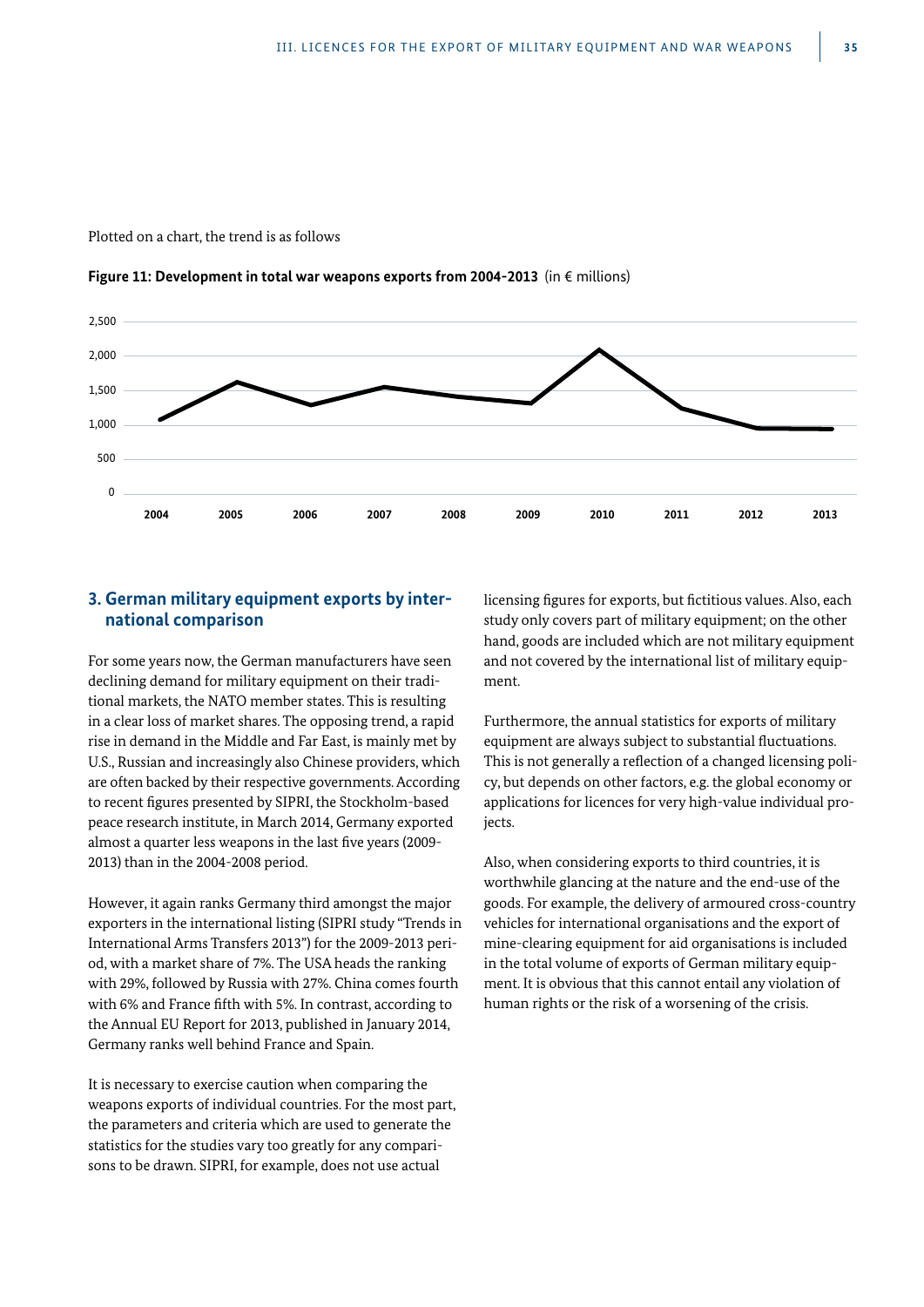# **Political Principles Adopted by the Government of the Federal Republic of Germany for the Export of War Weapons and Other Military Equipment**

The Government of the Federal Republic of Germany, desiring

- $\bullet$  to pursue a restrictive policy on arms exports,
- $\bullet$  with regard to the international and statutory obligations of the Federal Republic of Germany, to gear arms exports to Germany's security needs and foreign policy interests,
- through the restriction and control of such exports to contribute to safeguarding peace, preventing the threat or use of force, securing respect for human rights and promoting sustainable development in all parts of the world,
- hence to take account also of decisions adopted by international institutions with a view to disarmament and designed to restrict the international arms trade,
- $\bullet$  to press for such decisions to be made legally binding at the international as well as the European level,

has modified its principles for the export of war weapons and other military equipment as follows:

# **I. General Principles**

1. The Federal Government's decisions regarding the export of war weapons<sup>48</sup> and other military equipment<sup>49</sup> are made in accordance with the provisions of the War Weapons Control Act and the Foreign Trade and Payments Act as well as the EU Code of Conduct on Arms Exports adopted by the European Council on 8 June 1998<sup>50</sup> and such arrangements as may be agreed subsequently as well as the Principles Govern¬ing Conventional Arms Transfers adopted by the Organisation for Security and Co-operation in Europe (OSCE) on 25 November 1993. The criteria laid down in the EU Code of Conduct are an integral part of these Political Principles. The standards stipulated in the Code of Conduct will be superseded by any more stringent standards that may be derived from the following principles:

- 2. The issue of respect for human rights in the countries of destination and end-use is a key factor in deciding whether or not to grant licences for the export of war weapons and other military equipment.
- 3. On principle export licences for war weapons and other military equipment shall not be granted where there are reasonable grounds to suspect that they will be used for internal repression as defined in the EU Code of Conduct on Arms Exports or the sustained and systematic abuse of human rights. In this context the assessment of the human rights situation in the recipient country is an important factor to be considered.
- 4. Such assessments will take into account the views of the European Union, the Council of Europe, the United Nations (UN), the OSCE and other international bodies. Reports issued by international human rights organisations will also be taken into consideration.
- 5. The end-use of war weapons and other military equipment must be definitively determined.

# II. NATO countries<sup>51</sup>, EU member states, countries with **NATO-equivalent status<sup>52</sup>**

1. The export of war weapons and other military equipment to these countries will be geared to the security interests of the Federal Republic of Germany with regard to the Alliance and the European Union.

 In principle such exports will not be restricted unless in specific cases this is warranted on particular political grounds.

52 Australia, Japan, New Zealand, Switzerland.

<sup>48</sup> Weapons (complete weapons as well as components classed separately as weapons) listed in the War Weapons List (Annex to the War Weapons Control Act).

<sup>49</sup> Goods specified in Part I, Section A of the Export List (Annex to the Foreign Trade and Payment Ordinance) with the exception of war weapons.

<sup>50</sup> Attached as annex 2.

<sup>51</sup> Area of application of NATO Treaty, Article 6.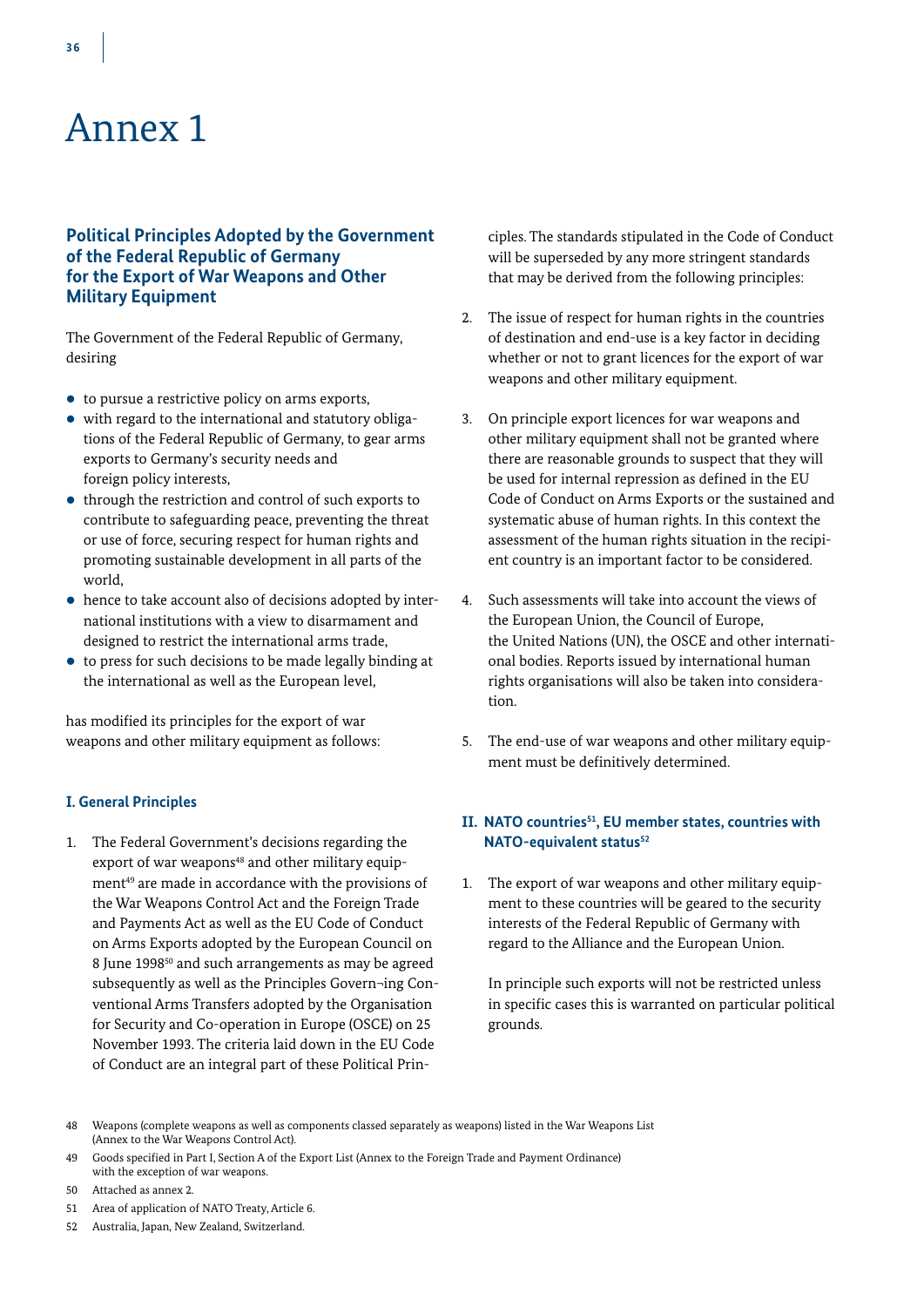2. Co-operative ventures in this area should be in the interest of the Alliance and/or European policy.

 In the case of coproduction projects covered by intergovernmental agreements with countries referred to in this Section, these arms export principles will be given practical effect as far as possible. While mindful of its special interest in its co-operation standing, the Federal Government will not forgo any opportunities it may have to influence export projects envisaged by its cooperation partners (Section II (3)).

3. Before concluding any co-operation agreement, a timely joint assessment of its export policy implications is to be made.

 To give effect to its arms exports policy principles, the Federal Government reserves the right by way of consultations to object to particular export projects envisaged by its co-operation partners. All new co-operation agreements should therefore aim in principle to incorporate a consultation procedure enabling the Federal Government to raise effectively any objections it might have to exports envisaged by its partner country. In so doing the Federal Government will seek, in the light of the human rights criterion, to strike a balance between its interest in co-operation and its fundamentally restrictive arms exports policy.

4. Before any exports of war weapons or other military equipment involving German components take place, the Federal Foreign Office, the Federal Ministry of Economics and the Federal Ministry of Defence, in conjunction with the Federal Chancellery, will evaluate whether in any specific case the relevant conditions for initiating such consultations exist.

 The Federal Government will raise objections – generally following consideration of the matter by the Federal Security Council – against such exports involving the use of German components in the following cases:

- $\bullet$  exports to countries involved in armed conflict, unless such conflict is covered by Article 51 of the UN Charter,
- exports to countries where an outbreak of armed conflict is imminent or where exports may stir up, perpetuate or exacerbate latent tensions and conflicts,
- exports where there are reasonable grounds to

suspect they may be used for internal repression as defined by the EU Code of Conduct on Arms Exports or the sustained and systematic abuse of human rights,

- $\bullet~$  exports that would impair vital security interests of the Federal Republic of Germany,
- $\bullet$  exports that would impose such a strain on relations with third countries that even Germany's own interest in the co-operative venture and in maintaining good relations with its co-operation partner must rank second.

Objections will not be raised if in the light of the considerations outlined in Section III (4) to (7) below licences for the export of direct deliveries of war weapons and other military equipment are likely to be granted.

5. In the case of co-operative ventures between German companies and companies in countries referred to in Section II above not covered by intergovernmental agreements, supplies of components will, as with direct deliveries of war weapons and other military equipment to those countries, in principle not be restricted. The Federal Government will, however, as in the case of co-operative ventures covered by intergovernmental agreements, bring its influence to bear in the matter of exports resulting from co-operative ventures between commercial companies.

 To that end it will require German co-operative venture partners to enter a contractual obligation that, should they supply components of a quantity or type that could be relevant to the manufacture of war weapons, they will inform the Federal Government in good time as to their partners' export intentions and seek legally binding arrangements on end-use.

6. In the case of German supplies of components (separate components or sub-systems) that constitute war weapons or other military equipment, the partner country is in terms of exports law both purchaser and user. Where such components are built into a weapons system as fixed features, that process in terms of exports law makes the partner country the country of origin of the goods in question.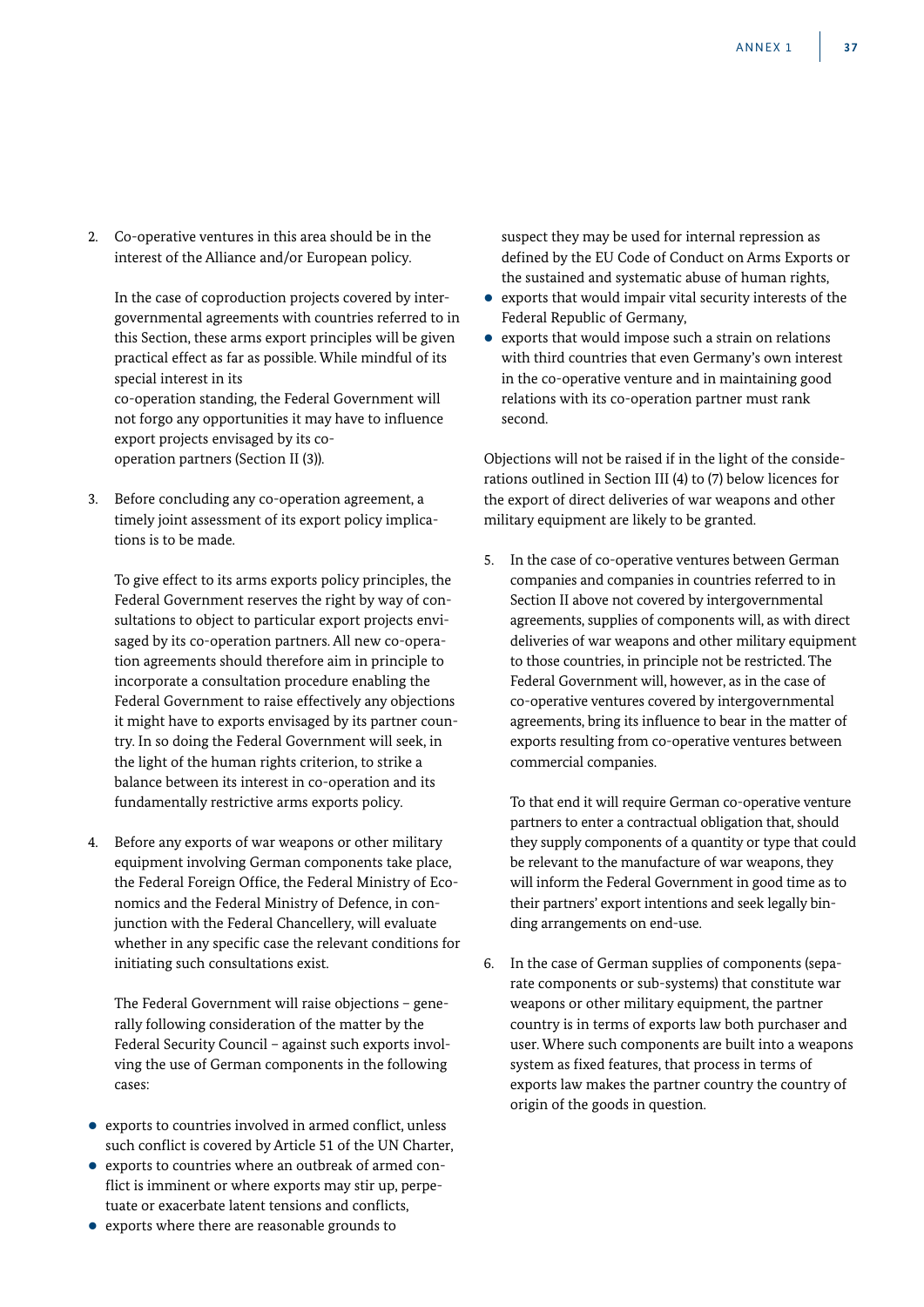# **III. Other countries**

- 1. A restrictive policy will be pursued regarding exports of war weapons and other military equipment to countries other than those covered by Section II. Notably the development of additional, specifically export-oriented capacities must be avoided. The Federal Government will not take the initiative to privilege any specific country or region.
- 2. Export licences for war weapons (subject to licensing under the War Weapons Control Act and the Foreign Trade and Payments Act) will not be granted unless in a specific case this is exceptionally warranted on particular foreign and security policy grounds, having due regard to Alliance interests. Labour policy considerations must not be a decisive factor.
- 3. Export licences for other military equipment (subject to licensing under the Foreign Trade and Payments Act) will be granted only where such exports will not prejudice interests that German law on foreign trade and payments serves to protect, namely, security, peace among the nations and Germany's foreign relations.

 The protection of these interests takes priority over economic interests as defined in Section 3(1) of the Foreign Trade and Payments Act.

- 4. Export licences pursuant to the War Weapons Control Act and/or the Foreign Trade and Payments Act will not be granted where the internal situation in the country con¬cerned precludes such action, e.g. in the case of armed conflict or where there are reasonable grounds for suspecting such exports may be used for internal repression or the sustained and systematic abuse of human rights. In this context the human rights situation in the recipient country is a major factor to be considered.
- 5. No licences will be granted for the export of war weapons<sup>53</sup> and other military equipment related to war weapons6 to countries
- involved in armed conflict or where armed conflict is imminent,

 $\bullet$  where the outbreak of armed conflict is imminent or where such exports would stir up, perpetuate or exacerbate latent tensions and conflicts.

Exports to countries involved in external armed conflicts or where there is a danger such conflicts may erupt are therefore ruled out on principle except in cases covered by Article 51 of the UN Charter.

- 6. Decisions on whether to grant export licences for war weapons and other military equipment will take into account whether sustainable development in the recipient country is being seriously impeded by excessive arms spending.
- 7. Also to be taken into account is the recipient country's conduct in terms of whether it
- $\bullet$  supports and promotes terrorism and international organised crime,
- $\bullet$  complies with international obligations, especially renunciation of the threat or use of force, including obligations under humanitarian law on international or non-international conflicts,
- $\bullet$  has assumed obligations in the area of non-proliferation and other aspects of arms control and disarmament, notably by signing, ratifying and implementing the arms control and disarmament arrangements specified in the EU Code of Conduct on arms exports,
- supports the UN Arms Register

# **IV. Definitive determination of end-use**

- 1. Export licences for war weapons and other military equipment will be granted only on the basis of prior knowledge of definitive end-use in the country of final destination. This will generally require a written assurance by the end-user as well as other appropriate documentation.
- 2. Export licences for war weapons or other military equipment of a quantity and type relevant to war weapons may be granted only on presentation of governmental end-use certificates that preclude re-exports without prior authorisation. This applies mutatis mutandis to any other military equipment related to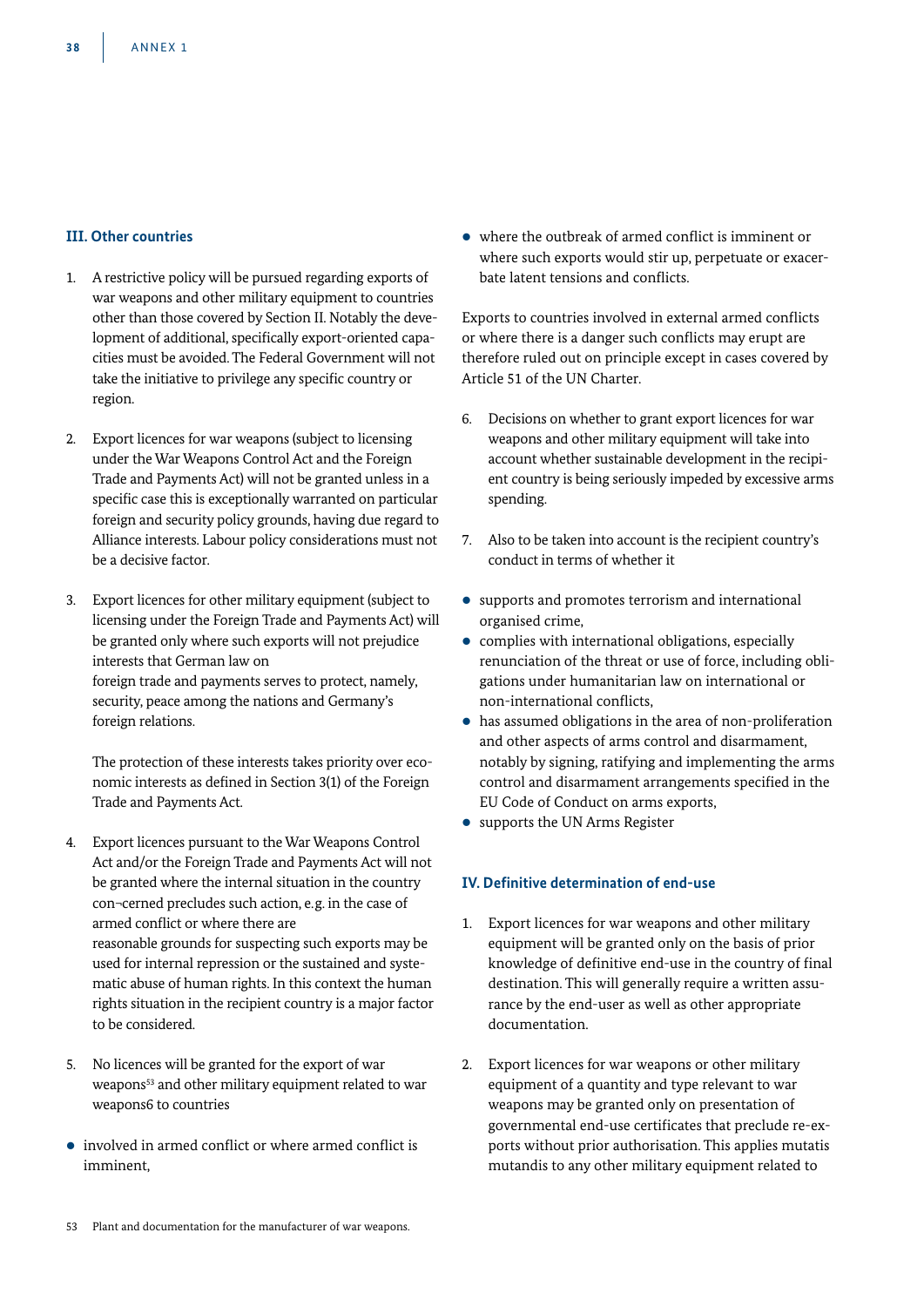war weapons exported in connection with a manufacturing licence. For the export of such equipment used for the manufacture of war weapons definitive end-use certificates must be furnished.

 Stringent standards are to be applied in assessing whether the recipient country is capable of carrying out effective export controls.

- 3. War weapons and other military equipment relevant to war weapons may only be re-exported to third countries or transferred inside the EU Internal Market with the written approval of the Federal Government.
- 4. A recipient country that, in breach of an end-use certificate, authorises or does not seek to prevent or sanction the unauthorised re-export of war weapons or other military equipment relevant to war weapons will on principle, as long as such conditions persist, be excluded from receiving any further deliveries of war weapons or other military equipment related to war weapons.

# **V. Arms exports report**

The Federal Government will submit to the German Bundestag an annual report on the principle and practice of its arms exports policy listing, in the context of the relevant legislation, the export licences for war weapons and other military equipment it has granted over the past year.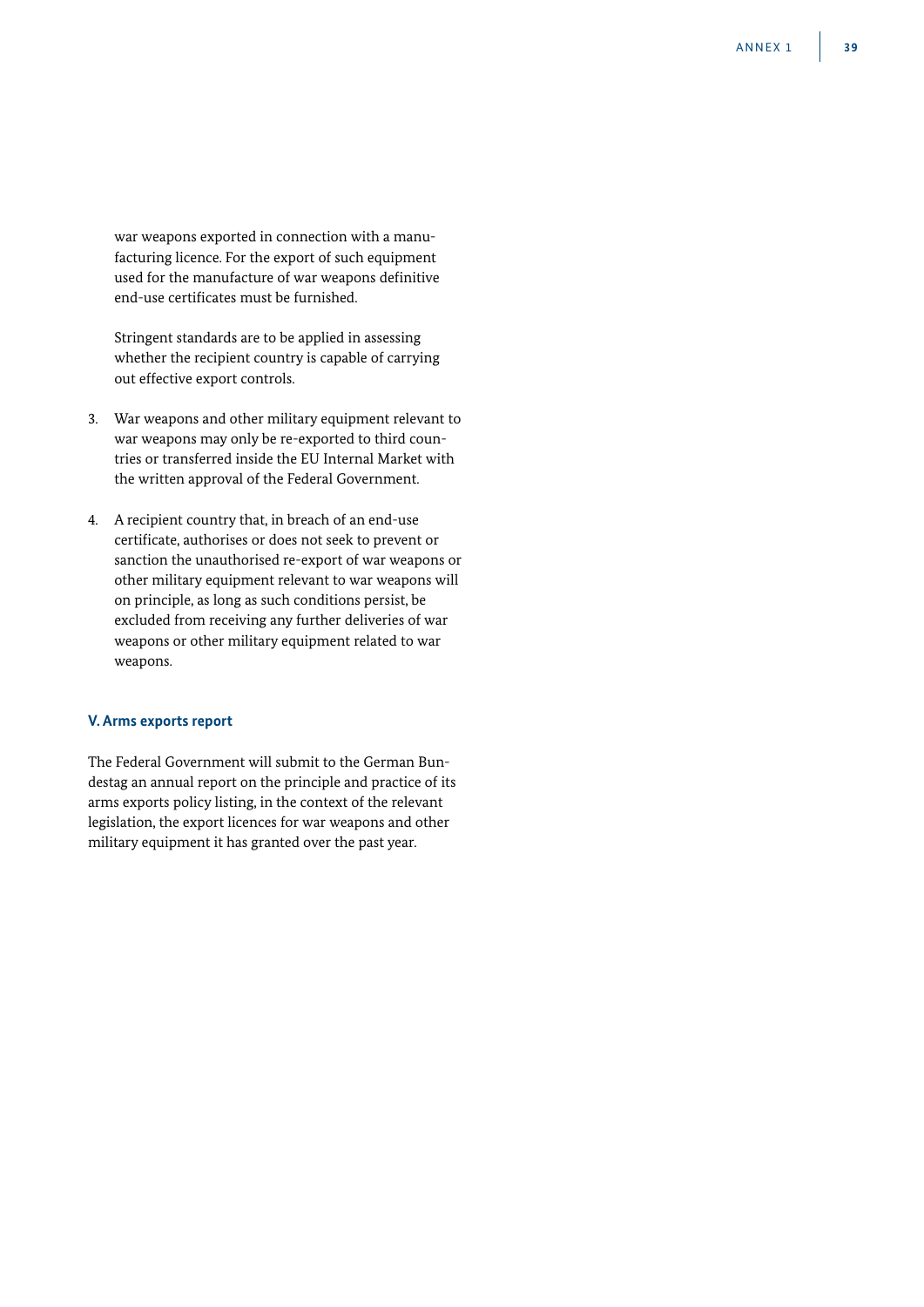**EU Council Common Position (2008/944/CSFP) of 8 December 2008 defining common rules governing control of exports of military technology and equipment**

### **THE COUNCIL OF THE EUROPEAN UNION,**

Having regard to the Treaty of the European Union, and in particular Article 15 thereof,

### Whereas:

- (1) Member States intend to build on the Common Criteria agreed at the Luxembourg and Lisbon European Councils in 1991 and 1992, and on the European Union Code of Conduct on Arms Exports adopted by the Council in 1998.
- (2) Member States recognise the special responsibility of military technology and equipment exporting States.
- (3) Member States are determined to set high common standards which shall be regarded as the minimum for the management of, and restraint in, transfers of military technology and equipment by all Member States, and to strengthen the exchange of relevant information with a view to achieving greater transparency.
- (4) Member States are determined to prevent the export of military technology and equipment which might be used for internal repression or international aggression or contribute to regional instability.
- (5) Member States intend to reinforce cooperation and to promote convergence in the field of exports of military technology and equipment within the framework of the Common Foreign and Security Policy (CFSP).
- (6) Complementary measures have been taken against illicit transfers, in the form of the EU Programme for Preventing and Combating Illicit Trafficking in Conventional Arms.
- (7) The Council adopted on 12 July 2002 Joint Action 2002/589/CFSP54 on the European Union's contribution to combating the destabilising accumulation and spread of small arms and light weapons.
- (8) The Council adopted on 23 June 2003 Common Position 2003/468/CFSP<sup>55</sup> on the control of arms brokering.
- (9) The European Council adopted in December 2003 a strategy against the proliferation of weapons of mass destruction, and in December 2005 a strategy to combat illicit accumulation and trafficking of SALW and their ammunition, which imply an increased common interest of Member States of the European Union in a coordinated approach to the control of exports of military technology and equipment.
- (10) The UN Programme of Action to Prevent, Combat and Eradicate the Illicit Trade in Small Arms and Light Weapons in All Its Aspects was adopted in 2001.
- (11) The United Nations Register of Conventional Arms was established in 1992.
- (12) States have a right to transfer the means of self-defence, consistent with the right of self-defence recognised by the UN Charter.
- (13) The wish of Member States to maintain a defence industry as part of their industrial base as well as their defence effort is acknowledged.
- (14) The strengthening of a European defence technological and industrial base, which contributes to the implementation of the Common Foreign and Security Policy, in particular the Common European Security and Defence Policy, should be accompanied by cooperation and convergence in the field of military technology and equipment.
- (15) Member States intend to strengthen the European Union's export control policy for military technology and equipment through the adoption of this Common Position, which updates and replaces the European Union Code of Conduct on Arms Exports adopted by the Council on 8 June 1998.

54 OJ L 191 of 19.7.2002, p. 1.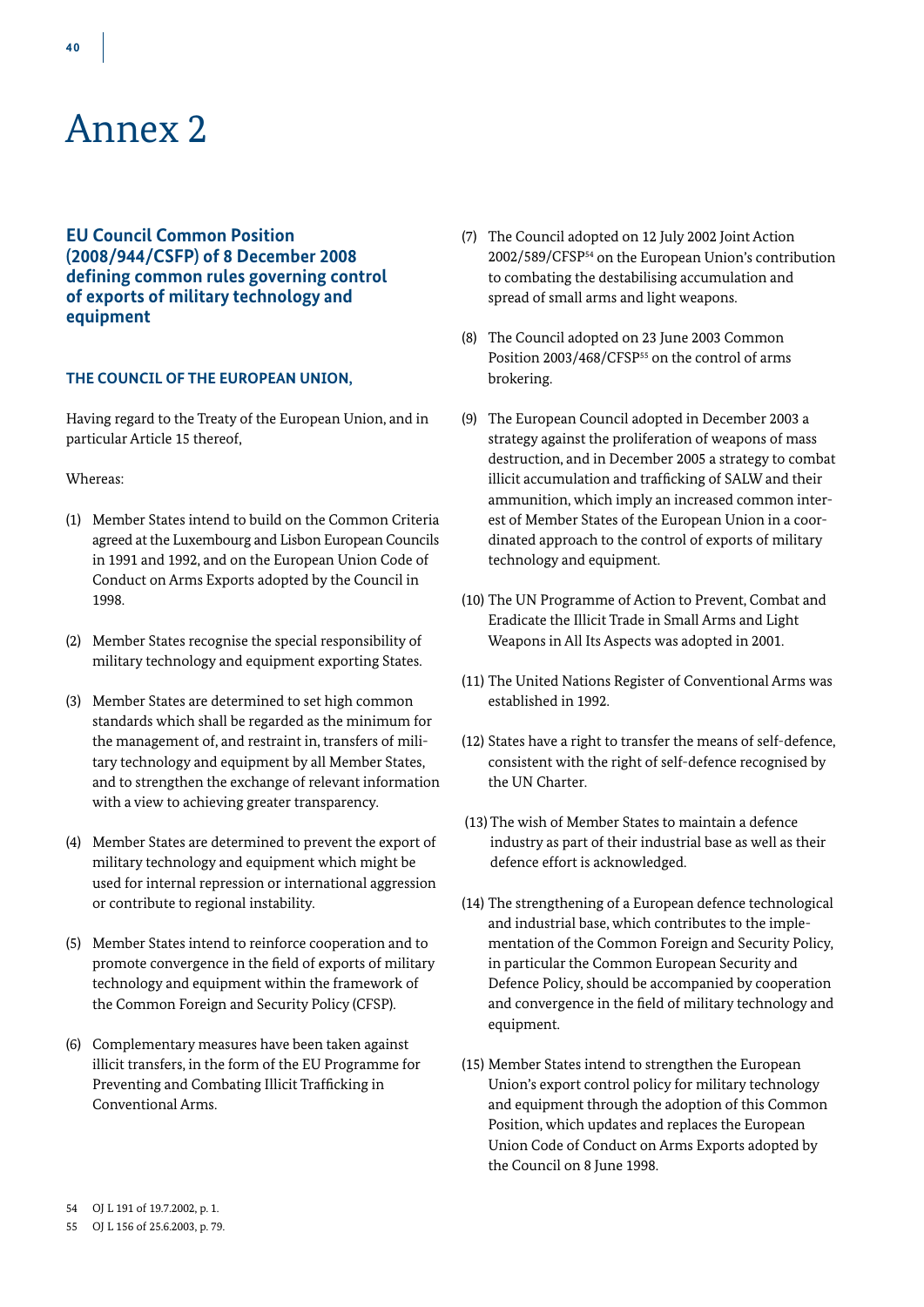- (16) On 13 June 2000, the Council adopted the Common Military List of the European Union, which is regularly reviewed, taking into account, where appropriate, similar national and international lists.<sup>56</sup>
- (17) The Union must ensure the consistency of its external activities as a whole in the context of its external relations, in accordance with Article 3, second paragraph of the Treaty; in this respect the Council takes note of the Commission proposal to amend Council Regulation (EC) No 1334/2000 of 22 June 2000 setting up a Community regime for the control of exports of dual use items and technology.57

# **HAS ADOPTED THIS COMMON POSITION:**

# Article 1

- (1) Each Member State shall assess the export licence applications made to it for items on the EU Common Military List mentioned in Article 12 on a case-by-case basis against the criteria of Article 2.
- (2) The export licence applications as mentioned in paragraph 1 shall include:
- $\bullet$  applications for licences for physical exports, including those for the purpose of licensed production of military equipment in third countries,
- applications for brokering licences,
- applications for "transit" or "transhipment" licences,
- applications for licences for any intangible transfers of software and technology by means such as electronic media, fax or telephone.

Member States' legislation shall indicate in which case an export licence is required with respect to these applications.

# Article 2

### Criteria

(1) **Criterion 1:** Respect for the international obligations and commitments of Member States, in particular the sanctions adopted by the UN Security Council or the European Union, agreements on non-proliferation and other subjects, as well as other international obligations.

 An export licence shall be denied if approval would be inconsistent with, inter alia:

- a) the international obligations of Member States and their commitments to enforce United Nations, European Union and Organisation for Security and Cooperation in Europe arms embargoes;
- b) the international obligations of Member States under the Nuclear Non-Proliferation Treaty, the Biological and Toxin Weapons Convention and the Chemical Weapons Convention;
- c) the commitment of Member States not to export any form of anti-personnel landmine;
- d) the commitments of Member States in the framework of the Australia Group, the Missile Technology Control Regime, the Zangger Committee, the Nuclear Suppliers Group, the Wassenaar Arrangement and The Hague Code of Conduct against Ballistic Missile Proliferation.
- **(2) Criterion 2**: Respect for human rights in the country of final destination as well as respect by that country of international humanitarian law.

 Having assessed the recipient country's attitude towards relevant principles established by international human rights instruments, Member States shall:

a) deny an export licence if there is a clear risk that the military technology or equipment to be exported might be used for internal repression;

56 Last amended on 10 March 2008, OJ C 98 of 18.4.2008, p. 1.

57 OJ L 159 of 30.6.2000, p. 1.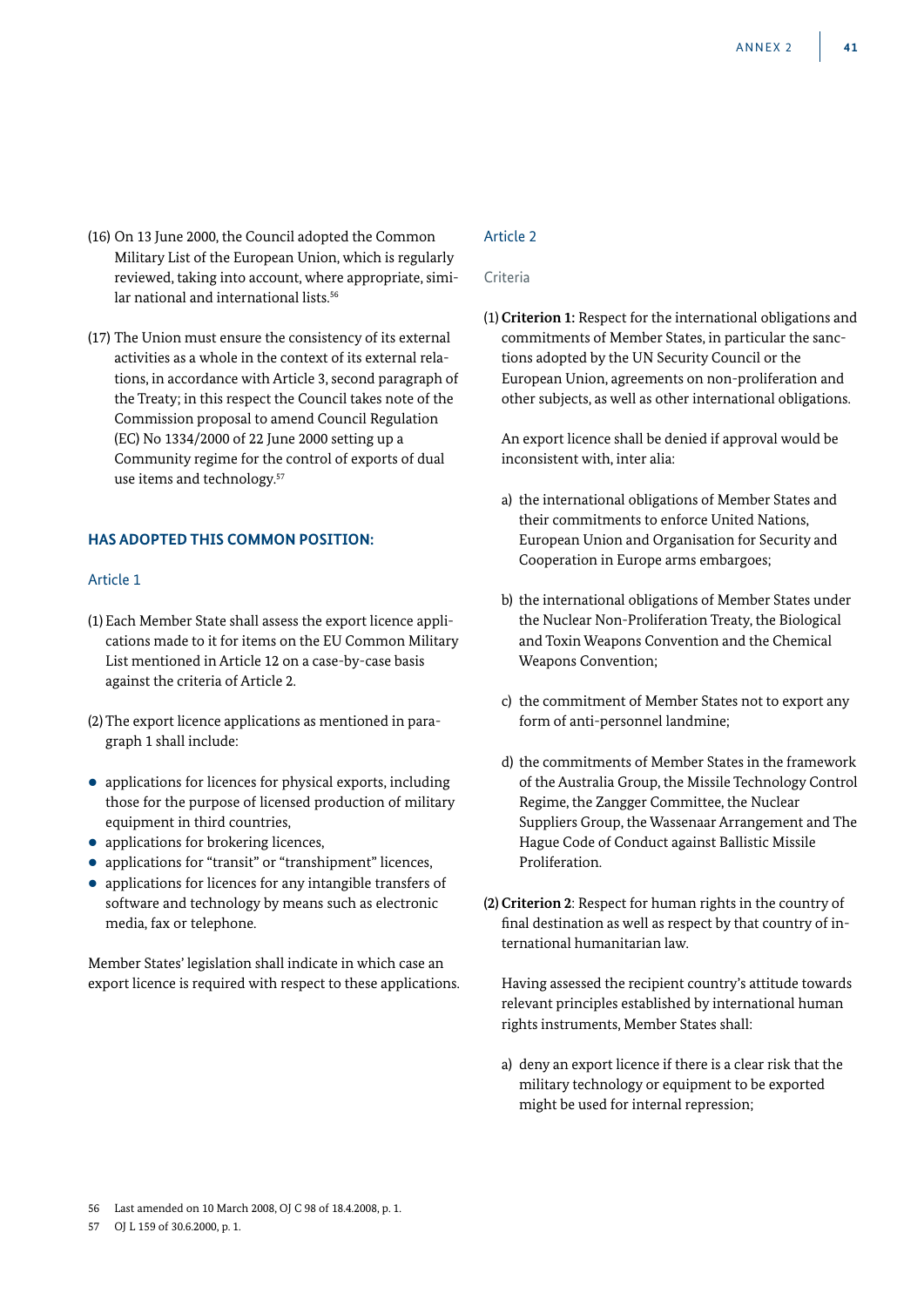b) exercise special caution and vigilance in issuing licences, on a case-by-case basis and taking account of the nature of the military technology or equipment, to countries where serious violations of human rights have been established by the competent bodies of the United Nations, by the European Union or by the Council of Europe;

 For these purposes, technology or equipment which might be used for internal repression will include, inter alia, technology or equipment where there is evidence of the use of this or similar technology or equipment for internal repression by the proposed end-user, or where there is reason to believe that the technology or equipment will be diverted from its stated end-use or end-user and used for internal repression. In line with Article 1 of this Common Position, the nature of the technology or equipment will be considered carefully, particularly if it is intended for internal security purposes. Internal repression includes, inter alia, torture and other cruel, inhuman and degrading treatment or punishment, summary or arbitrary executions, disappearances, arbitrary detentions and other major violations of human rights and fundamental freedoms as set out in relevant international human rights instruments, including the Universal Declaration on Human Rights and the International Covenant on Civil and Political Rights.

 Having assessed the recipient country's attitude towards relevant principles established by instruments of international humanitarian law, Member States shall:

- c) deny an export licence if there is a clear risk that the military technology or equipment to be exported might be used in the commission of serious violations of international humanitarian law.
- **(3) Criterion 3**: Internal situation in the country of final destination, as a function of the existence of tensions or armed conflicts.

 Member States shall deny an export licence for military technology or equipment which would provoke or prolong armed conflicts or aggravate existing tensions or conflicts in the country of final destination.

**(4) Criterion 4**: Preservation of regional peace, security and stability.

 Member States shall deny an export licence if there is a clear risk that the intended recipient would use the military technology or equipment to be exported aggressively against another country or to assert by force a territorial claim. When considering these risks, Member States shall take into account inter alia:

- a) the existence or likelihood of armed conflict between the recipient and another country;
- b) a claim against the territory of a neighbouring country which the recipient has in the past tried or threatened to pursue by means of force;
- c) the likelihood of the military technology or equipment being used other than for the legitimate national security and defence of the recipient;
- d) the need not to affect adversely regional stability in any significant way.
- **(5) Criterion 5**: National security of the Member States and of territories whose external relations are the responsibility of a Member State, as well as that of friendly and allied countries.

Member States shall take into account:

- (a) the potential effect of the military technology or equipment to be exported on their defence and security interests as well as those of Member State and those of friendly and allied countries, while recognising that this factor cannot affect consideration of the criteria on respect for human rights and on regional peace, security and stability;
- (b) the risk of use of the military technology or equipment concerned against their forces or those of Member States and those of friendly and allied countries.

**(6) Criterion 6**: Behaviour of the buyer country with regard to the international community, as regards in particular its attitude to terrorism, the nature of its alliances and respect for international law.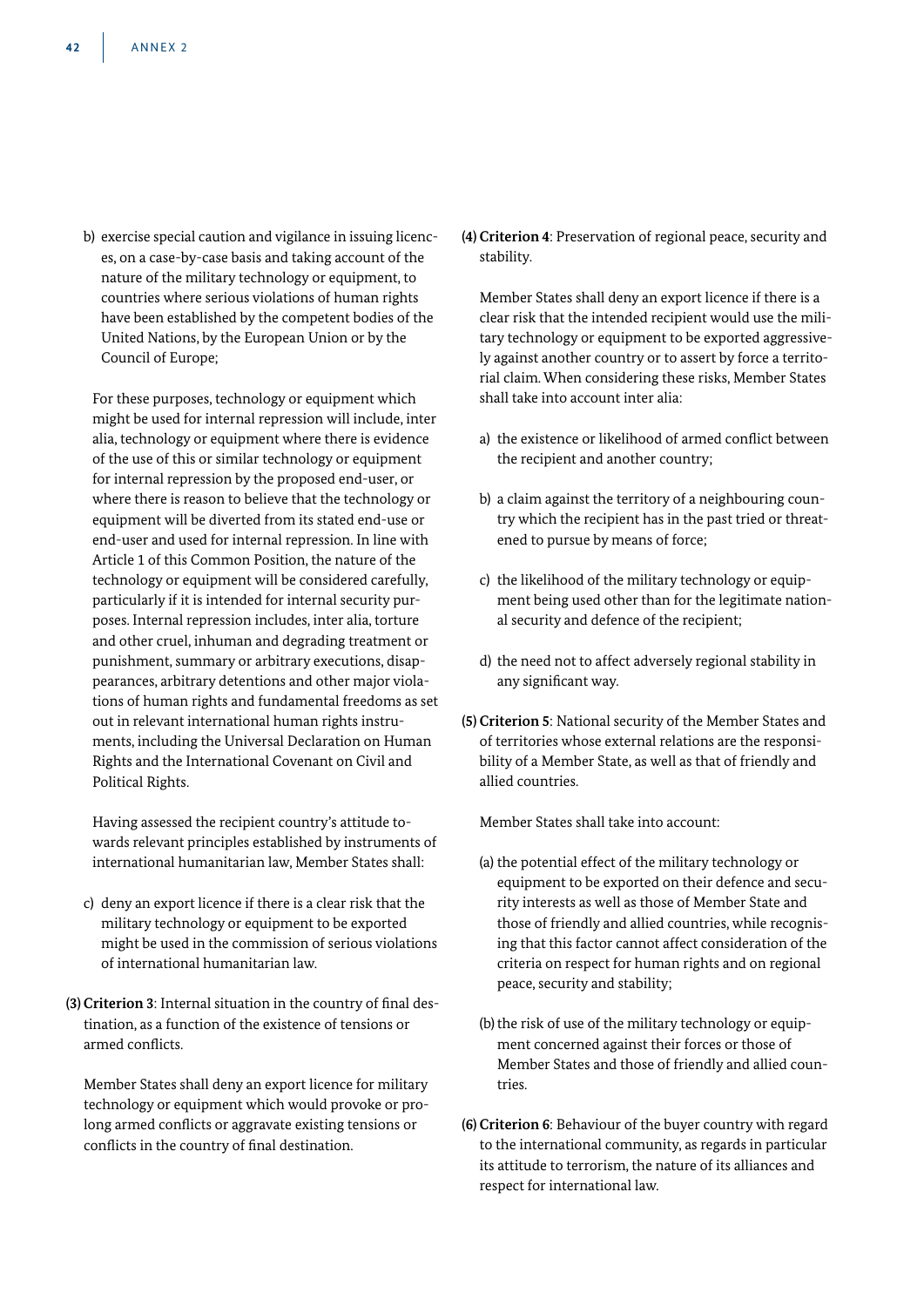Member States shall take into account, inter alia, the record of the buyer country with regard to:

- a) its support for or encouragement of terrorism and international organised crime;
- b) its compliance with its international commitments, in particular on the non-use of force, and with international humanitarian law;
- c) its commitment to non-proliferation and other areas of arms control and disarmament, in particular the signature, ratification and implementation of relevant arms control and disarmament conventions referred to in point (b) of Criterion One.
- **(7) Criterion 7**: Existence of a risk that the military technology or equipment will be diverted within the buyer country or re-exported under undesirable conditions.

 In assessing the impact of the military technology or equipment to be exported on the recipient country and the risk that such technology or equipment might be diverted to an undesirable end-user or for an undesirable end use, the following shall be considered:

- a) the legitimate defence and domestic security interests of the recipient country, including any participation in United Nations or other peace-keeping activity;
- b) the technical capability of the recipient country to use such technology or equipment;
- c) the capability of the recipient country to apply effective export controls;
- d) the risk of such technology or equipment being reexported to undesirable destinations, and the record of the recipient country in respecting any re-export provision or consent prior to re-export which the exporting Member State considers appropriate to impose;
- e) the risk of such technology or equipment being diverted to terrorist organisations or to individual terrorists;
- f) the risk of reverse engineering or unintended technology transfer.

**(8) Criterion 8**: Compatibility of the exports of the military technology or equipment with the technical and economic capacity of the recipient country, taking into account the desirability that states should meet their legitimate security and defence needs with the least diversion of human and economic resources for armaments.

 Member States shall take into account, in the light of information from relevant sources such as United Nations Development Programme, World Bank, International Monetary Fund and Organisation for Economic Cooperation and Development reports, whether the proposed export would seriously hamper the sustainable development of the recipient country. They shall consider in this context the recipient country's relative levels of military and social expenditure, taking into account also any EU or bilateral aid.

# Article 3

This Common Position shall not affect the right of Member States to operate more restrictive national policies.

### Article 4

- (1) Member States shall circulate details of applications for export licences which have been denied in accordance with the criteria of this Common Position together with an explanation of why the licence has been denied. Before any Member State grants a licence which has been denied by another Member State or States for an essentially identical transaction within the last three years, it shall first consult the Member State or States which issued the denial(s). If following consultations, the Member State nevertheless decides to grant a licence, it shall notify the Member State or States issuing the denial(s), giving a detailed explanation of its reasoning.
- (2) The decision to transfer or deny the transfer of any military technology or equipment shall remain at the national discretion of each Member State. A denial of a licence is understood to take place when the Member State has refused to authorise the actual sale or export of the military technology or equipment concerned, where a sale would otherwise have come about, or the conclusion of the relevant contract. For these purposes, a notifiable denial may, in accordance with national procedures, include denial of permission to start negotiations or a negative response to a formal initial enquiry about a specific order.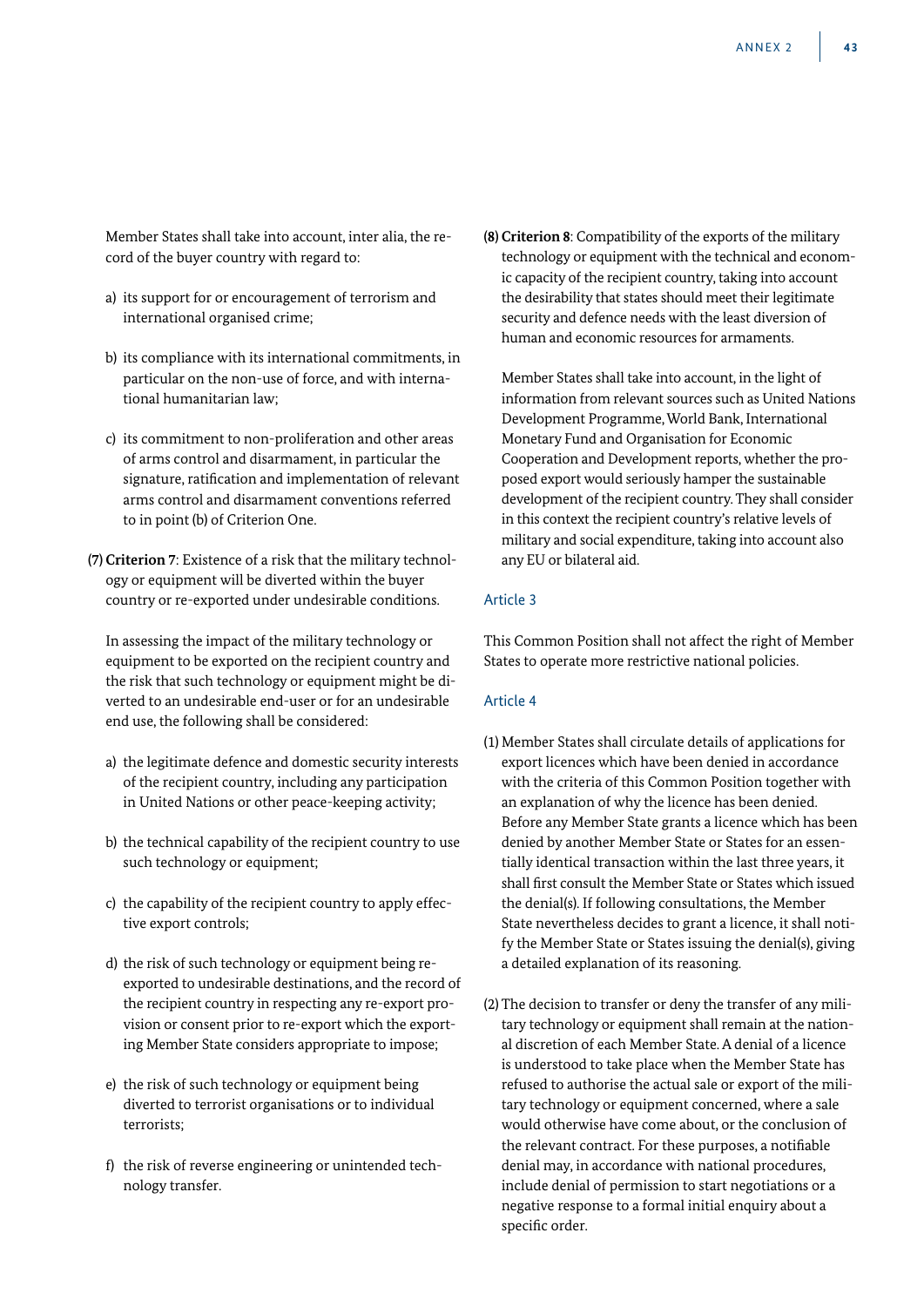(3) Member States shall keep such denials and consultations confidential and not use them for commercial advantage.

# Article 5

Export licences shall be granted only on the basis of reliable prior knowledge of end use in the country of final destination. This will generally require a thoroughly checked end-user certificate or appropriate documentation and/or some form of official authorisation issued by the country of final destination. When assessing applications for licences to export military technology or equipment for the purposes of production in third countries, Member States shall in particular take account of the potential use of the finished product in the country of production and of the risk that the finished product might be diverted or exported to an undesirable end user.

# Article 6

Without prejudice to Regulation (EC) No 1334/2000, the criteria in Article 2 of this Common Position and the consultation procedure provided for in Article 4 are also to apply to Member States in respect of dual-use goods and technology as specified in Annex I to Regulation (EC) No 1334/2000 where there are serious grounds for believing that the end-user of such goods and technology will be the armed forces or internal security forces or similar entities in the recipient country. References in this Common Position to military technology or equipment shall be understood to include such goods and technology.

# Article 7

In order to maximise the effectiveness of this Common Position, Member States shall work within the framework of the CFSP to reinforce their cooperation and to promote their convergence in the field of exports of military technology and equipment.

# Article 8

(1) Each Member State shall circulate to other Member States in confidence an annual report on its exports of military technology and equipment and on its implementation of this Common Position.

- (2) An EU Annual Report, based on contributions from all Member States, shall be submitted to the Council and published in the "C" series of the Official Journal of the European Union.
- (3) In addition, each Member State which exports technology or equipment on the EU Common Military List shall publish a national report on its exports of military technology and equipment, the contents of which will be in accordance with national legislation, as applicable, and will provide information for the EU Annual Report on the implementation of this Common Position as stipulated in the User's Guide.

# Article 9

Member States shall, as appropriate, assess jointly through the CFSP framework the situation of potential or actual recipients of exports of military technology and equipment from Member States, in the light of the principles and criteria of this Common Position.

# Article 10

While Member States, where appropriate, may also take into account the effect of proposed exports on their economic, social, commercial and industrial interests, these factors shall not affect the application of the above criteria.

# Article 11

Member States shall use their best endeavours to encourage other States which export military technology or equipment to apply the criteria of this Common Position. They shall regularly exchange experiences with those third states applying the criteria on their military technology and equipment export control policies and on the application of the criteria.

# Article 12

Member States shall ensure that their national legislation enables them to control the export of the technology and equipment on the EU Common Military List. The EU Common Military List shall act as a reference point for Member States' national military technology and equipment lists, but shall not directly replace them.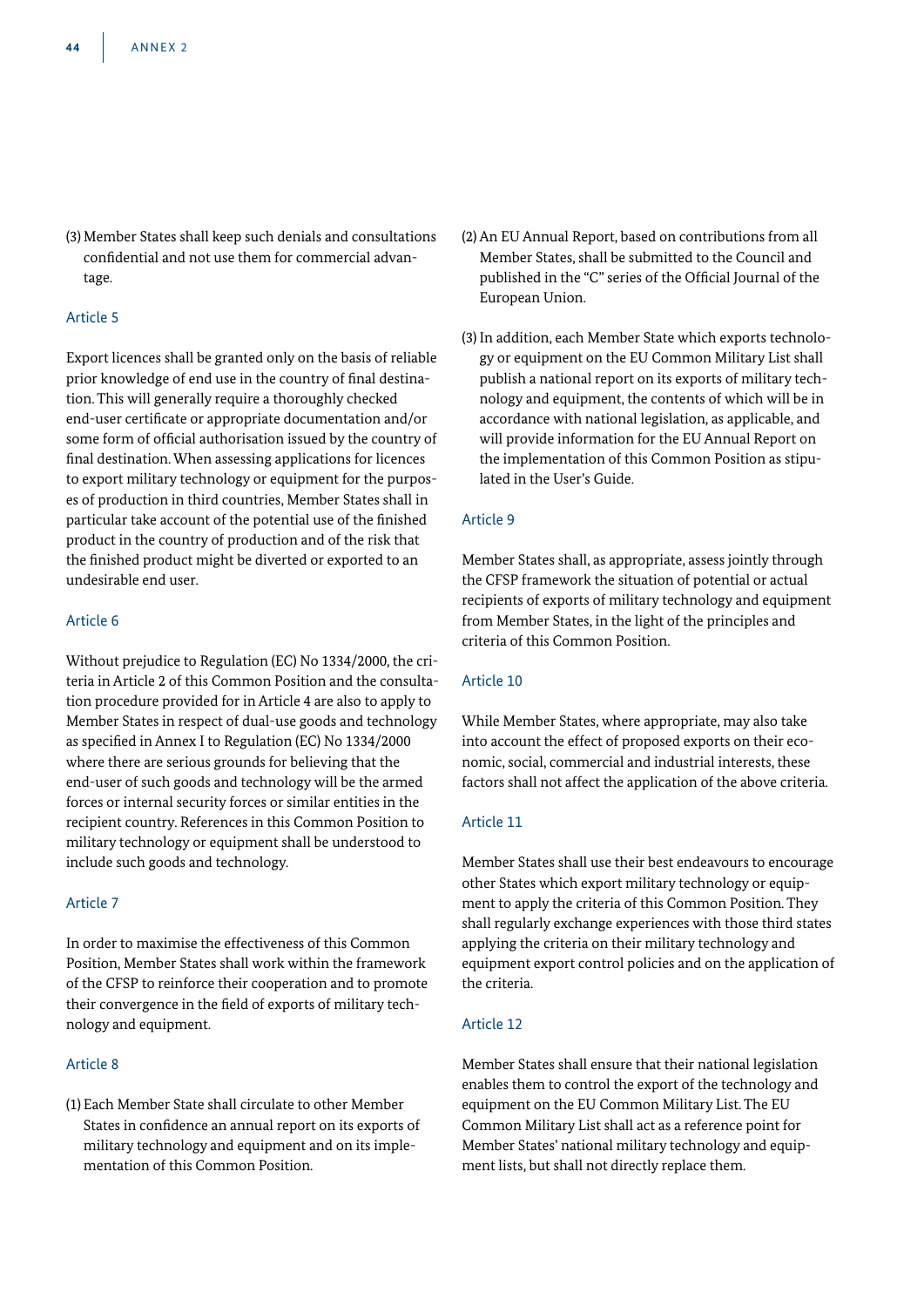# Article 13

The User's Guide to the European Code of Conduct on Exports of Military Equipment, which is regularly reviewed, shall serve as guidance for the implementation of this Common Position.

# Article 14

This Common Position shall take effect on the date of its adoption.

# Article 15

This Common Position shall be reviewed three years after its adoption.

# Article 16

This Common Position shall be published in the Official Journal of the European Union.

Done at Brussels, 8 December 2008.

For the Council

The President B. KOUCHNER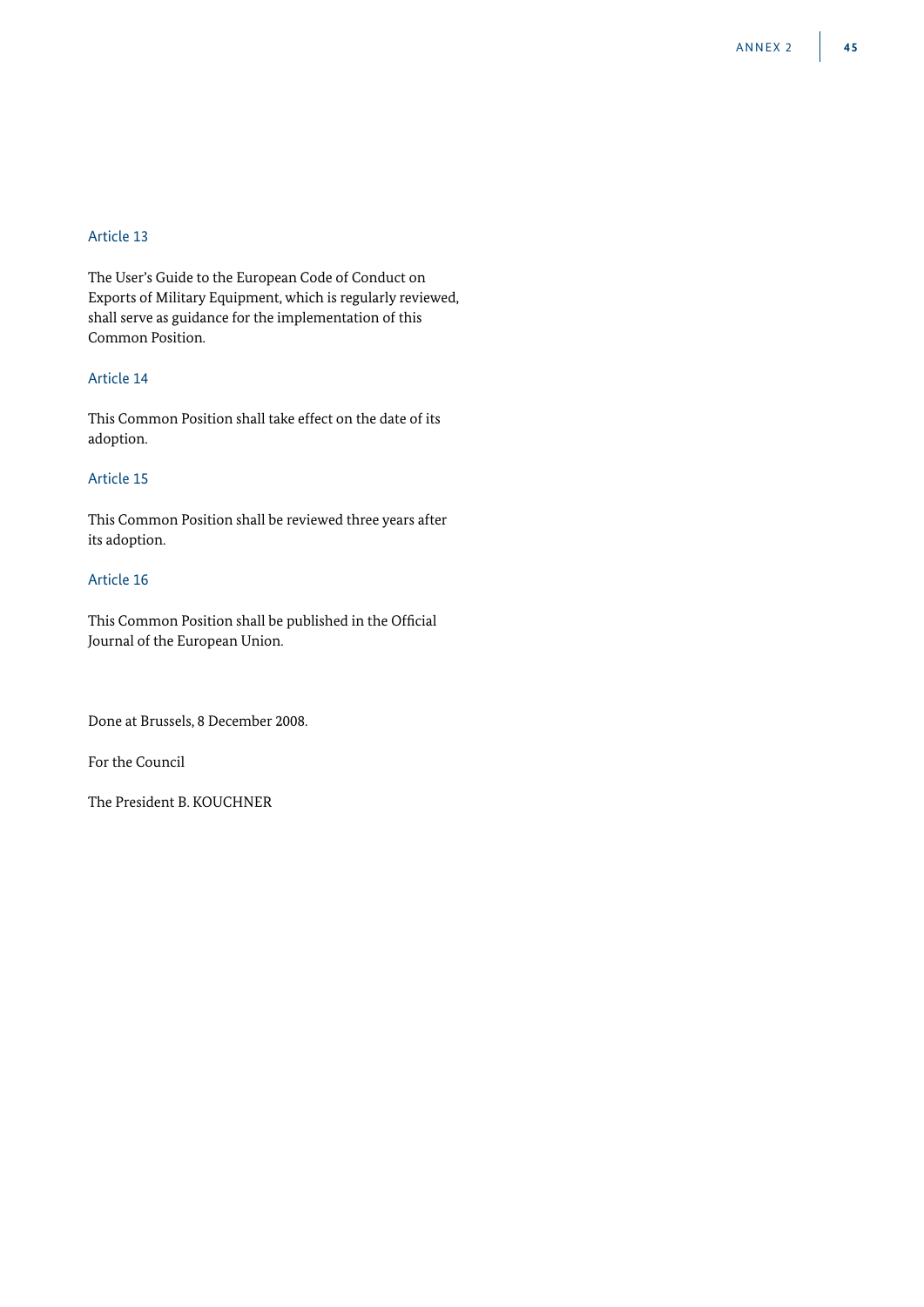# Annex 3 Annex 4

# **Arms Trade Treaty – ATT**

http://www.un.org/disarmament/ATT/

# **Export List Part I**

Currently there is no English translation of the Annex to the Foreign Trade and Payments Regulation, Part I Section A (German Munitions List) available.

However, the Common Military List of the European Union, Official Journal C 85, 22 March 2012 is almost identical with the German Munitions List and can therefore be used as a point of reference.

Number ML1 of the Common Military List is the equivalent to Nr. 0001 of the German Munitions List, ML2 = Nr. 0002, and so on.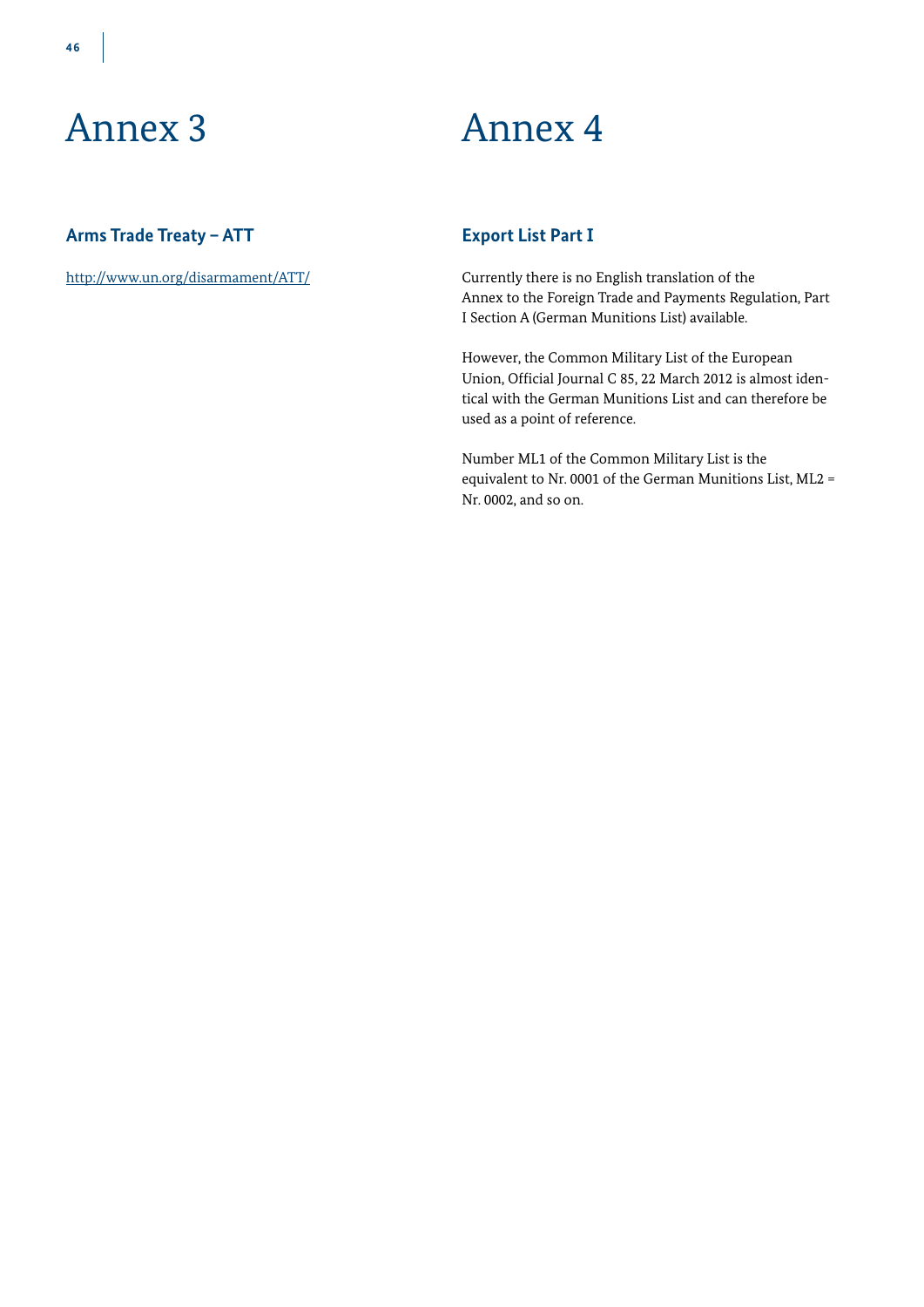# **War Weapons List**

# **Part A**

# **War Weapons that the Federal Republic of Germany undertakes not to manufacture (nuclear weapons, biological and chemical weapons)**

The definitions of weapons exclude all devices, parts, equipment, facilities, substances and organisms which serve civilian purposes or scientific, medical or industrial research in the fields of pure and applied science. The substances and organisms of nos. 3 and 5 are also excluded to the extent that they serve preventive, protective or documentation purposes.

(Part A of the War Weapons List is not given here)

# **Part B – Other War Weapons**

# **I. Projectile**

- 7. Guided projectiles
- 8. Unguided projectiles (missiles)
- 9. Other projectiles
- 10. Firing devices (launchers and launching equipment) for the weapons specified in items 7 through 9 including portable firing devices for guided projectiles to combat tanks and aircraft
- 11. Firing devices for weapons specified in item 8, including portable firing devices as well as rocket launchers
- 12. Aero-engines for the propulsion of the weapons enumerated in items 7 through 9

# **II. Combat Aircraft and Helicopters**

- 13. Combat aircraft having at least one of the following features:
	- 1. integrated weapon system equipped particularly with target acquisition, firing control and relevant interfaces for avionics,
	- 2. integrated electronic armaments,
	- 3. integrated electronic combat system
- 14. Combat helicopters having at least on of the following features:
	- 1. integrated weapon system equipped particularly with target acquisition, firing control and relevant interfaces for avionics,
	- 2. integrated electronic armaments,
	- 3. integrated electronic combat system
- 15. Cells for the weapons enumerated in items 13 and 14
- 16. Jet, turboprop and rocket engines for the weapons referred to in item 13

### **III. Vessels of War and Special Naval Equipment**

- 17. Vessels of war, including those for military training
- 18. Submarines
- 19. Small vessels with a speed of more than 30 knots, equipped with offensive weapons
- 20. Mine sweeping boats, mine hunting boats, mine layers, mine breakers as well as other mine combat boats
- 21. Landing crafts, landing vessels
- 22. Tenders, ammunition transporters
- 23. Hulls for the weapons specified in items 17 to 22

# **IV. Combat Vehicles**

- 24. Combat tanks
- 25. Other armoured combat vehicles, including combat-supporting armoured vehicles
- 26. Any type of special vehicles exclusively designed for the use of weapons specified in items 1 through 6
- 27. Carriages for the weapons enumerated in items 24 and 25
- 28. Turrets for combat tanks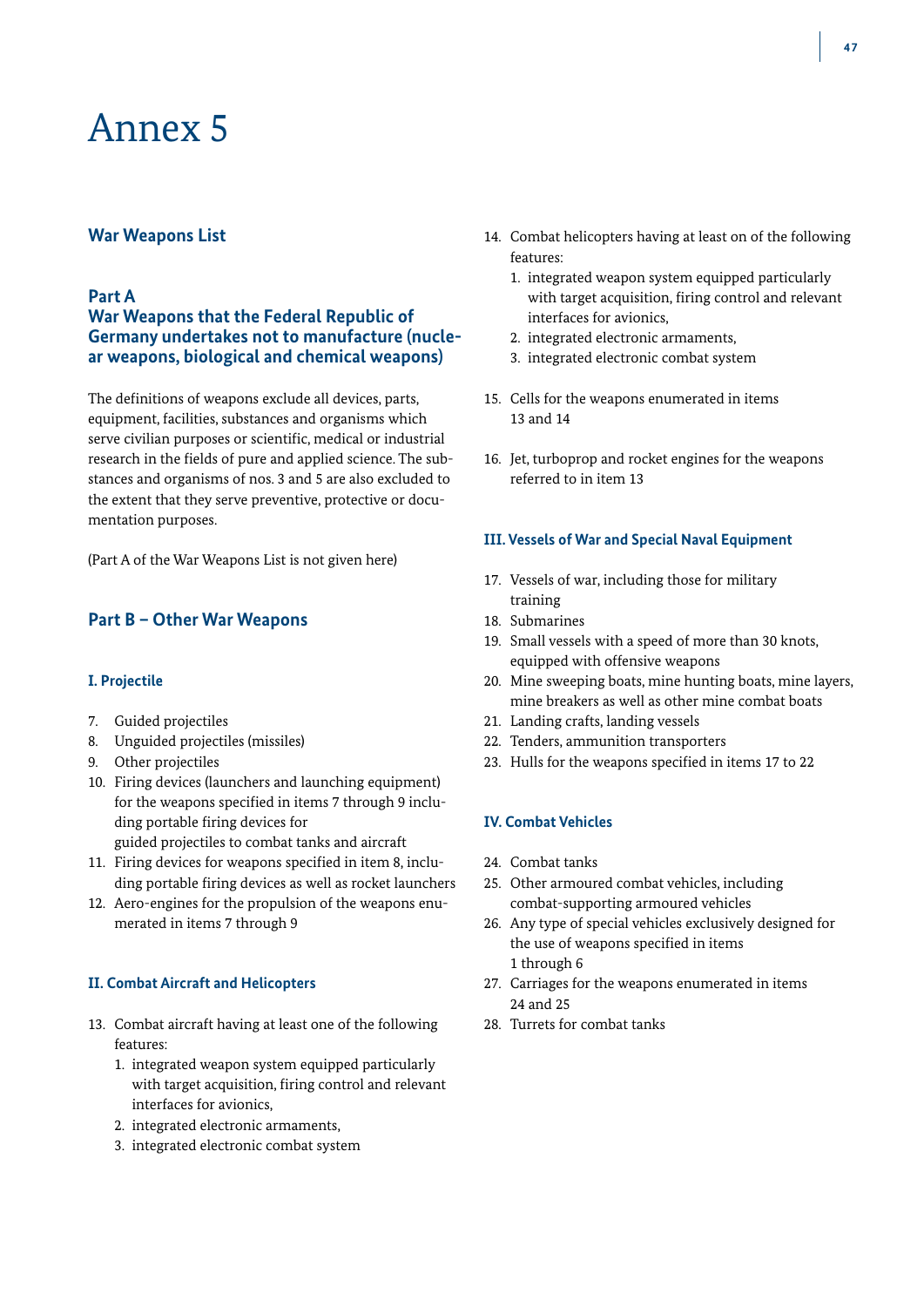# **V. Barrel Weapons**

- 29. a) Machine guns, except those with water cooling;
	- b) submachine guns, except those introduced as a model in a military armed force before September 2, 1945;
	- c) fully automatic rifles, except those introduced as a model in a military armed force before September 2, 1945;
	- d) semiautomatic rifles, except those introduced as a model in a military armed force before September 2, 1945, and rifles for hunting and sporting purposes
- 30. Machine guns, rifles, pistols for combat grenades
- 31. Cannons, howitzers, any kind of mortars
- 32. Automatic cannons
- 33. Armoured self-propelled guns for the weapons enumerated in items 31 and 32
- 34. Barrels for the weapons referred to in items 29, 31 and 32
- 35. Breech blocks for weapons referred to in items 29, 31 and 32
- 36. Revolving breeches for automatic cannons

# **VI. Light Anti-tank Weapons, Military Flame Throwers, Mine-laying and Mine-throwing System**

- 37. Recoilless, unguided, portable anti-tank weapons
- 38. Flame throwers
- 39. Mine-laying and mine-throwing systems for land mines

# **VII. Torpedoes, Mines, Bombs, Autonomous Ammunition**

- 40. Torpedoes
- 41. Torpedoes without warheads (explosive)
- 42. Torpedo bodies (torpedoes without warhead explosive – and without target detection device)
- 43. Mines of all types
- 44. Bombs of all types including water bombs
- 45. Hand flame cartridges
- 46. Hand grenades
- 47. Infantry explosive devices, adhesive and hollow charges as well as mine-sweeping devices
- 48. Explosive charges for the weapons referred to in item 43

# **VIII. Other Ammunition**

- 49. Ammunition for the weapons listed in items 31 and 32
- 50. Ammunition for the weapons listed in item 29 a, c and d except cartridge ammunition having a soft core projectile with full casing, if the projectile does not contain any accessoires, particularly a flare, incendiary or explosive charge, and if cartridge ammunition of the same calibre is used for hunting and sporting purposes
- 51. Ammunition for weapons referred to in item 30
- 52. Ammunition for the weapons listed in items 37 and 39
- 53. Rifle grenades
- 54. Projectiles for the weapons enumerated in items 49 and 52
- 55. Propelling charges for the weapons specified in items 49 and 52

# **IX. Other Essential Components**

- 56. War heads for the weapons listed in items 7 through 9 and 40
- 57. Ignition charges for the weapons listed in items 7 through 9, 40, 43, 44, 46, 47, 49, 51 through 53 and 59, except propellant charge igniters
- 58. Target detection heads for the weapons enumerated in items 7, 9, 40, 44, 49, 59, 60
- 59. Submunition for the weapons listed in items 7 through 9, 44, 49 and 61
- 60. Submunition without ignition for the weapons referred to in items 7 through 9, 44, 49 and 61

# **X. Dispensers**

61. Dispenser zur systematischen Verteilung von Submunition

# **XI. Laser Weapons**

62. Laser weapons specially designed for causing permanent blindness.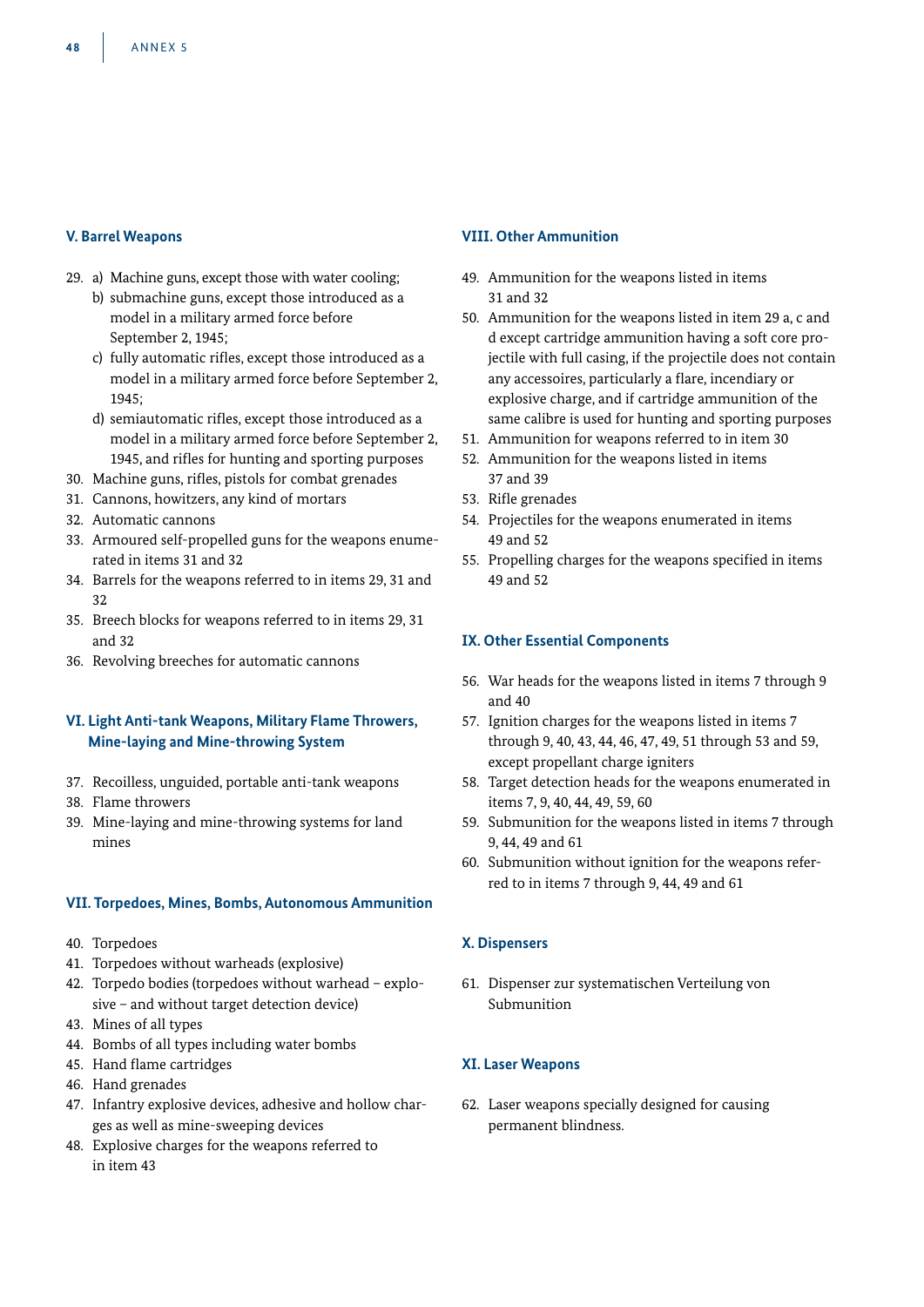# **Arms Embargoes in Force in 2013**

Here is a list of the countries subject to an arms embargo in the reference year.

The group of these countries can change at any time.

Current information (in German) on the arms embargoes in place and the various (legal) bases can be found on the website of the Federal Office for Economic Affairs and Export Control (www.ausfuhrkontrolle.info) under "Embargos".

Armenia Azerbaijan Central African Republic China Congo, Democratic Republic Eritrea Guinea Ivory Coast Iran Iraq Korea, Democratic People's Republic Lebanon Liberia Libya Myanmar Somalia South Sudan Sudan Syria, Arab Republic Zimbabwe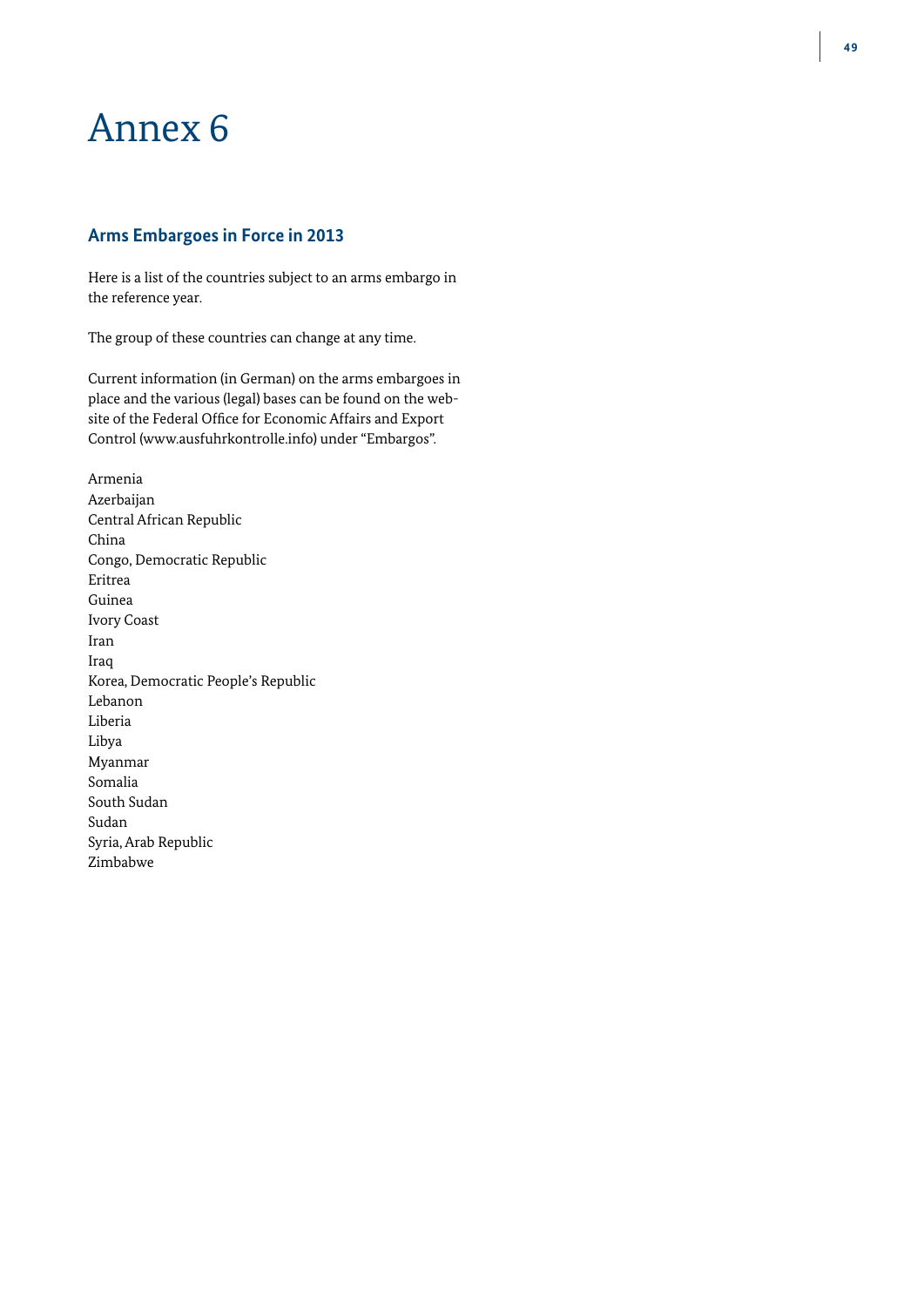# **Most important countries of destination in 2013**

The 20 most important countries of destination for which individual export licences were granted in 2013:

| No. 58 | Country              | Value in 2013<br>$(\epsilon$ million) | <b>Description of articels</b>                                                                                                                                                                                                                                                                                                                                                                                                                                                                                                                                                                                                                                                      |
|--------|----------------------|---------------------------------------|-------------------------------------------------------------------------------------------------------------------------------------------------------------------------------------------------------------------------------------------------------------------------------------------------------------------------------------------------------------------------------------------------------------------------------------------------------------------------------------------------------------------------------------------------------------------------------------------------------------------------------------------------------------------------------------|
| 1(3)   | Algeria              | 825,726,128                           | Trucks, cross-country vehicles, kits to make armoured vehicles and parts for armoured<br>vehicles, trucks, cross-country vehicles (A0006/94.9%)                                                                                                                                                                                                                                                                                                                                                                                                                                                                                                                                     |
| $2(-)$ | Qatar                | 673,377,690                           | Tractor units, trucks, truck-mounted cranes, semi-trailers, trailers, masts<br>and parts for tanks, self-propelled howitzers, armoured vehicles, trucks, ground vehicles<br>$(A0006/44.4\%);$                                                                                                                                                                                                                                                                                                                                                                                                                                                                                       |
|        |                      |                                       | flight simulator, tank simulator<br>and parts for flight simulator (A0014/18.4%);                                                                                                                                                                                                                                                                                                                                                                                                                                                                                                                                                                                                   |
|        |                      |                                       | fire control units, target range-finders and radar equipment (A0005/14.0%);                                                                                                                                                                                                                                                                                                                                                                                                                                                                                                                                                                                                         |
|        |                      |                                       | electronic equipment, communications equipment, navigation equipment and parts for<br>electronic equipment, navigation equipment (A0011/12.2%)                                                                                                                                                                                                                                                                                                                                                                                                                                                                                                                                      |
| 3(2)   | <b>United States</b> | 610,685,905                           | Rifles with war weapons list number, submachine guns, rifles without war weapons list<br>number, sniper rifles, revolvers, pistols, hunting rifles, sporting rifles, self-loading rifles,<br>smooth-bore weapons, sporting revolvers, sporting pistols, silencers, gun mountings,<br>cartridge clips, flash hiders, weapon sighting units<br>and parts for rifles with war weapons list number, submachine guns, machine guns, rifles<br>without war weapons list number, sniper rifles, revolvers, pistols, hunting rifles, sporting<br>rifles, self-loading rifles, smooth-bore weapons, sporting revolvers, sporting pistols,<br>silencers, weapon sighting units (A0001/25.1%); |
|        |                      |                                       | submarine pressure hulls, underwater detection equipment, ship body conduits and parts<br>for submarines, mine-sweepers, ships, underwater detection equipment, guidance equip-<br>ment for detection equipment (A0009/16.8%);                                                                                                                                                                                                                                                                                                                                                                                                                                                      |
|        |                      |                                       | parts for tanks, armoured self-propelled howitzers, armoured vehicles, trucks,<br>cross-country vehicles and ground vehicles (A0006/11.6%);                                                                                                                                                                                                                                                                                                                                                                                                                                                                                                                                         |
|        |                      |                                       | fire control units, gun laying equipment, target range-finding systems, detection systems,<br>testing equipment, calibration equipment                                                                                                                                                                                                                                                                                                                                                                                                                                                                                                                                              |
|        |                      |                                       | and parts for fire control systems, gun laying equipment, on-board weapons-control<br>systems, target acquisition systems, target range-finding systems, target surveillance<br>systems, positioning systems (A0005/8.3%);                                                                                                                                                                                                                                                                                                                                                                                                                                                          |
|        |                      |                                       | infrared equipment<br>and parts for image intensifier equipment, thermal imaging equipment, infrared<br>equipment (A0015/7.0%);                                                                                                                                                                                                                                                                                                                                                                                                                                                                                                                                                     |
|        |                      |                                       | diving equipment, camouflage paint, fuel cell systems<br>and parts for diving equipment, containers, bridges, ferries, fuel cells (A0017/6.4%);                                                                                                                                                                                                                                                                                                                                                                                                                                                                                                                                     |
|        |                      |                                       | forged, cast and unfinished components (A0016/5.8%)                                                                                                                                                                                                                                                                                                                                                                                                                                                                                                                                                                                                                                 |
| 4(1)   | Saudi Arabia         | 361,024,681                           | Air reconnaissance systems, control equipment, ground equipment<br>and parts for combat aircraft, training aircraft, transport aircraft, tanker aircraft,<br>helicopters, unmanned aircraft, on-board equipment, in-flight refuelling equipment, tank-<br>er equipment (A0010/25.1%);                                                                                                                                                                                                                                                                                                                                                                                               |
|        |                      |                                       | armoured ambulances, chassis, trucks, trailers<br>and parts for tanks, self-propelled howitzers, armoured vehicles, trucks (A0006/22.3%);                                                                                                                                                                                                                                                                                                                                                                                                                                                                                                                                           |
|        |                      |                                       | flight simulator<br>and parts for flight simulators, weapon training equipment, training equipment<br>$(A0014/11,7\%)$ ;                                                                                                                                                                                                                                                                                                                                                                                                                                                                                                                                                            |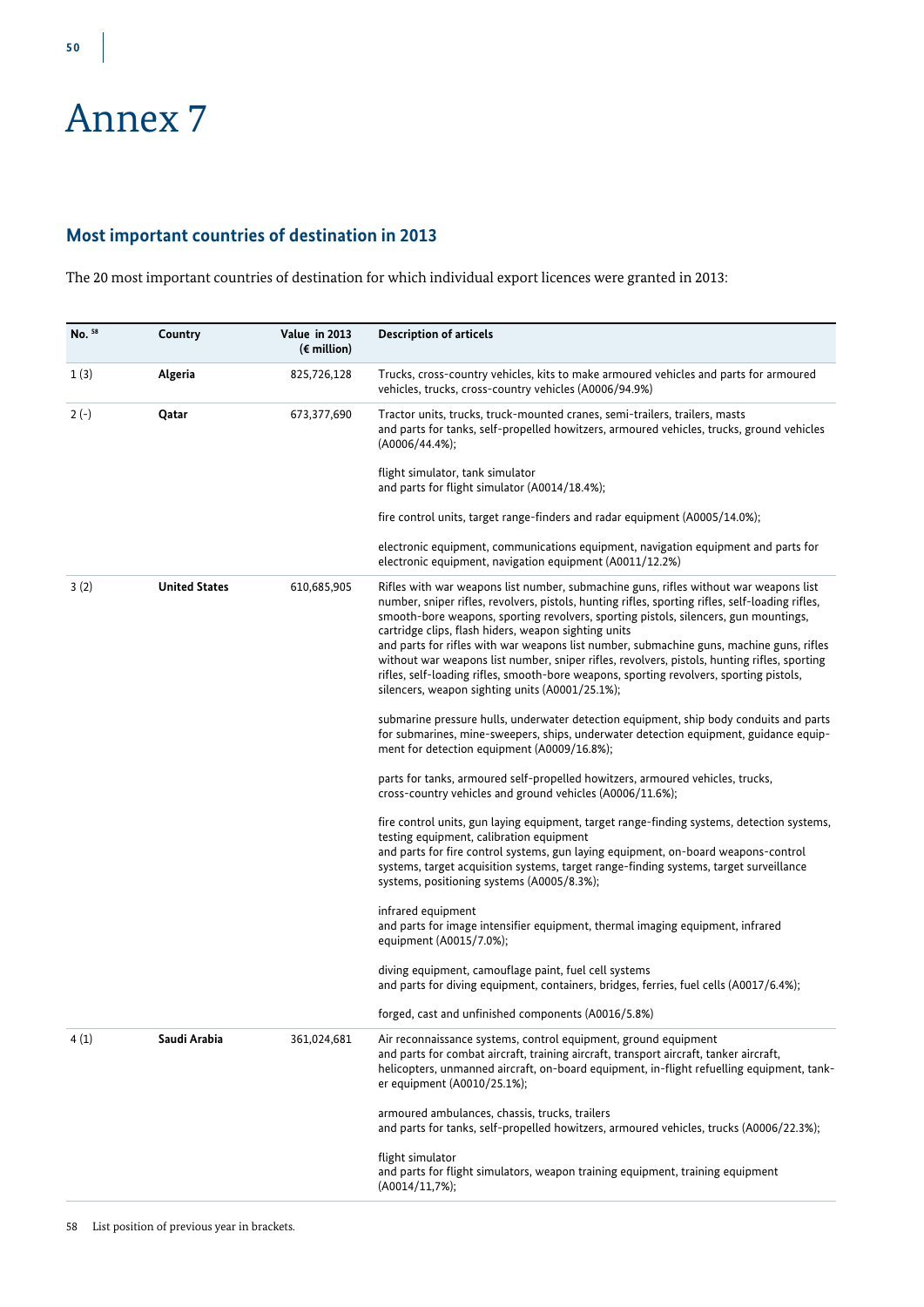| Country               | Value in 2013<br>$(\epsilon$ million) | <b>Description of articels</b>                                                                                                                                                                                                                                                                                                                                                                            |
|-----------------------|---------------------------------------|-----------------------------------------------------------------------------------------------------------------------------------------------------------------------------------------------------------------------------------------------------------------------------------------------------------------------------------------------------------------------------------------------------------|
|                       |                                       | rifles with war weapons list number, submachine guns, hunting rifles, sporting rifles,<br>weapon sighting units<br>and parts for rifles with war weapons list number, submachine guns, hunting rifles,<br>weapon sighting units (A0001/9.8%);                                                                                                                                                             |
|                       |                                       | missiles<br>and parts for missiles, electricity generation equipment, ground equipment for missiles<br>$(A0004/7.5\%);$                                                                                                                                                                                                                                                                                   |
|                       |                                       | communications equipment, navigation equipment<br>and parts for electronic equipment, communications equipment, electronic warfare,<br>detection equipment (A0011/7.2%)                                                                                                                                                                                                                                   |
| Indonesia             | 295,707,513                           | ttle tanks, infantry fighting vehicles, recovery tanks, armoured engineering vehicles,<br>armoured bridge-laying vehicles, semi-trailers<br>and parts for tanks, self-propelled howitzers, armoured vehicles, trucks, ground vehicles<br>(A0006/60.2%);                                                                                                                                                   |
|                       |                                       | underwater detection equipment<br>and parts for submarines, patrol boats, ships, underwater detection equipment<br>$(A0009/11.1\%)$                                                                                                                                                                                                                                                                       |
|                       |                                       | fire control equipment, target range-finding systems<br>and parts for fire control equipment, on-board weapons-control systems, target<br>range-finding systems (A0005/7.3%);                                                                                                                                                                                                                             |
|                       |                                       | communications equipment, guidance equipment, electricity supplies<br>and parts for communications equipment, guidance equipment, electricity supplies<br>(A0011/7.0%)                                                                                                                                                                                                                                    |
| Israel                | 266,550,442                           | Launcher for anti-aircraft missile systems, trucks, trailers, armoured cross-country<br>vehicles<br>and parts for tanks, armoured vehicles, anti-aircraft systems, trucks, ballistic protection<br>$(A0006/73.8\%);$                                                                                                                                                                                      |
|                       |                                       | missiles, pyrotechnic ammunition, firing assemblies<br>and parts for missiles, smoke dischargers, anti-missile systems (A0004/12.7%)                                                                                                                                                                                                                                                                      |
| <b>United Kingdom</b> | 257,826,013                           | Forged, cast and unfinished components (A0016/42.9%);                                                                                                                                                                                                                                                                                                                                                     |
|                       |                                       | ammunition for rifles, submachine guns, machine guns, mortars, automatic grenade<br>launchers, grenade launchers<br>and ammunition parts for the following: guns, howitzers, cannon, mortars,<br>decoy launchers, automatic grenade launchers, grenade launchers (A0003/14.7%);                                                                                                                           |
|                       |                                       | helicopters, engines, on-board equipment, in-flight refuelling equipment, ground equip-<br>ment, ejection seats, parachutes<br>and parts for combat aircraft, combat helicopters, transport aircraft, transport helicopters,<br>tanker aircraft, helicopters, aircraft, engines, on-board equipment, in-flight fuelling equip-<br>ment, ground equipment, tanker equipment, ejection seats (A0010/14.6%); |
|                       |                                       | military equipment technology (A0022/4.9%);                                                                                                                                                                                                                                                                                                                                                               |
|                       |                                       | ship body conduits<br>and parts for aircraft carriers, submarines, logistic support ships, ships, naval facilities,<br>underwater detection equipment (A0009/4.4%)                                                                                                                                                                                                                                        |
| Korea, Republic       | 207,023,422                           | Parts for tanks, self-propelled howitzers, armoured vehicles, recovery vehicles, trucks,<br>cross-country vehicles and ground vehicles (A0006/38.0%);<br>heat exchangers, ship body conduits<br>and parts for submarines, frigates, mine hunters, minesweepers, ships, propulsion sys-<br>tems, underwater detection equipment (A0009/22.2%);                                                             |
|                       |                                       |                                                                                                                                                                                                                                                                                                                                                                                                           |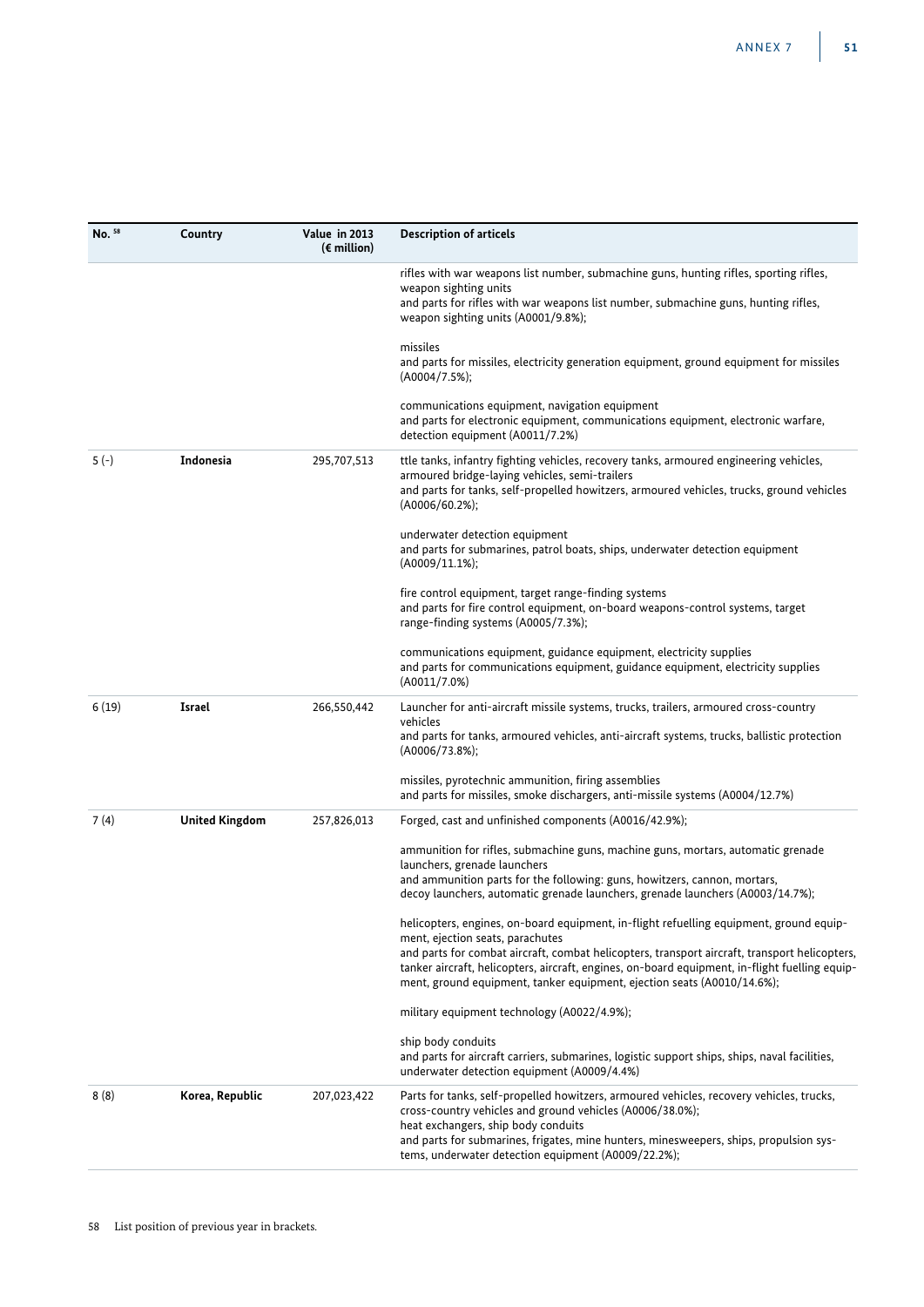| No. 58 | Country          | Value in 2013<br>$(\epsilon$ million) | <b>Description of articels</b>                                                                                                                                                                                                                                                                                 |
|--------|------------------|---------------------------------------|----------------------------------------------------------------------------------------------------------------------------------------------------------------------------------------------------------------------------------------------------------------------------------------------------------------|
|        |                  |                                       | anti-missile systems, ground equipment, testing equipment<br>and parts for torpedoes, rockets, missiles, anti-missile systems (A0004/14.7%);                                                                                                                                                                   |
|        |                  |                                       | electronic equipment, communications equipment, navigation equipment, detection<br>equipment, testing equipment, components<br>and parts for electronic equipment, communications equipment, navigation equipment,<br>detection equipment, electronic warfare, electricity supplies<br>$(A0011/4.7\%);$        |
|        |                  |                                       | armour plate (A0013/4.0%)                                                                                                                                                                                                                                                                                      |
| 9(9)   | <b>Singapore</b> | 205,997,631                           | Armoured bridgelayers, trucks<br>and parts for tanks, armoured vehicles, amphibious vehicles, bridgelayers, armoured<br>engineering vehicles, trucks, cross-country vehicles, mine-clearing equipment, ground<br>vehicles (A0006/63.5%);                                                                       |
|        |                  |                                       | communications equipment, navigation equipment, detection equipment, testing<br>equipment, components, electricity supplies<br>and parts for communications equipment, navigation systems, detection equipment,<br>electricity supplies (A0011/17.5%)                                                          |
| 10(6)  | France           | 146,593,634                           | Ammunition for rifles, submachine guns, machine guns, guns, mortars, automatic grenade<br>launchers, grenade launchers<br>and ammunition parts for the following: machine guns, guns, howitzers, cannon, mortars,<br>marine signals, automatic grenade launchers, grenade launchers (A0003/30.4%);             |
|        |                  |                                       | trucks, crawler tractors, cross-country vehicles, vehicle heating equipment<br>and parts for tanks, self-propelled howitzers, armoured vehicles, amphibious vehicles,<br>trucks, cross-country vehicles, ground vehicles (A0006/14.8%);                                                                        |
|        |                  |                                       | forged, cast and unfinished components (A0016/14.5%);                                                                                                                                                                                                                                                          |
|        |                  |                                       | electronic equipment, communications equipment, navigation equipment, stabilisation<br>equipment, data processing equipment, testing equipment, components, assemblies,<br>control device<br>and parts for electronic equipment, communications equipment, navigation equipment,                               |
|        |                  |                                       | detection equipment, assemblies (A0011/9.1%);                                                                                                                                                                                                                                                                  |
|        |                  |                                       | ejection seats<br>and parts for combat aircraft, combat helicopters, transport aircraft, transport helicopters,<br>training aircraft, ground equipment, engines, on-board equipment, tanker equipment,<br>ejection seats, parachutes, aircraft (A0010/8.4%);                                                   |
|        |                  |                                       | helicopter simulator<br>and parts for helicopter simulator, training equipment, ammunition for training<br>equipment (A0014/7.5%)                                                                                                                                                                              |
| 11(11) | <b>Italy</b>     | 135,806,781                           | Engines, pilot helmets, ejection seats, parachutes<br>and parts for combat aircraft, combat helicopters, transport aircraft, transport helicopters,<br>helicopters, training aircraft, engines, on-board equipment, tanker equipment, ejection<br>seats, pilot helmets, aircraft (A0010/24.6%);                |
|        |                  |                                       | forged, cast and unfinished components (A0016/15.5%);                                                                                                                                                                                                                                                          |
|        |                  |                                       | trucks, crawler tractors<br>and parts for tanks, armoured vehicles, amphibious vehicles, trucks, cross-country vehi-<br>cles, ground vehicles (A0006/13.2%);                                                                                                                                                   |
|        |                  |                                       | electronic equipment, communications equipment, navigation equipment, guidance<br>equipment, testing equipment, components<br>and parts for electronic equipment, communications equipment, navigation equipment,<br>detection equipment, guidance equipment, electronic warfare, components<br>(A0011/12.9%); |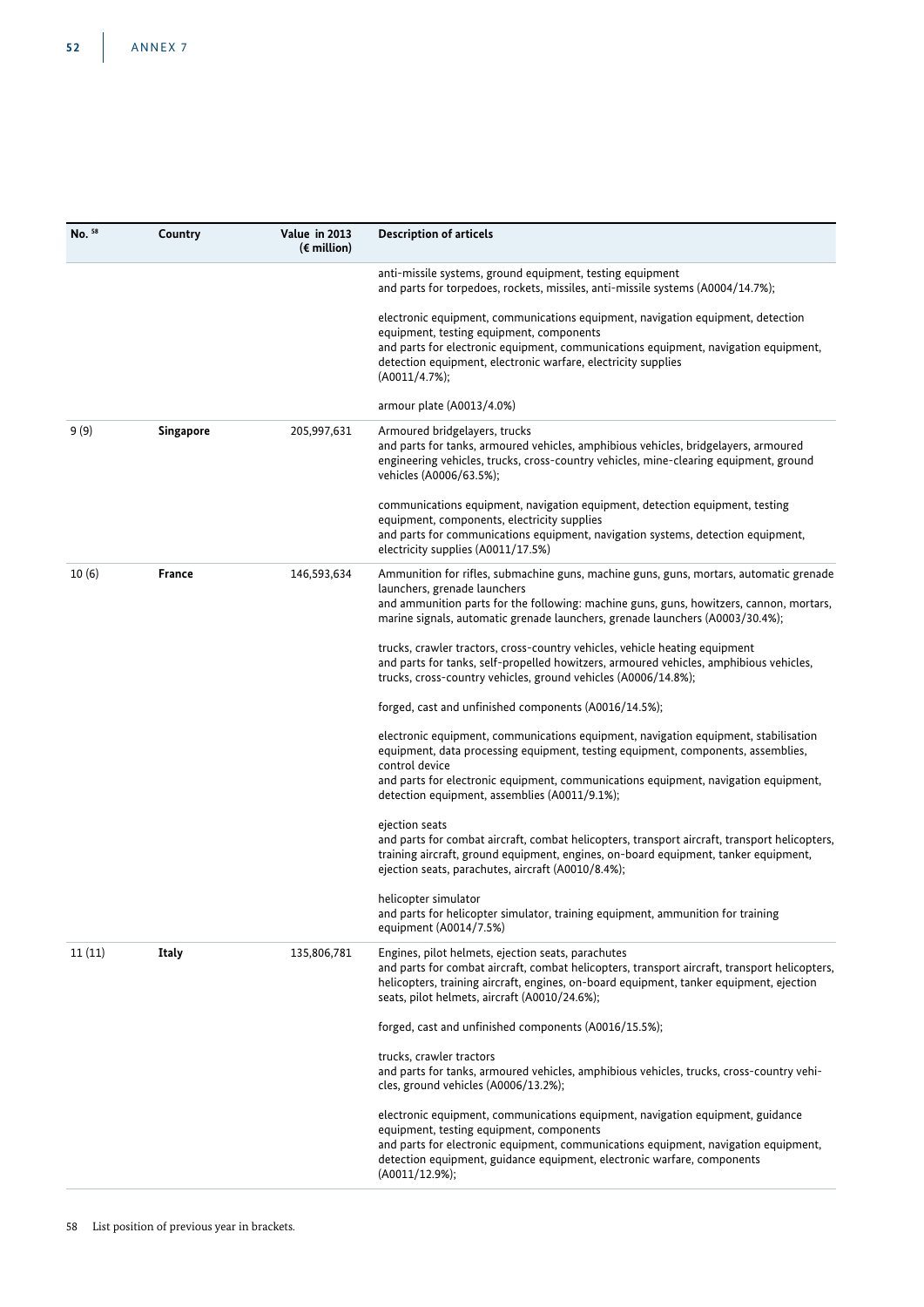| No. 58 | Country                               | Value in 2013<br>$(\epsilon$ million) | <b>Description of articels</b>                                                                                                                                                                                                                                                                                                                           |
|--------|---------------------------------------|---------------------------------------|----------------------------------------------------------------------------------------------------------------------------------------------------------------------------------------------------------------------------------------------------------------------------------------------------------------------------------------------------------|
|        |                                       |                                       | ship body conduits<br>and parts for submarines, frigates, ships, underwater detection equipment (A0009/12.5%);                                                                                                                                                                                                                                           |
|        |                                       |                                       | ammunition for rifles, cannon, anti-tank weapons, automatic grenade launchers,<br>grenade launchers<br>and ammunition parts for the following: rifles, guns, howitzers, cannon, mortars<br>(A0003/8.0%)                                                                                                                                                  |
| 12(5)  | Canada                                | 133,944,212                           | Battle tanks, recovery tanks, crawler tractors, buses<br>and parts for tanks, self-propelled howitzers, armoured vehicles, amphibious vehicles,<br>cross-country vehicles, trucks, ground vehicles (A0006/59.3%);                                                                                                                                        |
|        |                                       |                                       | mortars, automatic grenade launchers, weapon sighting unit (antiquity)<br>and parts for cannon, automatic grenade launchers, military smoke grenades, weapon<br>sighting units (A0002/10.0%);                                                                                                                                                            |
|        |                                       |                                       | thermal imaging equipment<br>and parts for image intensifier equipment, infrared equipment, thermal imaging equip-<br>ment (A0015/7.6%);                                                                                                                                                                                                                 |
|        |                                       |                                       | ammunition for rifles, submachine guns, hunting weapons, sporting weapons, revolvers,<br>pistols, smooth-bore weapons, decoy launcher facilities<br>and ammunition parts for the following: submachine guns, hunting weapons, sporting<br>weapons, revolvers, pistols, howitzers, decoys, automatic grenade launchers, grenade<br>launchers (A0003/5.1%) |
| 13(10) | <b>United Arab</b><br><b>Emirates</b> | 128,650,220                           | Cartridge trays and projectile trays for ammunition manufacture (A0016/23.2%);                                                                                                                                                                                                                                                                           |
|        |                                       |                                       | simulation ammunition, marine minesweeping equipment, missile launchers and parts for<br>missiles, explosive devices, antenna facilities (A0004/18.2%);                                                                                                                                                                                                  |
|        |                                       |                                       | trucks, semi-trailer towing vehicles, trailers, armoured cross-country vehicles and parts<br>for tanks, self-propelled howitzers, armoured vehicles, amphibious vehicles, trucks,<br>cross-country vehicles, ground vehicles, ballistic protection (A0006/12.4%);                                                                                        |
|        |                                       |                                       | target range-finders, target detection equipment, testing equipment<br>and parts for fire control equipment, on-board weapons-control systems, target detection<br>equipment (A0005/11.0%);                                                                                                                                                              |
|        |                                       |                                       | mobile electricity supplies, containers, ballistic protection plating (for tests) and parts for<br>mobile electricity supplies (A0017/9.6%);                                                                                                                                                                                                             |
|        |                                       |                                       | communications equipment<br>and parts for electronic equipment, communications equipment, jamming transmitters<br>(A0011/9.0%)                                                                                                                                                                                                                           |
| 14(18) | Spain                                 | 120,707,255                           | Torpedoes, ground minesweeping equipment, anti-missile systems and parts for<br>torpedoes, missiles, ground minesweeping equipment, anti-missile systems, firing devices<br>$(A0004/64.2\%)$                                                                                                                                                             |
|        |                                       |                                       | ground equipment, tanker equipment, ejection seat<br>and parts for combat aircraft, combat helicopters, transport aircraft, helicopters,<br>unmanned aircraft, engines, on-board equipment, in-flight refuelling equipment, ground<br>equipment, tanker equipment (A0010/18.2%                                                                           |
| 15(13) | India                                 | 107,765,686                           | Torpedoes<br>and parts for torpedoes, missiles, launch systems (A0004/46.3%);                                                                                                                                                                                                                                                                            |
|        |                                       |                                       | technology for border security systems, parts for surveillance systems,<br>technical documents for parts for the following: small arms, fuses, launchers, gun laying<br>equipment, circuit boards, navigation, ground vehicles, navy, aircraft, electronics, test<br>beds and databases (A0022/20.8%);                                                   |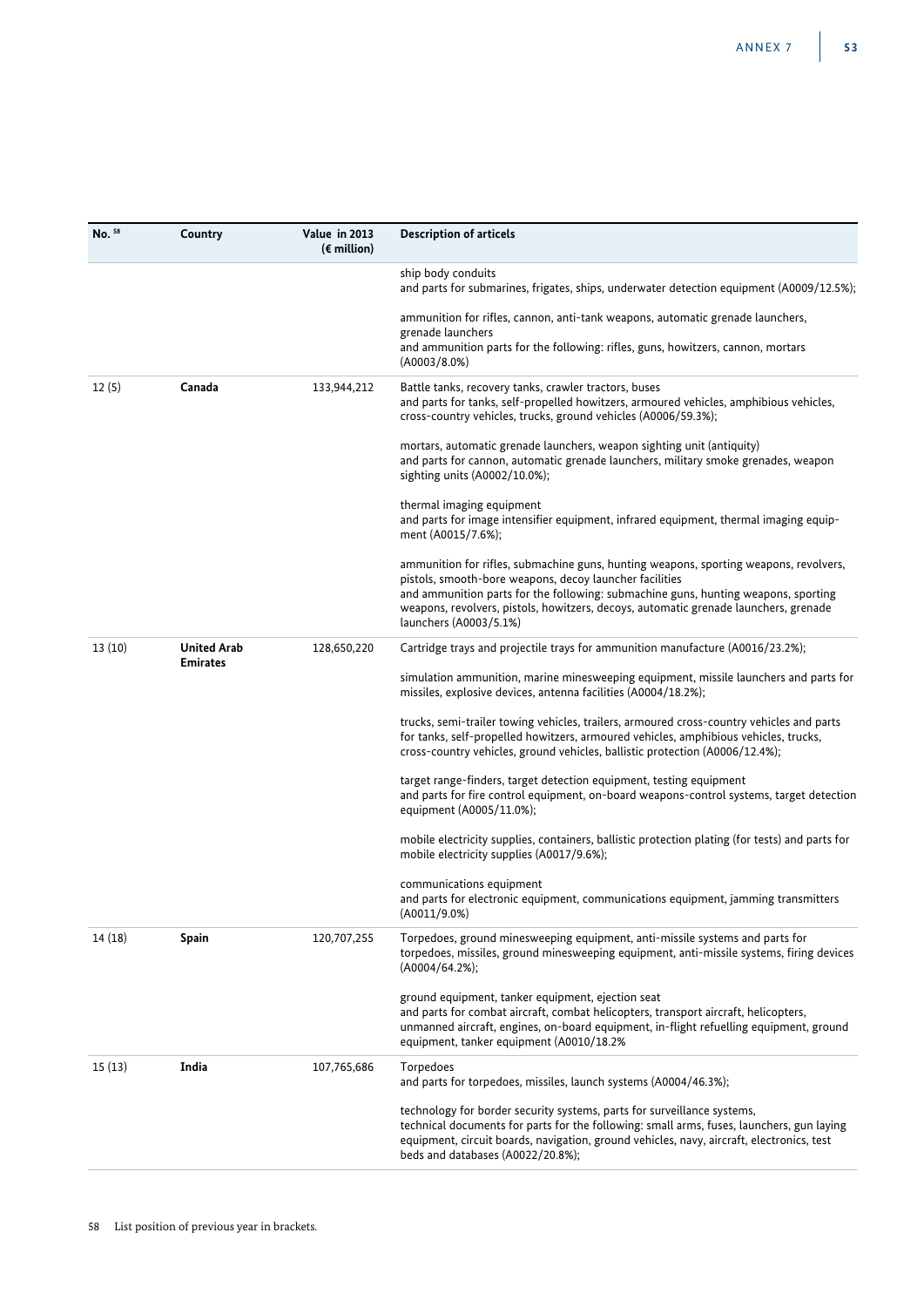| No. 58 | Country            | Value in 2013<br>$(\epsilon$ million) | <b>Description of articels</b>                                                                                                                                                                                                                                                                                                                                                                                                                                                                                                                                                                                                                   |
|--------|--------------------|---------------------------------------|--------------------------------------------------------------------------------------------------------------------------------------------------------------------------------------------------------------------------------------------------------------------------------------------------------------------------------------------------------------------------------------------------------------------------------------------------------------------------------------------------------------------------------------------------------------------------------------------------------------------------------------------------|
|        |                    |                                       | target range-finding systems, testing equipment, calibration equipment and parts for fire<br>control equipment, on-board weapons-control systems, target range-finding systems,<br>target detection equipment (A0005/7.0%);                                                                                                                                                                                                                                                                                                                                                                                                                      |
|        |                    |                                       | communications equipment, navigation equipment, components, control elements<br>and parts for electronic equipment, communications equipment, detection equipment,<br>guidance equipment, navigation equipment, testing equipment, controller equipment,<br>electricity supplies (A0011/5.5%);                                                                                                                                                                                                                                                                                                                                                   |
|        |                    |                                       | emergency sonar transmitters, shock absorbers, ship body conduits<br>and parts for submarines, frigates, minesweepers, ships, underwater detection equipment<br>(A0009/5.0%)                                                                                                                                                                                                                                                                                                                                                                                                                                                                     |
| 16(7)  | Switzerland        | 105,167,896                           | Trucks, cross-country vehicles, infantry fighting vehicle (collectors' item), trailers<br>and parts for tanks, self-propelled howitzers, armoured vehicles, amphibious vehicles,<br>trucks, ground vehicles (A0006/39.2%);                                                                                                                                                                                                                                                                                                                                                                                                                       |
|        |                    |                                       | ammunition for rifles, submachine guns, machine guns, hunting weapons, sporting weap-<br>ons, revolvers, pistols, cannon, effector launch facilities, automatic grenade launchers,<br>grenade launchers, smooth-bore weapons, fuse-setting devices<br>and ammunition parts for the following: rifles, machine guns, hunting weapons, sporting<br>weapons, revolvers, pistols, howitzers, cannon, mortars, anti-tank weapons, automatic<br>grenade launchers, decoys, grenade launchers, smooth-bore weapons<br>$(A0003/16.8\%);$                                                                                                                 |
|        |                    |                                       | rifles with war weapons list number, submachine guns, rifles without war weapons list<br>number, sniper rifles, revolvers, pistols, hunting rifles, sporting rifles, self-loading rifles,<br>smooth-bore weapons, sporting revolvers, sporting pistols, inoperative weapons, silenc-<br>ers, weapon sighting units<br>and parts for rifles with war weapons list number, submachine guns, machine guns, rifles<br>without war weapons list number, sniper rifles, revolvers, pistols, hunting rifles, sporting<br>rifles, self-loading rifles, smooth-bore weapons, sporting revolvers, sporting pistols,<br>weapon sighting units (A0001/8.0%); |
|        |                    |                                       | fire control equipment, weapon sighting units, target range-finding systems, testing<br>equipment and parts for fire control equipment, weapon sighting units, gun-laying equip-<br>ment, on-board weapons-control systems, target range finding systems, target surveil-<br>lance systems, detection systems, testing equipment (A0005/7.3%);                                                                                                                                                                                                                                                                                                   |
|        |                    |                                       | forged, cast and unfinished components (A0016/4.7%);                                                                                                                                                                                                                                                                                                                                                                                                                                                                                                                                                                                             |
|        |                    |                                       | functional models, ammunition for training equipment<br>and parts for flight simulator, training equipment, target equipment, weapon training<br>equipment, training equipment, simulators for weapons training (A0014/3.9%);                                                                                                                                                                                                                                                                                                                                                                                                                    |
|        |                    |                                       | electronic equipment, communications equipment, guidance equipment, data processing<br>equipment, measuring equipment<br>and parts for electronic equipment, communications equipment, navigation equipment,<br>electronic warfare, data-processing equipment, assemblies, electricity supplies<br>(A0011/3.1%)                                                                                                                                                                                                                                                                                                                                  |
| 17(16) | <b>Netherlands</b> | 95,116,216                            | Trucks, cross-country vehicles, recovery vehicles, semi-trailer towing vehicle,<br>ambulances, fire engines, driver training vehicle, semi-trailers, tippers, fork-lift truck, field<br>kitchens, trailers<br>and parts for tanks, self-propelled howitzers, armoured vehicles, trucks, ground vehicles<br>$(A0006/49.6\%);$                                                                                                                                                                                                                                                                                                                     |
|        |                    |                                       | communications equipment, stabilisation equipment, data processing equipment, testing<br>equipment, components, electricity supplies<br>and parts for electronic equipment, communications equipment, navigation equipment,<br>detection equipment, electronic warfare, testing equipment, assemblies, electricity sup-<br>plies (A0011/23.4%);                                                                                                                                                                                                                                                                                                  |
|        |                    |                                       | forged, cast and unfinished components (A0016/8.0%)                                                                                                                                                                                                                                                                                                                                                                                                                                                                                                                                                                                              |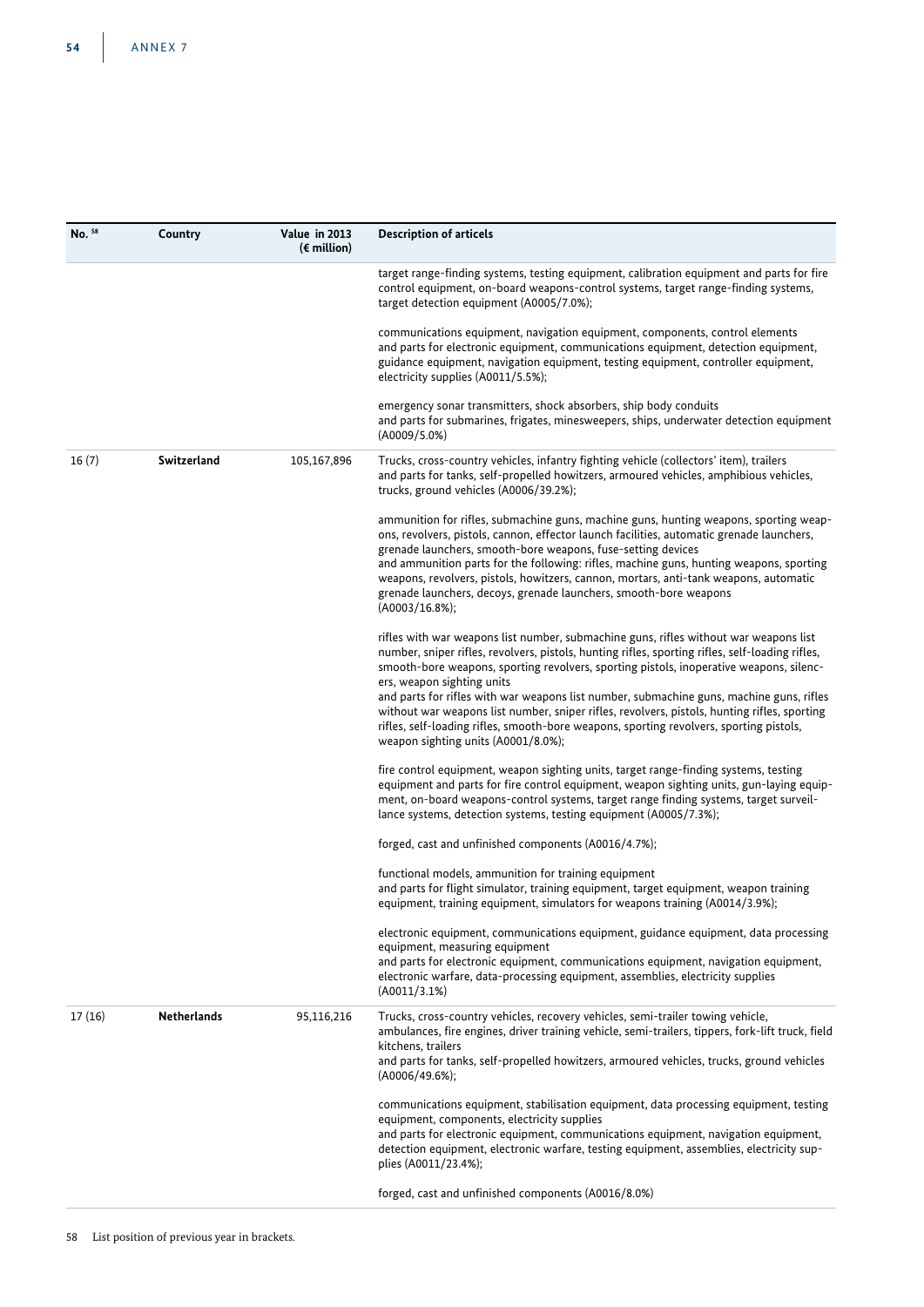| No. 58  | Country | Value in 2013<br>$(\epsilon$ million) | <b>Description of articels</b>                                                                                                                                                                                                                                                               |
|---------|---------|---------------------------------------|----------------------------------------------------------------------------------------------------------------------------------------------------------------------------------------------------------------------------------------------------------------------------------------------|
| 18(17)  | Sweden  | 91,336,087                            | Forged, cast and unfinished components (A0016/46.3%);                                                                                                                                                                                                                                        |
|         |         |                                       | cross-country vehicles, armoured vehicle (museum piece)<br>and parts for tanks, armoured vehicles, trucks, cross-country vehicles, ground vehicles<br>$(A0006/30.8\%);$                                                                                                                      |
|         |         |                                       | ammunition for rifles, submachine guns, cannon, smoke dischargers, automatic grenade<br>launchers, grenade launchers<br>and ammunition parts for the following: rifles, guns, howitzers, cannon, mortars,<br>anti-tank weapons, automatic grenade launchers, grenade launchers (A0003/10.0%) |
| $19(-)$ | Austria | 87,167,261                            | Trucks, cross-country vehicles<br>and parts for tanks, armoured vehicles, trucks, cross-country vehicles, ground vehicles,<br>ballistic protection (A0006/80.7%)                                                                                                                             |
| 20(15)  | Turkey  | 84,095,484                            | Trucks, trailers<br>and parts for tanks, self-propelled howitzers, armoured vehicles, amphibious vehicles,<br>trucks, ground vehicles (A0006/16.3%);                                                                                                                                         |
|         |         |                                       | pyrotechnic ammunition, missile launchers<br>and parts for missiles, missile launchers, anti-missile systems (A0004/15.8%);<br>armour plate, mine protection suits, ballistic inserts and parts for body armour<br>$(A0013/12.6\%);$                                                         |
|         |         |                                       | tanker equipment<br>and parts for combat aircraft, combat helicopters, transport aircraft, helicopters,<br>unmanned aircraft, engines, on-board equipment, tanker equipment (A0010/8.1%);                                                                                                    |
|         |         |                                       | software for detection equipment, for modelling parts, for developing warheads, radar<br>parts, gear testing, simulations and military equipment (A0021/7.5%);                                                                                                                               |
|         |         |                                       | military equipment technology (A0022/7.1%);                                                                                                                                                                                                                                                  |
|         |         |                                       | image intensifier equipment<br>and parts for image intensifier equipment, thermal imaging equipment, infrared equip-<br>ment (A0015/6.6%);                                                                                                                                                   |
|         |         |                                       | laser range finders, testing equipment, calibration equipment<br>and parts for fire control equipment, weapon sights, gun-laying equipment, on-board<br>weapons-control systems, target range finders, detection systems (A0005/5.2%);                                                       |
|         |         |                                       | laboratory chemicals, protective ventilation facilities, protective equipment, decontamina-<br>tion equipment, decontaminants, detection equipment and parts for protective ventilation<br>facilities, decontamination equipment, detection equipment (A0007/4.4%)                           |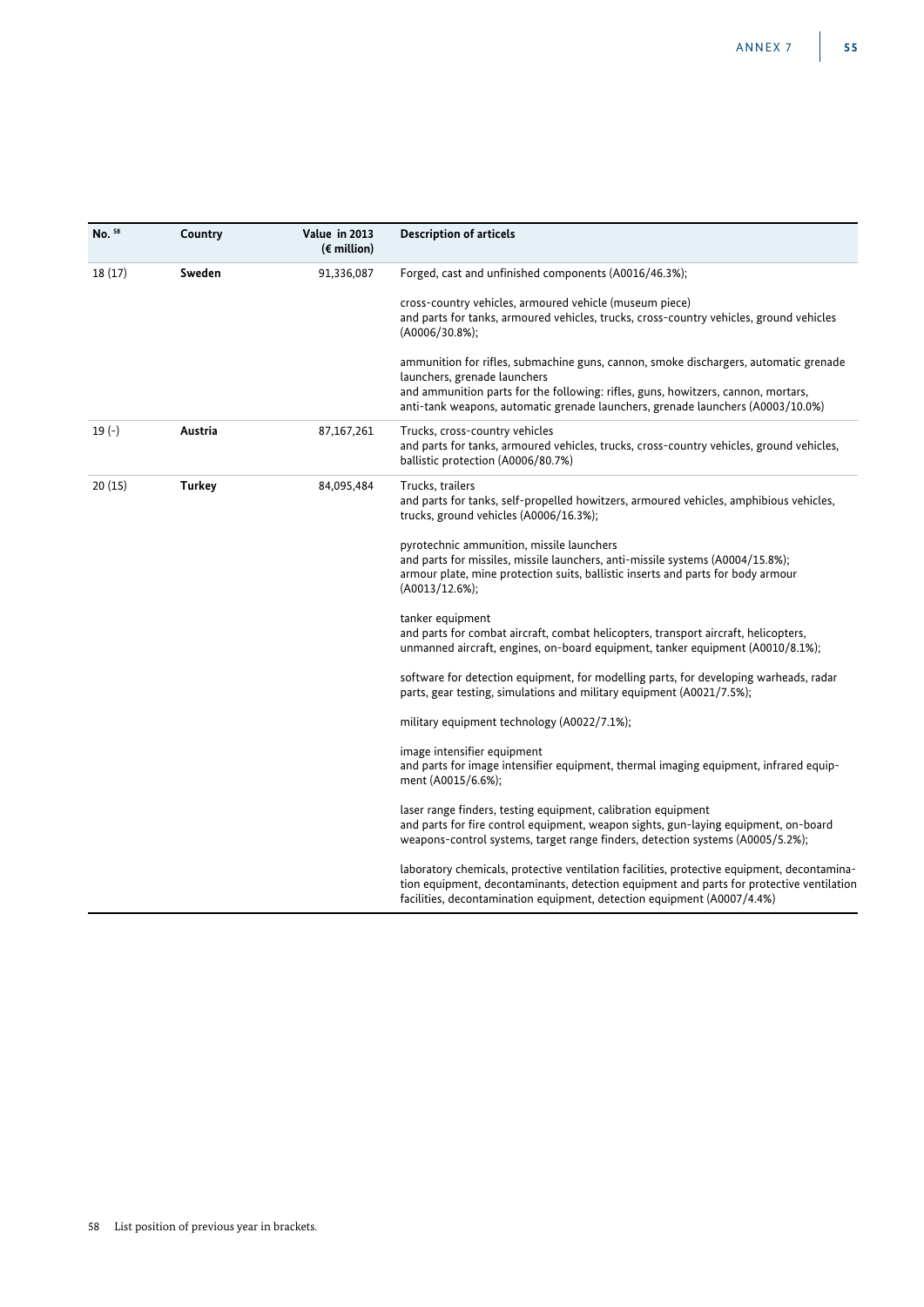| $\alpha$                     |
|------------------------------|
| P<br>$\overline{\textbf{C}}$ |
| D<br>C                       |
| $\Box$                       |
|                              |
| ะ                            |
|                              |

# Export licences by country groups and countries in 2013 **Export licences by country groups and countries in 2013**

| <b>ED Conuncies</b> |                 |                                                                                                                                     |                 |                              |                                     |         |                 |                                    |
|---------------------|-----------------|-------------------------------------------------------------------------------------------------------------------------------------|-----------------|------------------------------|-------------------------------------|---------|-----------------|------------------------------------|
| Country             | No. of Licences | EL Item                                                                                                                             | Total Value (€) | Articles as % of total value | <b>Denials and</b><br>final exports | EL Item | Total Value (€) | No. of Denials/<br>Reasons/EL Item |
| Austria             | 339             | A0005<br>A0007<br>A0009<br>A0011<br>A0011<br>A0015<br>A0017<br>A0018<br>A0021<br>A0021<br>A0001<br>A0002<br>A0003<br>A0004          | 87,167,261      |                              |                                     |         |                 |                                    |
| Belgium             | 295             | A0003<br>A0004<br>A0005<br>A0006<br>A0010<br>A0011<br>A0014<br>A0015<br>A0016<br>A0017<br>A0018<br>A0021<br>A0021<br>A0001<br>A0002 | 63,055,756      |                              |                                     |         |                 |                                    |
| <b>Bulgaria</b>     | $\overline{17}$ | A0001<br>A0003<br>A0006<br>A0009<br>A0010<br>A0015<br>A0018<br>A0021<br>A0022                                                       | 407,739         |                              | $\overline{ }$                      | A0006   | 11,000          |                                    |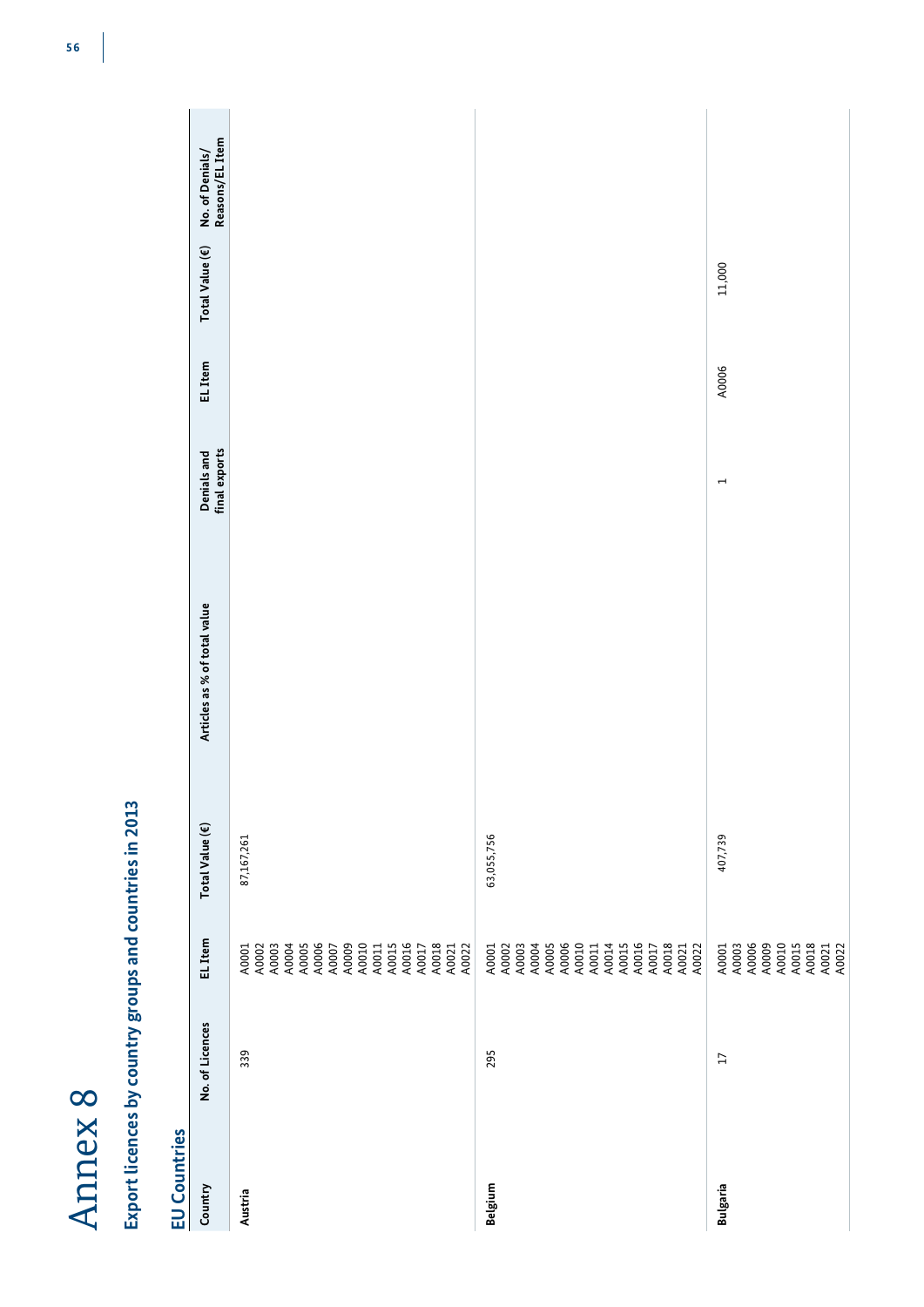| Country               | No. of Licences | EL Item                                                                                                                                                                                                                                                                                                                     | Total Value (€) | Articles as % of total value | <b>Denials and</b><br>final exports | EL Item | Total Value (€) | No. of Denials/<br>Reasons/EL Item |
|-----------------------|-----------------|-----------------------------------------------------------------------------------------------------------------------------------------------------------------------------------------------------------------------------------------------------------------------------------------------------------------------------|-----------------|------------------------------|-------------------------------------|---------|-----------------|------------------------------------|
| Croatia               | 29              | A0001<br>A0003<br>A0003<br>A0006<br>A0010<br>A0013<br>A0018                                                                                                                                                                                                                                                                 | 561,807         |                              |                                     |         |                 |                                    |
| Cyprus <sup>1</sup>   | $\sim$          | A0006<br>A0007                                                                                                                                                                                                                                                                                                              | 12,790          |                              |                                     |         |                 |                                    |
| <b>Czech Republic</b> | 157             | A0001<br>A0003<br>A0006<br>A0006<br>A0011<br>A0011<br>A0015<br>A0017<br>A0018<br>A0022                                                                                                                                                                                                                                      | 10,413,139      |                              |                                     |         |                 |                                    |
| Denmark               | 160             | $\begin{array}{l} \textbf{A0001} \\ \textbf{A0002} \\ \textbf{A0003} \\ \textbf{A0004} \\ \textbf{A0006} \\ \textbf{A0008} \\ \textbf{A0009} \\ \textbf{A0001} \\ \textbf{A0011} \\ \textbf{A0011} \\ \textbf{A0012} \\ \textbf{A0013} \\ \textbf{A0021} \\ \textbf{A0021} \\ \textbf{A0022} \\ \textbf{A0022} \end{array}$ | 27,440,044      |                              |                                     |         |                 |                                    |
| Estonia               | 27              | $\begin{array}{l} \text{A0001} \\ \text{A0002} \\ \text{A0003} \\ \text{A0004} \\ \text{A0005} \\ \text{A0006} \\ \text{A0006} \end{array}$                                                                                                                                                                                 | 2,851,880       |                              |                                     |         |                 |                                    |

1 Except for the territory of the Republic of Cyprus in which the government of the Republic of Cyprus does not exert any actual control. 1 Except for the territory of the Republic of Cyprus in which the government of the Republic of Cyprus does not exert any actual control.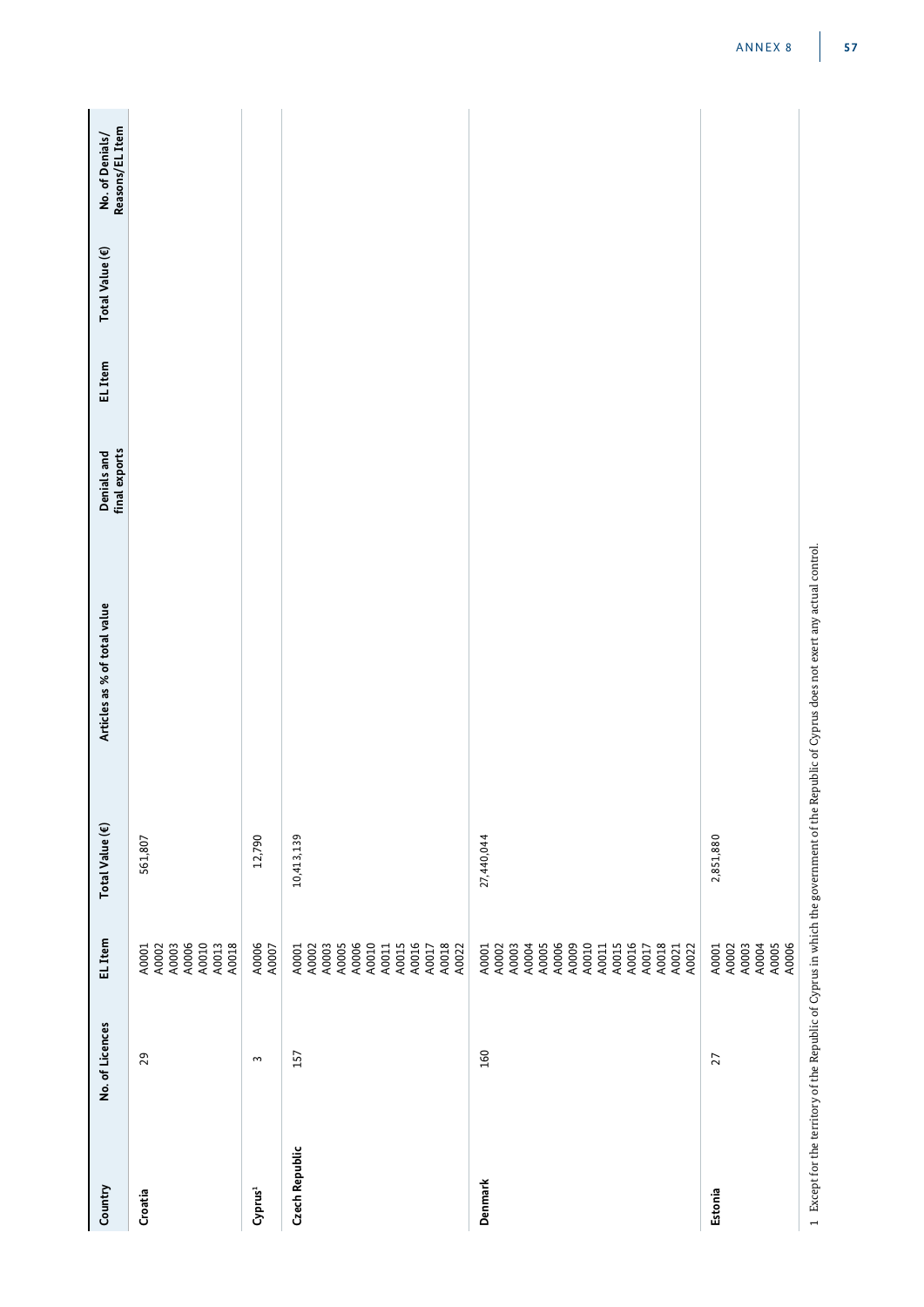| Country | No. of Licences | EL Item                                                                                                                                                                                                                                                                                                                                                                           | Total Value (€) | Articles as % of total value | final exports<br>Denials and | EL Item | Total Value (€) | Reasons/EL Item<br>No. of Denials/ |
|---------|-----------------|-----------------------------------------------------------------------------------------------------------------------------------------------------------------------------------------------------------------------------------------------------------------------------------------------------------------------------------------------------------------------------------|-----------------|------------------------------|------------------------------|---------|-----------------|------------------------------------|
| Estonia |                 | A0011<br>A0014<br>A0015<br>A0017<br>A0018                                                                                                                                                                                                                                                                                                                                         |                 |                              |                              |         |                 |                                    |
| Finland | 130             | $\begin{array}{l} \textbf{A0001} \\ \textbf{A0002} \\ \textbf{A0003} \\ \textbf{A0004} \\ \textbf{A0006} \\ \textbf{A0007} \\ \textbf{A0008} \\ \textbf{A0007} \\ \textbf{A0011} \\ \textbf{A0013} \\ \textbf{A0017} \\ \textbf{A0018} \\ \textbf{A0021} \\ \textbf{A0021} \\ \textbf{A0022} \\ \textbf{A0022} \\ \textbf{A0023} \\ \textbf{A0024} \\ \textbf{A0022} \\ \textbf{$ | 23,244,674      |                              |                              |         |                 |                                    |
| France  | 853             |                                                                                                                                                                                                                                                                                                                                                                                   | 146,593,634     |                              |                              |         |                 |                                    |
| Greece  | 95              | A0003<br>A0004<br>A0005<br>A0009<br>A0010<br>A0010                                                                                                                                                                                                                                                                                                                                | 13,695,794      |                              |                              |         |                 |                                    |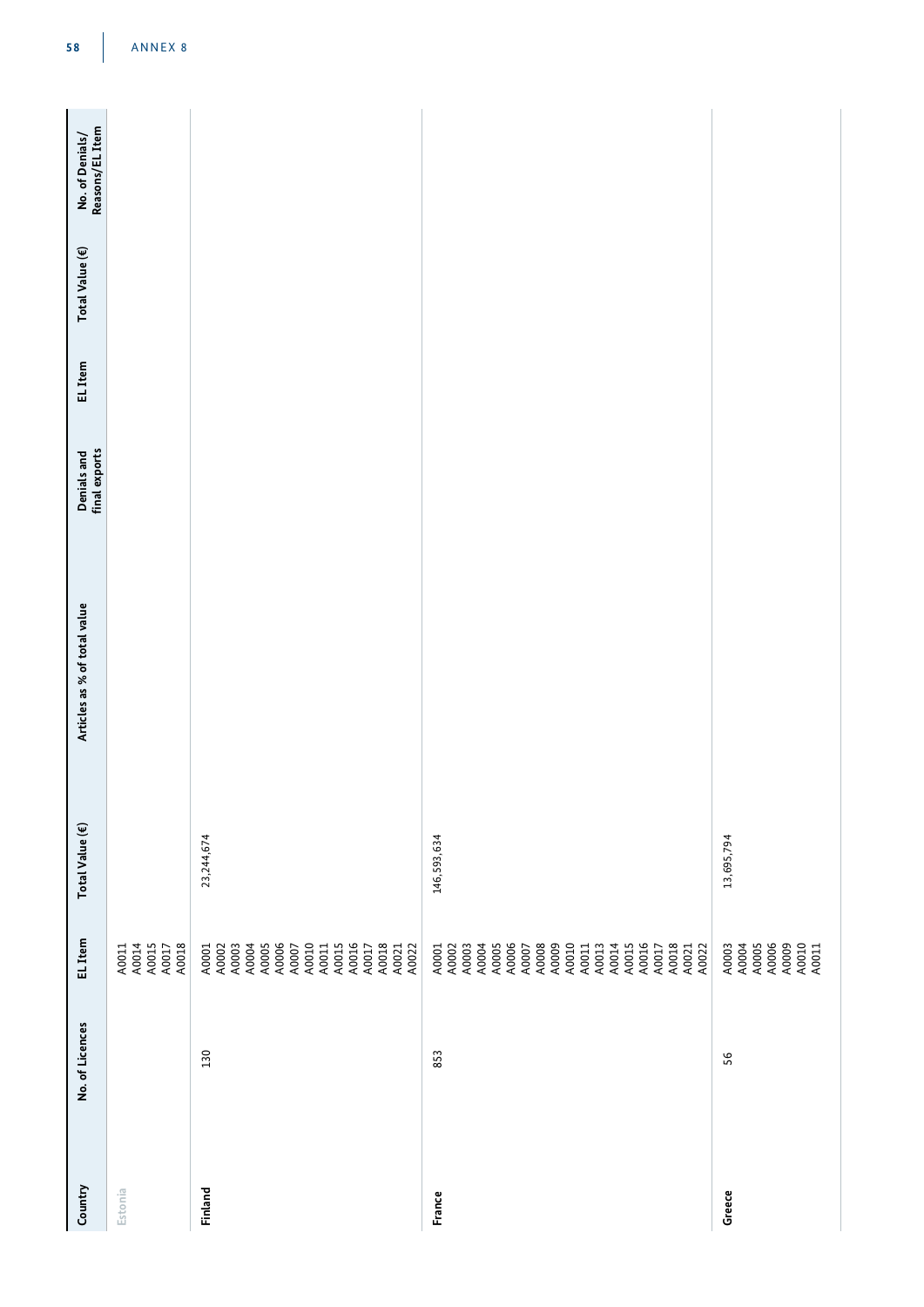| Country        | No. of Licences | EL Item                                                                                                                                                        | Total Value (€) | Articles as % of total value | <b>Denials and</b><br>final exports | EL Item | Total Value (€) | No. of Denials/<br>Reasons/EL Item |
|----------------|-----------------|----------------------------------------------------------------------------------------------------------------------------------------------------------------|-----------------|------------------------------|-------------------------------------|---------|-----------------|------------------------------------|
| Greece         |                 | A0015<br>A0016<br>A0017<br>A0018<br>A0022                                                                                                                      |                 |                              |                                     |         |                 |                                    |
| Hungary        | 81              | A0006<br>A0008<br>A0010<br>A0011<br>A0014<br>A0016<br>A0018<br>A0021<br>A0001<br>A0003<br>A0004<br>A0022<br>A0017                                              | 20,691,586      |                              |                                     |         |                 |                                    |
| <b>Ireland</b> | 27              | A0003<br>A0005<br>A0006<br>A0010<br>A0015<br>A0018<br>A0022<br>A0001<br>A0002<br>A0011                                                                         | 3,538,913       |                              |                                     |         |                 |                                    |
| Italy          | 601             | A0002<br>A0003<br>A0004<br>A0005<br>A0006<br>A0008<br>A0009<br>A0010<br>A0015<br>A0016<br>A0018<br>A0007<br>A0014<br>A0021<br>A0022<br>A0001<br>A0011<br>A0017 | 135,806,781     |                              |                                     |         |                 |                                    |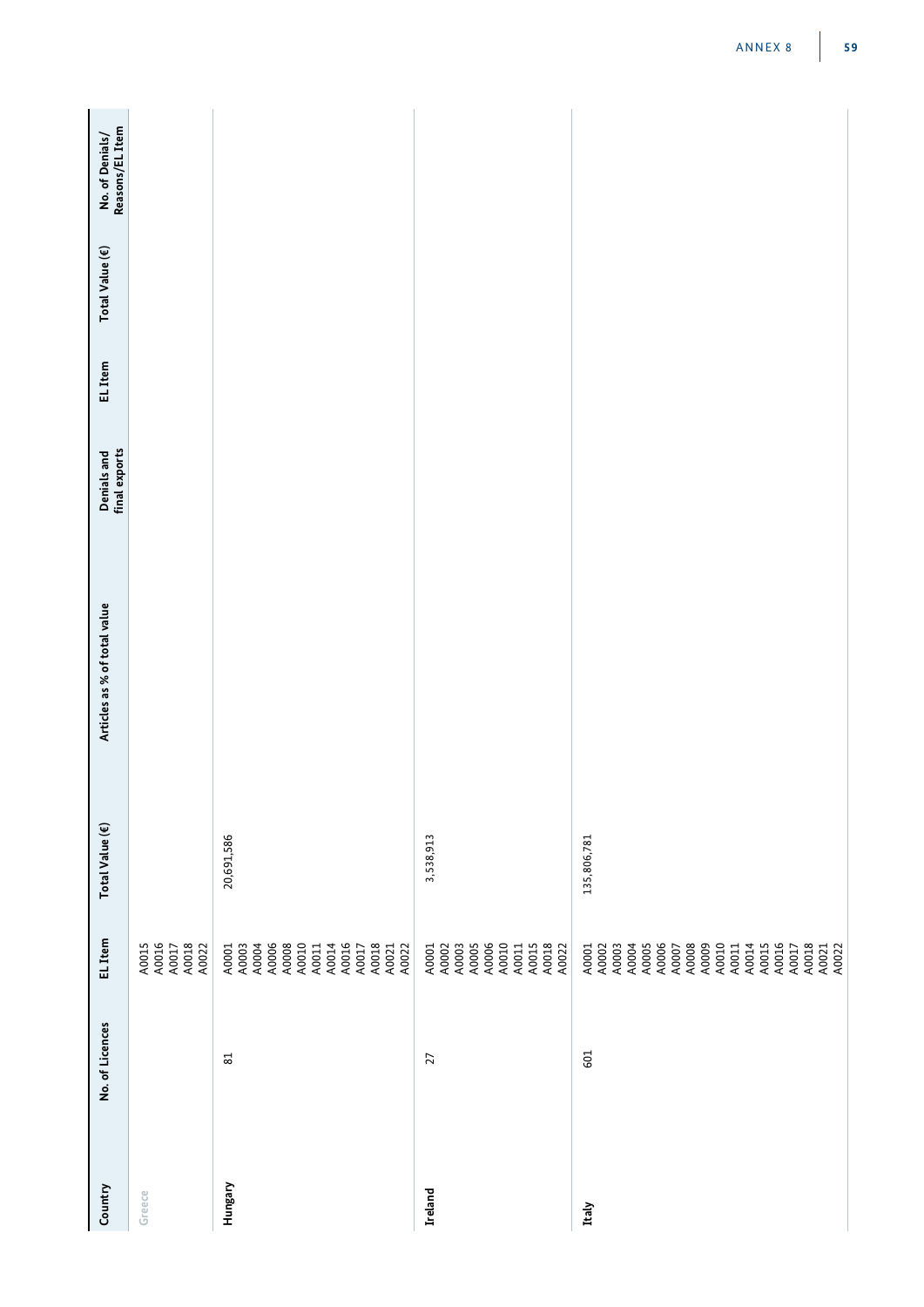| Country            | No. of Licences | EL Item                                                                                                                                               | Total Value (€) | Articles as % of total value | <b>Denials and</b><br>final exports | EL Item | Total Value (€) | No. of Denials/<br>Reasons/EL Item |
|--------------------|-----------------|-------------------------------------------------------------------------------------------------------------------------------------------------------|-----------------|------------------------------|-------------------------------------|---------|-----------------|------------------------------------|
| Latvia             | $\sigma$        | A0001<br>A0002<br>A0016<br>A0018<br>A0022                                                                                                             | 7,173,127       |                              |                                     |         |                 |                                    |
| Lithuania          | 26              | A0006<br>A0011<br>A0015<br>A0016<br>A0018<br>A0001<br>A0002<br>A0003                                                                                  | 2,439,669       |                              |                                     |         |                 |                                    |
| Luxembourg         | 188             | A0003<br>A0004<br>A0005<br>A0006<br>A0010<br>A0018<br>A0002<br>A0017<br>A0022<br>A0001<br>A0011                                                       | 6,742,689       |                              |                                     |         |                 |                                    |
| Malta              | $\sim$          | A0001                                                                                                                                                 | 15,606          |                              |                                     |         |                 |                                    |
| <b>Netherlands</b> | 776             | A0005<br>A0006<br>A0007<br>A0009<br>A0015<br>A0016<br>A0017<br>A0018<br>A0004<br>A0010<br>A0014<br>A0002<br>A0003<br>A0011<br>A0021<br>A0022<br>A0001 | 95,116,216      |                              |                                     |         |                 |                                    |
| Poland             | 264             | A0001<br>A0002<br>A0003                                                                                                                               | 42,800,602      |                              |                                     |         |                 |                                    |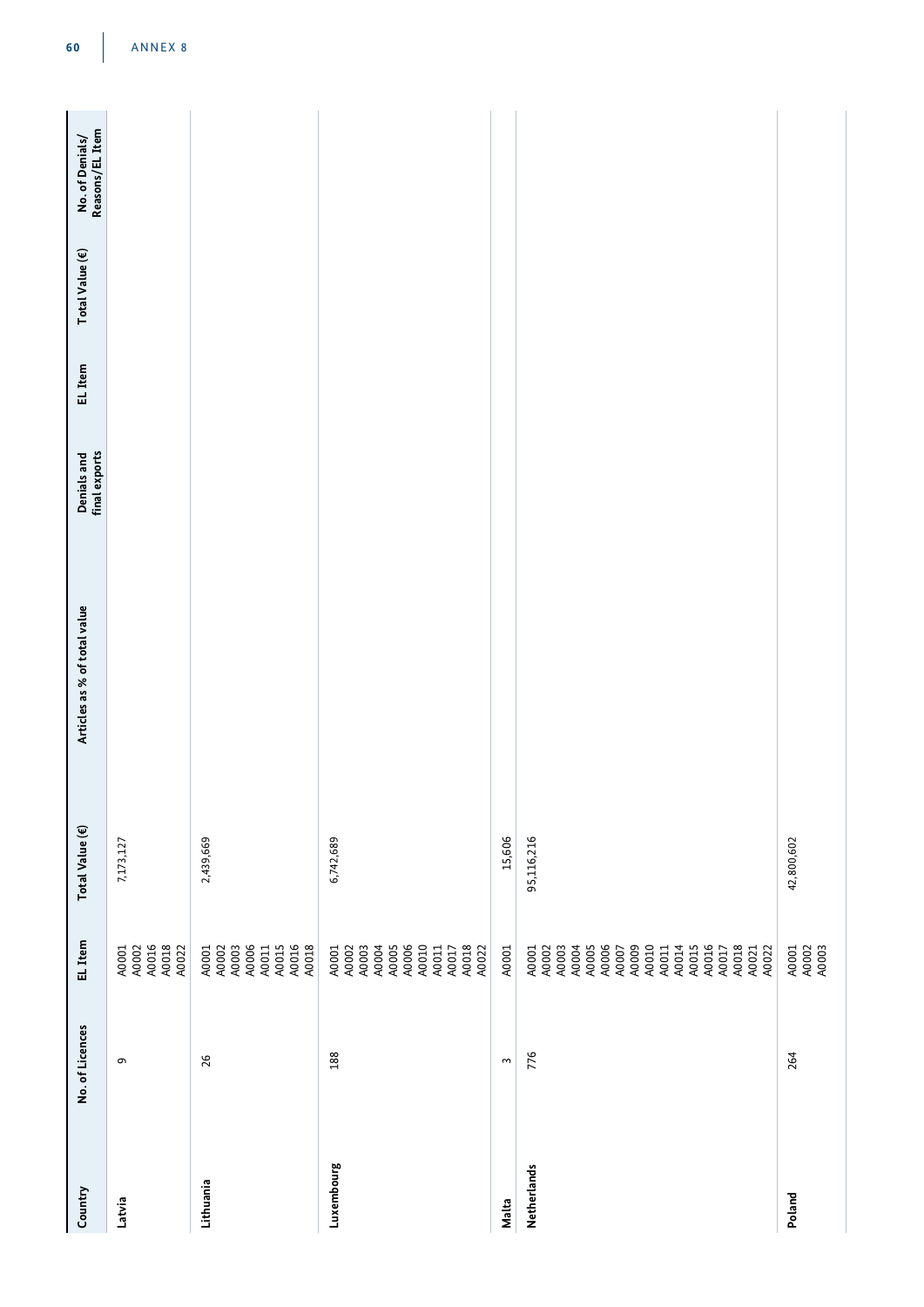| Country<br>Poland | No. of Licences | EL Item<br>A0004<br>A0005                                                                                | Total Value (€) | Articles as % of total value | <b>Denials and<br/>final exports</b> | EL Item | Total Value (€) | No. of Denials/<br>Reasons/EL Item |
|-------------------|-----------------|----------------------------------------------------------------------------------------------------------|-----------------|------------------------------|--------------------------------------|---------|-----------------|------------------------------------|
|                   |                 | A0006<br>A0009<br>A0010<br>A0014<br>A0015<br>A0016<br>A0018<br>A0019<br>A0011<br>A0017<br>A0021<br>A0022 |                 |                              |                                      |         |                 |                                    |
| Portugal          | $58$            | A0010<br>A0011<br>A0018<br>A0006<br>A0009<br>A0016<br>A0001<br>A0002<br>A0003<br>A0017<br>A0021<br>A0022 | 7,732,350       |                              |                                      |         |                 |                                    |
| Romania           | $\overline{1}$  | A0006<br>A0010<br>A0021<br>A0004<br>A0005<br>A0022                                                       | 660,115         |                              |                                      |         |                 |                                    |
| Slovakia          | $\sigma$        | A0006<br>A0011<br>A0015<br>A0003<br>A0022<br>A0017                                                       | 327,114         |                              |                                      |         |                 |                                    |
| Slovenia          | 27              | A0016<br>A0017<br>A0018<br>A0021<br>A0021<br>A0001<br>A0003<br>A0004<br>A0006                            | 91,256          |                              |                                      |         |                 |                                    |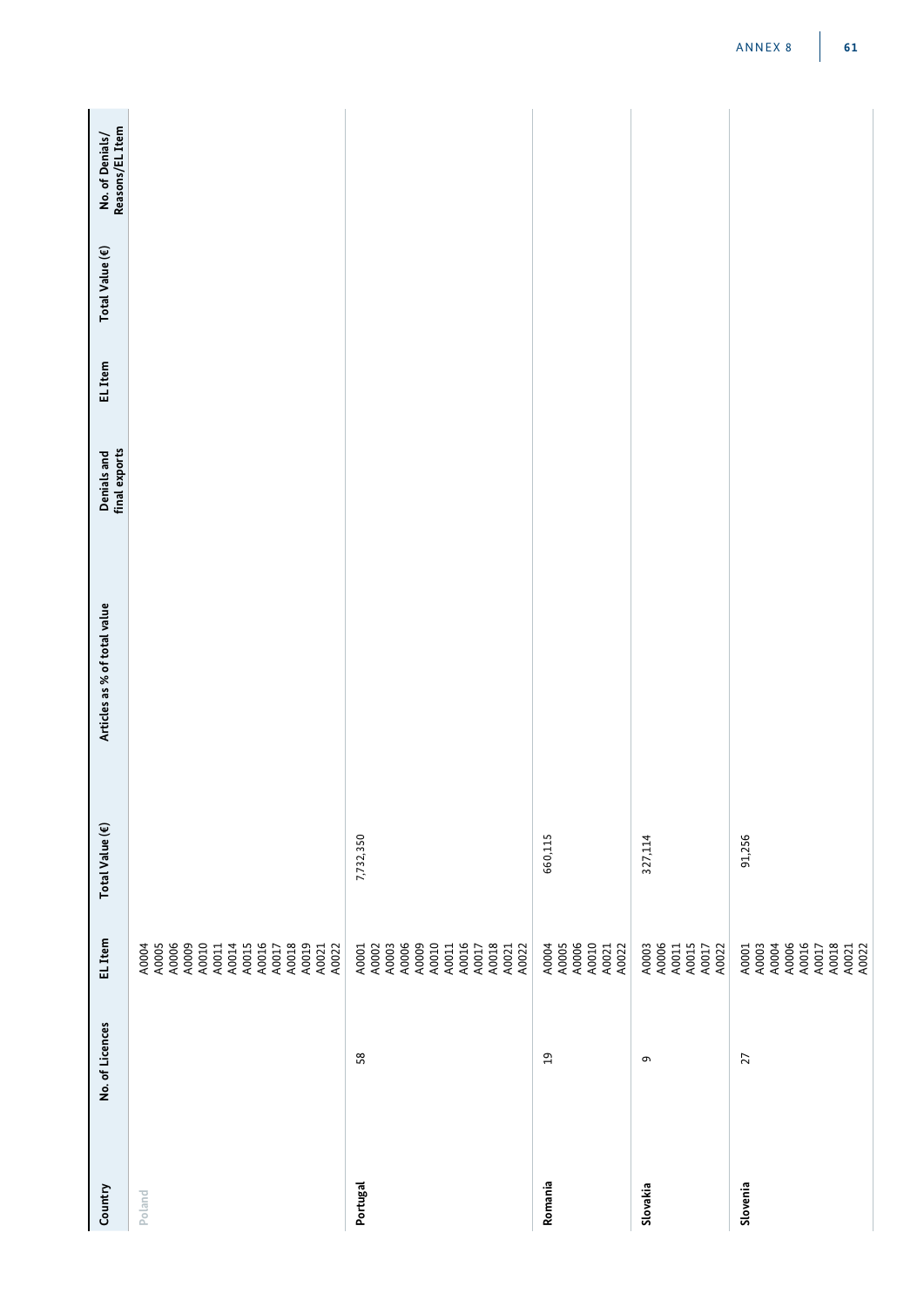| Country               | No. of Licences | EL Item                                                       | Total Value (€) | Articles as % of total value | final exports<br>Denials and | EL Item | Total Value (€) | Reasons/EL Item<br>No. of Denials/ |
|-----------------------|-----------------|---------------------------------------------------------------|-----------------|------------------------------|------------------------------|---------|-----------------|------------------------------------|
| Spain                 | 409             |                                                               | 120,707,255     |                              |                              |         |                 |                                    |
| Sweden                | 398             |                                                               | 91,336,087      |                              |                              |         |                 |                                    |
| <b>United Kingdom</b> | 810             | 40001<br>40003<br>40003<br>40006<br>400006<br>400000<br>40010 | 257,826,013     |                              |                              |         |                 |                                    |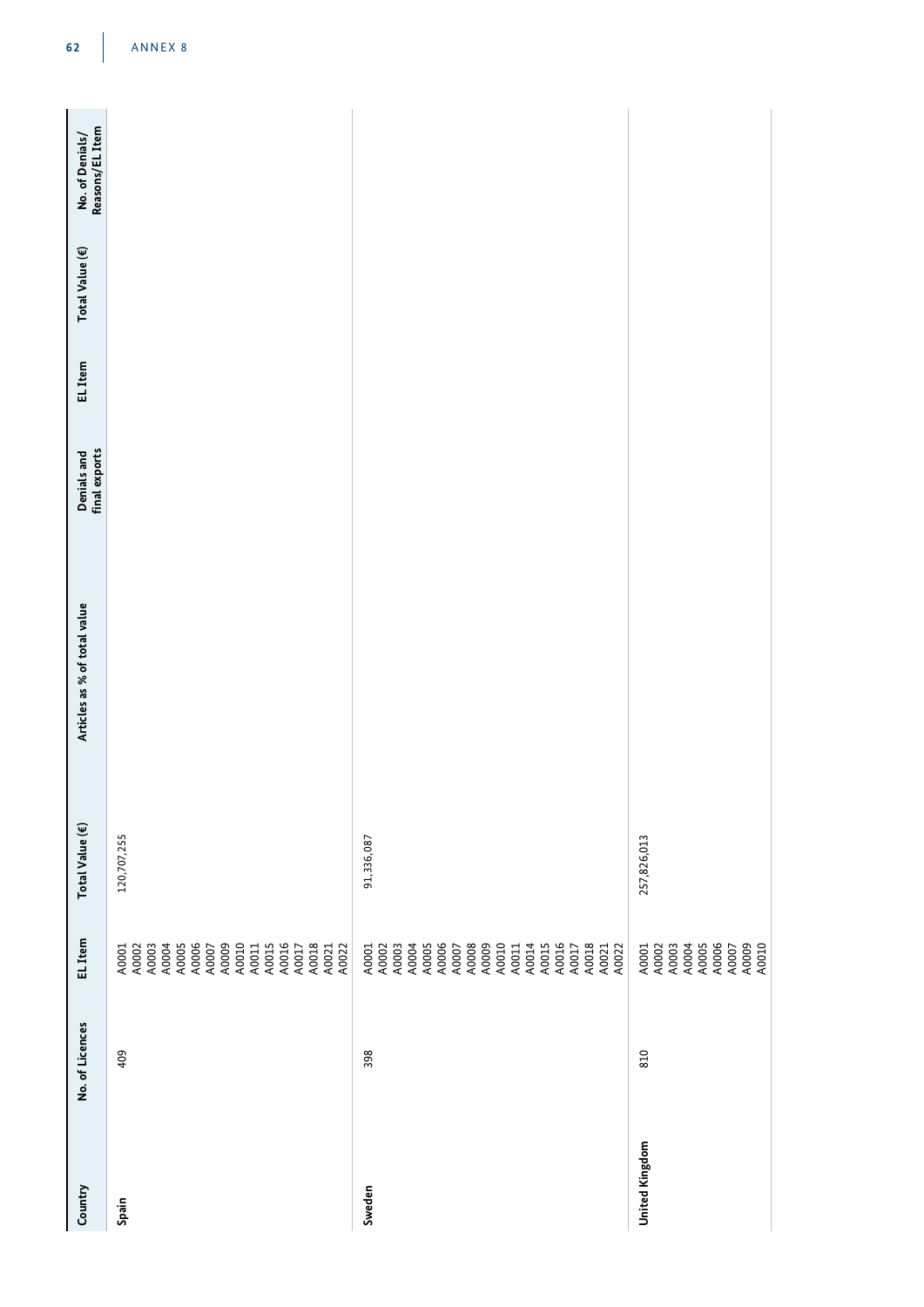| Country        | No. of Licences | EL Item                                                     | Total Value (€) | Articles as % of total value | final exports<br>Denials and | <b>EL</b> Item | Total Value (€) | Reasons/EL Item<br>No. of Denials/ |
|----------------|-----------------|-------------------------------------------------------------|-----------------|------------------------------|------------------------------|----------------|-----------------|------------------------------------|
| United Kingdom |                 | A0011<br>A0013<br>A0014<br>A0015<br>A0017<br>A0021<br>A0022 |                 |                              |                              |                |                 |                                    |
| <b>Total</b>   | 5,771           |                                                             | 1,168,449,897   |                              | ᆏ                            |                | 11,000          |                                    |
|                |                 |                                                             |                 |                              |                              |                |                 |                                    |

# NATO and NATO-equivalent countries **NATO and NATO-equivalent countries**

|           | chininal libraryhy - Alternation - Alternation - Alternation - Alternation - Alternation - Alternation - Alter |         |                 |                              |                              |         |                 |                                    |
|-----------|----------------------------------------------------------------------------------------------------------------|---------|-----------------|------------------------------|------------------------------|---------|-----------------|------------------------------------|
| Country   | No. of Licences                                                                                                | EL Item | Total Value (€) | Articles as % of total value | final exports<br>Denials and | EL Item | Total Value (€) | Reasons/EL Item<br>No. of Denials/ |
| Australia | 517                                                                                                            |         | 35, 328, 161    |                              |                              |         |                 |                                    |
|           |                                                                                                                |         |                 |                              |                              |         |                 |                                    |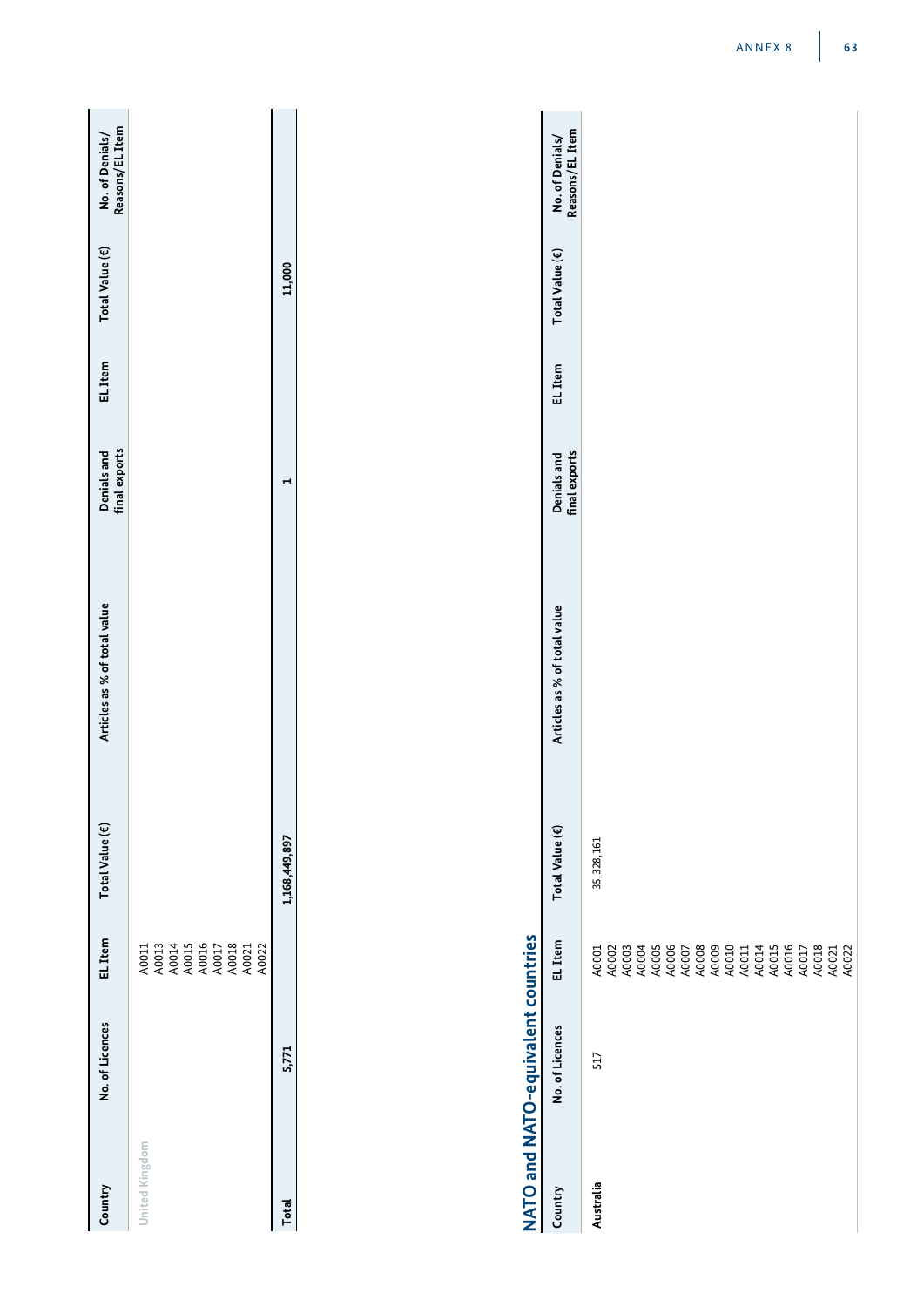| Country        | No. of Licences | EL Item                                                                                                                                                                                                                                                                                                  | Total Value (€) | Articles as % of total value | <b>Denials and<br/>final exports</b> | EL Item | Total Value (€) | No. of Denials/<br>Reasons/EL Item |
|----------------|-----------------|----------------------------------------------------------------------------------------------------------------------------------------------------------------------------------------------------------------------------------------------------------------------------------------------------------|-----------------|------------------------------|--------------------------------------|---------|-----------------|------------------------------------|
| Canada         | 827             | A0001<br>A0002<br>A0003<br>A0004<br>A0005<br>$\begin{array}{l} \text{A0006} \\ \text{A0008} \\ \text{A0009} \\ \text{A0011} \\ \text{A0011} \\ \text{A0011} \\ \text{A0011} \\ \text{A0011} \\ \text{A0012} \\ \text{A0013} \\ \text{A0021} \\ \text{A0021} \\ \text{A0022} \\ \text{A0022} \end{array}$ | 133,944,212     |                              |                                      |         |                 |                                    |
| <b>Iceland</b> | 26              | A0001<br>A0003<br>A0006<br>A0016                                                                                                                                                                                                                                                                         | 130,898         |                              |                                      |         |                 |                                    |
| naqal          | 194             | 40001<br>40003<br>40003<br>40008<br>400011<br>40011<br>40011<br>40021<br>40021<br>40022                                                                                                                                                                                                                  | 20,965,049      |                              |                                      |         |                 |                                    |
| Liechtenstein  | $\overline{31}$ | A0001<br>A0003<br>A0009<br>A0016<br>A0018                                                                                                                                                                                                                                                                | 187,004         |                              |                                      |         |                 |                                    |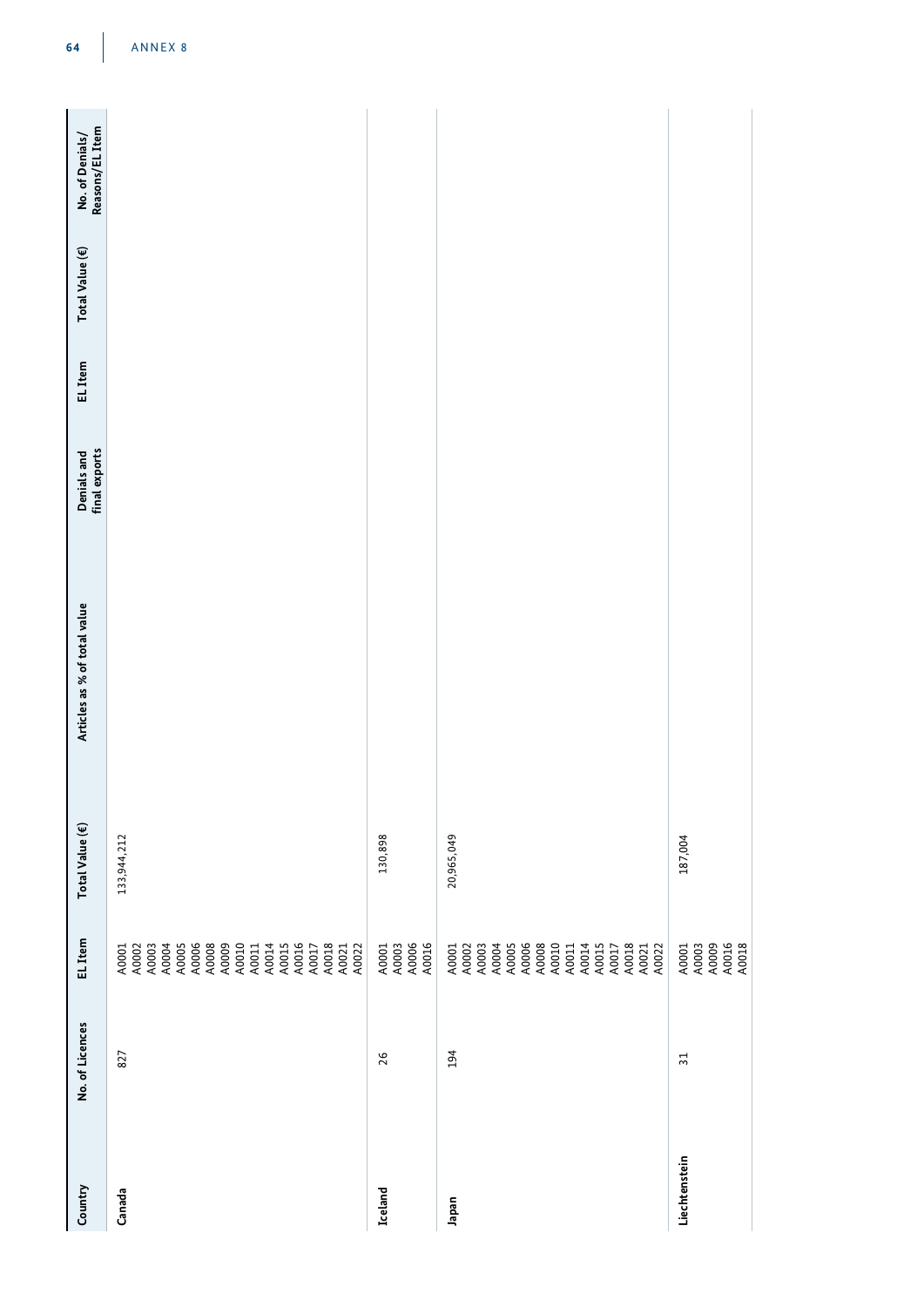| Country     | No. of Licences | EL Item                                                                                                                                                                 | Total Value (€) | Articles as % of total value | <b>Denials and</b><br>final exports | EL Item | Total Value (€) | No. of Denials/<br>Reasons/EL Item |
|-------------|-----------------|-------------------------------------------------------------------------------------------------------------------------------------------------------------------------|-----------------|------------------------------|-------------------------------------|---------|-----------------|------------------------------------|
| New Zealand | 139             | A0003<br>A0005<br>A0009<br>A0014<br>A0016<br>A0002<br>A0017<br>A0021<br>A0001<br>A0011                                                                                  | 1,467,372       |                              |                                     |         |                 |                                    |
| Norway      | 624             | A0016<br>A0004<br>A0005<br>A0006<br>A0008<br>A0009<br>A0010<br>A0013<br>A0014<br>A0015<br>A0017<br>A0018<br>A0001<br>A0002<br>A0003<br>A0007<br>A0011<br>A0021<br>A0022 | 79,435,998      |                              |                                     |         |                 |                                    |
| Switzerland | 2,768           | A0005<br>A0006<br>A0008<br>A0014<br>A0015<br>A0016<br>A0003<br>A0009<br>A0010<br>A0013<br>A0018<br>A0021<br>A0022<br>A0002<br>A0004<br>A0011<br>A0017<br>A0001          | 105,167,896     |                              |                                     |         |                 |                                    |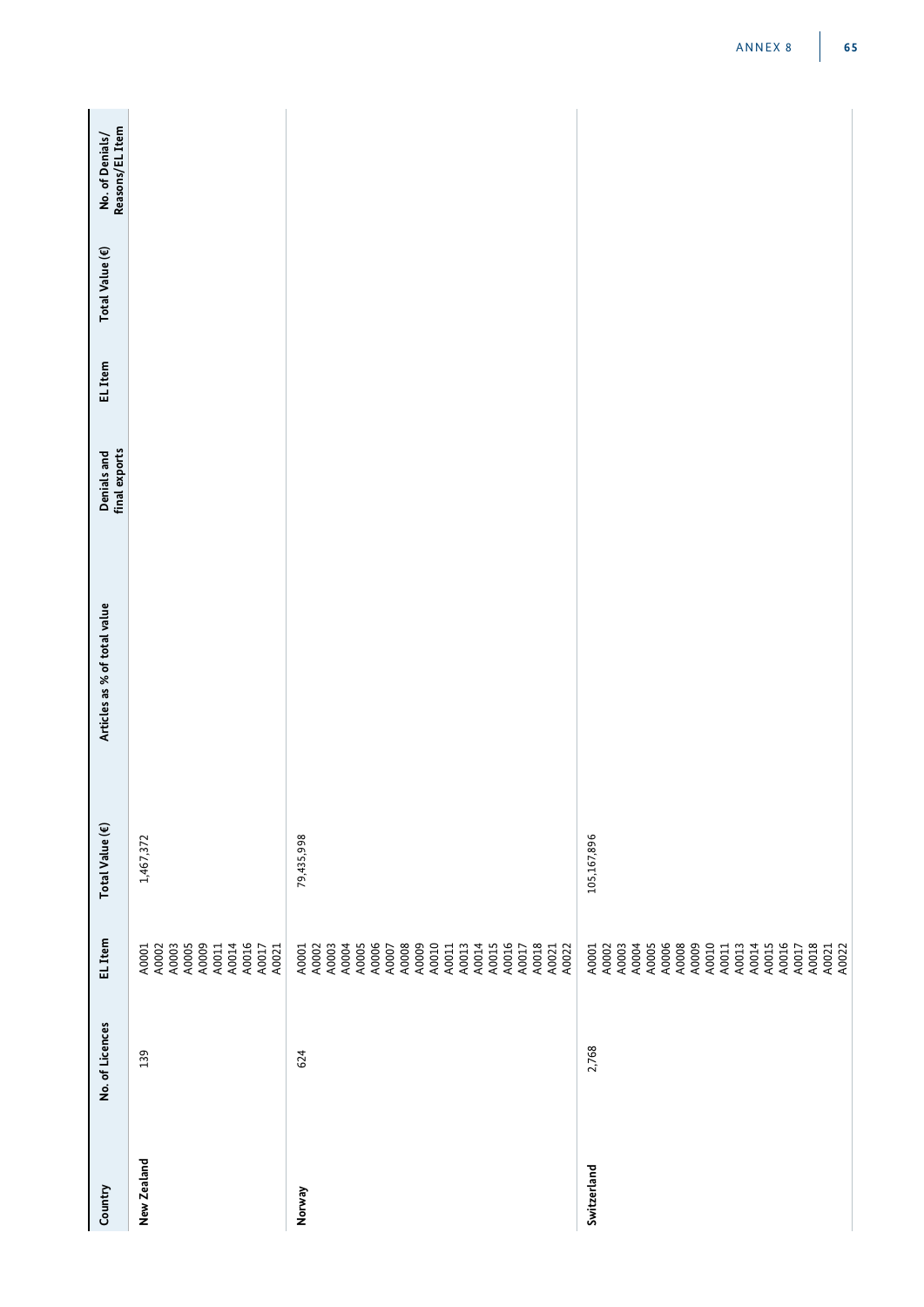| Country                                                               | No. of Licences | EL Item                                                                                                                                                                 | Total Value (€) | Articles as % of total value | <b>Denials and<br/>final exports</b> | EL Item | Total Value (€) | No. of Denials/<br>Reasons/EL Item |  |
|-----------------------------------------------------------------------|-----------------|-------------------------------------------------------------------------------------------------------------------------------------------------------------------------|-----------------|------------------------------|--------------------------------------|---------|-----------------|------------------------------------|--|
| Turkey                                                                | 395             | A0004<br>A0005<br>A0006<br>A0007<br>A0008<br>A0009<br>A0010<br>A0011<br>A0013<br>A0014<br>A0015<br>A0016<br>A0017<br>A0018<br>A0001<br>A0002<br>A0003<br>A0021<br>A0022 | 84,095,484      |                              |                                      |         |                 |                                    |  |
| <b>United States</b>                                                  | 1,788           | A0003<br>A0004<br>A0005<br>A0006<br>A0007<br>A0008<br>A0009<br>A0010<br>A0014<br>A0015<br>A0016<br>A0018<br>A0021<br>A0022<br>A0002<br>A0017<br>A0001<br>A0011          | 610,685,905     |                              |                                      |         |                 |                                    |  |
| Individual licences<br>NATO-equivalent<br>countries, total<br>NATO or | 7,309           |                                                                                                                                                                         | 1,071,407,979   |                              |                                      |         |                 |                                    |  |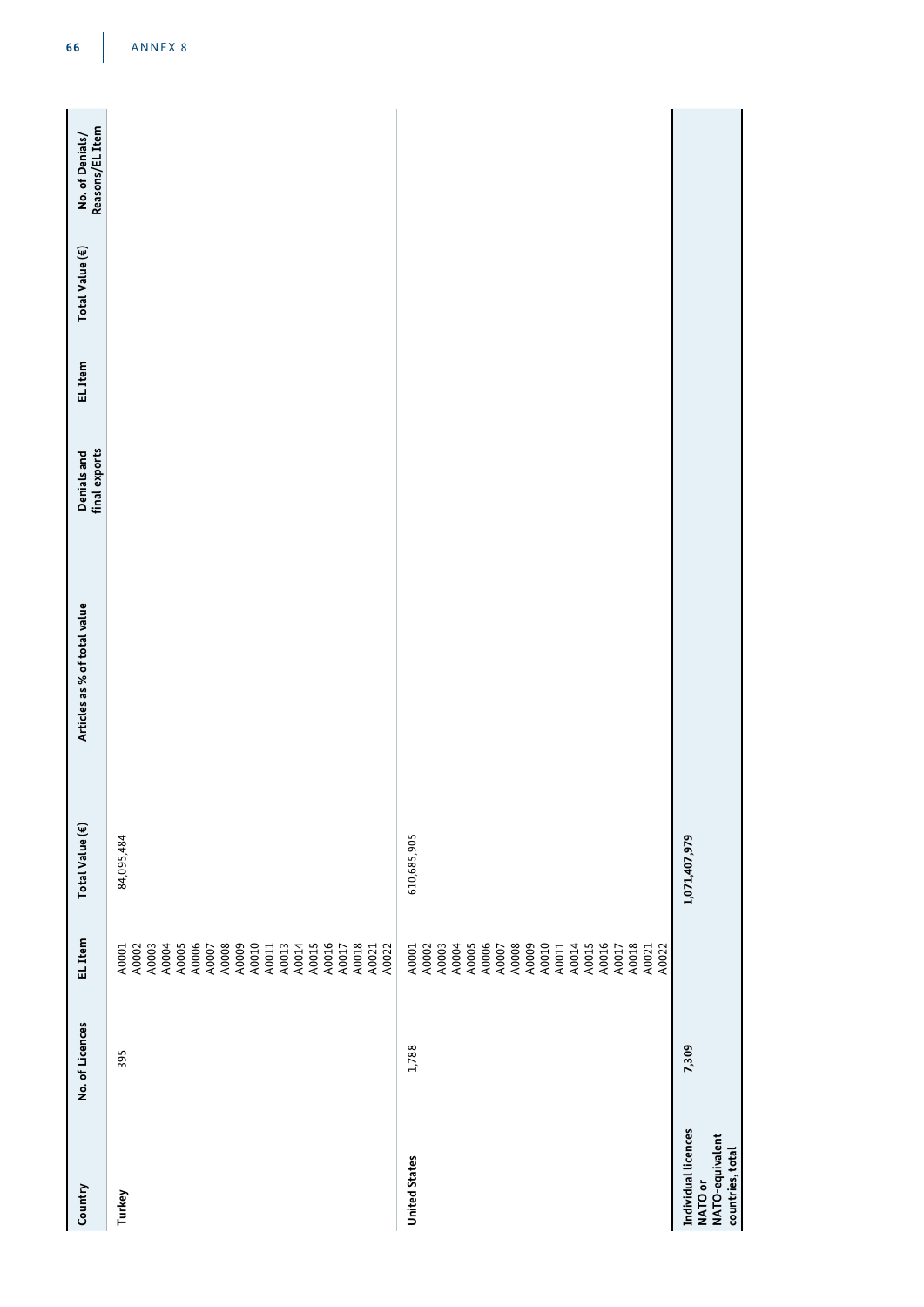| Third countries |                 |                                                                                                                   |                 |                                                                                                                                                                                                                                                                                                                                                              |                              |         |                 |                                    |
|-----------------|-----------------|-------------------------------------------------------------------------------------------------------------------|-----------------|--------------------------------------------------------------------------------------------------------------------------------------------------------------------------------------------------------------------------------------------------------------------------------------------------------------------------------------------------------------|------------------------------|---------|-----------------|------------------------------------|
| Country         | No. of Licences | EL Item                                                                                                           | Total Value (€) | Articles as % of total value                                                                                                                                                                                                                                                                                                                                 | final exports<br>Denials and | EL Item | Total Value (€) | Reasons/EL Item<br>No. of Denials/ |
| Afghanistan     | 14              | A0006<br>A0018<br>A0003<br>A0013<br>A0001                                                                         | 965,398         | protection vests [UN mission] and ballistic insert<br>Armoured cross-country vehicles [embassy und<br>cross-country vehicles [UN mission], ballistic<br>helmets, bomb protection suit, ballistic body<br>parts for trucks [US marine corps], armoured<br>protection [federal agency and UN mission]<br>plates (A0013/16.9%)<br>(A0006/77.3%);<br>UN mission] |                              |         |                 |                                    |
| Algeria         | 37              | A0005<br>A0006<br>A0009<br>A0003<br>A0008<br>A0010<br>A0015<br>A0018<br>A0004<br>A0011<br>A0022<br>A0007<br>A0021 | 825,726,128     | cles, trucks, cross-country vehicles (A0006/94.9%)<br>armoured vehicles and parts for armoured vehi-<br>Trucks, cross-country vehicles, kits to make                                                                                                                                                                                                         |                              |         |                 |                                    |
| Andorra         | 27              | A0001<br>A0003<br>A0018                                                                                           | 217,651         | ammunition for hunting weapons, sporting weap-<br>ons, revolvers, pistols, smooth-bore weapons<br>and parts for hunting weapons and sporting<br>and parts for hunting rifles, sporting rifles<br>weapons ammunition (A0003/45.6%)<br>Hunting rifles, sporting rifles<br>(A0001/54.3%);                                                                       |                              |         |                 |                                    |
| Angola          | 5               | A0010<br>A0006<br>A0011<br>A0001                                                                                  | 968,633         | Parts für mine-clearing equipment<br>[aid organisation]<br>(A0006/98.1%)                                                                                                                                                                                                                                                                                     |                              |         |                 |                                    |
| Argentina       | 99              | A0008<br>A0009<br>A0015<br>A0018<br>A0001<br>A0005<br>A0006<br>A0010<br>A0021<br>A0022<br>A0011                   | 11,485,237      | and parts for communications equipment, detec-<br>Communications equipment, detection equip-<br>and parts for combat aircraft, training aircraft,<br>oxygen supply, ejection seats (A0010/43.3%)<br>tion equipment (A0011/43.8%);<br>ment, navigation equipment<br>pilot helmets                                                                             |                              |         |                 |                                    |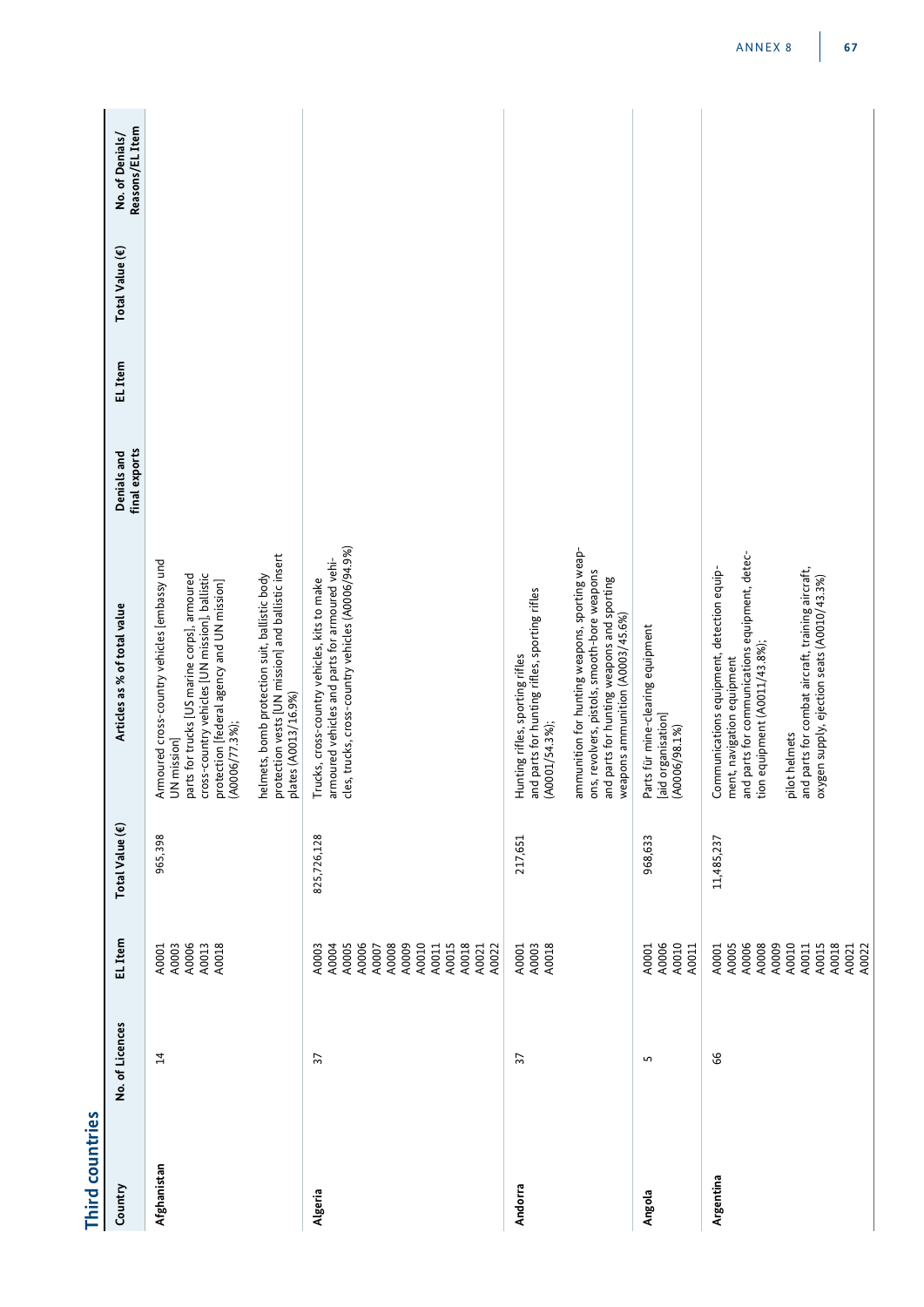| Country                   | No. of Licences          | EL Item                                                                                                                                      | Total Value (€) | Articles as % of total value                                                                                                                                                                                                                                                                                  | final exports<br>Denials and | EL Item                 | Total Value (€) | Reasons/EL Item<br>No. of Denials/                                  |
|---------------------------|--------------------------|----------------------------------------------------------------------------------------------------------------------------------------------|-----------------|---------------------------------------------------------------------------------------------------------------------------------------------------------------------------------------------------------------------------------------------------------------------------------------------------------------|------------------------------|-------------------------|-----------------|---------------------------------------------------------------------|
| Armenia                   | $\mathbf{\overline{u}}$  | A0008                                                                                                                                        | 654             | Laboratory chemicals (A0008/100%)                                                                                                                                                                                                                                                                             |                              |                         |                 |                                                                     |
| Azerbaijan                | $\sim$                   | A0005<br>A0006                                                                                                                               | 354,800         | parts for a tunnel boring machine (A0005/25,3%)<br>Armoured cross-country vehicle [government<br>vehicle] (A0006/74.7%);                                                                                                                                                                                      | $\sim$                       | A0009<br>A0011          | 137,180         | A0006, A0007, A0009<br>4/Criterion 1/A0002,                         |
| Bahrain                   | ੜ                        | A0006<br>A0009<br>A0010<br>A0013<br>A0021<br>A0001<br>A0007                                                                                  | 12,857,264      | Parts to overhaul a patrol boat and<br>ship stabilisers (A0009/81.8%)                                                                                                                                                                                                                                         | 4                            | A0010<br>A0003<br>A0001 | 1,018,822       | A0001, A0003, A0005,<br>A0006, A0010, A0013<br>$7/C$ riterion 2, 3/ |
| Bangladesh                | S                        | A0003<br>A0004<br>A0011                                                                                                                      | 100,468         | ammunition for hunting and sporting smooth-<br>Parts for torpedoes and decoys<br>bore weapons (A0003/42.2%)<br>(A0004/57.8%);                                                                                                                                                                                 | $\sim$                       | A0006<br>A0013          | 1,233,015       | $2$ /Criterion 2, 3/<br>A0006                                       |
| <b>Barbados</b>           | $\sim$                   | A0003<br>A0006                                                                                                                               | 51,519          | Ammunition for revolvers and pistols<br>(A0003/99.4%)                                                                                                                                                                                                                                                         |                              |                         |                 |                                                                     |
| <b>Belarus</b>            | $\overline{\phantom{0}}$ | A0013                                                                                                                                        | 1,115           | Bullet-resistant glazing [delivery to foreign<br>embassy] (A0013/100 %)                                                                                                                                                                                                                                       |                              |                         |                 | 1/Criterion 1/A0006                                                 |
| Bosnia and<br>Herzegovina | $\infty$                 | A0006<br>A0015<br>A0022<br>A0001<br>A0007                                                                                                    | 218,491         | Parts für mine-clearing equipment<br>[aid organisation]<br>(A0006/91.5%)                                                                                                                                                                                                                                      |                              |                         |                 |                                                                     |
| Botswana                  | 25                       | A0003<br>A0006<br>A0010<br>A0001                                                                                                             | 315,136         | and parts for pistols, hunting rifles, sporting rifles<br>Pistols, hunting rifles<br>(A0001/96.8%)                                                                                                                                                                                                            |                              |                         |                 |                                                                     |
| Brazil                    | 169                      | A0016<br>A0003<br>A0004<br>A0005<br>A0006<br>A0008<br>A0009<br>A0010<br>A0013<br>A0015<br>A0018<br>A0002<br>A0011<br>A0021<br>A0022<br>A0001 | 53,333,654      | infrared equipment, thermal imaging equipment<br>and parts for infrared equipment, thermal imag-<br>armour plate, protective clothing and body<br>and parts for tanks, armoured vehicles,<br>ground vehicles (A0006/67.4%);<br>ing equipment (A0015/7.6%);<br>armour plate (A0013/7.2%)<br>Anti-aircraft tank | $\overline{ }$               | A0018                   | 63,168          |                                                                     |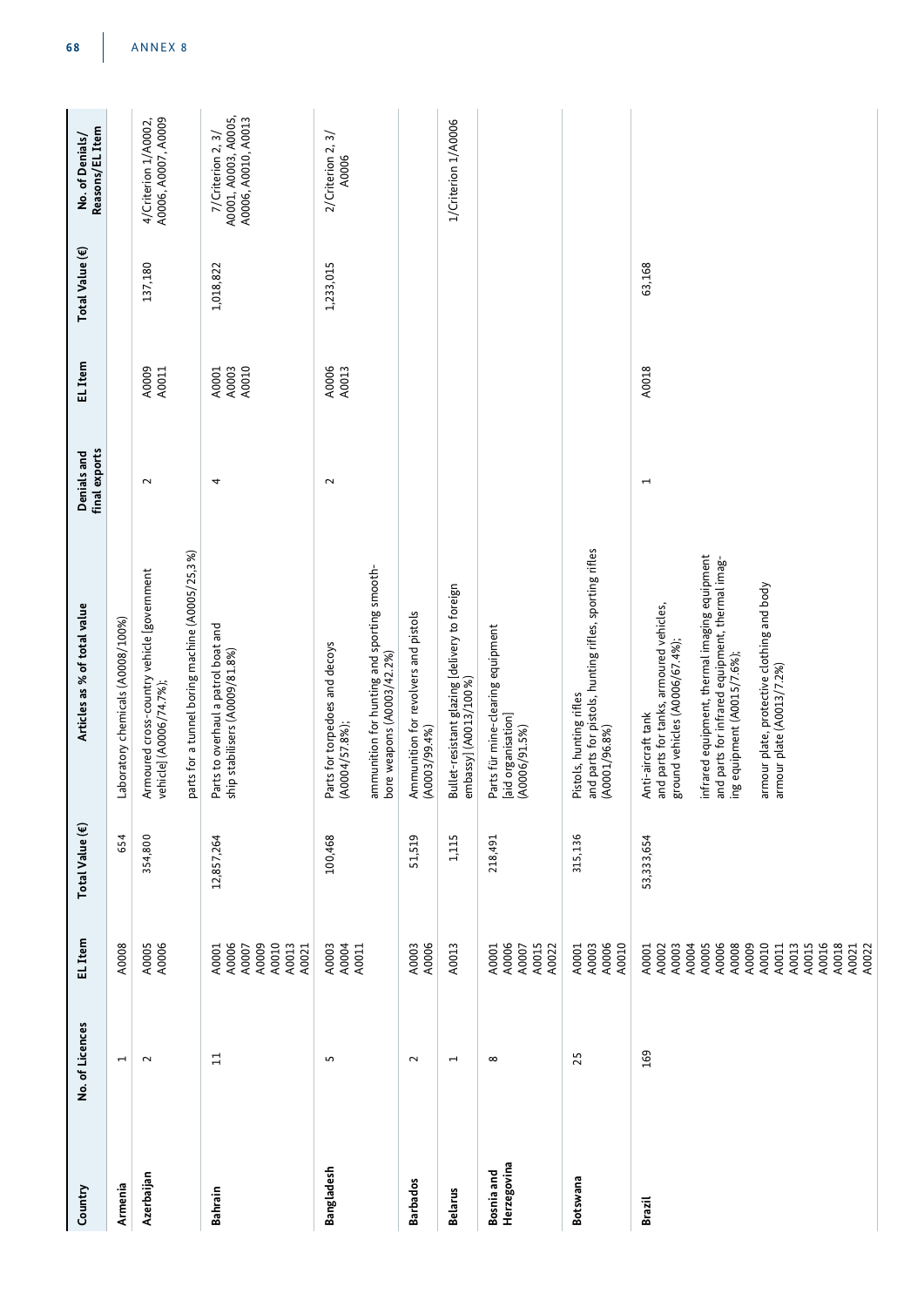| Country           | No. of Licences          | EL Item                                                                                                                                                                                        | Total Value (€) | Articles as % of total value                                                                                                                                                                                                                                                                                                                                    | final exports<br>Denials and | EL Item | Total Value (€) | Reasons/EL Item<br>No. of Denials/ |
|-------------------|--------------------------|------------------------------------------------------------------------------------------------------------------------------------------------------------------------------------------------|-----------------|-----------------------------------------------------------------------------------------------------------------------------------------------------------------------------------------------------------------------------------------------------------------------------------------------------------------------------------------------------------------|------------------------------|---------|-----------------|------------------------------------|
| Brunei Darussalam | 24                       | A0002<br>A0005<br>A0011<br>A0014<br>A0001                                                                                                                                                      | 3,663,621       | and parts for weapon sighting units<br>Weapon sighting units<br>(A0005/40.9%);                                                                                                                                                                                                                                                                                  |                              |         |                 |                                    |
|                   |                          | A0018<br>A0021<br>A0022                                                                                                                                                                        |                 | and parts for communications equipment,<br>electricity supplies (A0011/27.5%);<br>components                                                                                                                                                                                                                                                                    |                              |         |                 |                                    |
|                   |                          |                                                                                                                                                                                                |                 | weapon training equipment, ammunition for<br>weapon training equipment (A0014/18,0%)                                                                                                                                                                                                                                                                            |                              |         |                 |                                    |
| Cabo Verde        | $\overline{\phantom{0}}$ | A0003                                                                                                                                                                                          | 16,410          | Ammunition for revolvers and pistols<br>(A0003/100%)                                                                                                                                                                                                                                                                                                            |                              |         |                 |                                    |
| Cambodia          |                          | A0007<br>A0021                                                                                                                                                                                 | 27,432          | and parts for detection equipment (A0007/91.7%)<br>Detection equipment                                                                                                                                                                                                                                                                                          |                              |         |                 |                                    |
| Cameroon          | 3                        | A0006<br>A0010                                                                                                                                                                                 | 66,150          | Trucks and tanker vehicles (A0006/97.7%)                                                                                                                                                                                                                                                                                                                        |                              |         |                 | 1/Criterion 7/A0001                |
| <b>Chile</b>      | 89                       | A0003<br>A0005<br>A0006<br>A0009<br>$\begin{array}{c} \text{A0010} \\ \text{A0011} \\ \text{A0013} \\ \text{A0014} \end{array}$<br>A0015<br>A0017<br>A0018<br>A0021<br>A0001<br>A0002<br>A0022 | 22,425,730      | training equipment, driving simulator and parts<br>armoured vehicles, mine-clearing equipment,<br>and parts for tanks, self-propelled howitzers,<br>and parts for communications equipment,<br>for training equipment, driving simulator<br>electricity supplies (A0011/40.5%);<br>Communications equipment<br>trucks (A0006/27.6%);<br>(A0014/16.5%)<br>trucks |                              |         |                 |                                    |
| China             | 32                       | A0008<br>A0007<br>A0021<br>A0022                                                                                                                                                               | 16,977,662      | Decontamination equipment, detection<br>and parts for detection equipment<br>(A0007/81.0%<br>equipment                                                                                                                                                                                                                                                          | 1                            | A0011   | 370.000         | A0011, A0015<br>2/Criterion 1/     |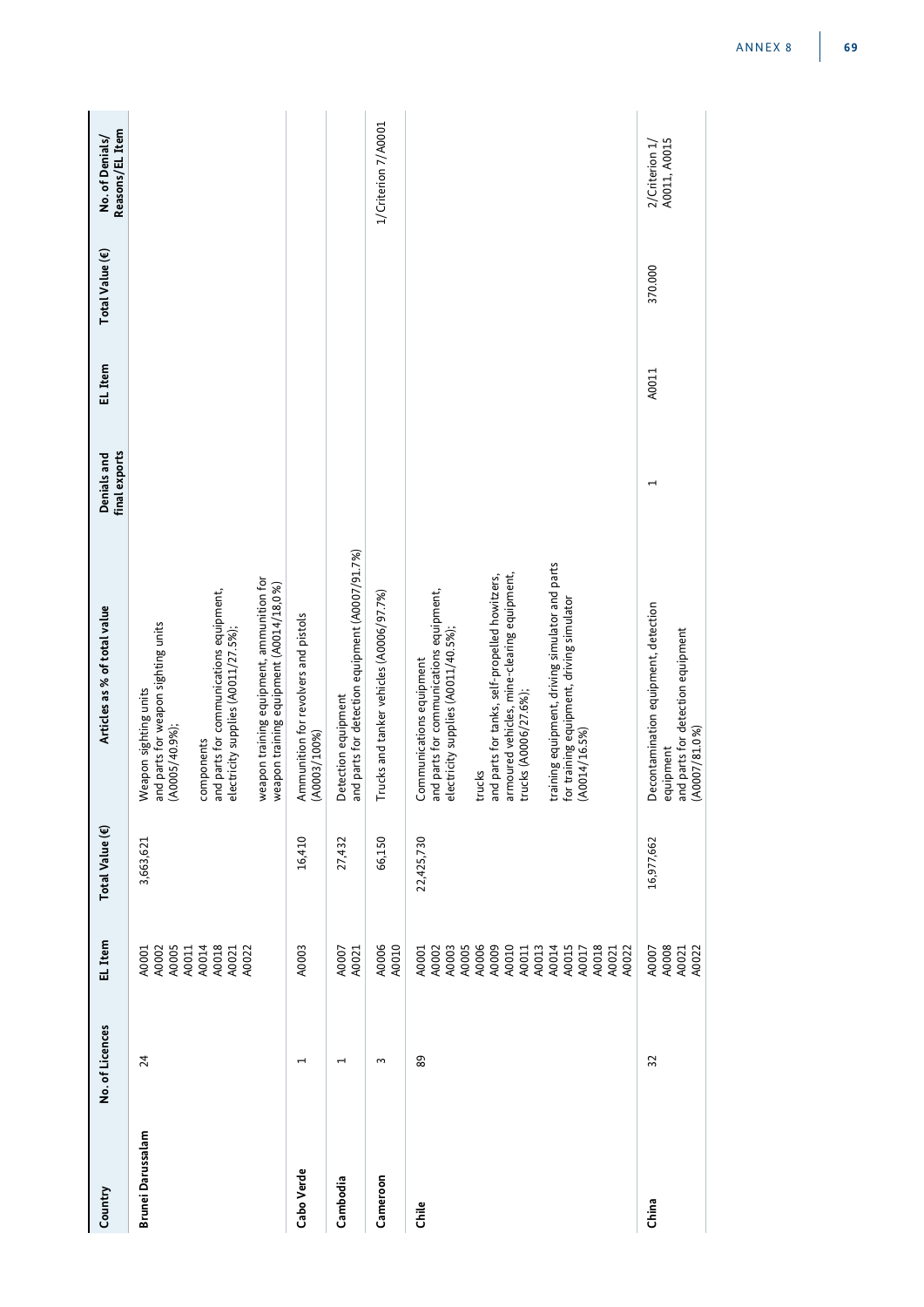| Country          | No. of Licences         | EL Item                                                              | Total Value (€) | Articles as % of total value                                                                                                                                                                                      | final exports<br>Denials and | EL Item | Total Value (€) | Reasons/EL Item<br>No. of Denials/ |
|------------------|-------------------------|----------------------------------------------------------------------|-----------------|-------------------------------------------------------------------------------------------------------------------------------------------------------------------------------------------------------------------|------------------------------|---------|-----------------|------------------------------------|
| Colombia         | 57                      | A0005<br>A0006<br>A0008<br>A0009<br>A0010<br>A0003<br>A0004<br>A0007 | 50,292,687      | ment, navigation equipment, testing equipment<br>electronic equipment, communications equip-<br>Fire control equipment, target range-finding<br>and parts for fire control equipment<br>(A0005/31.0%);<br>systems |                              |         |                 | 1/Criterion 2/A0001                |
|                  |                         | A0014<br>A0015<br>A0021<br>A0022<br>A0011                            |                 | tions equipment, guidance equipment, navigation<br>and parts for electronic equipment, communica-<br>and parts for submarines, underwater detection<br>(A0011/27.0%);<br>submarines                               |                              |         |                 |                                    |
|                  |                         |                                                                      |                 | and parts for torpedoes (A0004/7.4%)<br>equipment (A0009/21.9%);<br>torpedoes                                                                                                                                     |                              |         |                 |                                    |
| Congo, Dem. Rep. | $\circ$                 | A0003<br>A0006<br>A0001                                              | 778,556         | Mine-clearing equipment [UN mission], armoured<br>and parts for mine-clearing equipment<br>cross-country vehicles [EU delegation]<br>[UN mission] (A0006/86.7%)                                                   |                              |         |                 | 1/Criterion 1/A0006                |
| Congo            |                         |                                                                      |                 |                                                                                                                                                                                                                   |                              |         |                 | 1/Criterion 2/A0002                |
| Costa Rica       | $\infty$                | A0006                                                                | 2,950,000       | Trucks and cross-country vehicles (A0006/100%)                                                                                                                                                                    |                              |         |                 |                                    |
| Côte d'Ivoire    | 4                       | A0005<br>A0006                                                       | 571,969         | Armoured cross-country vehicles [embassies and<br>EU delegation] (A0006/96.5%)                                                                                                                                    |                              |         |                 |                                    |
| Djibouti         |                         |                                                                      |                 |                                                                                                                                                                                                                   | $\overline{ }$               | A0001   | 43,323          | 1/Criterion 2/A0001                |
| Ecuador          | $\overline{13}$         | A0010<br>A0009<br>A0011<br>A0007                                     | 3,417,281       | Parts for submarines and underwater detection<br>equipment (A0009/91.3%)                                                                                                                                          | $\overline{\phantom{0}}$     | A0001   | 649             | 1/Criterion 2/A0001                |
| Egypt            | $\overline{17}$         | A0009<br>A0005<br>A0006<br>A0010                                     | 13,192,214      | and parts for range finders (A0005/34.2%);<br>parts for tanks (A0006/27.0%);<br>Range finders                                                                                                                     |                              |         |                 |                                    |
|                  |                         | A0013<br>A0017<br>A0011<br>A0021                                     |                 | and parts for communications equipment, navi-<br>communications equipment, navigation equip-<br>gation equipment (A0011/25.1%)<br>ment                                                                            |                              |         |                 |                                    |
| Ethiopia         | $\mathbf{\overline{u}}$ | A0006                                                                | 195,000         | Armoured cross-country vehicles [embassy]<br>(A0006/100%)                                                                                                                                                         |                              |         |                 |                                    |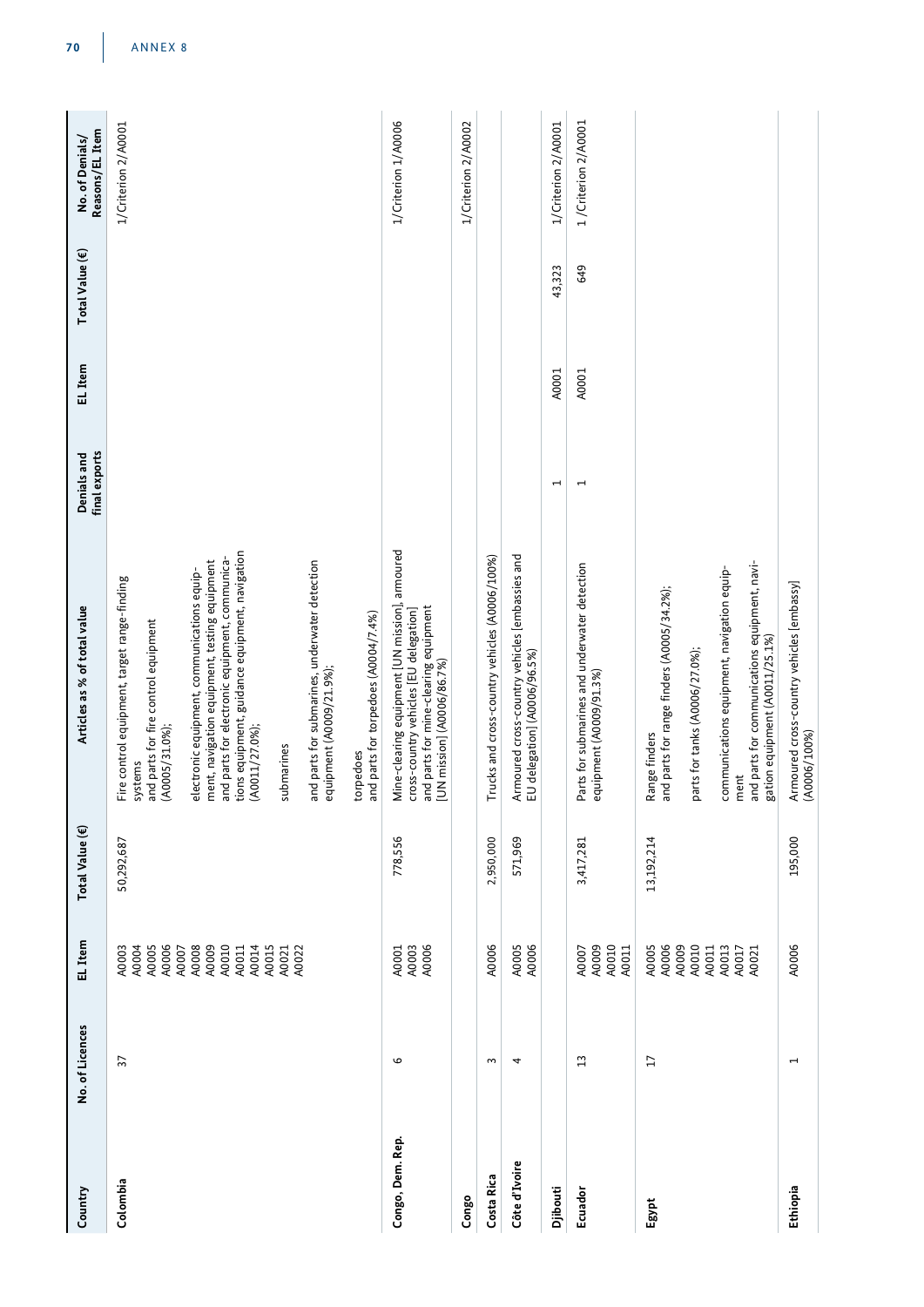| Country | No. of Licences          | EL Item                                                                                                                                       | Total Value (€) | Articles as % of total value                                                                                                                                                                                                                                                                                                                                                                                                                                                                                                                                                                                                                                                                                                                                                                                                                                                                                                                                                                                                                                                                                     | final exports<br>Denials and | EL Item | Total Value (€) | Reasons/EL Item<br>No. of Denials/          |
|---------|--------------------------|-----------------------------------------------------------------------------------------------------------------------------------------------|-----------------|------------------------------------------------------------------------------------------------------------------------------------------------------------------------------------------------------------------------------------------------------------------------------------------------------------------------------------------------------------------------------------------------------------------------------------------------------------------------------------------------------------------------------------------------------------------------------------------------------------------------------------------------------------------------------------------------------------------------------------------------------------------------------------------------------------------------------------------------------------------------------------------------------------------------------------------------------------------------------------------------------------------------------------------------------------------------------------------------------------------|------------------------------|---------|-----------------|---------------------------------------------|
| Gabon   | $\overline{\phantom{0}}$ | A0006                                                                                                                                         | 20,900          | and parts for trucks, bridges (A0006/100%)<br>Trucks                                                                                                                                                                                                                                                                                                                                                                                                                                                                                                                                                                                                                                                                                                                                                                                                                                                                                                                                                                                                                                                             |                              |         |                 |                                             |
| Georgia | $\overline{ }$           | A0006                                                                                                                                         | 7,060           | Cross-country vehicles (A0006/100%)                                                                                                                                                                                                                                                                                                                                                                                                                                                                                                                                                                                                                                                                                                                                                                                                                                                                                                                                                                                                                                                                              | $\overline{\phantom{0}}$     | A0006   | 17,000          | A0001, A0006, A0015<br>$3$ /Criterion 3, 4/ |
| Ghana   | 4                        | A0006<br>A0010                                                                                                                                | 1,258,937       | and parts for trucks, bridges (A0006/97.3%)<br>Trucks                                                                                                                                                                                                                                                                                                                                                                                                                                                                                                                                                                                                                                                                                                                                                                                                                                                                                                                                                                                                                                                            |                              |         |                 |                                             |
| Haiti   | $\sim$                   | A0003<br>A0013                                                                                                                                | 164,070         | ballistic body armour vests [UN mission]<br>Ammunition for rifles [UN mission]<br>(A0003/76.4%);<br>(A0013/23.6%)                                                                                                                                                                                                                                                                                                                                                                                                                                                                                                                                                                                                                                                                                                                                                                                                                                                                                                                                                                                                |                              |         |                 |                                             |
| India   | 336                      | A0004<br>A0005<br>A0006<br>A0003<br>A00011<br>A0011<br>A0011<br>A0011<br>A0015<br>A0016<br>A0018<br>A0021<br>A0022<br>A0001<br>A0003<br>A0017 | 107,765,686     | for electronic equipment, communications equip-<br>ment, detection equipment, guidance equipment,<br>and parts for submarines, frigates, minesweepers,<br>and parts for torpedoes, missiles, launch systems<br>emergency sonar transmitters, shock absorbers,<br>ment, components, control elements and parts<br>navigation equipment, testing equipment, con-<br>weapons control systems, target range-finding<br>communications equipment, navigation equip-<br>technical documents for parts for small arms,<br>fuses, launcher equipment, gun-laying equip-<br>and parts for fire control systems, on-board<br>target range-finders, testing equipment,<br>technology for border security systems,<br>ships, underwater detection equipment<br>troller equipment, electricity supplies<br>electronics, test beds and databases<br>ment, circuit boards, navigation,<br>ground vehicles, navy, aircraft,<br>parts for surveillance systems,<br>calibration equipment<br>systems (A0005/7.0%)<br>ship body conduits<br>$(A0022/20.8\%);$<br>$(A0004/46.3\%);$<br>$(A0011/5.5\%);$<br>(A0009/5.0%)<br>Torpedoes |                              |         |                 |                                             |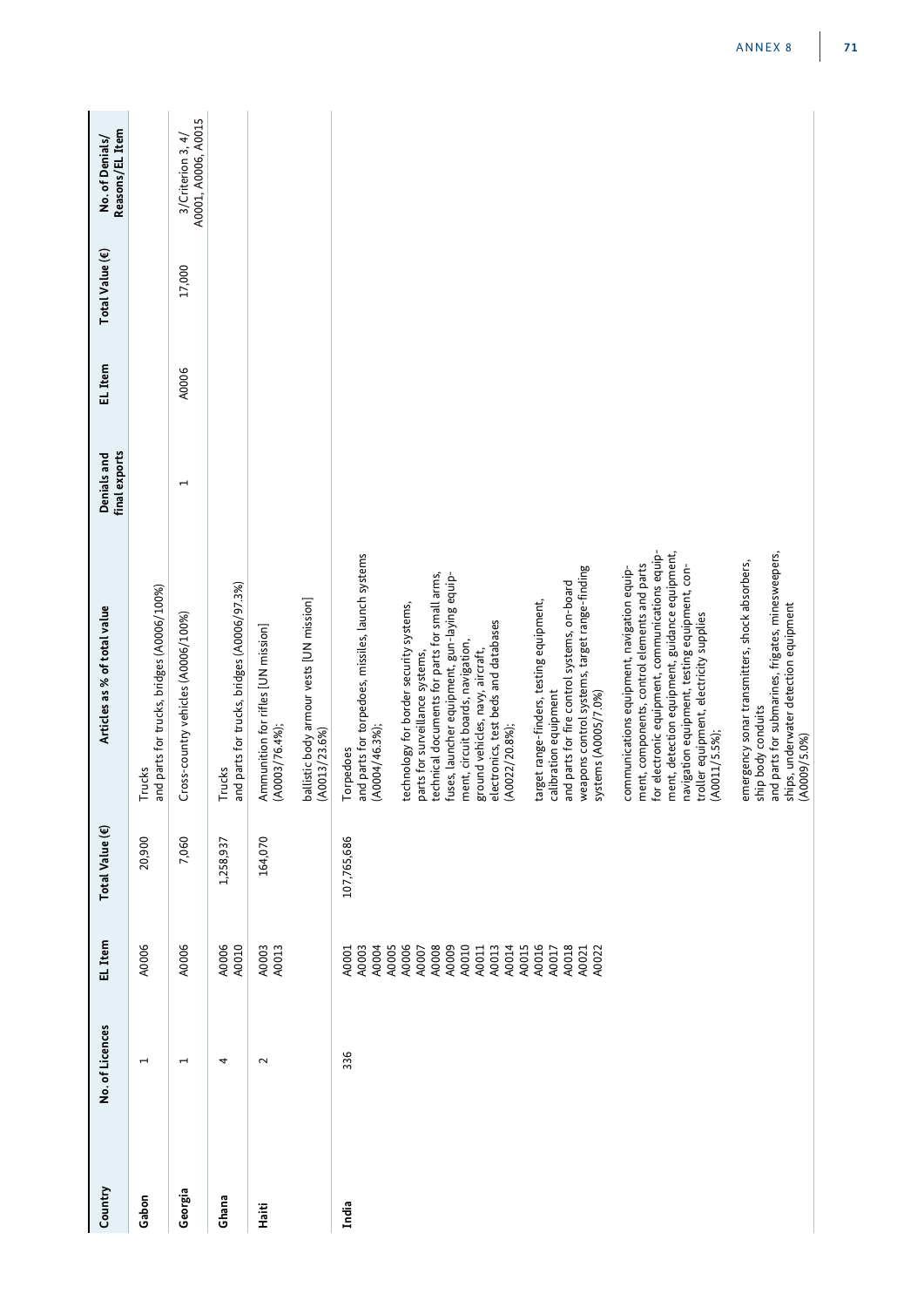| Country       | No. of Licences | EL Item                                                                                                                                                        | Total Value (€) | Articles as % of total value                                                                                                                                                                                                                                                                                                                                                                                                                                                                                                                                                                                                                                                                                                                                    | final exports<br>Denials and | EL Item        | Total Value (€) | Reasons/EL Item<br>No. of Denials/ |
|---------------|-----------------|----------------------------------------------------------------------------------------------------------------------------------------------------------------|-----------------|-----------------------------------------------------------------------------------------------------------------------------------------------------------------------------------------------------------------------------------------------------------------------------------------------------------------------------------------------------------------------------------------------------------------------------------------------------------------------------------------------------------------------------------------------------------------------------------------------------------------------------------------------------------------------------------------------------------------------------------------------------------------|------------------------------|----------------|-----------------|------------------------------------|
| Indonesia     | 54              | A0006<br>A0009<br>A0010<br>A0013<br>A0014<br>A0018<br>A0003<br>A0005<br>A0022<br>A0011<br>A0017<br>A0021<br>A0007<br>A0001                                     | 295,707,513     | underwater detection equipment (A0009/11.1%);<br>Battle tanks, infantry fighting vehicles, recovery<br>and parts for communications equipment, guid-<br>weapons-control systems, target range-finding<br>and parts for fire control equipment, on-board<br>bridgelayers, semi-trailers and parts for tanks,<br>tanks, armoured engineering tanks, armoured<br>communications equipment, guidance equip-<br>and parts for submarines, patrol boats, ships,<br>self-propelled howitzers, armoured vehicles,<br>fire control equipment, target range-finding<br>trucks, ground vehicles (A0006/60.2%);<br>ance equipment, electricity supplies<br>underwater detection equipment<br>ment, electricity supplies<br>systems (A0005/7.3%);<br>(A0011/7.0%)<br>systems | $\sim$                       | A0018<br>A0001 | 50,210          | 1/Criterion 7/A0018                |
| Iran          |                 |                                                                                                                                                                |                 |                                                                                                                                                                                                                                                                                                                                                                                                                                                                                                                                                                                                                                                                                                                                                                 | $\overline{ }$               | A0006          | 204,000         | 1/Criterion 1/A0006                |
| Iraq          | $\infty$        | A0006<br>A0010<br>A0015<br>A0003<br>A0004<br>A0001                                                                                                             | 21,348,625      | parts for cannon ammunition (A0003/34.8%);<br>parts für combat helicopters (A0010/17.3%)<br>Infrared and thermal imaging equipment<br>(A0015/40.3%);                                                                                                                                                                                                                                                                                                                                                                                                                                                                                                                                                                                                            | Ţ                            | A0006          | 200,000         | 1/Criterion 1/A0006                |
| <b>Israel</b> | 323             | A0006<br>A0008<br>A0009<br>A0010<br>A0013<br>A0014<br>A0015<br>A0016<br>A0018<br>A0003<br>A0004<br>A0005<br>A0017<br>A0021<br>A0022<br>A0002<br>A0007<br>A0011 | 266,550,442     | missiles, pyrotechnic ammunition, firing assem-<br>parts for tanks, armoured vehicles, anti-aircraft<br>trailers, armoured cross-country vehicles and<br>Launchers for anti-aircraft missile systems,<br>and parts for missiles, smoke dischargers,<br>systems, trucks, ballistic protection<br>anti-missile systems<br>(A0006/73.8%);<br>(A0004/12.7%)<br>trucks,<br>blies                                                                                                                                                                                                                                                                                                                                                                                     | $\overline{\phantom{0}}$     | A0003          | 51,400          | 2/Criterion 1/A0011,<br>A0015      |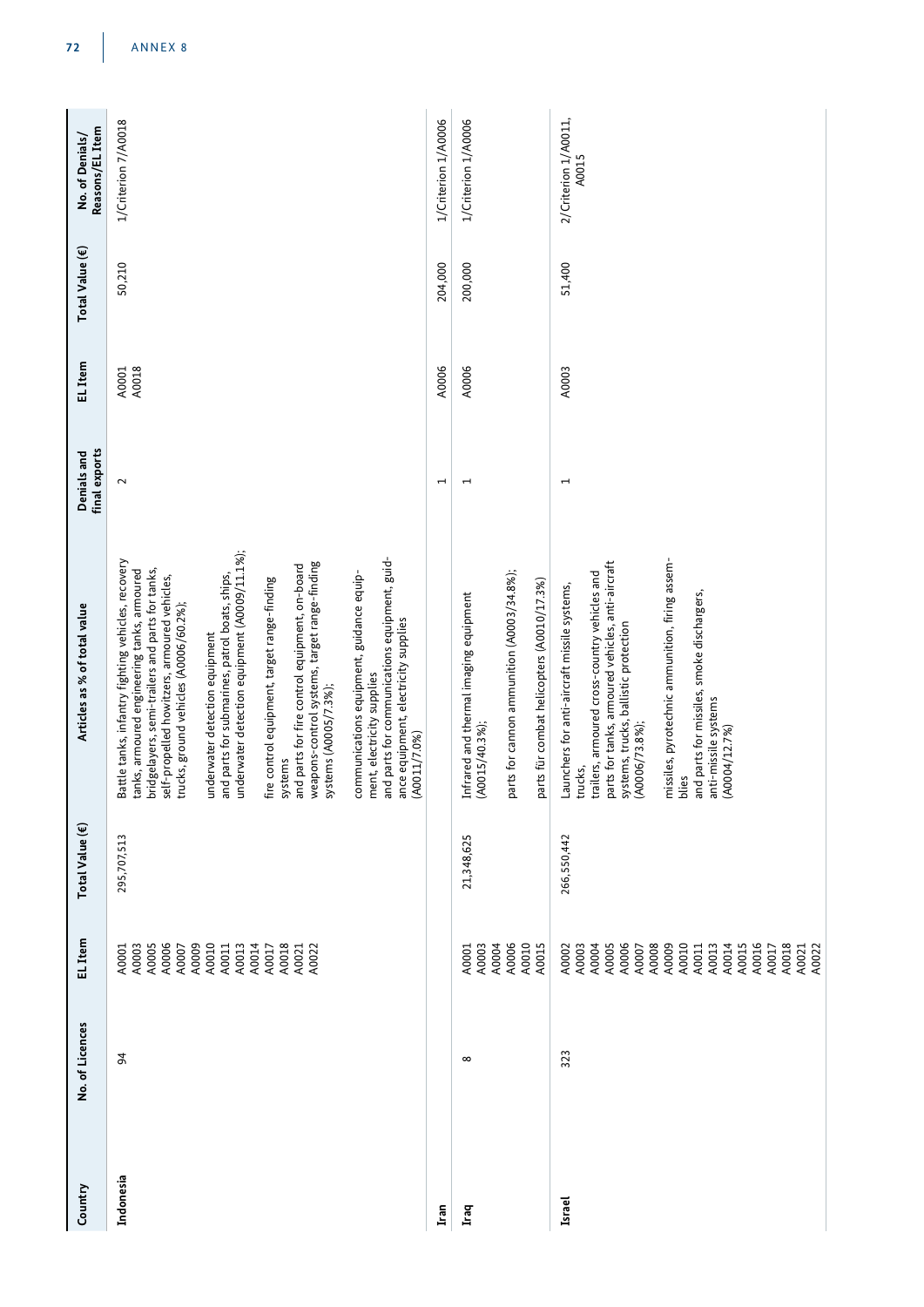| Country         | No. of Licences | EL Item                                                                                                                    | Total Value (€) | Articles as % of total value                                                                                                                                                                                                                                                                                                                                                                                                                                                                                              | final exports<br>Denials and | EL Item                 | Total Value (€) | Reasons/EL Item<br>No. of Denials/                    |
|-----------------|-----------------|----------------------------------------------------------------------------------------------------------------------------|-----------------|---------------------------------------------------------------------------------------------------------------------------------------------------------------------------------------------------------------------------------------------------------------------------------------------------------------------------------------------------------------------------------------------------------------------------------------------------------------------------------------------------------------------------|------------------------------|-------------------------|-----------------|-------------------------------------------------------|
| Jordan          | $\overline{21}$ | A0006<br>A0010<br>A0014<br>A0015<br>A0002<br>A0003<br>A0021<br>A0001<br>A0007                                              | 10,101,955      | weapon training equipment and weapon simula-<br>Parts for armoured vehicles, cross-country vehi-<br>weapon training equipment, ammunition for<br>cles and ballistic protection (A0006/47.7%);<br>anti-tank weapons (A0002/25.1%);<br>tors (A0014/16.6%)                                                                                                                                                                                                                                                                   | 3                            | A0018<br>A0003<br>A0001 | 6,470           | 2/Criterion 3/A0001,<br>A0003                         |
| Kazakhstan      | $\overline{6}$  | A0008<br>A0010<br>A0015<br>A0003<br>A0001<br>A0007<br>A0011                                                                | 7,976,550       | Thermal imaging equipment (A0015/33.3%);<br>hunting rifles, sporting rifles, smooth-bore<br>and parts for hunting rifles, sporting rifles,<br>smooth-bore weapons (A0001/2 7.5%);<br>parts for electronic countermeasures<br>weapons, weapon sighting units<br>satellite fuel (A0008/13.2%)<br>$(A011/16.9\%);$                                                                                                                                                                                                           | ω                            | A0015<br>A0013<br>A0001 | 158,009         | A0001, A0013, A0015,<br>4/Criterion 2, 3, 7/<br>A0018 |
| Kenya           | G               | A0006<br>A0003<br>A0010<br>A0007<br>A0001                                                                                  | 479,560         | Armoured cross-country vehicles [embassy and<br>vehicle protection system for government<br>aid organisation] (A0006/65.4%);<br>pilot helmets (A0010/14.1%);<br>(A0007/13.9%)                                                                                                                                                                                                                                                                                                                                             | $\mathbf{\overline{u}}$      | A0001                   | 14,520          | $2$ /Criterion 2, 7/<br>A0001, A0016                  |
| Korea, Republic | 320             | A0005<br>A0006<br>A0008<br>A0009<br>A0010<br>A0014<br>A0003<br>A0004<br>A0013<br>A0015<br>A0002<br>A0007<br>A0001<br>A0011 | 207,023,422     | heat exchangers, ship body conduits and parts for<br>zers, armoured vehicles, recovery vehicles, trucks,<br>ers, ships, propulsion systems, underwater detec-<br>anti-missile systems, ground equipment, testing<br>submarines, frigates, mine hunters, minesweep-<br>Parts for tanks, armoured self-propelled howit-<br>cross-country vehicles and ground vehicles<br>and parts for torpedoes, rockets, missiles,<br>anti-missile systems (A0004/14.7%);<br>tion equipment (A0009/22.2%);<br>(A0006/38.0%);<br>equipment |                              |                         |                 |                                                       |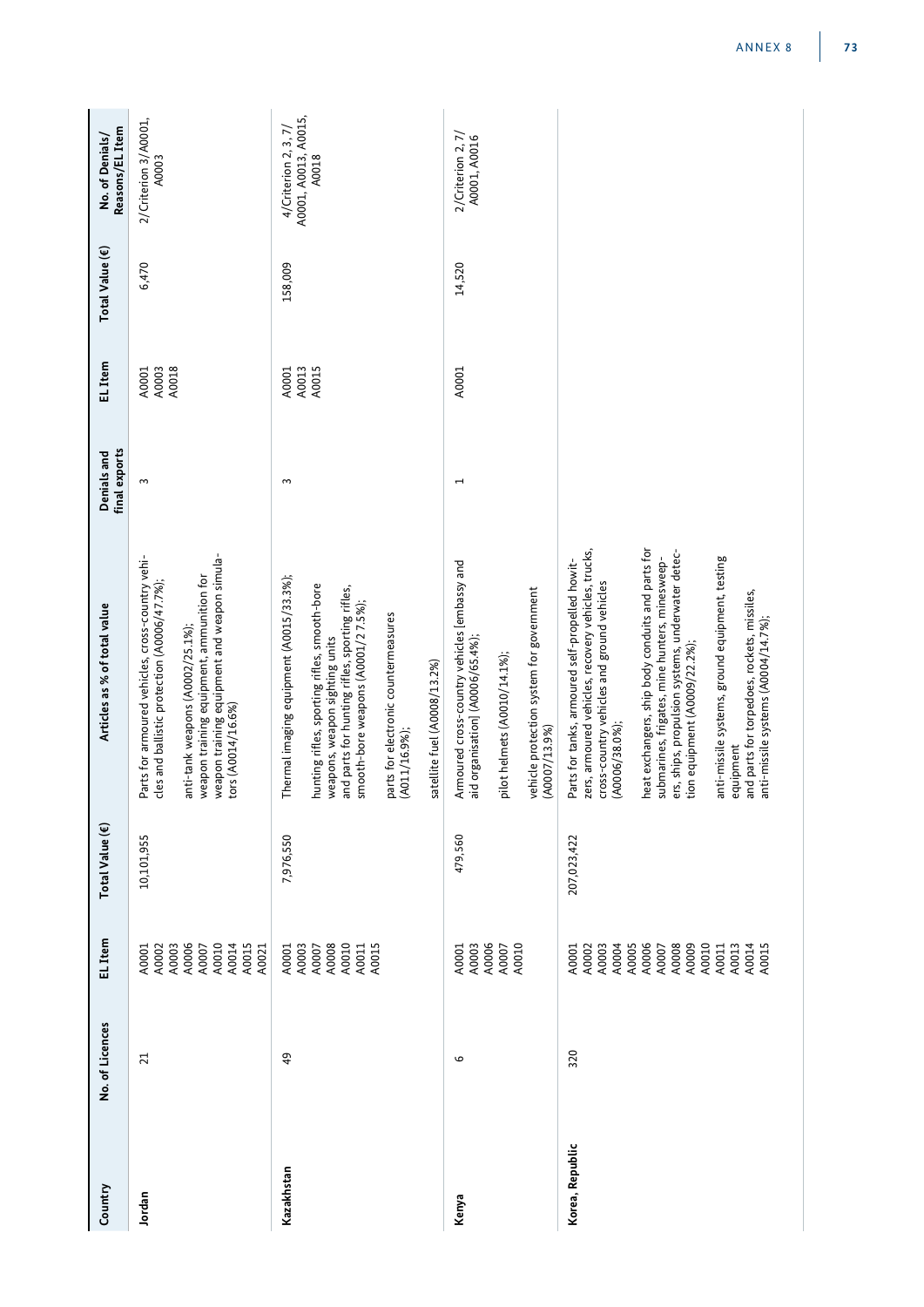| Land                                      | Genehmigungen<br>Anzahl der | AL-Position                               | Gesamtwert<br>in Euro | Güter/in v. H. des Gesamtwertes                                                                                                                                                                                                                                                                                                                                                        | Ablehnungen end-<br>gültige Ausfuhren | AL-Position    | Gesamtwert<br>in Euro | Gründe/AL-Position<br>Anzahl der Denials/ |
|-------------------------------------------|-----------------------------|-------------------------------------------|-----------------------|----------------------------------------------------------------------------------------------------------------------------------------------------------------------------------------------------------------------------------------------------------------------------------------------------------------------------------------------------------------------------------------|---------------------------------------|----------------|-----------------------|-------------------------------------------|
| Korea, Republic                           |                             | A0018<br>A0016<br>A0022<br>A0017<br>A0021 |                       | for electronic equipment, communications equip-<br>ment, testing equipment, components and parts<br>ment, navigation equipment, detection equip-<br>electronic equipment, communications equip-<br>ment, navigation equipment, detection equip-<br>ment, electronic warfare, electricity supplies<br>armour plate (A0013/4.0%)<br>(A0011/4.7%)                                         |                                       |                |                       |                                           |
| Kosovo                                    | $\overline{a}$              | A0006<br>A0013<br>A0001<br>A0007<br>A0011 | 538,916               | Helmets and parts for ballistic body vests<br>(A0013/98.5%)                                                                                                                                                                                                                                                                                                                            | Ţ                                     | A0018          | 3,800                 | $2$ /Criterion 3, 7/<br>A0003, A0018      |
| Kuwait                                    | 85                          | A0003<br>A0004<br>A0006<br>A0013<br>A0001 | 3,277,553             | rifles, sporting rifles, sporting pistols, self-loading<br>smooth-bore hunting weapons, weapon sighting<br>units and parts for submachine guns, revolvers,<br>and parts for tanks, armoured vehicles, trucks<br>submachine guns, revolvers, pistols, hunting<br>pistols, hunting rifles, self-loading rifles,<br>self-loading hunting rifles (A0001/16.2%)<br>(A0006/71.2%);<br>Trucks | $\overline{ }$                        | A0001          | 3,848                 | 1/Criterion 7/A0001                       |
| Kyrgyzstan                                |                             |                                           |                       |                                                                                                                                                                                                                                                                                                                                                                                        | 4                                     | A0003<br>A0001 | 11,812                | 3/Criterion 3, 7/<br>A0001                |
| Lebanon                                   | $\frac{8}{18}$              | A0006<br>A0003<br>A0022<br>A0001          | 1,764,164             | equipment [aid organisation], ballistic protection<br>and parts for armoured vehicles, mine-clearing<br>Armoured cross-country vehicles [embassies,<br>UN mission and EU delegation]<br>[UN mission] (A0006/93.2%)                                                                                                                                                                     |                                       |                |                       |                                           |
| Lesotho                                   | $\overline{\phantom{0}}$    | A0010                                     | 3,765,150             | Helicopters (A0010/100%)                                                                                                                                                                                                                                                                                                                                                               |                                       |                |                       |                                           |
| Libya                                     | $\overline{a}$              | A0006<br>A0013<br>A0007                   | 5,975,478             | and parts for ballistic protection (A0006/92.2%)<br>Armoured cross-country vehicles                                                                                                                                                                                                                                                                                                    |                                       |                |                       |                                           |
| former Yugoslav<br>Macedonia,<br>Republic | $\sim$                      | A0001                                     | 20,005                | and parts for hunting rifles, sporting rifles<br>Hunting rifles, sporting rifles<br>(A0001/100%)                                                                                                                                                                                                                                                                                       |                                       |                |                       |                                           |
| Malaysia                                  | 102                         | A0002<br>A0003<br>A0004<br>A0001          | 13,471,131            | Ship simulator (A0014/34.1%);                                                                                                                                                                                                                                                                                                                                                          | $\overline{ }$                        | A0003          | 6,380                 | 1/Criterion 2/A0003                       |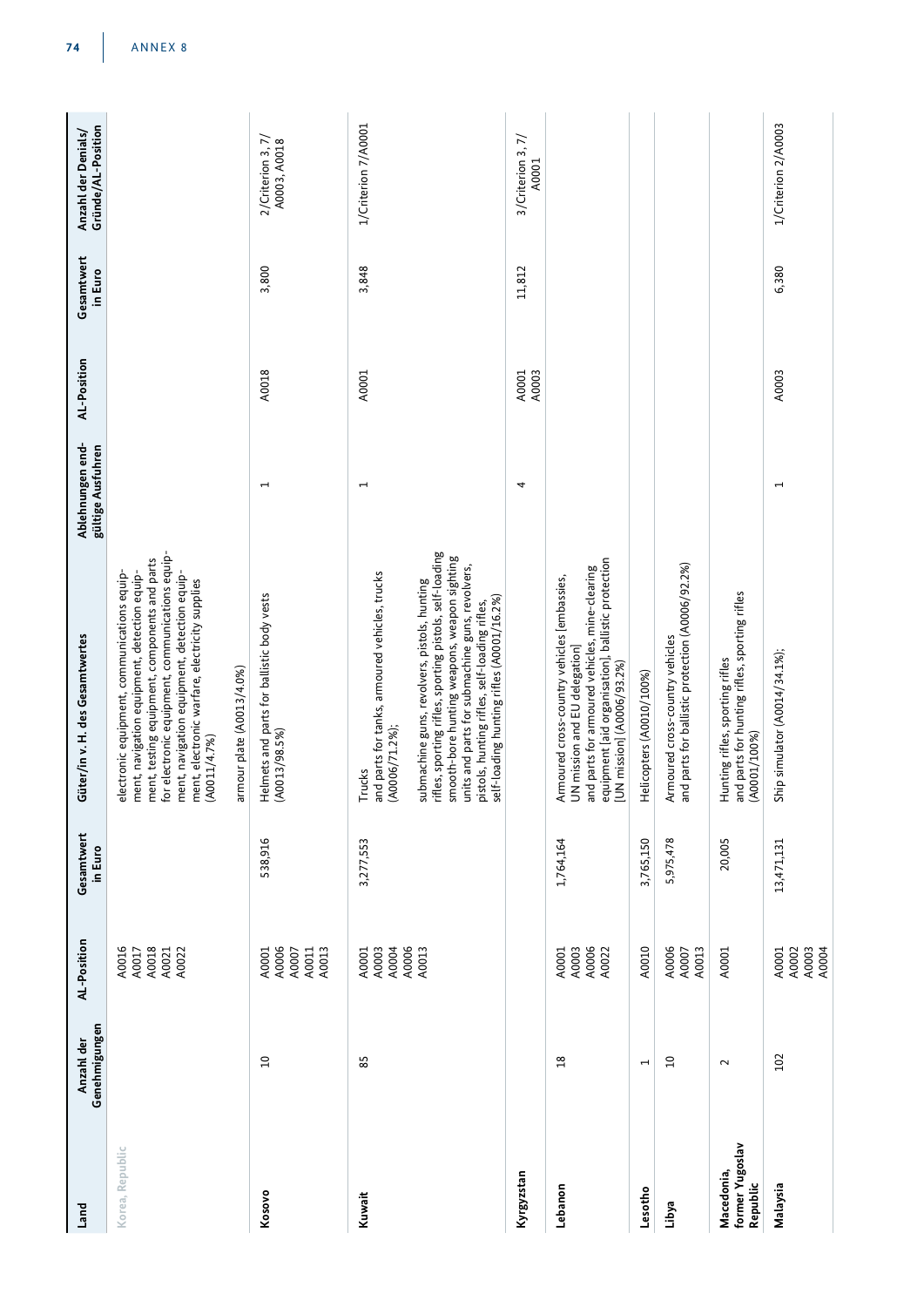| Country           | No. of Licences | EL Item                                                     | Total Value (€) | Articles as % of total value                                                                                                                                                   | final exports<br>Denials and | EL Item | Total Value (€) | Reasons/EL Item<br>No. of Denials/     |
|-------------------|-----------------|-------------------------------------------------------------|-----------------|--------------------------------------------------------------------------------------------------------------------------------------------------------------------------------|------------------------------|---------|-----------------|----------------------------------------|
| Malaysia          |                 | A0006<br>A0005<br>A0008<br>A0009<br>A0007                   |                 | gation equipment, testing equipment, electricity<br>communications equipment, electricity supplies<br>and parts for communications equipment, navi-<br>supplies (A0011/26.9%); |                              |         |                 |                                        |
|                   |                 | A0014<br>A0013<br>A0011                                     |                 | measuring and testing equipment for electronic<br>parts (A0018/17.7%);                                                                                                         |                              |         |                 |                                        |
|                   |                 | A0016<br>A0017                                              |                 | equipment and parts for fire control systems, tar-<br>target range-finding systems, target detection                                                                           |                              |         |                 |                                        |
|                   |                 | A0018<br>A0021<br>A0022                                     |                 | get acquisition systems, target classification sys-<br>tems (A0005/9.6%)                                                                                                       |                              |         |                 |                                        |
| Maldives          |                 |                                                             |                 |                                                                                                                                                                                |                              |         |                 | $\geqslant$<br>1/Criterion 2,<br>A0010 |
| Nali              | $\circ$         | A0005<br>A0006<br>A0003                                     | 10,564,428      | Ballistic body armour and ballistic<br>inserts (A0013/71.4%);                                                                                                                  |                              |         |                 |                                        |
|                   |                 | A0013                                                       |                 | trucks [UN mission], mine-clearing equipment<br>and parts für mine-clearing equipment<br>[UN mission] (A0006/27.5%)<br>[UN mission]                                            |                              |         |                 |                                        |
| Mauritius         | $\sim$          | A0003                                                       | 16,972          | Ammunition for hunting and sporting weapons<br>(A0003/100%)                                                                                                                    |                              |         |                 |                                        |
| Mexico            | $\Omega$        | A0008<br>A0010<br>A0005                                     | 3,974,784       | parts for transport aircraft (A0010/63.3%);<br>Parachutes                                                                                                                      |                              |         |                 |                                        |
|                   |                 | A0013<br>A0011                                              |                 | equipment for electronic warfare and parts for<br>electronic warfare<br>$(A0011/30.8\%)$                                                                                       |                              |         |                 |                                        |
| Moldova, Republic | $\sim$          | A0006<br>A0001                                              | 521,864         | Armoured cross-country vehicle (A0006/97.7%)                                                                                                                                   |                              |         |                 | 1/Criterion 7/A0006                    |
| Mongolia          | G               | A0006<br>A0001<br>A0013                                     | 42,751          | and parts for hunting weapons (A0001/60.2%);<br>Pistols, hunting rifles<br>trucks (A0006/38.6%)                                                                                |                              |         |                 |                                        |
| Morocco           | ᄇ               | A0010<br>A0009<br>A0011<br>A0021<br>A0004<br>A0005<br>A0001 | 6,348,243       | and parts for communications equipment, navi-<br>gation equipment (A0011/93.8%)<br>Communications equipment                                                                    |                              |         |                 | 1/Criterion 3,4/A0014                  |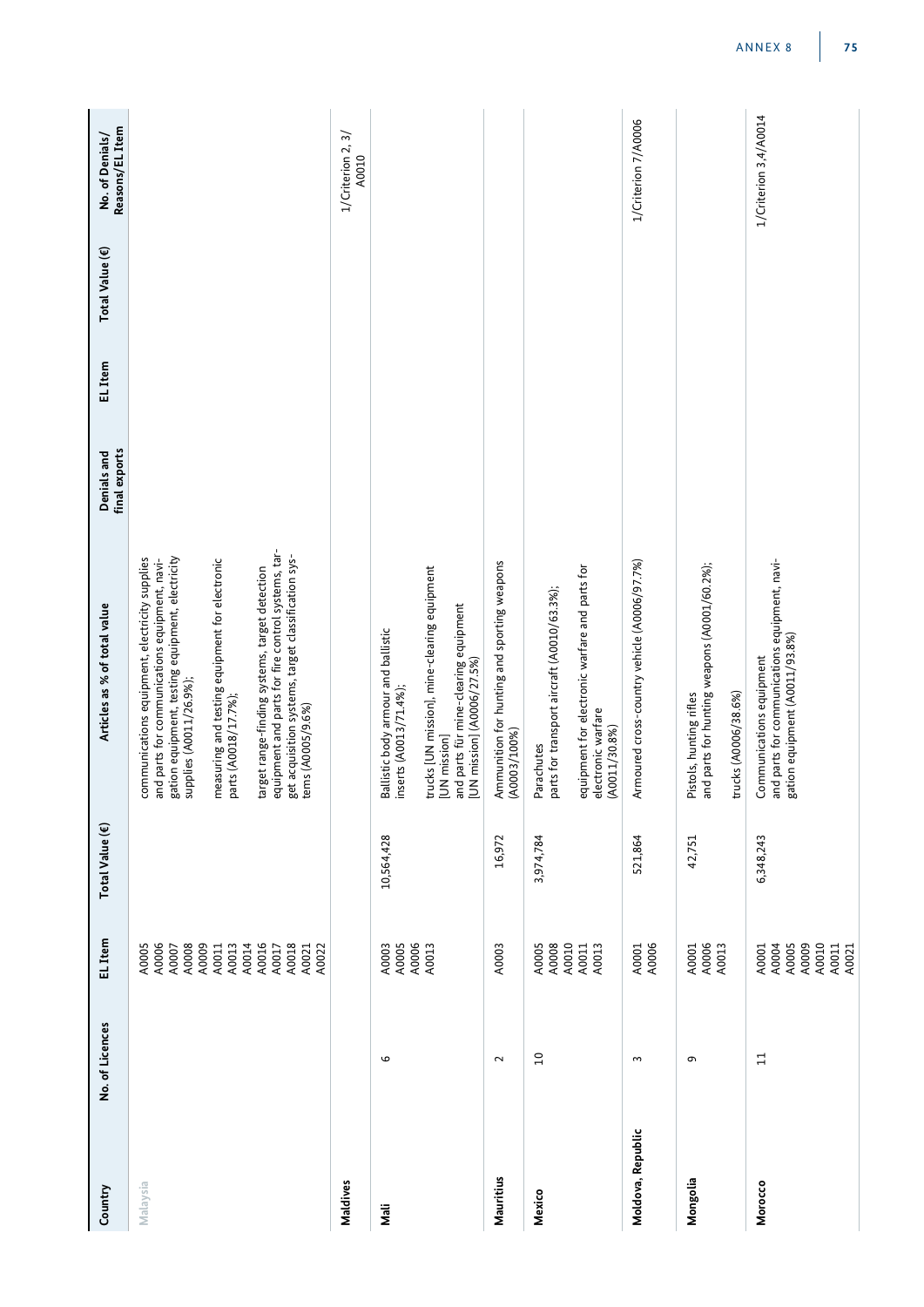| Country    | No. of Licences       | EL Item                                                                                                                             | Total Value (€) | Articles as % of total value                                                                                                                                                                                                                                                                                                                                                                                                                                                                                                                                                                                                                                                                                                                                                                                                     | final exports<br>Denials and | EL Item | Total Value (€) | Reasons/EL Item<br>No. of Denials/ |
|------------|-----------------------|-------------------------------------------------------------------------------------------------------------------------------------|-----------------|----------------------------------------------------------------------------------------------------------------------------------------------------------------------------------------------------------------------------------------------------------------------------------------------------------------------------------------------------------------------------------------------------------------------------------------------------------------------------------------------------------------------------------------------------------------------------------------------------------------------------------------------------------------------------------------------------------------------------------------------------------------------------------------------------------------------------------|------------------------------|---------|-----------------|------------------------------------|
| Mozambique | $\sim$                | A0003<br>A0006<br>A0001                                                                                                             | 770,374         | Mine-clearing equipment [aid organisation]<br>and parts for mine-clearing equipment [aid<br>organisations] (A0006/97.4%)                                                                                                                                                                                                                                                                                                                                                                                                                                                                                                                                                                                                                                                                                                         |                              |         |                 |                                    |
| Myanmar    |                       |                                                                                                                                     |                 |                                                                                                                                                                                                                                                                                                                                                                                                                                                                                                                                                                                                                                                                                                                                                                                                                                  |                              |         |                 | 1/Criterion 1/A0005                |
| Namibia    | 62                    | A0003<br>A0006<br>A0016<br>A0018<br>A0001                                                                                           | 728,411         | pistols, hunting rifles, sporting rifles, self-loading<br>rifles, weapon sighting units and parts for pistols,<br>hunting rifles, sporting rifles, self-loading rifles<br>(A0001/24.6%)<br>Trucks and trailers (A0006/65.8%);                                                                                                                                                                                                                                                                                                                                                                                                                                                                                                                                                                                                    | Ţ                            | A0001   | 155             | 1/Criterion 7/A0001                |
| Nepal      |                       |                                                                                                                                     |                 |                                                                                                                                                                                                                                                                                                                                                                                                                                                                                                                                                                                                                                                                                                                                                                                                                                  |                              |         |                 | 1/Criterion 3/A0004                |
| Nicaragua  | $\mathord{\text{--}}$ | A0006                                                                                                                               | 1,640,000       | Trucks and cross-country vehicles (A0006/100%)                                                                                                                                                                                                                                                                                                                                                                                                                                                                                                                                                                                                                                                                                                                                                                                   |                              |         |                 |                                    |
| Nigeria    | $\infty$              | A0006<br>A0008<br>A0010                                                                                                             | 2,482,769       | Armoured cross-country vehicles<br>and parts for ballistic protection (A0006/68.5%);<br>parts for trainer aircraft and transport aircraft<br>(A0010/31.4%)                                                                                                                                                                                                                                                                                                                                                                                                                                                                                                                                                                                                                                                                       |                              |         |                 | 1/Criterion 1/A0009                |
|            |                       |                                                                                                                                     |                 |                                                                                                                                                                                                                                                                                                                                                                                                                                                                                                                                                                                                                                                                                                                                                                                                                                  |                              |         |                 |                                    |
| Oman       | 146                   | A0005<br>A0006<br>A0009<br>A0010<br>A0003<br>A0004<br>A0014<br>A0015<br>A0018<br>A0002<br>A0011<br>A0022<br>A0001<br>A0017<br>A0021 | 24,563,658      | software for communications equipment,<br>navigation equipment, command and information<br>rifles with war weapons list number, submachine<br>guns, machine guns, pistols, hunting rifles and<br>parts for rifles with war weapons list number,<br>submachine guns, machine guns, pistols, hunting<br>rifles, self-loading rifles (A0<br>detonator equipment<br>and parts for pyrotechnic ammunition, detonator<br>equipment, anti-missile systems (A0004/14.0%);<br>smoke handgrenades, pyrotechnic ammunition,<br>illumination ammunition, simulator ammunition,<br>ment, detection equipment, electricity supplies<br>and parts for communications equipment, navi-<br>gation systems, detection equipment<br>(A0011/29.8%);<br>Communications equipment, navigation equip-<br>systems, intelligence (A0021/10.2%);<br>trucks |                              |         |                 |                                    |
|            |                       |                                                                                                                                     |                 | and parts for armoured vehicles, trucks<br>(A0006/9.9%)                                                                                                                                                                                                                                                                                                                                                                                                                                                                                                                                                                                                                                                                                                                                                                          |                              |         |                 |                                    |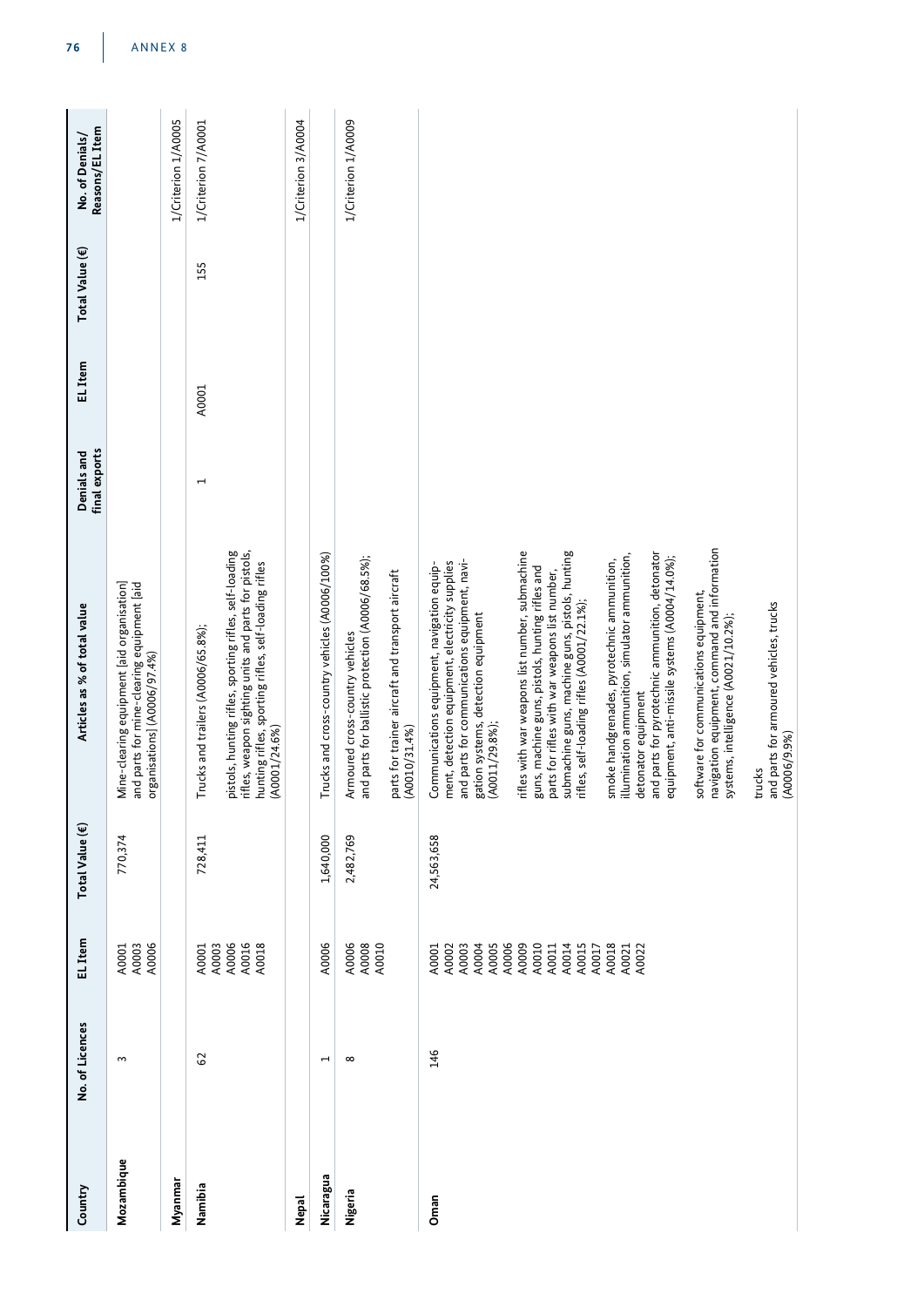| Country     | No. of Licences | EL Item                                                                                                  | Total Value (€) | Articles as % of total value                                                                                                                                                                                                                                                                                                                                                            | final exports<br>Denials and | EL Item | Total Value (€) | Reasons/EL Item<br>No. of Denials/      |
|-------------|-----------------|----------------------------------------------------------------------------------------------------------|-----------------|-----------------------------------------------------------------------------------------------------------------------------------------------------------------------------------------------------------------------------------------------------------------------------------------------------------------------------------------------------------------------------------------|------------------------------|---------|-----------------|-----------------------------------------|
| Pakistan    | 48              | A0009<br>A0010<br>A0011<br>A0014<br>A0014<br>A0016<br>A0018<br>A0021<br>A0002<br>A0004<br>A0007<br>A0022 | 46,666,107      | and parts for electronic equipment, communica-<br>and parts for unmanned aircraft (A0010/26.9%);<br>repair equipment, maintenance equipment<br>tions equipment, detection equipment,<br>testing equipment (A0011/16.7%)<br>and parts for torpedoes, missiles,<br>communications equipment<br>air reconnaissance system<br>(A0004/45.6%);<br>Missiles                                    | $\overline{ }$               | A0018   | 16,959          | 3/Criterion 2, 3, 4, 7/<br>A0006, A0018 |
| Panama      |                 |                                                                                                          |                 |                                                                                                                                                                                                                                                                                                                                                                                         | $\mathbf{\overline{a}}$      | A0001   | 1,223           | 1 Criterion 7/A0001                     |
| Paraguay    | 1               | A0003<br>A0001                                                                                           | 32,590          | Hunting rifles (A0001/98.2%)                                                                                                                                                                                                                                                                                                                                                            | $\overline{ }$               | A0005   | 2,910           | 1/Criterion 7/A0005                     |
| Peru        | $^{28}$         | 40001<br>40003<br>40003<br>40003<br>400011<br>40021<br>40021<br>40021<br>40021                           | 12,227,093      | and parts for anti-tank weapons, smoke discharg-<br>anti-tank weapon training equipment, smoke dis-<br>infrared equipment, thermal imaging equipment<br>ers, decoy launcher facilities, weapon sighting<br>and parts for image intensifier equipment<br>and parts for torpedoes (A0004/37.8%);<br>chargers, weapon sighting units<br>units (A0002/18,9%)<br>(A0015/30.7%);<br>Torpedoes |                              |         |                 |                                         |
| Philippines | G               | A0009<br>A0011<br>A0014<br>A0007<br>A0018<br>A0021                                                       | 471,378         | Ammunition for weapon training equipment<br>A0014/91.9%)                                                                                                                                                                                                                                                                                                                                |                              |         |                 |                                         |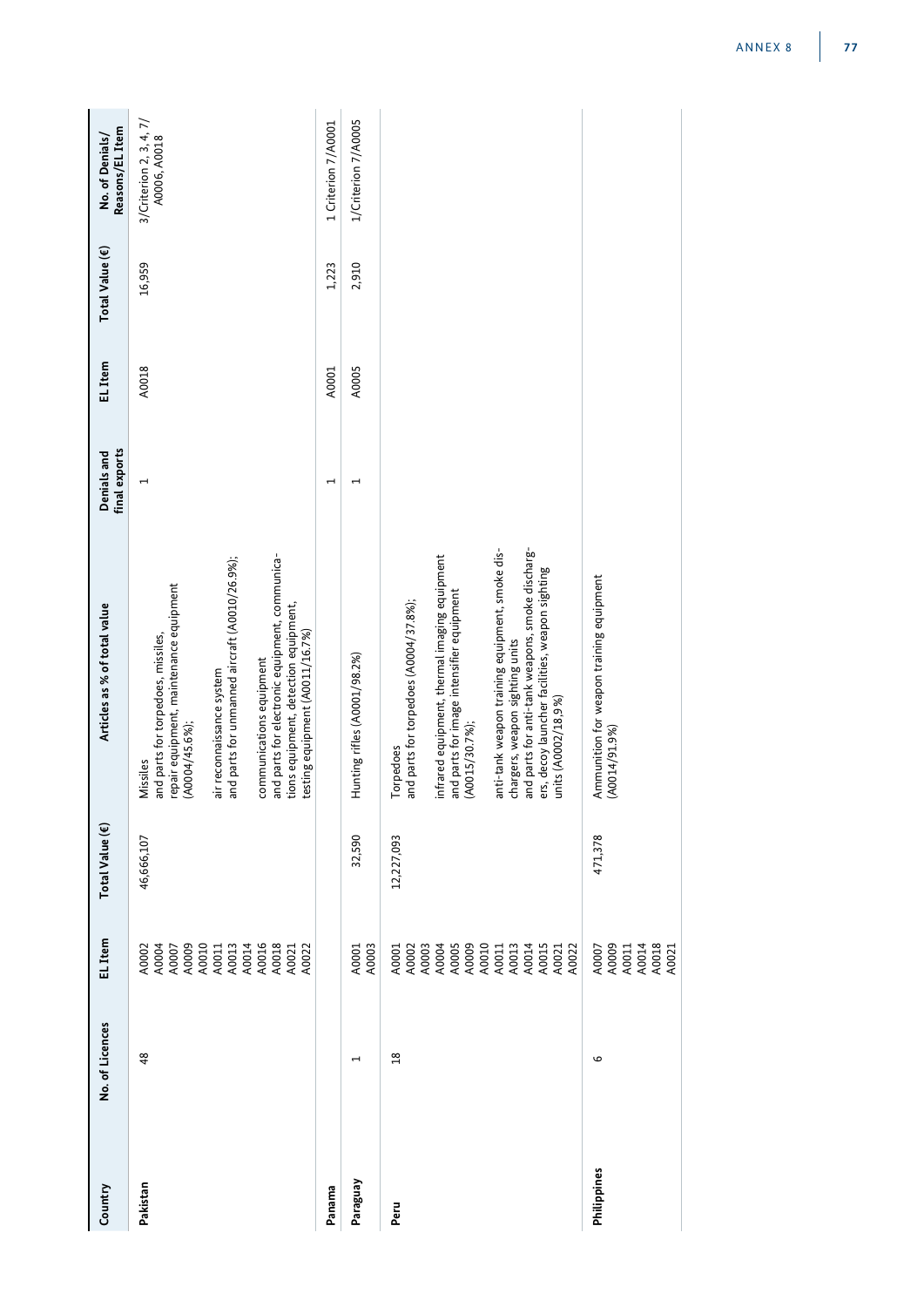| Country                   | No. of Licences | EL Item                                                                                                                    | Total Value (€) | Articles as % of total value                                                                                                                                                                                                                                                                                                                                                                                                                                                                                                                                                                                                                        | final exports<br>Denials and | EL Item                          | Total Value (€) | Reasons/EL Item<br>No. of Denials/                                                                                    |
|---------------------------|-----------------|----------------------------------------------------------------------------------------------------------------------------|-----------------|-----------------------------------------------------------------------------------------------------------------------------------------------------------------------------------------------------------------------------------------------------------------------------------------------------------------------------------------------------------------------------------------------------------------------------------------------------------------------------------------------------------------------------------------------------------------------------------------------------------------------------------------------------|------------------------------|----------------------------------|-----------------|-----------------------------------------------------------------------------------------------------------------------|
| Qatar                     | 46              | A0006<br>A0008<br>A0010<br>A0003<br>A0005<br>A0007<br>A0013<br>A0014<br>A0022<br>A0004<br>A0017<br>A0011<br>A0021<br>A0001 | 673,377,690     | fire control units, target range-finders and radar<br>ment, navigation equipment and parts for elec-<br>electronic equipment, communications equip-<br>and parts for tanks, self-propelled howitzers,<br>and parts for flight simulator (A0014/18.4%);<br>Tractor units, trucks, truck mounted cranes,<br>armoured vehicles, trucks, ground vehicles<br>flight simulator, tank simulator<br>semi-trailers, trailers, masts<br>equipment (A0005/14.0%);<br>(A0006/44.4%);                                                                                                                                                                            | 1                            | A0003                            | 1,500           | 1/Criterion 2/A0003                                                                                                   |
|                           |                 |                                                                                                                            |                 | tronic equipment, navigation equipment<br>(A0011/12.2%)                                                                                                                                                                                                                                                                                                                                                                                                                                                                                                                                                                                             |                              |                                  |                 |                                                                                                                       |
| <b>Russian Federation</b> | 498             | A0006<br>A0009<br>A0010<br>A0013<br>A0003<br>A0008<br>A0014<br>A0007<br>A0011<br>A0001<br>A0021                            | 38,242,715      | crawler tractors, armoured cross-country vehicles<br>sporting rifles, sporting pistols, self-loading rifles,<br>self-loading smooth-bore hunting weapons, gun<br>Rifles without war weapons list number, revolv-<br>smooth-bore hunting weapons, gun mountings<br>hunting rifles, sporting rifles, self-loading rifles,<br>repeating smooth-bore weapons, self-loading<br>fuels and laboratory chemicals (A0008/12.3%)<br>and parts for revolvers, pistols, hunting rifles,<br>cross-country vehicles and parts for ballistic<br>and parts for armoured vehicles, trucks,<br>mountings (A0001/42.9%);<br>protection (A0006/24.6%);<br>ers, pistols, | G                            | A0006<br>A0005<br>A0013<br>A0001 | 612,978         | A0015, A0017, A0021,<br>A0004, A0005, A0006,<br>A0010, A0011, A0013,<br>2, 3, 4, 5, 7/A0001,<br>18/Criterion<br>A0022 |
| Saudi Arabia              | 265             | A0005<br>A0006<br>A0010<br>A0013<br>A0015<br>A0016<br>A0003<br>A0004<br>A0014<br>A0001<br>A0002<br>A0007<br>A0017<br>A0011 | 361,024,681     | unmanned aircraft, on-board equipment, in-flight<br>Air reconnaissance systems, control equipment<br>and parts for flight simulators, weapon training<br>equipment, training equipment (A0014/11.7%);<br>armoured ambulances, chassis, trucks, trailers<br>and parts for combat aircraft, training aircraft,<br>transport aircraft, tanker aircraft, helicopters,<br>and parts for tanks, armoured self-propelled<br>armoured vehicles, trucks (A0006/22.3%);<br>refuelling equipment, tanker equipment<br>ground equipment<br>(A0010/25.1%);<br>flight simulator<br>howitzers,                                                                     | $\mathbf{\overline{u}}$      | A0003                            | 30,175          | 2 /Criterion 2/A0001,<br>A0003                                                                                        |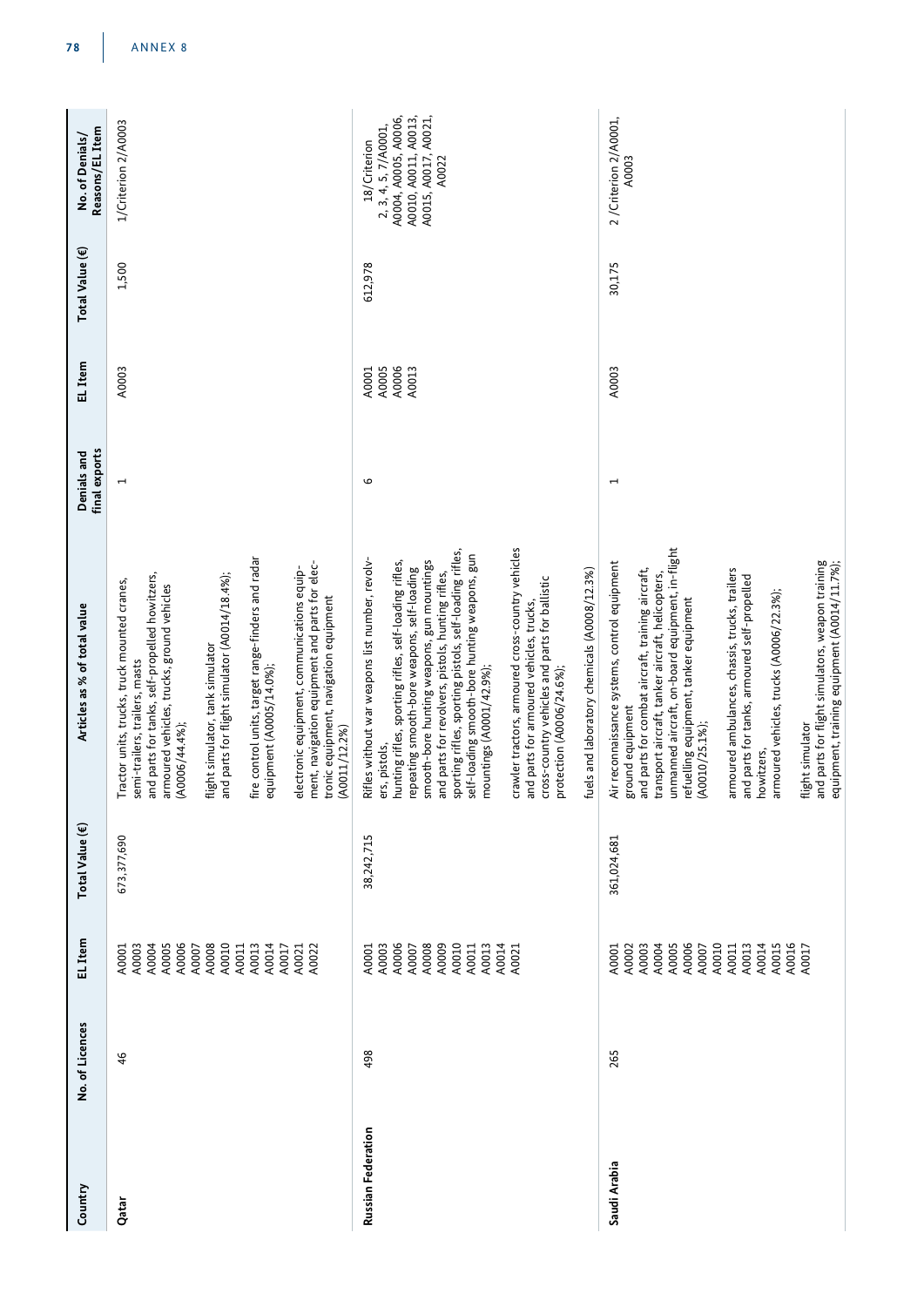| Country      | No. of Licences          | EL Item                                                     | Total Value (€) | Articles as % of total value                                                                                                                                                                                                                                     | final exports<br>Denials and | EL Item                 | Total Value (€) | Reasons/EL Item<br>No. of Denials/                                |
|--------------|--------------------------|-------------------------------------------------------------|-----------------|------------------------------------------------------------------------------------------------------------------------------------------------------------------------------------------------------------------------------------------------------------------|------------------------------|-------------------------|-----------------|-------------------------------------------------------------------|
| Saudi Arabia |                          | A0018<br>A0019<br>A0021<br>A0022                            |                 | guns, hunting rifles, sporting rifles, weapon sight-<br>rifles with war weapons list number, submachine<br>ing units and parts for rifles with war weapons<br>list number, submachine guns, hunting rifles,<br>weapon sighting units (A0001/9.8%);               |                              |                         |                 |                                                                   |
|              |                          |                                                             |                 | and parts for missiles, electricity generation<br>equipment, ground equipment for missiles<br>(A0004/7.5%);<br>missiles                                                                                                                                          |                              |                         |                 |                                                                   |
|              |                          |                                                             |                 | and parts for electronic equipment, communica-<br>tions equipment, electronic warfare, detection<br>communications equipment, navigation equip-<br>equipment (A0011/7.2%)<br>ment                                                                                |                              |                         |                 |                                                                   |
| Senegal      | $\overline{\phantom{0}}$ | A0013                                                       | 179,000         | Boots for clearing military munitions<br>(A0013/100%)                                                                                                                                                                                                            |                              |                         |                 |                                                                   |
| Serbia       | ౢ                        | A0008<br>A0002<br>A0003<br>A0001<br>A0007                   | 228,461         | and parts for rifles with war weapons list number,<br>submachine guns, pistols, hunting rifles, sporting<br>rifles (A0001/57.7%);<br>Hunting rifles                                                                                                              | 4                            | A0015<br>A0018<br>A0001 | 3,296,870       | A0001, A0006, A0010,<br>A0015, A0016, A0018<br>11/Criterion 4, 7/ |
|              |                          | A0013<br>A0018<br>A0021                                     |                 | laboratory chemicals, detection equipment and<br>parts for detection equipment (A0007/25.3%)                                                                                                                                                                     |                              |                         |                 |                                                                   |
| Seychelles   | $\sim$                   | A0001<br>A0015                                              | 37,540          | Pistols (A0001/55.9%);                                                                                                                                                                                                                                           |                              |                         |                 |                                                                   |
|              |                          |                                                             |                 | parts for thermal imaging equipment<br>(A0015/44.1%)                                                                                                                                                                                                             |                              |                         |                 |                                                                   |
| Sierra Leone | $\mathbf 2$              | A0006                                                       | 47,800          | Trucks (A0006/100%)                                                                                                                                                                                                                                              |                              |                         |                 |                                                                   |
| Singapore    | 218                      | A0006<br>A0003<br>A0004<br>A0005<br>A0001<br>A0002<br>A0007 | 205,997,631     | ous vehicles, bridgelayers, armoured engineering<br>and parts for tanks, armoured vehicles, amphibi-<br>mine-clearing equipment, ground vehicles<br>vehicles, trucks, cross-country vehicles,<br>Armoured bridgelayers, trucks<br>(A0006/63.5%);                 |                              |                         |                 |                                                                   |
|              |                          | A0008<br>A0009<br>A0010<br>A0013<br>A0014<br>A0011          |                 | ment, detection equipment, testing equipment,<br>ment, detection equipment, electricity supplies<br>communications equipment, navigation equip-<br>communications equipment, navigation equip-<br>components, electricity supplies and parts for<br>(A0011/17,5% |                              |                         |                 |                                                                   |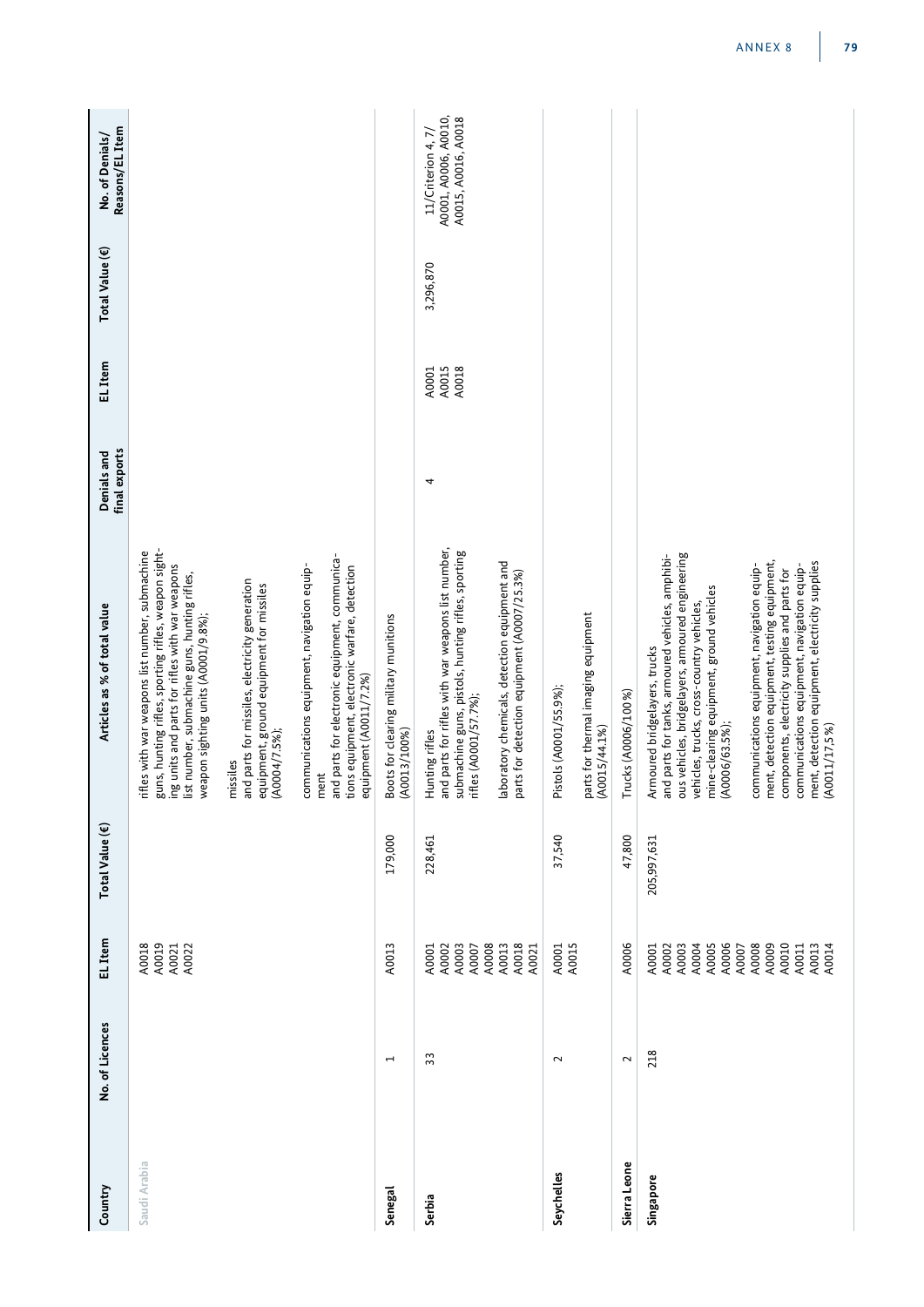| Land         | Genehmigungen<br>Anzahl der | AL-Position                                                                                                                                           | Gesamtwert<br>in Euro | Güter/in v, H, des Gesamtwertes                                                                                                                                                                                                                                                                                                                                                                                                                                                                                                                                                                                                                                                                                                                                                                                                                                                                                                                                                                                                                                                                                                                                                         | Ablehnungen end-<br>gültige Ausfuhren | AL-Position | Gesamtwert<br>in Euro | Gründe/AL-Position<br>Anzahl der Denials/ |
|--------------|-----------------------------|-------------------------------------------------------------------------------------------------------------------------------------------------------|-----------------------|-----------------------------------------------------------------------------------------------------------------------------------------------------------------------------------------------------------------------------------------------------------------------------------------------------------------------------------------------------------------------------------------------------------------------------------------------------------------------------------------------------------------------------------------------------------------------------------------------------------------------------------------------------------------------------------------------------------------------------------------------------------------------------------------------------------------------------------------------------------------------------------------------------------------------------------------------------------------------------------------------------------------------------------------------------------------------------------------------------------------------------------------------------------------------------------------|---------------------------------------|-------------|-----------------------|-------------------------------------------|
| Singapore    |                             | A0016<br>A0018<br>A0015<br>A0022<br>A0017<br>A0021                                                                                                    |                       |                                                                                                                                                                                                                                                                                                                                                                                                                                                                                                                                                                                                                                                                                                                                                                                                                                                                                                                                                                                                                                                                                                                                                                                         |                                       |             |                       |                                           |
| Somalia      | $\infty$                    | A0006<br>A0004<br>A0013                                                                                                                               | 722,478               | Armoured cross-country vehicles [EU delegation<br>and aid organisation] (A0006/92.6%)                                                                                                                                                                                                                                                                                                                                                                                                                                                                                                                                                                                                                                                                                                                                                                                                                                                                                                                                                                                                                                                                                                   |                                       |             |                       |                                           |
| South Africa | 228                         | A0010<br>A0003<br>A0005<br>A0006<br>A0008<br>A0009<br>A0013<br>A0015<br>A0016<br>A0004<br>A0007<br>A0011<br>A0018<br>A0001<br>A0002<br>A0022<br>A0021 | 14,088,327            | and parts for pistols, hunting rifles, sporting rifles,<br>tion systems, target range-finding systems, target<br>pistols, hunting rifles, sporting rifles, self-loading<br>gyros, testing equipment<br>and parts for fire control systems, target acquisi-<br>and parts for infrared equipment, thermal imag-<br>zers, mortars, hunting weapons, sporting weap-<br>ons, revolvers, pistols<br>naval equipment parts, aircraft parts, electronic<br>and ammunition parts for the following: howit-<br>parts, testing equipment, ground vehicle parts,<br>Image intensifier equipment, thermal imaging<br>equipment, thermal imaging system parts and<br>parts, technical documents for target locating<br>ammunition for howitzers, hunting weapons,<br>and parts for armoured vehicles, fire fighting<br>technology for ammunition parts, periscope<br>rifles, repeating smooth-bore weapons, gun<br>sporting revolvers, sporting pistols<br>detection systems (A0005/24.3%);<br>ing equipment (A0015/24.7%),<br>databases (A0022/4.5%);<br>vehicles (A0006/7.1%);<br>weapon sighting units<br>sporting weapons<br>(A0001/12.8%);<br>(A0003/6.0%);<br>mountings,<br>equipment<br>trucks | $\overline{ }$                        | A0001       | 499,151               | $7/C$ riterion 3, $7/$<br>A0001           |
|              |                             |                                                                                                                                                       |                       | sandwich panels for transport aircraft<br>(A0016/4.2%)                                                                                                                                                                                                                                                                                                                                                                                                                                                                                                                                                                                                                                                                                                                                                                                                                                                                                                                                                                                                                                                                                                                                  |                                       |             |                       |                                           |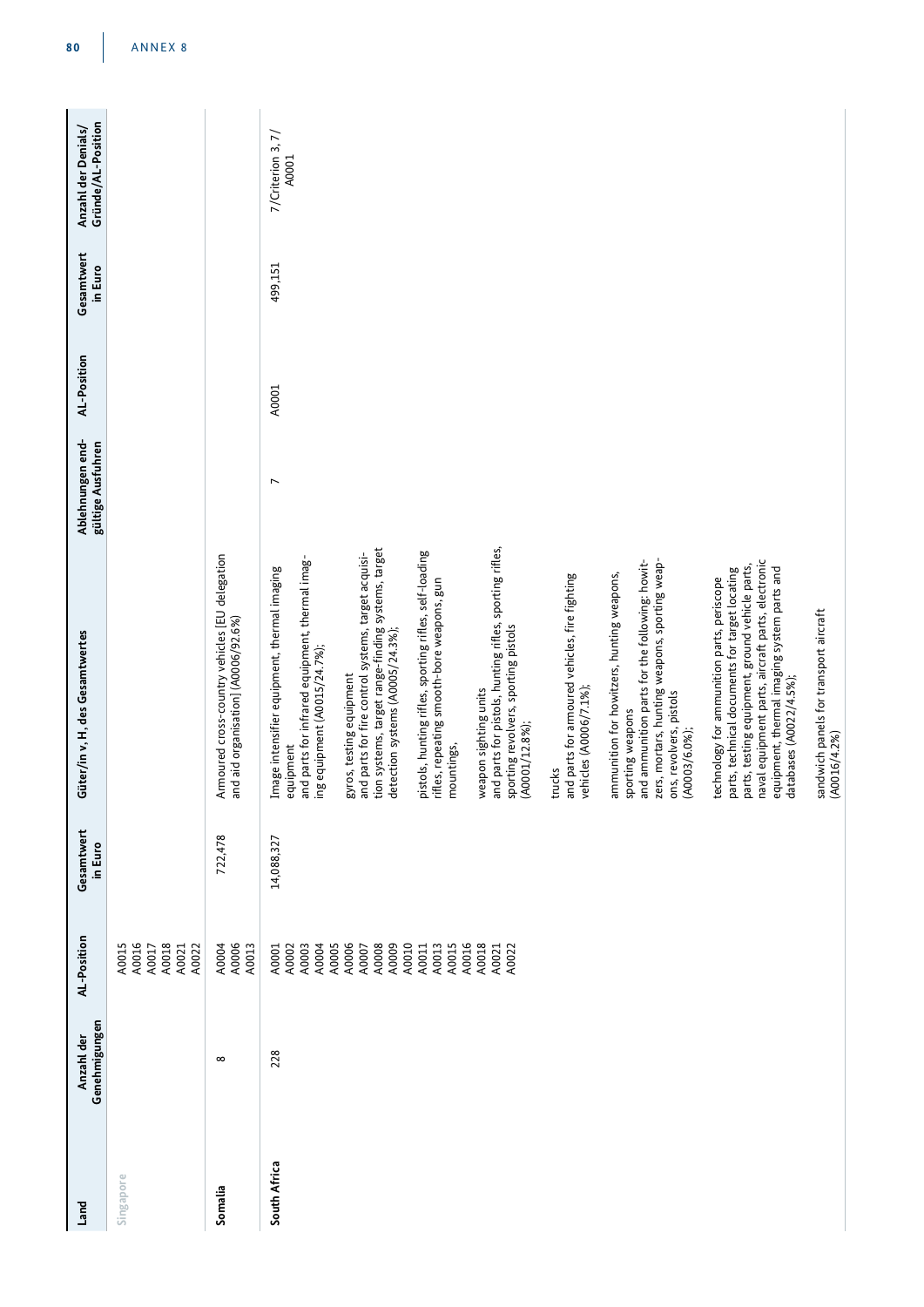| Country     | No. of Licences          | EL Item                                                     | Total Value (€) | Articles as % of total value                                                                                                                                                                                                 | final exports<br>Denials and | EL Item | Total Value (€) | Reasons/EL Item<br>No. of Denials/                 |
|-------------|--------------------------|-------------------------------------------------------------|-----------------|------------------------------------------------------------------------------------------------------------------------------------------------------------------------------------------------------------------------------|------------------------------|---------|-----------------|----------------------------------------------------|
| South Sudan | G                        | A0006<br>A0003                                              | 1,050,340       | [UN mission and aid organisation] (A0006/99.9%)<br>Parts für mine-clearing equipment                                                                                                                                         |                              |         |                 |                                                    |
| Sri Lanka   | $\sim$                   | A0008<br>A0013                                              | 9,843           | Splinter protection suit (A0013/99.6%)                                                                                                                                                                                       | H                            | A0015   | 13,375          | 1/Criterion 2/A0011                                |
| Sudan       | 3                        | A0003<br>A0006                                              | 586,071         | and parts for ballistic protection [EU delegation]<br>Armoured cross-country vehicles [embassy and<br>EU delegation]<br>(A0006/95.1%)                                                                                        |                              |         |                 |                                                    |
| Syria       | $\overline{1}$           | A0006<br>A0007                                              | 4,558,916       | Armoured cross-country vehicles [UN mission]<br>and ballistic protection [UN mission]<br>(A0006/95.7%)                                                                                                                       |                              |         |                 |                                                    |
| Tajikistan  | 4                        | A0006                                                       | 575,000         | Armoured cross-country vehicles [embassy]<br>and parts for mine-clearing equipment<br>(A0006/100%)                                                                                                                           | $\sim$                       | A0001   | 32,090          | 4/Criterion 7/A0001,<br>A0003                      |
| Tanzania    | O                        | A0006<br>A0003<br>A0001                                     | 209,151         | Armoured cross-country vehicles [embassy]<br>(A0006/93.2%)                                                                                                                                                                   | I                            | A0001   | 6,300           | 1/Criterion 3/A0001                                |
| Thailand    | 53                       | A0005<br>A0006<br>A0004<br>A0001                            | 32,497,937      | and parts for underwater detection equipment<br>(A0009/40.8%);<br>Sonar systems                                                                                                                                              |                              |         |                 | A0003, A0005, A0015,<br>3/Criterion 4, 7/<br>A0021 |
|             |                          | A0009<br>A0010<br>A0007                                     |                 | flight simulator and submarine simulator<br>(A0014/29.9%);                                                                                                                                                                   |                              |         |                 |                                                    |
|             |                          | A0013<br>A0014<br>A0015<br>A0018<br>A0011<br>A0022<br>A0021 |                 | and parts for electronic equipment, communica-<br>communications equipment, navigation equip-<br>detection equipment, testing equipment<br>tions equipment, navigation equipment,<br>ment, cathode ray tube<br>(A0011/12.6%) |                              |         |                 |                                                    |
| Timor-Leste | $\overline{\phantom{0}}$ | A0011                                                       | 22,632          | Parts for communications equipment<br>(A0011/12.6%)                                                                                                                                                                          |                              |         |                 |                                                    |
| Togo        | $\sim$                   | A0006                                                       | 262,800         | Trucks and armoured cross-country vehicles<br>(A0006/100%)                                                                                                                                                                   |                              |         |                 |                                                    |
| Tunisia     | 5                        | A0006<br>A0004                                              | 362,985         | and parts for armoured vehicles, trucks<br>(A0006/97.9%)<br>Trucks                                                                                                                                                           |                              |         |                 |                                                    |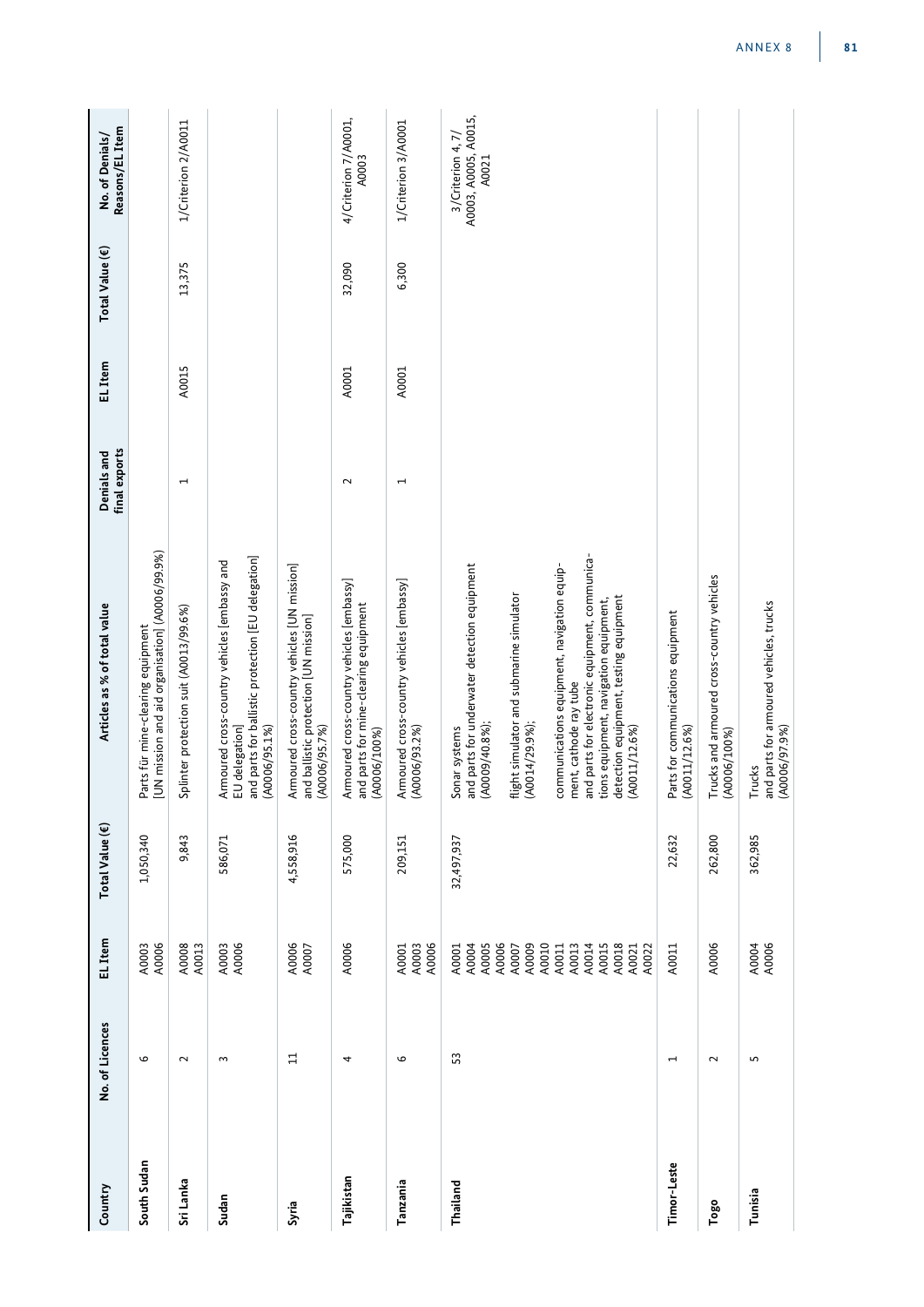| Country                        | No. of Licences          | EL Item                                                                                                                                                        | Total Value (€) | Articles as % of total value                                                                                                                                                                                                                                                                                                                                                                                                                                                                                                                                                                                                                                                                                                                                                                                                                                                                        | final exports<br>Denials and | EL Item                 | Total Value (€) | Reasons/EL Item<br>No. of Denials/   |
|--------------------------------|--------------------------|----------------------------------------------------------------------------------------------------------------------------------------------------------------|-----------------|-----------------------------------------------------------------------------------------------------------------------------------------------------------------------------------------------------------------------------------------------------------------------------------------------------------------------------------------------------------------------------------------------------------------------------------------------------------------------------------------------------------------------------------------------------------------------------------------------------------------------------------------------------------------------------------------------------------------------------------------------------------------------------------------------------------------------------------------------------------------------------------------------------|------------------------------|-------------------------|-----------------|--------------------------------------|
| Turkmenistan                   | $\overline{12}$          | A0016<br>A0006<br>A0008<br>A0004<br>A0011<br>A0021                                                                                                             | 39,317,453      | Communications equipment, equipment for elec-<br>tronic counter/protective measures and parts for<br>communications equipment, electronic counter/<br>protective measures, assemblies (A0011/81.0%)                                                                                                                                                                                                                                                                                                                                                                                                                                                                                                                                                                                                                                                                                                 | $\overline{ }$               | A0001                   | 2,150           | $2$ /Criterion 2, 7/<br>A0001        |
| Uganda                         | $\overline{\phantom{0}}$ | A0006                                                                                                                                                          | 195,000         | Armoured cross-country vehicles [embassy]<br>(A0006/100%)                                                                                                                                                                                                                                                                                                                                                                                                                                                                                                                                                                                                                                                                                                                                                                                                                                           |                              |                         |                 |                                      |
| Ukraine                        | 127                      | A0006<br>A0003<br>A0008<br>A0013<br>A0001                                                                                                                      | 4,819,412       | Rifles without war weapons list numbers, hunting<br>rifles, sporting rifles, self-loading rifles, self-load-<br>self-loading rifles, self-loading smooth-bore<br>and parts for hunting rifles, sporting rifles,<br>ing smooth-bore hunting weapons<br>hunting weapons<br>(A0001/61.8%);                                                                                                                                                                                                                                                                                                                                                                                                                                                                                                                                                                                                             | $\sim$                       | A0003<br>A0005<br>A0001 | 118,502         | 2/Criterion 7/A0003,<br>A0005, A0015 |
| Venstnu                        | $\Omega$                 | A0008<br>A0001                                                                                                                                                 | 45,024          | and parts for pistols, hunting rifles, sporting rifles,<br>sporting revolvers, sporting pistols (A0001/97.7%)<br>Pistols, hunting rifles, sporting rifles, silencers                                                                                                                                                                                                                                                                                                                                                                                                                                                                                                                                                                                                                                                                                                                                | $\overline{\phantom{0}}$     | A0001                   | 27,000          | 1/Criterion 7/A0001                  |
| <b>Arab Emirates</b><br>United | 188                      | A0010<br>A0003<br>A0005<br>A0006<br>A0009<br>A0013<br>A0014<br>A0015<br>A0016<br>A0018<br>A0019<br>A0002<br>A0004<br>A0007<br>A0001<br>A0011<br>A0017<br>A0021 | 128,650,220     | protection plating (for tests) and parts for mobile<br>target range-finders, target detection equipment,<br>weapons control systems, target detection equip-<br>and parts for missiles, explosive devices, antenna<br>Cartridge trays and projectile trays for ammuni-<br>simulation ammunition, marine mine-clearance<br>tanks, self-propelled howitzers, armoured vehi-<br>cles, amphibious vehicles, trucks, cross-country<br>mobile electricity supplies, containers, ballistic<br>armoured cross-country vehicles and parts for<br>vehicles, ground vehicles, ballistic protection<br>and parts for fire control systems, on-board<br>trucks, semi-trailer towing vehicles, trailers,<br>electricity supplies (A0017/9.6%);<br>tion manufacture (A0016/23.2%);<br>equipment, missile launchers<br>facilities (A0004/18.2%);<br>testing equipment<br>(A0006/12.4%);<br>$(A0005/11.0\%)$<br>ment | 3                            | A0018<br>A0006<br>A0001 | 235,701         | 2/Criterion 7/A0006,<br>A0018        |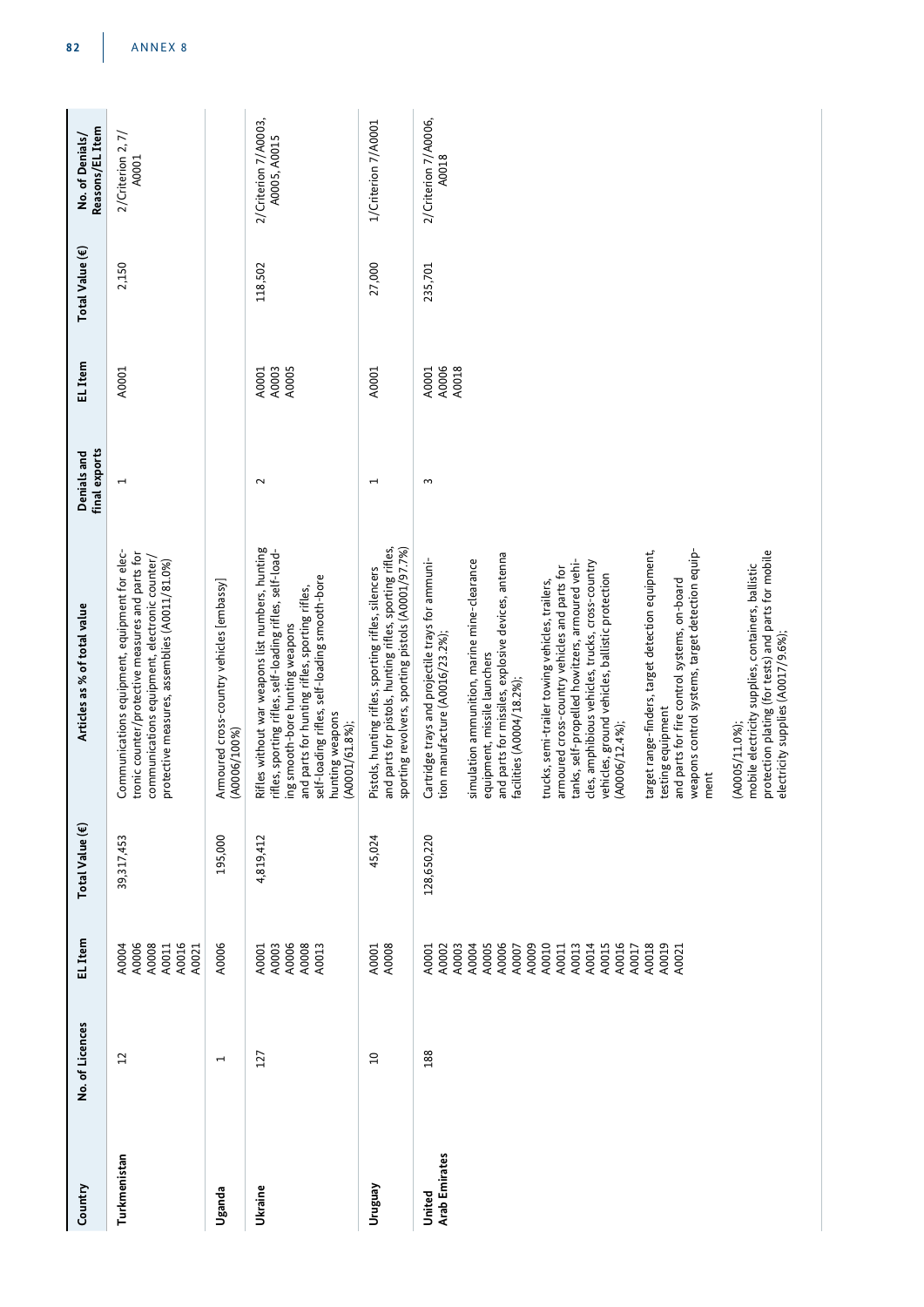| Country                 | No. of Licences | EL Item                                            | Total Value (€) | Articles as % of total value                                                                                                                                                                                                                                                        | final exports<br>Denials and | EL Item | Total Value (€) | Reasons/EL Item<br>No. of Denials/                   |
|-------------------------|-----------------|----------------------------------------------------|-----------------|-------------------------------------------------------------------------------------------------------------------------------------------------------------------------------------------------------------------------------------------------------------------------------------|------------------------------|---------|-----------------|------------------------------------------------------|
| Arab Emirates<br>United |                 |                                                    |                 | and parts for electronic equipment, communica-<br>tions equipment, jamming transmitters<br>communications equipment<br>(A0011/9.0%)                                                                                                                                                 |                              |         |                 |                                                      |
| Venezuela               | $\overline{ }$  | A0006                                              | 194,846         | Armoured cross-country vehicles [embassy]<br>(A0006/100%)                                                                                                                                                                                                                           |                              |         |                 | 3/Criterion 4/A0002,<br>A0015                        |
| Viet Nam                | $\infty$        | A0008<br>A0005<br>A0013<br>A0011<br>A0007<br>A0021 | 2,589,347       | parts for target acquisition systems<br>and parts for detection equipment<br>Detection equipment<br>(A0007/77.8%);<br>(A0005/10, 1%                                                                                                                                                 | H                            | A0018   | 36,000          | 2, 4, 7/A0005, A0009,<br>A0015, A0018<br>4/Criterion |
| Yemen                   | $\sim$          | A0006                                              | 446,077         | Armoured cross-country vehicles and parts for<br>ballistic protection (A0006/100%)                                                                                                                                                                                                  |                              |         |                 |                                                      |
| Zambia                  | 20              | A0003<br>A0001                                     | 118,376         | Hunting rifles, self-loading smooth-bore hunting<br>and parts for hunting weapons (A0001/82.6%)<br>weapons                                                                                                                                                                          |                              |         |                 |                                                      |
| Bermuda                 | $\circ$         | A0018<br>A0001                                     | 90,125          | and parts for rifles with war weapons list number<br>Rifles with war weapons list number<br>(A0001/98.5%)                                                                                                                                                                           |                              |         |                 |                                                      |
| Greenland               | $\circ$         | A0003<br>A0001                                     | 24,246          | weapon sighting units and parts for pistols, hunt-<br>Rifles without war weapons list number, pistols,<br>hunting rifles, repeating smooth-bore weapons,<br>ing rifles (A0001/95.6%)                                                                                                |                              |         |                 |                                                      |
| Hong Kong               | 15              | A0003<br>A0013<br>A0007<br>A0001<br>A0017<br>A0022 | 249,067         | Rifles with war weapons list number, submachine<br>ammunition for grenade launchers and automatic<br>rifles with war weapons list number, submachine<br>pistols, silencers, gun mountings and parts for<br>grenade launchers (A0003/25,8%)<br>guns, pistols (A0001/63.3%);<br>guns, |                              |         |                 |                                                      |
| Cayman Islands          | H               | A0001                                              | 8,841           | and parts for rifles with war weapons list<br>Rifles with war weapons list number<br>number (A0001/100%)                                                                                                                                                                            |                              |         |                 |                                                      |
| Масао                   |                 |                                                    |                 |                                                                                                                                                                                                                                                                                     |                              |         |                 | 1/Criterion 7/A0001                                  |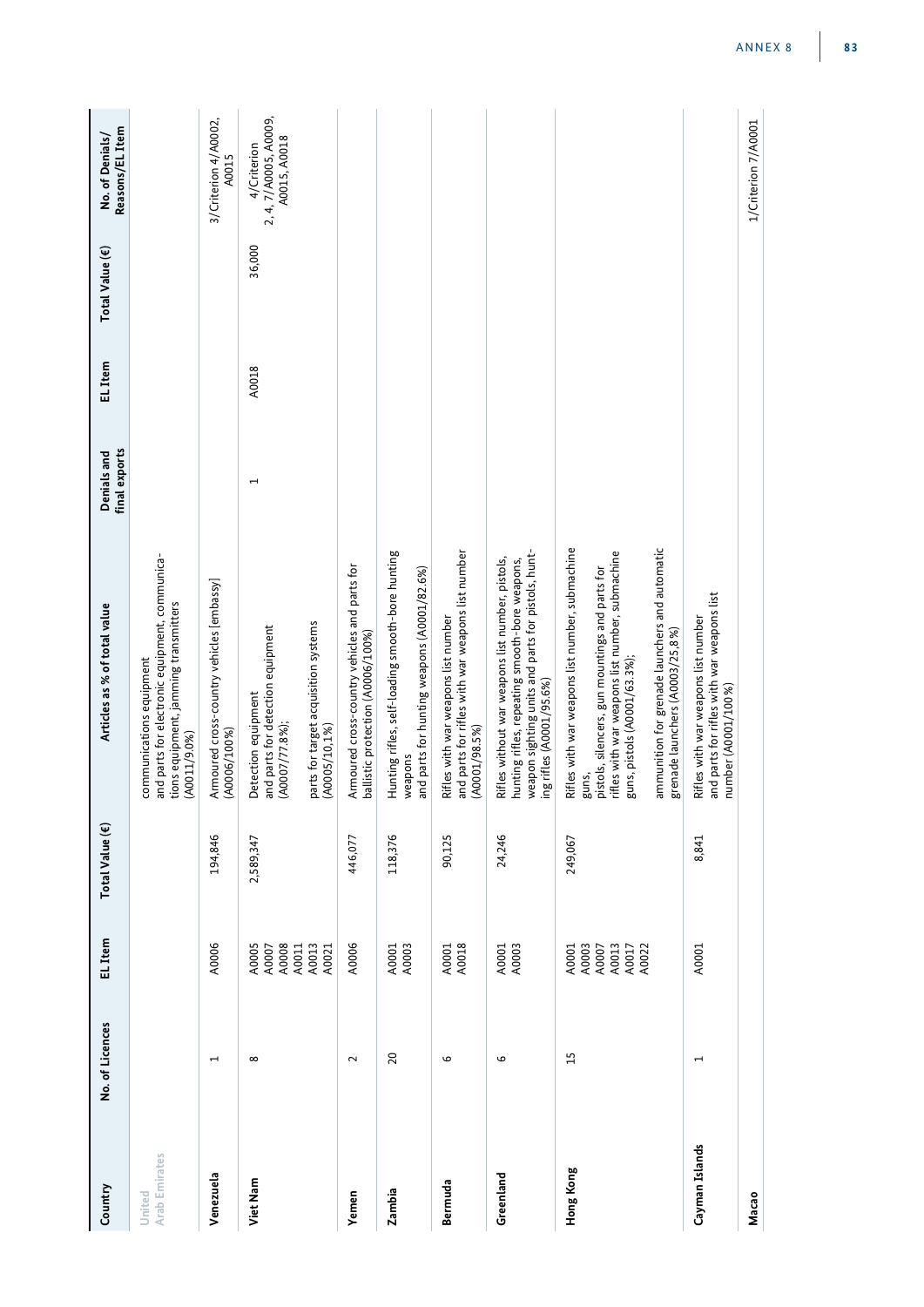| A0006<br>A0010<br>A0003<br>20<br>sporting rifles, self-loading smooth-bore hunting<br>Parts for mine-clearing equipment [UN mission]<br>ifles, silencers, weapon sighting units and parts<br>and parts for submarines, underwater detection<br>mobile electricity supplies and parts for diving<br>Sniper rifles, revolvers, pistols, hunting rifles,<br>diving equipment, life jackets, life preservers,<br>parrel blanks and rifle barrels (A0016/18.6%)<br>ifles, gun mountings, weapon sighting units<br>or revolvers, pistols, hunting rifles, sporting<br>and parts for communications equipment,<br>detection equipment, electricity supplies<br>equipment, mobile electricity supplies<br>ship body conduits<br>Electricity supplies<br>A0017/33.4%);<br>A0001/74.7%);<br>A0011/33.5%);<br>A0009/24.3%)<br>A0006/100%)<br>3,605,770,546<br>200,000<br>14,982,725<br>318,390<br>A0006<br>A0001<br>A0003<br>A0016<br>A0018<br>A0001<br>A0005<br>A0005<br>A0007<br>A00011<br>A0011<br>A0021<br>A0022<br>4,200<br>33<br>$\overline{34}$<br>Western Sahara<br>New Caledonia<br>Taiwan<br>Total | Country | No. of Licences | EL Item | Total Value (€) | Articles as % of total value | final exports<br>Denials and | EL Item | Total Value (€) | Reasons/EL Item<br>No. of Denials/                                   |
|---------------------------------------------------------------------------------------------------------------------------------------------------------------------------------------------------------------------------------------------------------------------------------------------------------------------------------------------------------------------------------------------------------------------------------------------------------------------------------------------------------------------------------------------------------------------------------------------------------------------------------------------------------------------------------------------------------------------------------------------------------------------------------------------------------------------------------------------------------------------------------------------------------------------------------------------------------------------------------------------------------------------------------------------------------------------------------------------------|---------|-----------------|---------|-----------------|------------------------------|------------------------------|---------|-----------------|----------------------------------------------------------------------|
|                                                                                                                                                                                                                                                                                                                                                                                                                                                                                                                                                                                                                                                                                                                                                                                                                                                                                                                                                                                                                                                                                                   |         |                 |         |                 |                              |                              |         |                 |                                                                      |
|                                                                                                                                                                                                                                                                                                                                                                                                                                                                                                                                                                                                                                                                                                                                                                                                                                                                                                                                                                                                                                                                                                   |         |                 |         |                 |                              |                              |         |                 |                                                                      |
|                                                                                                                                                                                                                                                                                                                                                                                                                                                                                                                                                                                                                                                                                                                                                                                                                                                                                                                                                                                                                                                                                                   |         |                 |         |                 |                              |                              |         | 1,503,679       | 13/Criterion 4/A0003,<br>A0005, A0006, A0009,<br>A0010, A0011, A0018 |
|                                                                                                                                                                                                                                                                                                                                                                                                                                                                                                                                                                                                                                                                                                                                                                                                                                                                                                                                                                                                                                                                                                   |         |                 |         |                 |                              |                              |         |                 |                                                                      |
|                                                                                                                                                                                                                                                                                                                                                                                                                                                                                                                                                                                                                                                                                                                                                                                                                                                                                                                                                                                                                                                                                                   |         |                 |         |                 |                              |                              |         | 10,030,324      |                                                                      |

port project and rejected applications under the War Weapons Control Act. They may be recognized from discrepancies between the "No. of Denials/<br>Reasons/EL Item" column and the "Denials/Final Exports" column. port project and rejected applications under the War Weapons Control Act. They may be recognized from discrepancies between the "No. of Denials/ The above cited denials contain, apart from denied licence applications, also denied advance inquiries about licensing prospects for a concrete ex-The above cited denials contain, apart from denied licence applications, also denied advance inquiries about licensing prospects for a concrete ex-Reasons/EL Item" column and the "Denials/Final Exports" column.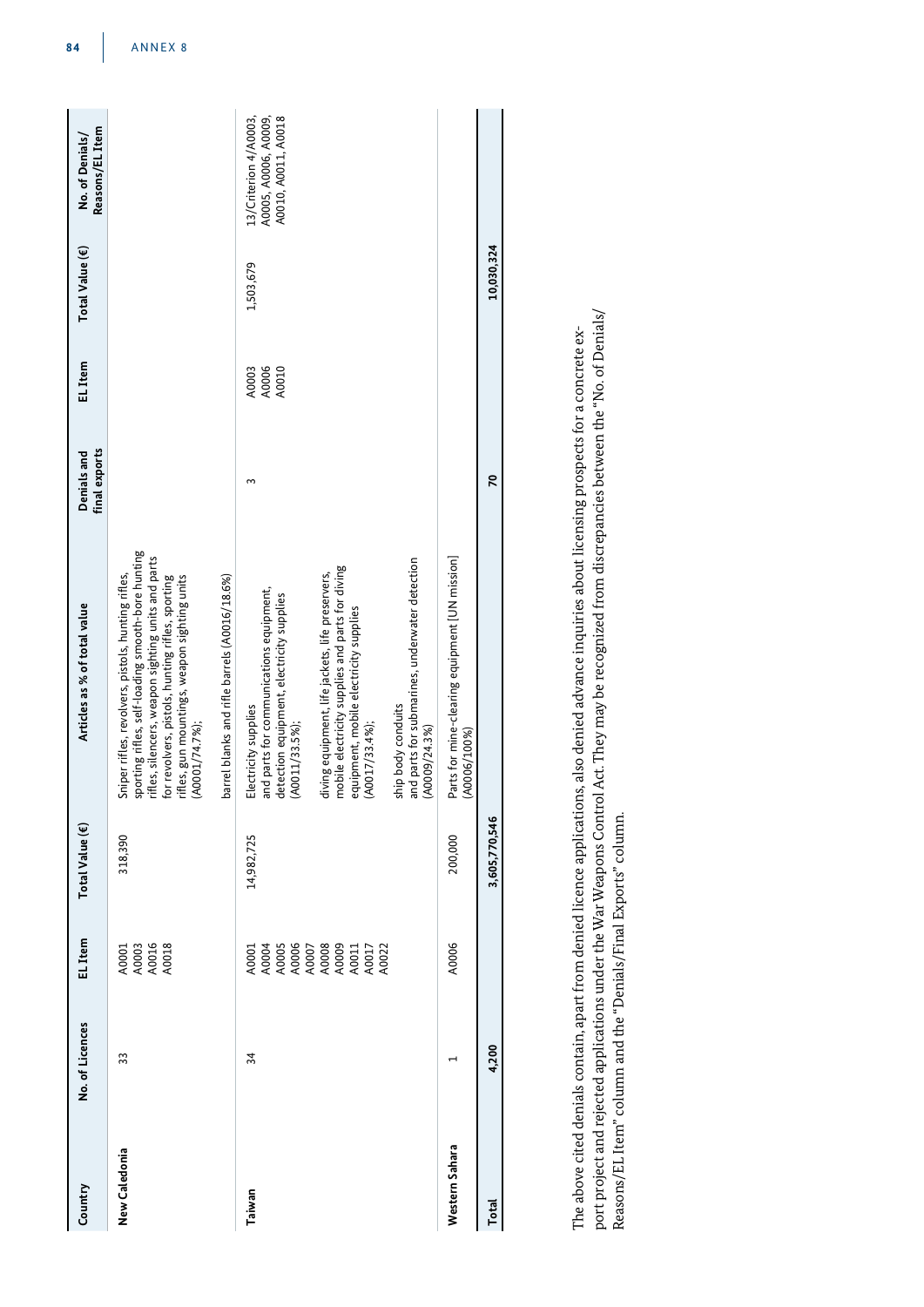# Annex 9

#### **Collective export licences in 2013**

In the reference year, a total of 56 new collective export licences were authorised for military equipment (final exports) with a total value of  $\in$  2,494,450,247.

| No. of collective<br>licences | <b>EL Item</b> | <b>Total Value</b><br>$(\epsilon)$ |
|-------------------------------|----------------|------------------------------------|
| 56                            | A0001          | 2.494.450.247                      |
|                               | A0002          |                                    |
|                               | A0003          |                                    |
|                               | A0004          |                                    |
|                               | A0005          |                                    |
|                               | A0006          |                                    |
|                               | A0008          |                                    |
|                               | A0009          |                                    |
|                               | A0010          |                                    |
|                               | A0011          |                                    |
|                               | A0012          |                                    |
|                               | A0013          |                                    |
|                               | A0014          |                                    |
|                               | A0015          |                                    |
|                               | A0016          |                                    |
|                               | A0017          |                                    |
|                               | A0018          |                                    |
|                               | A0021          |                                    |
|                               | A0022          |                                    |

Collective licences generally cover more than one country of destination. The following overview shows how many collective export licences cite end-users from a certain country.

| <b>Country of destination</b> | No. of collective licences |
|-------------------------------|----------------------------|
| Albania                       | 1                          |
| Austria                       | 9                          |
| Australia                     | 4                          |
| Belgium                       | 14                         |
| <b>Brazil</b>                 | 1                          |
| <b>Bulgaria</b>               | 2                          |
| Canada                        | 5                          |
| Chile                         | 1                          |
| Croatia                       | 1                          |
| Cyprus <sup>59</sup>          | $\overline{2}$             |
| Czech Republic                | 3                          |
| Denmark                       | 6                          |
| Estonia                       | $\overline{2}$             |
| Finland                       | 6                          |

| <b>Country of destination</b> | No. of collective licences |
|-------------------------------|----------------------------|
| France                        | 26                         |
| Germany                       | $\mathbf{1}$               |
| Greece                        | 7                          |
| Hungary                       | 3                          |
| Ireland                       | $\overline{\mathbf{4}}$    |
| Israel                        | 3                          |
| Italy                         | 31                         |
| Korea, Republic               | $\mathbf{1}$               |
| Latvia                        | 2                          |
| Lithuania                     | $\overline{2}$             |
| Luxembourg                    | 10                         |
| Malaysia                      | 5                          |
| Malta                         | $\overline{2}$             |
| <b>Netherlands</b>            | 15                         |
| Norway                        | 6                          |
| Poland                        | 3                          |
| Portugal                      | 5                          |
| Romania                       | 3                          |
| Saudi Arabia                  | 4                          |
| Slovakia                      | $\overline{2}$             |
| Slovenia                      | 3                          |
| Spain                         | 26                         |
| Sweden                        | 15                         |
| Switzerland                   | 10                         |
| Turkey                        | 11                         |
| United Kingdom                | 40                         |
| <b>United States</b>          | 16                         |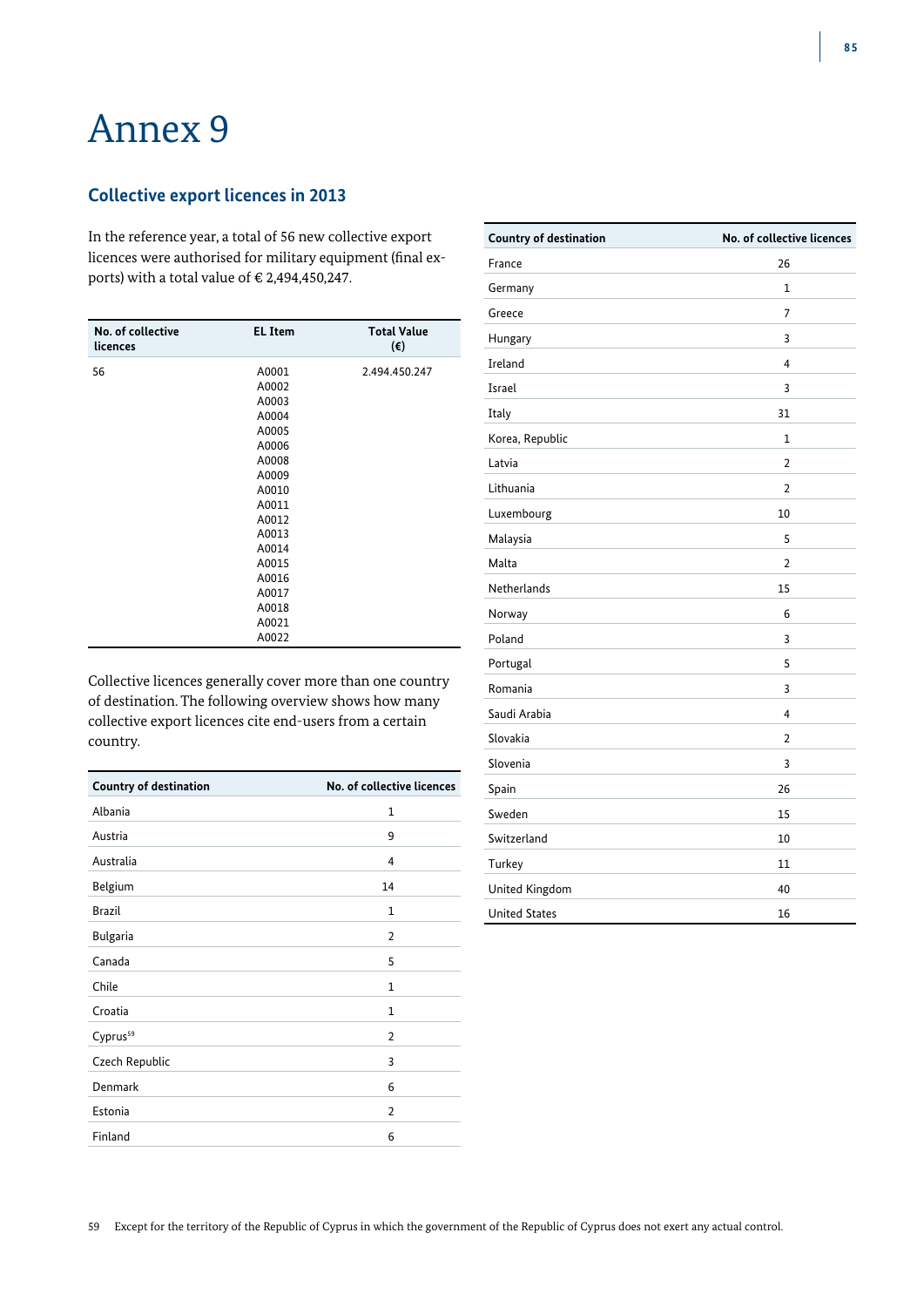| - 1<br>a a shekara |  |
|--------------------|--|
| X<br>ij<br>б<br>I  |  |
| $\Box$             |  |
| C                  |  |

# Brokerage transactions by country in 2013 **Brokerage transactions by country in 2013**

Licences for trading and brokering transactions (Part IA - military articles, final exports) in 2013 **Licences for trading and brokering transactions (Part IA - military articles, final exports) in 2013**

| Country of destination  | Number                                                                     | Total value in $\epsilon$ | Description of articles                                                                                                               | Value in €                  | EL Item                    | Country of origin                         |
|-------------------------|----------------------------------------------------------------------------|---------------------------|---------------------------------------------------------------------------------------------------------------------------------------|-----------------------------|----------------------------|-------------------------------------------|
| Bahrain                 | $\overline{ }$                                                             | 19,900                    | 000 items Autoinjectors<br>Ţ,                                                                                                         | 19,900                      | A0007F                     | <b>United States</b>                      |
| Brazil                  | $\sim$                                                                     | 193,379                   | Maintenance software for communications equipment 1<br>item proof stand for automatic cannon<br>3 items Communications equipment and  | 92,000<br>85,078<br>16,301  | A0021A<br>A0018A<br>A0011A | Switzerland<br>Switzerland<br>Switzerland |
| Colombia                | $\mathbf{\mathbf{\mathbf{\mathbf{\mathbf{\mathbf{\mathbf{\mathbf{H}}}}}}}$ | 5,700,000                 | item Submarine periscope with spare parts<br>$\mathbf{\mathbf{\mathbf{\mathsf{H}}}}$                                                  | 5,700,000                   | A0005                      | South Africa                              |
| Indonesia               | H                                                                          | 143,000                   | 500 items Radar decoys<br>Ln                                                                                                          | 143,000                     | A0004C                     | Turkey                                    |
| Jordan                  | ⊣                                                                          | 70,000                    | item Truck<br>$\overline{ }$                                                                                                          | 70,000                      | A0006A                     | United Arab Emirates                      |
| Kazakhstan              | $\overline{\phantom{0}}$                                                   | 487                       | 14 pairs Chemical protection boot socks                                                                                               | 487                         | A0007F                     | <b>United States</b>                      |
| Korea, Republic         | $\mathord{\text{--}}$                                                      | 1,834,533                 | 400 sets Parts for demolition snakes                                                                                                  | 1,834,533                   | A0004B                     | Israel                                    |
| Lebanon                 | $\mathbf \tau$                                                             | 27,000,000                | items Patrol boats<br>3                                                                                                               | 27,000,000                  | <b>A0009A</b>              | Singapore                                 |
| Malaysia                |                                                                            | 42,170                    | item Communications equipment<br>item Application software update<br>$\mathrel{\blacksquare}$                                         | 38,336<br>3,834             | A0011A<br>A0021A           | Switzerland<br>Switzerland                |
| Niger                   | $\mathrel{\dashv}$                                                         | 200,000                   | item Cross-country vehicle<br>$\overline{\phantom{0}}$                                                                                | 200,000                     | A0006B                     | Colombia                                  |
| Oman                    | $\sim$                                                                     | 201,125                   | 8 item Autoinjektors<br>item Truck<br>$\overline{\phantom{0}}$<br>4                                                                   | 1,125<br>200,000            | A0006A<br>A0007F           | United Arab Emirates<br>United States     |
| Saudi Arabia            | $\mathord{\text{--}}$                                                      | 5,000,000                 | item Simulation and internet training system<br>item Communications equipment                                                         | 0<br>5,000,000              | A0011A<br>A0021B           | South Africa<br>South Africa              |
| South Africa            | $\infty$                                                                   | 306,601                   | 331 items Bulletproof glass                                                                                                           | 306,601                     | A0006A                     | Israel                                    |
| Turkey                  | $\sim$                                                                     | 632,000                   | 500,000 items Ammunition for rifles<br>48 items Decontaminants                                                                        | 132,000<br>500,000          | A0007F<br>A0003A           | United States<br><b>United States</b>     |
| Turkmenistan            | $\overline{\phantom{0}}$                                                   | 1,458,519                 | 70 systems Radio equipment                                                                                                            | 1,458,519                   | A0011A                     | Australia                                 |
| Arab Emirates<br>United | $\sim$                                                                     | 263,814                   | 72 items Parts for protective ventilation facilities<br>application software and software updates<br>1 item key management centre and | 34,506<br>214,560<br>14,748 | A0007F<br>A0011A<br>A0021A | Switzerland<br>Switzerland<br>Norway      |
| Total                   | 27                                                                         | 43,065,528                |                                                                                                                                       |                             |                            |                                           |
|                         |                                                                            |                           |                                                                                                                                       |                             |                            |                                           |

Rejected licences for trading and brokering transactions (Part IA - military articles, final exports) in 2013 **Rejected licences for trading and brokering transactions (Part IA - military articles, final exports) in 2013**

**–**

Country of origin **Country of destination Number Total value in € Description of articles Value in € EL Item Country of origin** EL Item Value in  $\epsilon$ Description of articles Total value in  $\epsilon$ **Number**  $\overline{1}$ Country of destination **–**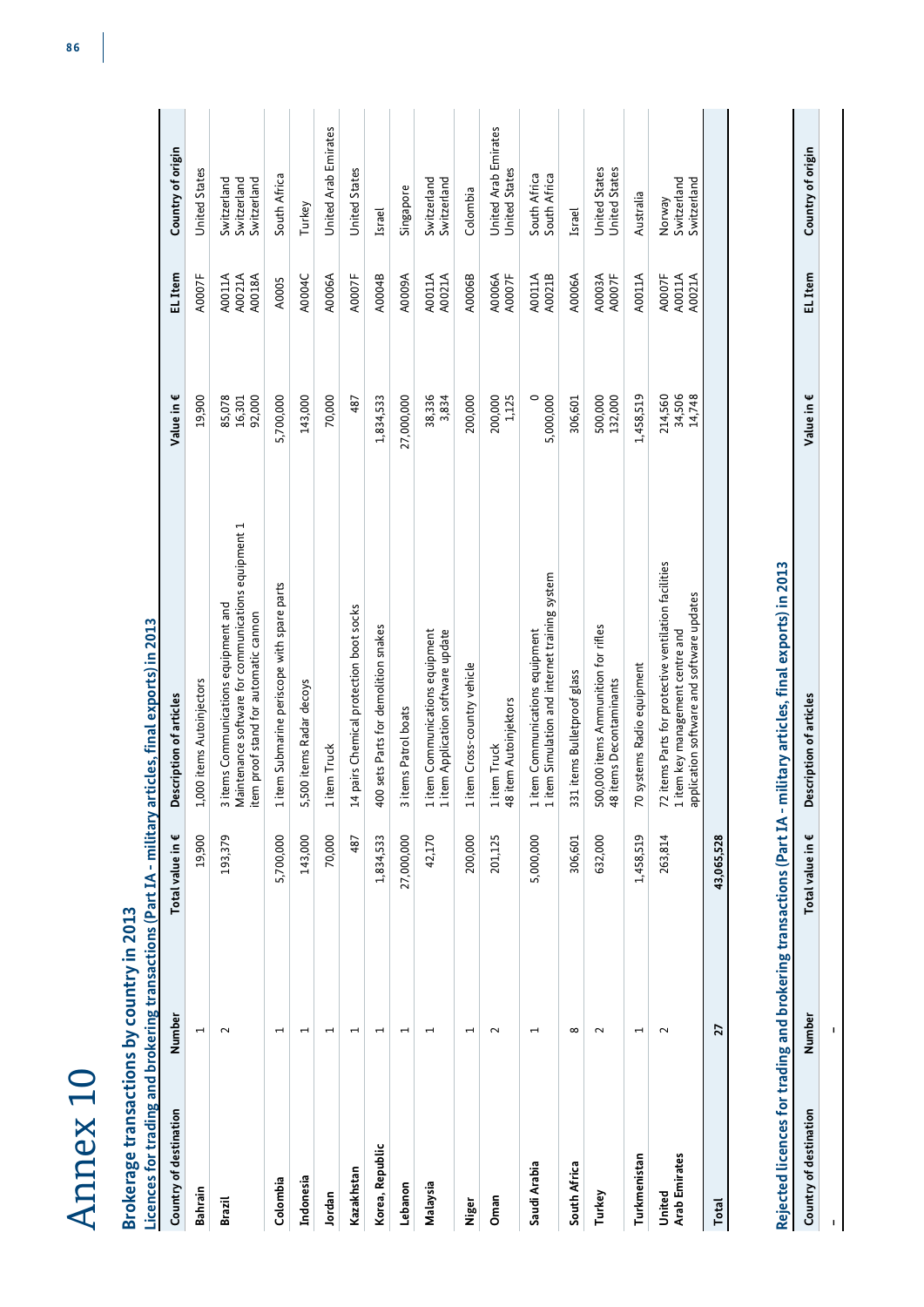# Annex 11

## **Reported exports of small arms and light weapons to the UN Register of Conventional Arms in 2013**

#### **1. Small arms**

#### 1.1. Rifles and carbines 1.3. Assault rifles

| Final country of import | Quantity |
|-------------------------|----------|
| Bulgaria                | 24       |
| Canada                  | 21.000   |
| Switzerland             | 1.003    |

#### 1.2. Submachine guns

| Final country of import     | Quantity       |
|-----------------------------|----------------|
| Australia                   | 4              |
| Belgium                     | 49             |
| <b>Brazil</b>               | $\mathbf{1}$   |
| Canada                      | 14             |
| Chile                       | 12             |
| Czech Republic              | 14             |
| Denmark                     | 10             |
| Estonia                     | 31             |
| Finland                     | 25             |
| France                      | $\overline{a}$ |
| Hungary                     | 130            |
| India                       | 100            |
| Indonesia                   | 183            |
| Japan                       | 521            |
| Korea, Republic             | 10             |
| Kuwait                      | $\mathbf{1}$   |
| Luxembourg                  | 36             |
| Malaysia                    | 36             |
| Norway                      | $\mathbf{1}$   |
| Oman                        | 250            |
| Poland                      | 73             |
| Portugal                    | 15             |
| Saudi Arabia                | 20             |
| Singapore                   | 168            |
| Spain                       | 65             |
| Sweden                      | 1              |
| Switzerland                 | 149            |
| <b>United Arab Emirates</b> | 341            |
| <b>United States</b>        | 725            |
| Hong Kong                   | 75             |

| Final country of import     | Quantity |
|-----------------------------|----------|
| Afghanistan (embassy)       | 12       |
| Australia                   | 120      |
| Canada                      | 47       |
| Chile                       | 1        |
| Croatia                     | 26       |
| Czech Republic              | 25       |
| Denmark                     | 7        |
| Estonia                     | 76       |
| Finland                     | 20       |
| France                      | 406      |
| Hungary                     | 2        |
| Indonesia                   | 2        |
| Ireland                     | 123      |
| Italy                       | 41       |
| Japan                       | 98       |
| Jordan                      | 4        |
| Korea, Republic             | 20       |
| Latvia                      | 850      |
| Malta                       | 2        |
| Netherlands                 | 64       |
| Norway                      | 10.003   |
| Oman                        | 3.201    |
| Poland                      | 60       |
| Portugal                    | 24       |
| Saudi Arabia                | 18.201   |
| Singapore                   | 9        |
| Slovenia                    | 4        |
| Spain                       | 129      |
| Sweden                      | 26       |
| Switzerland                 | 4        |
| <b>United Arab Emirates</b> | 167      |
| United Kingdom              | 257      |
| <b>United States</b>        | 927      |
| Bermuda                     | 60       |
| Cayman Islands              | 6        |
| Hong Kong                   | 1        |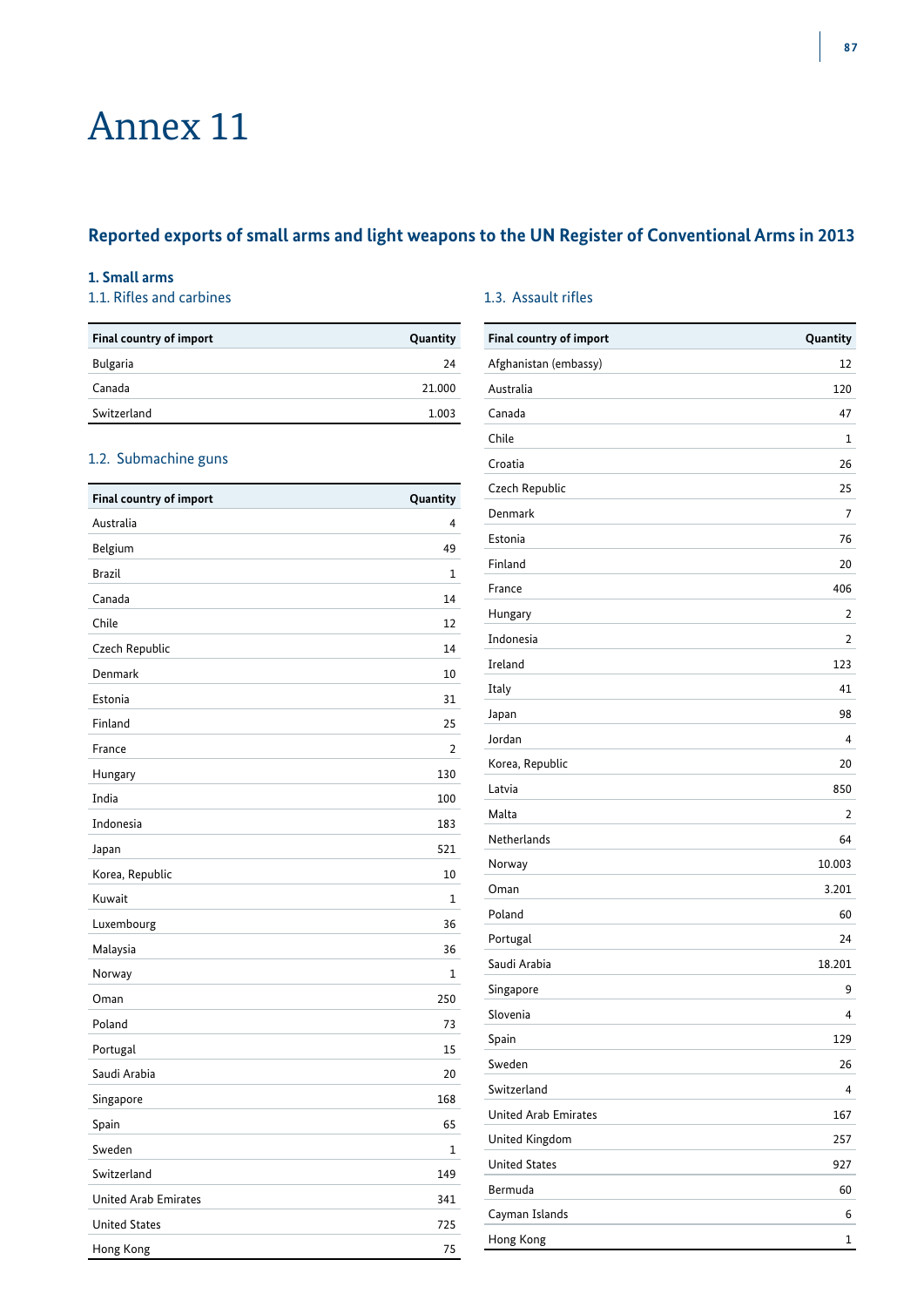#### 1.4. Light machine guns 2.2. Recoilless rifles

| <b>Final country of import</b> | Quantity |
|--------------------------------|----------|
| <b>Brazil</b>                  | 10       |
| Chile                          | 4        |
| <b>Netherlands</b>             |          |
| Oman                           | 204      |
| Slovenia                       |          |

| Final country of import | Quantity |
|-------------------------|----------|
| Belgium                 | 378      |
| Jordan                  | 502      |
| Singapore               | 6,000    |
| Switzerland             | 70       |

### 2.3. MANPADS

| Final country of import | Quantity |
|-------------------------|----------|
| Luxembourg (NATO)       |          |

#### **2. Light weapons**

#### 2.1. Grenade launchers integrated into small arms or assembled individually

| <b>Final country of import</b> | Quantity       |
|--------------------------------|----------------|
| Australia                      | 2              |
| Canada                         | 61             |
| Chile                          | 1              |
| Czech Republic                 | 10             |
| Estonia                        | 10             |
| France                         | 77             |
| Ireland                        | $\overline{2}$ |
| Italy                          | 3              |
| Japan                          | 173            |
| Latvia                         | 50             |
| Lithuania                      | 30             |
| Netherlands                    | 12             |
| Norway                         | 13             |
| Poland                         | $\overline{4}$ |
| Portugal                       | 3              |
| Spain                          | 3              |
| <b>United Arab Emirates</b>    | 108            |
| United Kingdom                 | 1,607          |
| <b>United States</b>           | 554            |

#### 2.4. Mortars of less than 100m calibre

| Final country of import | Quantity |
|-------------------------|----------|
| Lithuania               |          |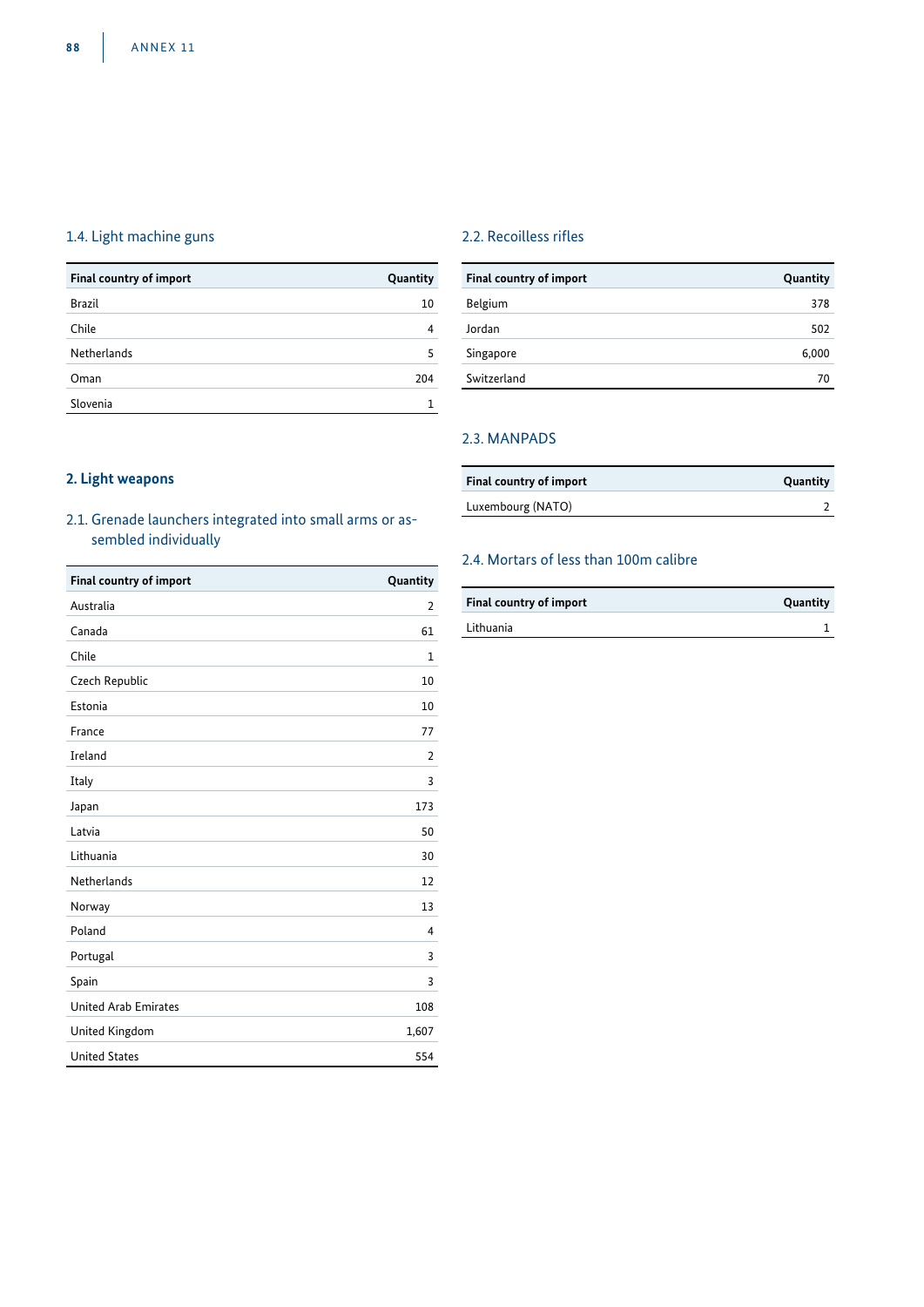# Annex 12

### **DAC List of ODA Recipients Effective for reporting on 2011, 2012 and 2013 flows**

| <b>Least Developed</b>   | <b>Other Low Income Countries</b> | <b>Lower Middle Income</b>       | <b>Upper Middle Income</b>               |
|--------------------------|-----------------------------------|----------------------------------|------------------------------------------|
| <b>Countries</b>         | (per capita GNI                   | <b>Countries and Territories</b> | <b>Countries and Territories</b>         |
|                          | $<$ \$1,005 in 2010)              | (per capita GNI                  | (per capita GNI                          |
|                          |                                   | $$1,006 - $3,975$ in 2010)       | $$3,976 - $12,275$ in 2010)              |
|                          |                                   |                                  |                                          |
| Afghanistan              | Kenya                             | Armenia                          | Albania                                  |
| Angola                   | Korea, Dem. Rep.                  | Azerbaijan                       | Algeria                                  |
| Bangladesh               | Kyrgyz Rep.                       | <b>Belize</b>                    | *Anguilla                                |
| <b>Benin</b>             | South Sudan                       | <b>Bolivia</b>                   | Antigua and Barbuda                      |
| <b>Bhutan</b>            | Tajikistan                        | Cameroon                         | Argentina                                |
| <b>Burkina Faso</b>      | Zimbabwe                          | Cape Verde                       | Azerbaijan                               |
|                          |                                   |                                  |                                          |
| Burundi                  |                                   | Congo, Rep.                      | <b>Belarus</b>                           |
| Cambodia                 |                                   | Côte d'Ivoire                    | Bosnia and Herzegovina                   |
| Central African Rep.     |                                   | Egypt                            | Botswana                                 |
| Chad                     |                                   | El Salvador                      | <b>Brazil</b>                            |
| Comoros                  |                                   | Georgia                          | Chile                                    |
| Congo, Dem. Rep.         |                                   | Ghana                            | China                                    |
|                          |                                   | Guatemala                        | Columbia                                 |
| Djibouti                 |                                   |                                  |                                          |
| <b>Equatorial Guinea</b> |                                   | Guyana                           | Cook Islands                             |
| Eritrea                  |                                   | Honduras                         | Costa Rica                               |
| Ethiopia                 |                                   | India                            | Cuba                                     |
| Gambia                   |                                   | Indonesia                        | Dominica                                 |
| Guinea                   |                                   | Iraq                             | Dominican Republic                       |
| Guinea-Bissau            |                                   | Kosovo <sup>60</sup>             | Ecuador                                  |
|                          |                                   |                                  |                                          |
| Haiti                    |                                   | Marshall Islands                 | Former Yugoslav Republic<br>of Macedonia |
| Kiribati                 |                                   | Micronesia, Federated States     | Gabon                                    |
| Laos                     |                                   | Moldova                          |                                          |
| Lesotho                  |                                   | Mongolia                         | Grenada                                  |
| Liberia                  |                                   | Morocco                          | Iran                                     |
| Madagascar               |                                   | Namibia                          | Jamaica                                  |
| Malawi                   |                                   | Nicaragua                        | Jordan                                   |
| Mali                     |                                   | Nigeria                          | Kazakhstan                               |
| Mauritania               |                                   | Pakistan                         | Lebanon                                  |
|                          |                                   |                                  | Libya                                    |
| Mozambique               |                                   | Papua New Guinea                 | Malaysia                                 |
| Myanmar                  |                                   | Paraguay                         | <b>Maldives</b>                          |
| Nepal                    |                                   | Philippines                      |                                          |
| Niger                    |                                   | Sri Lanka                        | <b>Mauritius</b>                         |
| Rwanda                   |                                   | Swaziland                        | Mexico                                   |
| Samoa                    |                                   | Syria                            | Montenegro                               |
| São Tomé and Principe    |                                   | *Tokelau                         | *Montserrat                              |
| Senegal                  |                                   | Tonga                            | Namibia                                  |
| Sierra Leone             |                                   | Turkmenistan                     | Nauru                                    |
|                          |                                   | Ukraine                          | Niue                                     |
| Solomon Islands          |                                   |                                  | Palau                                    |
| Somalia                  |                                   | Uzbekistan                       | Panama                                   |
| Sudan                    |                                   | Vietnam                          |                                          |
| Tanzania                 |                                   | West Bank and Gaza Strip         | Peru                                     |
| Timor-Leste              |                                   |                                  | Serbia                                   |
| Togo                     |                                   |                                  | Seychelles                               |
| Tuvalu                   |                                   |                                  | South Africa                             |
| Uganda                   |                                   |                                  | *St. Helena                              |
| Vanuatu                  |                                   |                                  | St. Kitts-Nevis                          |
|                          |                                   |                                  | St. Lucia                                |
| Yemen                    |                                   |                                  | St. Vincent and Grenadines               |
| Zambia                   |                                   |                                  |                                          |
|                          |                                   |                                  | Suriname                                 |
|                          |                                   |                                  | Thailand                                 |
|                          |                                   |                                  | Tunisia                                  |
|                          |                                   |                                  | Turkey                                   |
|                          |                                   |                                  | Uruguay                                  |
|                          |                                   |                                  | Venezuela                                |
|                          |                                   |                                  | *Wallis and Futuna                       |